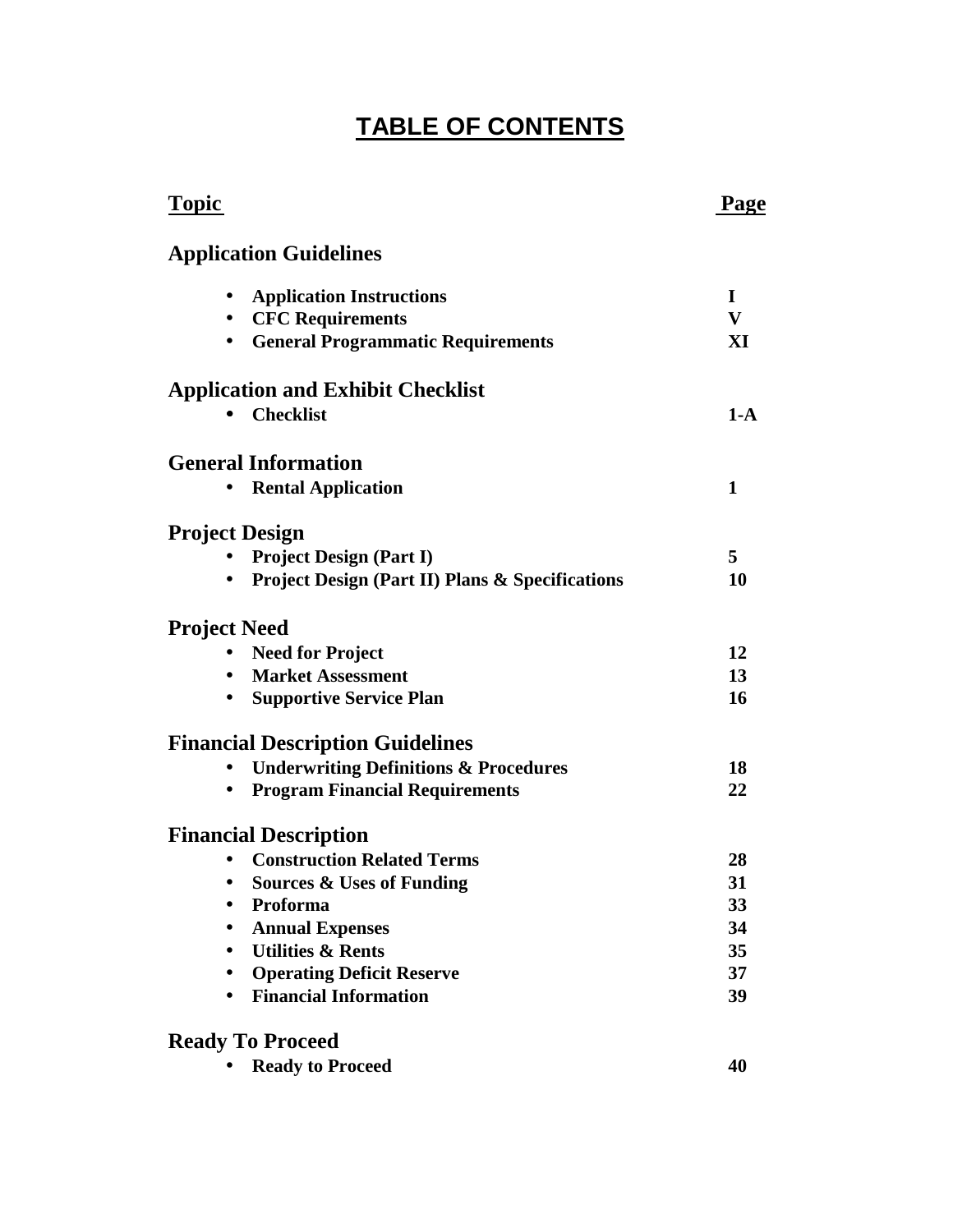### **Capacity of Development Team**

- **Development Team Information 42**
- **Project Administration 44**

# **1-4 Units/Repairs**

### **HOME Attachment**

- **HOME Programmatic Requirements (Part I)**
- **HOME Programmatic Requirements (Part II)**
- **AHTF Program Attachment**

### **AHTF Attachment**

• **AHTF Programmatic Requirements**

# **Housing Credit Attachment**

• **Housing Credit Set-Aside Programmatic Requirements**

# **Exhibits**

- **Housing Assistance Form**
- **Certification Form HUD Form 205**
- **Certification of Financial Management**
- **Construction Cost Breakdown (Schedule of Values)**
- **Lead-Based Paint Form**

### **Reference Materials**

- **Appraisal Guidelines**
- **KHC Cost Containment Guidelines**
- **HOME Program Rents**
- **HOME Program Income Limits**
- **SMAL Rent and Income Limits**
- **Project-Based Section 8 Fair Market Rents**
- **221 (d)(3) Limits**
- **Low-Income Housing Credits Income Rent Limits**
- **Kentucky Assisted Living State Law**
- **WEB Site Directory**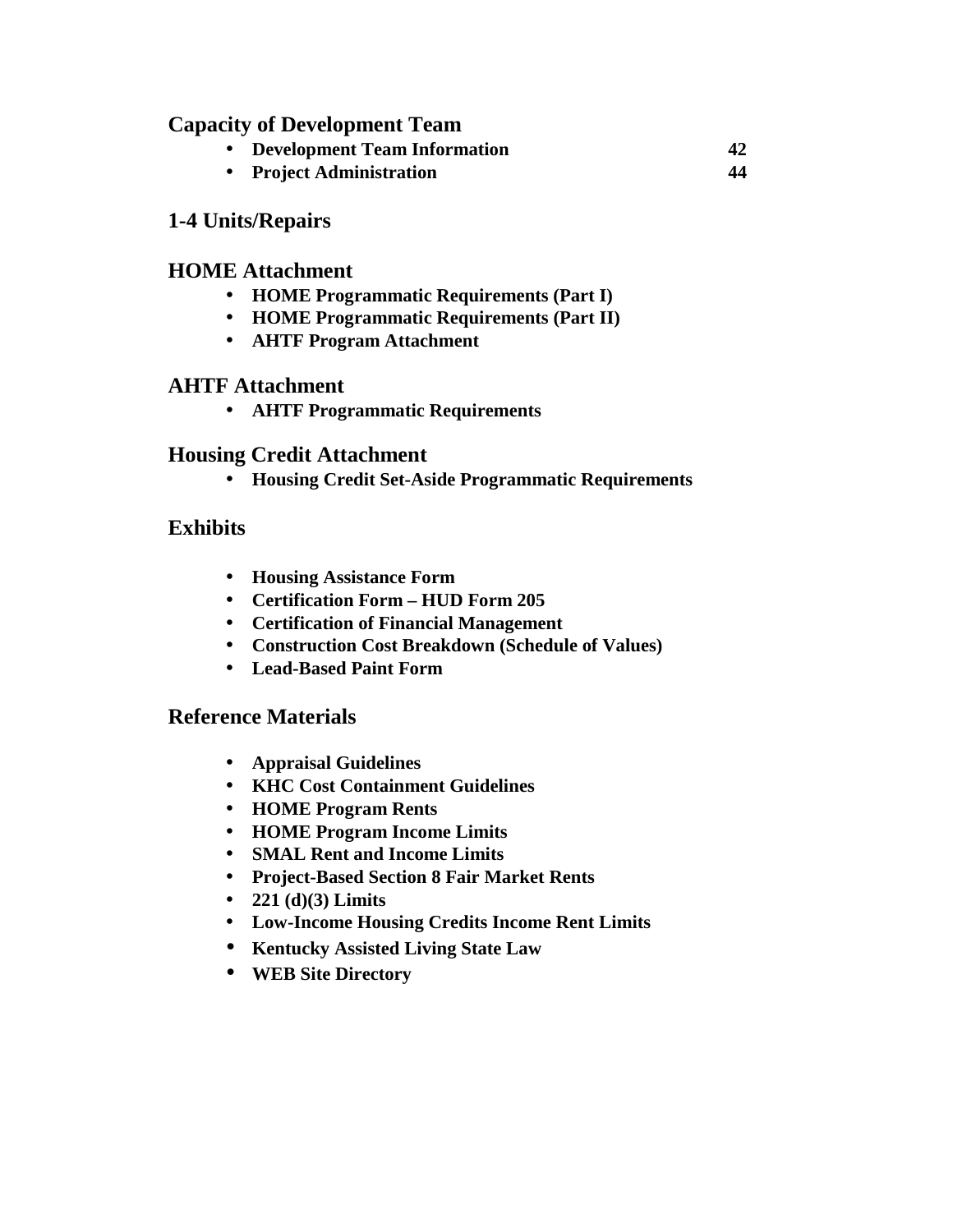# **APPLICATION GUIDELINES**

#### **Funding Sources Available**

The following funding sources are available for rental housing production through the 2001 Consolidated Funding Cycle:

- HOME Investment Partnerships Program (Competitive and CHDO Set-Aside)
- Affordable Housing Trust Fund
- Small Multifamily Affordable Loan Program
- Risk Sharing
- Housing Credit Set-Aside
- Predevelopment Loan Program
- Housing Development Fund (HDF)
- Project-Based Section 8 Assistance
- Renaissance Kentucky Funds

### **Consolidated Funding Cycle Application Instructions**

This year, the rental production application has been revised to incorporate questions and exhibits that pertain to rental housing projects of any size. In addition, the Risk Sharing and Housing Credit programs have been added to the available funding sources for rental housing production. There are six (6) sections of the core rental consolidated funding cycle application. Please carefully read and answer all questions for each section. The sections include the following:

- General Information
- Project Design
- Project Need
- Financial Description
- Capacity of Development Team
- Ready to Proceed

In addition to the core application, there are several attachments and exhibits that must be completed and returned with the application. The source of funding being requested will determine the number of attachments and/or exhibits that need to be submitted. For applicants requesting **HOME funds, Affordable Housing Trust Funds** or **Housing Credit**, you **must** complete the appropriate attachment for each of these programs. Applications will be considered incomplete if these attachments are not completed and submitted, therefore, not eligible for funding.

For applicants requesting funds for the **construction or rehabilitation of four (4) or less units or minor repair with total project cost under \$50,000** will not be required to fill out the entire core application. Under the attachment titled "1-4 Units or Minor Repair," there is a list of questions that the applicant will need to fill-out in each of the core application sections. To ensure that all of the required questions were answered, the applicant must place a check mark by each of the required questions on the. In addition to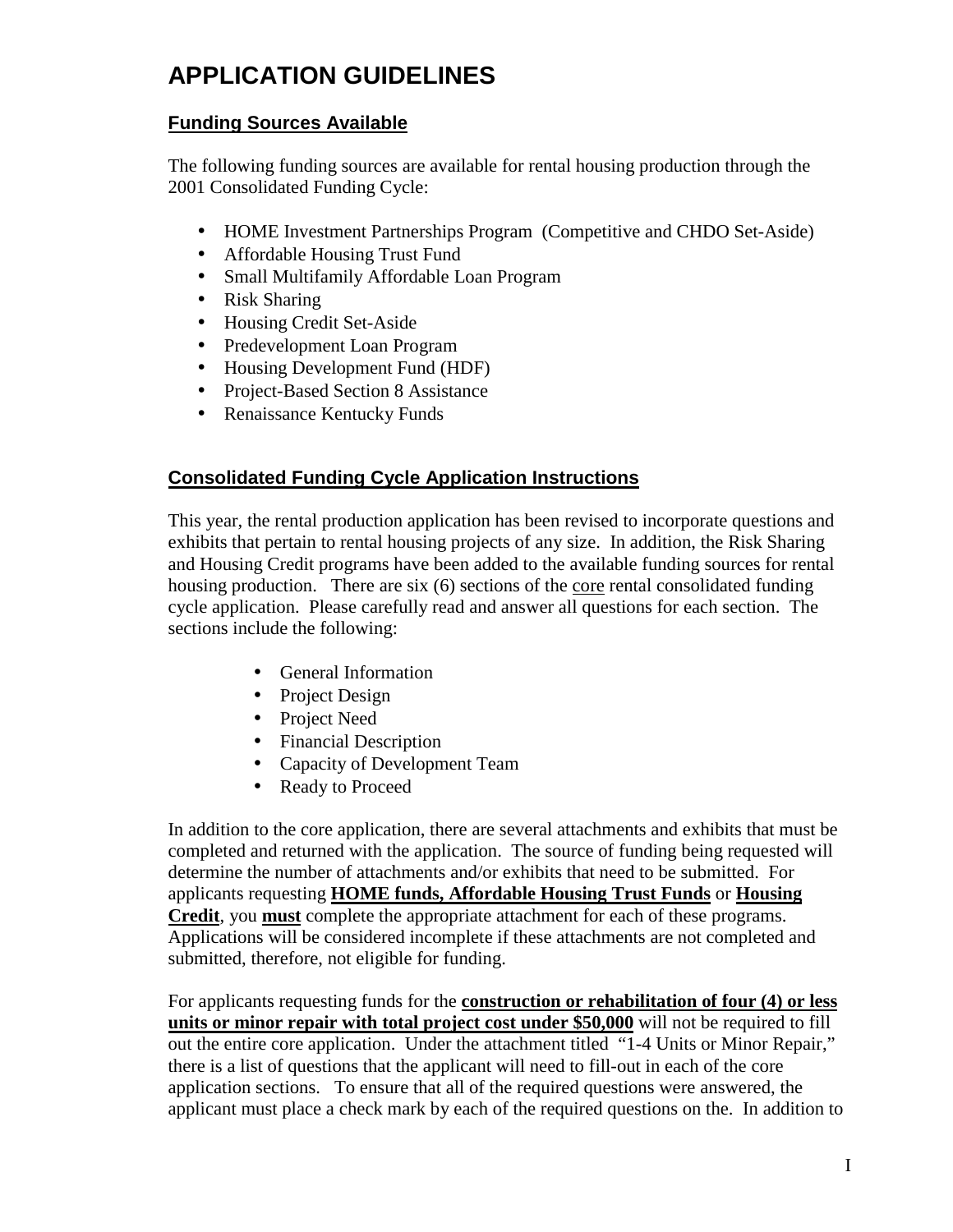the smaller application, there will be additional attachments and exhibits required depending on the source of fund(s) requested.

In order that each applicant submits the required exhibits, the front page of the exhibit section indicates which exhibits need to be submitted for each specific program. The application also includes reference information that include KHC's Cost Containment Guidelines, county information to assist you in determining area median income and eligible program rents, additional program guidelines and useful web sites.

#### **Technical Assistance**

KHC program staff from Community Planning and Development (CPD), Rental Housing Production (RHP), Specialized Housing Resource (SHR) departments, as well as KHC's account representatives will be available for technical assistance from July 9, 2001 through September 7, 2001. During the week of September 10th technical assistance will not be provided to allow for staff to prepare for application review.

We strongly encourage you to seek technical assistance for any questions that you may have when completing the application. Since the Consolidated Funding Cycle is a competitive process, KHC staff will not be able to inform you on how your application will score, but can provide guidance on general and technical questions pertaining to project design, financial design and other programmatic or application questions.

#### **State Clearinghouse Review**

For projects requesting federal funding (HOME, Risk Sharing or Project-Based Section 8), a review of all applications must be conducted by the Kentucky State Clearinghouse as required by Executive Order 12372. No funding decisions will be made until all Clearinghouse comments are considered. Please note that negative, unresolved Clearinghouse comments may affect the application score.

Send one (1) original and 15 copies of the following information to the Department for Local Government, State Clearinghouse Review, 1024 Capital Center Drive, Suite 340, Frankfort, KY 40601:

- The project summary
- The project cost summary
- The Housing Assistance Form (424 form) (Exhibit A) and all required attachments

The Clearinghouse information should be sent to the Department for Local Government before or at the same time the application is submitted to KHC. Any questions concerning the State Clearinghouse review should be directed to the Department of Local Government at (502) 573-2382.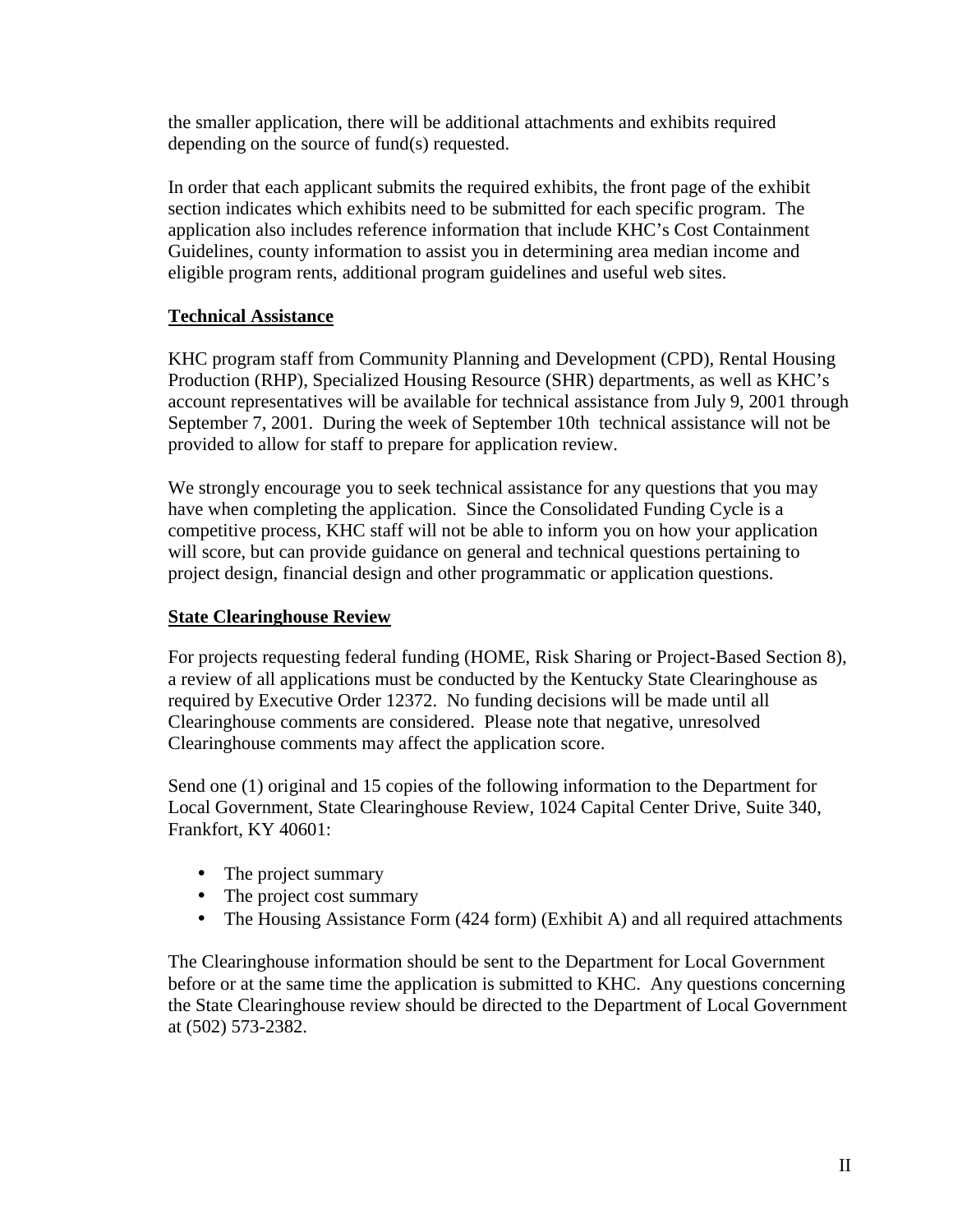#### **Submission of Applications**

All applications for the Consolidated Funding Cycle must be submitted no later than September 17, 2001 (postmarked by midnight on or prior to, or delivered by 5:00 p.m., EDT). An **original** and **four (4) copies** of the completed application must be submitted to:

> Ms. Tiffany Marthaler Programs Administrator Kentucky Housing Corporation 1231 Louisville Rd. Frankfort, KY 40601

#### **Application Review Process**

Applications will be divided geographically and distributed to the designated KHC review group. Each review group will consist of KHC staff members from the different program areas. Each review group is responsible for reviewing the applications and providing a preliminary score. After applications are reviewed and scored, applications will be ranked for funding preference. It is the intention of KHC to fund applications in their entirety and provide them with the funding sources requested. In order to fund as many good and viable projects as possible, as one requested funding source becomes depleted, from higher ranking applications, KHC may propose alternative financing from remaining funding sources, to the next highest ranked applicant. The applicant will be notified of the proposed change and will have the option to accept and/or reject the proposed financing change.

#### **Site Visits**

All proposed projects will receive a site visit by KHC staff during the application review period. KHC staff will contact the applicant to arrange a date and time for the site visit. The applicant must be present at the site visit to answer any questions that KHC staff may have in relation to the application.

#### **Note: All proposed developments must be site specific.**

#### **Notice of Funding**

All applicants who are approved for funding will be invited to participate in the Technical Submission phase of the application review process. These applicants will receive a congratulation letter issued by KHC. This letter will inform the applicants of remaining items that will need to be submitted and approved prior to loan closing. These items will include, but are not limited to, final plans and specifications, a market study, (if requested), appraisals, surveys, final cost estimates, etc.

All items required to be submitted during the Technical Submission phase of application review must be received within 120 days of the issuance of the congratulation letter. If the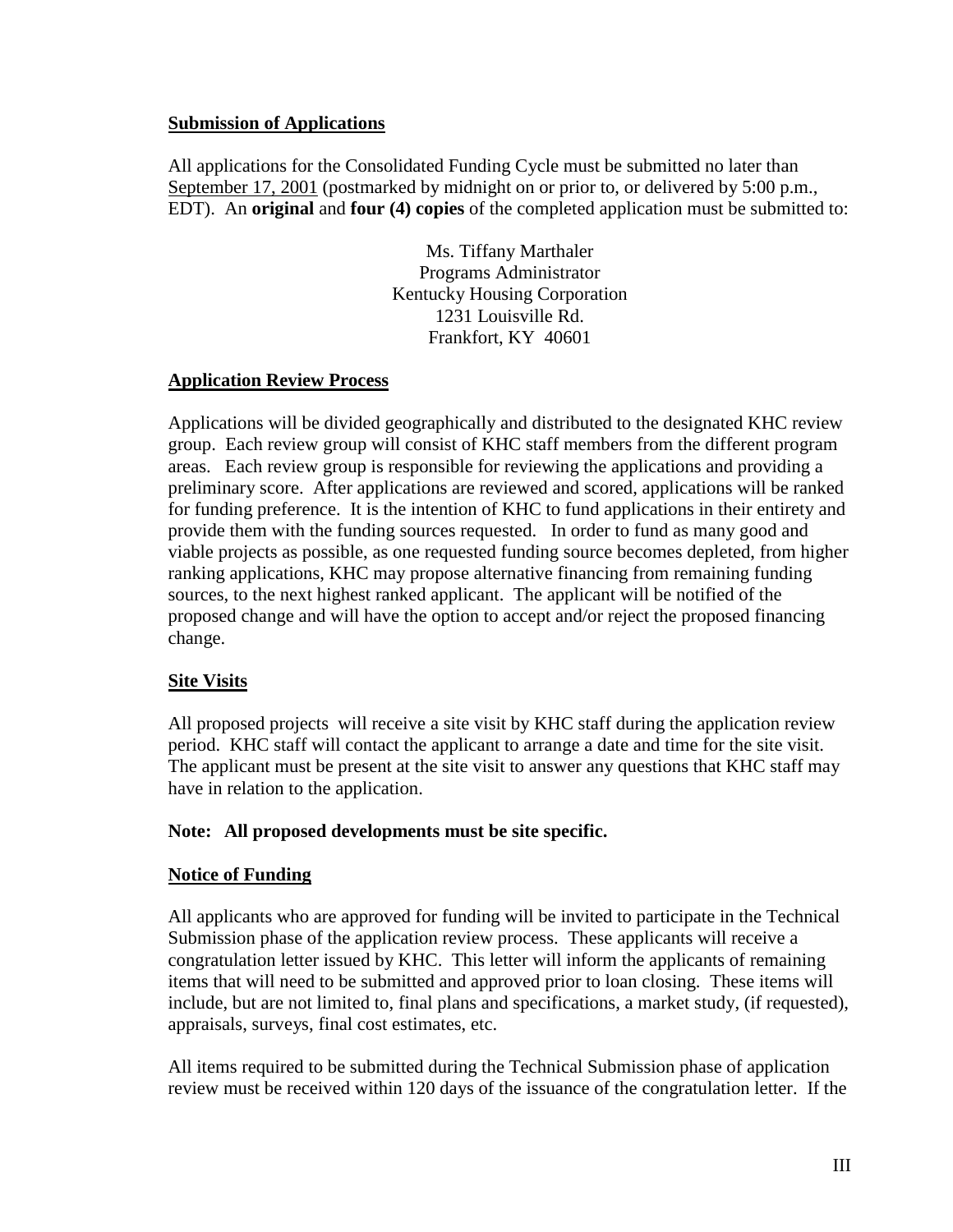applicant does not submit all required Technical Submission items within a timely manner or items are not approved, the preliminary approval will be canceled. All funding for that project will be recaptured and reallocated. Applicants who do not complete the Technical Submission phase will be eligible to resubmit their application in the next available funding round.

Upon successful completion of all items required for the Technical Submission phase of the application review process, the applicant will be notified of when a loan closing will take place. After a successful loan closing has occurred, funds may be requested and construction may begin.

**Note: Any substantial change(s) to your project, including increases to the original development budget, must be approved by KHC. The original application may be scored again depending on the changes requested. This may effect the approval of your funds as well as scoring on future applications. It is expected that you will exhaust all other resources prior to requesting approval of additional funding from KHC. KHC has the discretion to deny funding to any project that has substantially changed from the original proposal submitted.**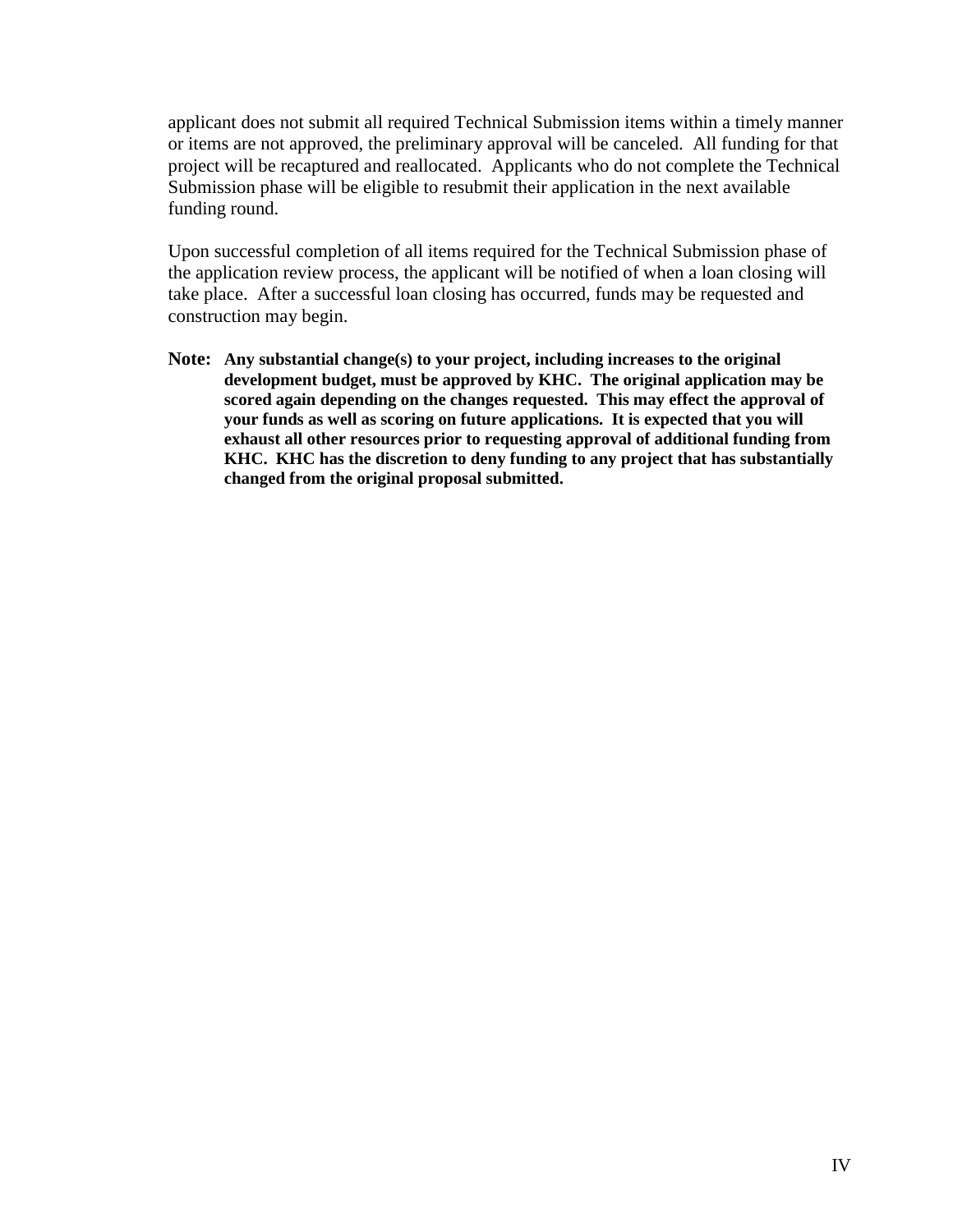# **CONSOLIDATED FUNDING CYCLE REQUIREMENTS FOR RENTAL PROJECTS**

### **1. Eligible Project Types**

Rental housing production projects of any size are eligible to apply for one or more sources of KHC financing available through the Consolidated Funding Cycle. The following project types are eligible for funding:

- Family Housing
- Independent Elderly Housing
- Assisted Living Housing
- Special Needs Housing

### **2. Projects Not Eligible For Funding**

- 1. Housing Credit offered through the Housing Credit Set-Aside are only available in conjunction with other KHC financing. Projects requesting **housing credit alone** through the Consolidated Funding Cycle are not eligible and must apply for credit during the regular housing credit rounds.
- 2. Projects within the following areas are not eligible to apply for state HOME funds: cities of Covington, Louisville, Owensboro and Lexington/Fayette and Jefferson counties.
- 3. Projects that rely on fees from supportive services to pay debt service are not eligible for funding under this application.

#### **3. Loan Repayment Requirement**

All developments of \***12 or more units** must have an amortizing loan that is **at least 51 percent** of the total development costs less equity. An amortizing loan is defined as a loan for which interest (if applicable) and principal payment is paid monthly or annually. A deferred loan is not considered an amortizing loan.

| Example: | <b>Total Development Cost</b> | \$1,000,000 |
|----------|-------------------------------|-------------|
|          | Equity                        | \$500,000   |
|          |                               | \$500,000   |

 $$500,000 \text{ x } .51 = $255,000$ 

#### **At least \$255,000 must be in the form of an amortizing loan.**

**\*Note: Developments for which all units are designated to serve either populations with special needs or families with total household incomes at or below 30 percent of the area median income are excluded from the above loan repayment requirement.**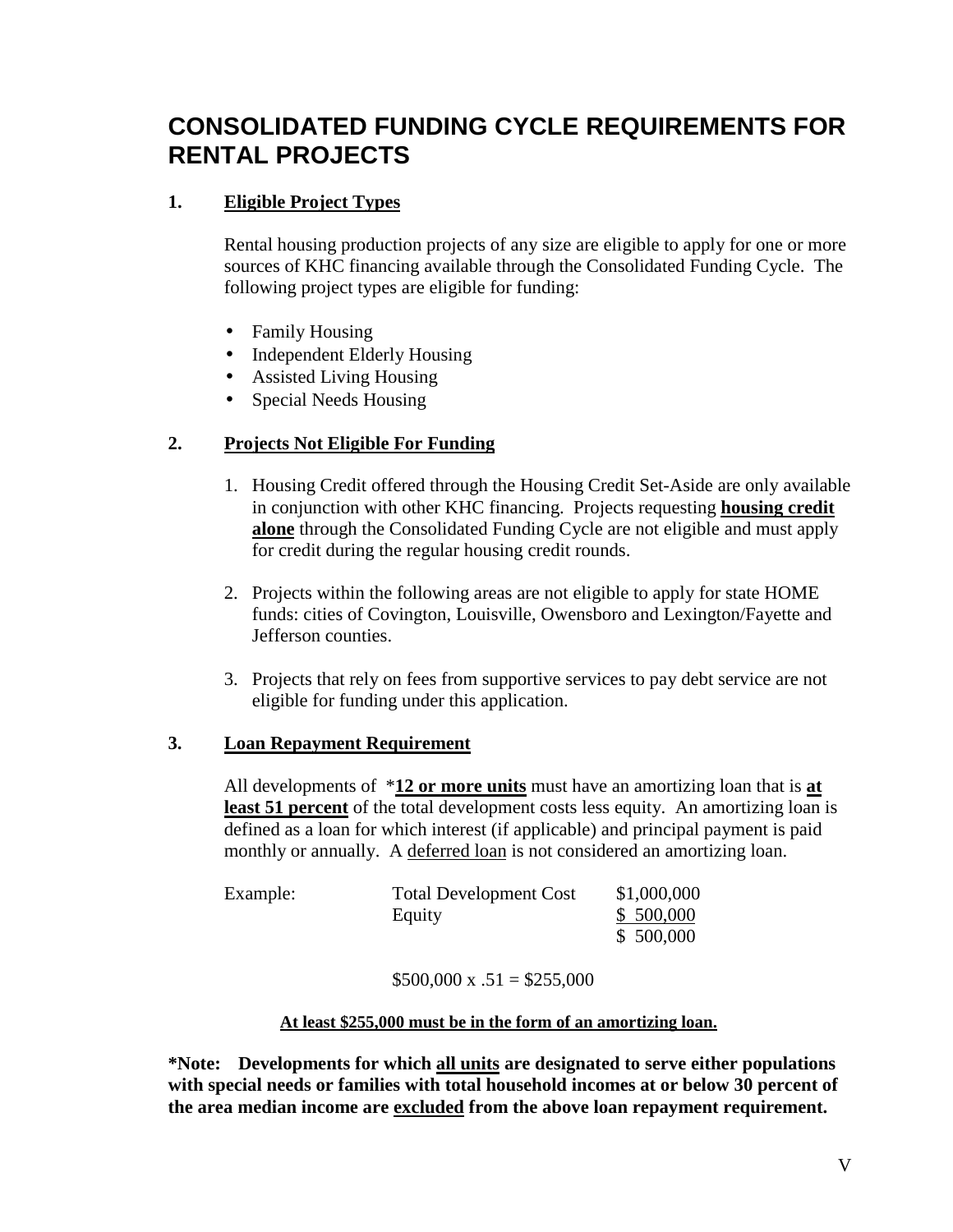#### **4. HOME Matching Funds Requirement**

#### **All proposed developments requesting HOME funds are required to provide a minimum of 5 percent match of the total HOME amount requested. The 5 percent match must be a non-KHC financial or in-kind source.**

Eligible Match include:

- Cash contributions (excluding owner's equity and/or proceeds from Housing Credits syndication).
- Donated property. If the property will not be donated but will be sold for a below-market appraised value, the match amount is the difference between the appraised value and the below-market sale price of the property. If a below-market value sale is proposed, attach a copy of the appraisal and a copy of the purchase contract. Also attach a statement from the owner explaining that the property was sold for affordable housing purposes.
- Donated construction materials. The letter of commitment must include the method of calculating the value of donated materials.
- Sweat equity (valued at \$10/hour).
- Volunteer labor (valued at \$10/hour unless classified as a professional/skilled service such as electrical or plumbing, which may be valued at documented market rate). For projects proposing skilled labor, document the current market hourly rate and method of calculation. For projects proposing unskilled volunteer labor, attach a letter from the coordinating volunteer agency (church group, civic group, etc.) stating the commitment, including the number of hours, when volunteer labor will be performed and cost per hour. Note that there is a maximum of 3,500 hours per unit for volunteer labor.
- Waived fees and taxes (calculation included as **Attachment B-4**).

### **Attach letters of commitment for matching contributions.**

### **4. HOME Threshold Requirements for Previous HOME Recipients**

To be eligible to apply for 2001 HOME funds, applicants must meet the following thresholds by September 1, 2001. Applicants with current projects that will not meet the threshold requirements cannot apply for additional funding for the same project activity.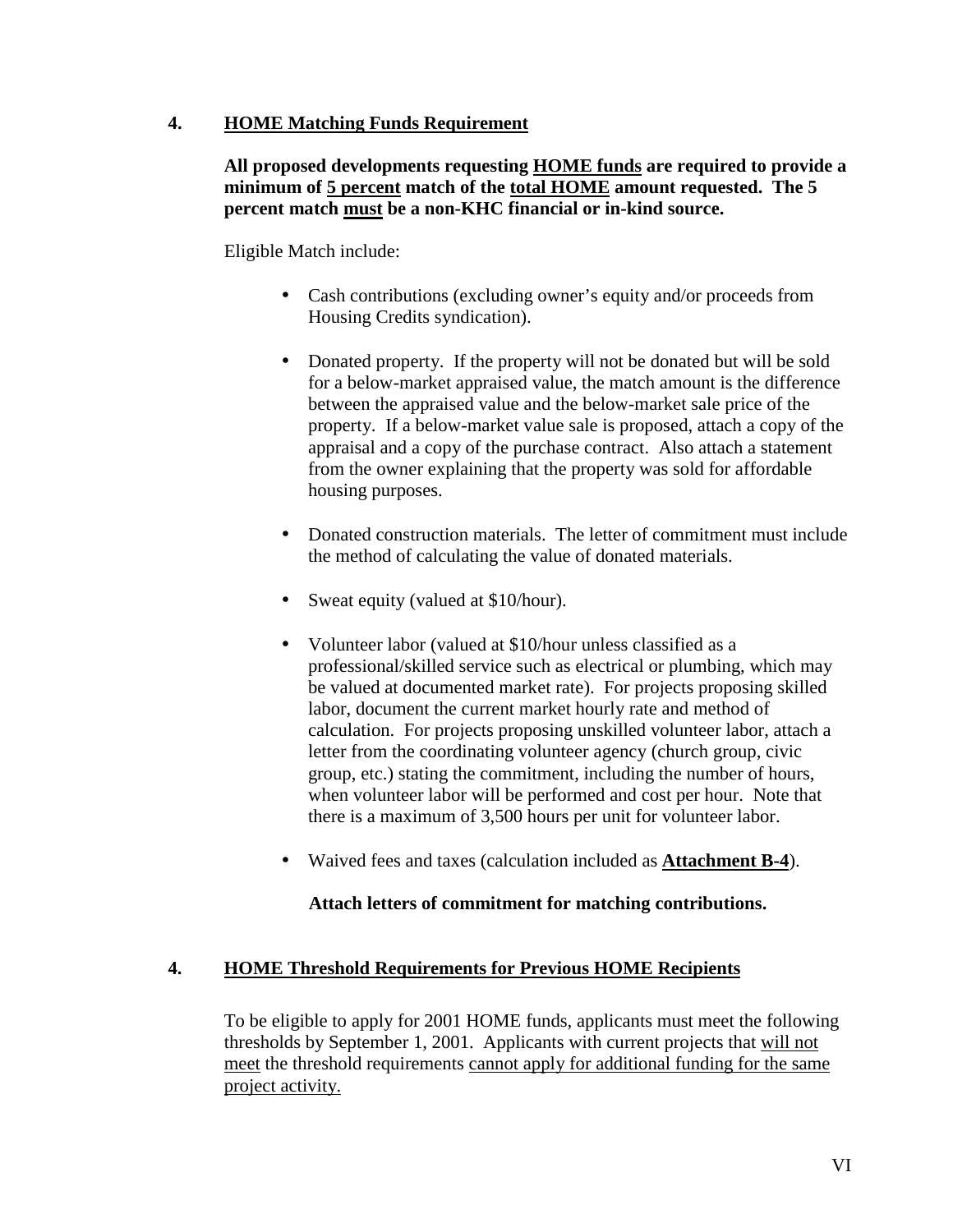- 1. Applicants requesting funds for the same activity for which 1998 and earlier funds were awarded must have all funds expended and all project closeout documentation submitted and approved by September 17, 2001.
- 2. Eighty percent (80%) of 1999 HOME funds must be expended. A plan detailing how the remaining funds will be expended by March 31, 2002 must be attached to the application.
- 3. Eighty percent (80%) of 2000 HOME funds must be expended. A plan detailing how the remaining funds will be expended by March 31, 2002 must be attached to the application.

KHC reserves the right to not release funds for fiscal year (FY) 2001 projects until all previous projects are complete. Complete projects are those for which all funds are expended and all completion reports have been submitted and approved. Further, within the Capacity of Developer Team scoring criteria, consideration will be given to whether prior projects met originally-imposed commitment, expenditure and completion deadlines; whether there have been monitoring and compliance findings (including whether the findings have been cleared and whether annual performance reports have been submitted.

In the event a recipient has not satisfactorily performed under the terms of the written agreement, KHC may not accept subsequent applications. Current HOME recipients who are having (or have had) difficulty with timely project implementation, approval of project documents, delayed funds expenditure, poor construction quality or those who have outstanding issues as identified by KHC compliance monitoring staff, should contact their assigned HOME Program representative to ascertain eligibility to apply for FY 2001 funding.

### **6. Developer Fee**

The allowable fees for developers are based on the total project cost (TPC) of the project. For projects with a total project cost less then \$750,000, the maximum developer fee cannot exceed 15 percent of the total project cost. For projects with a total cost greater than \$750,000, the maximum developer fee cannot exceed 10 percent of total project cost. For projects that will be combining Housing Credit with other government assistance, the developer fee is limited to 10 percent of the total development cost.

#### **7. Cost Reasonableness**

While maintaining aesthetic and livable standards, it is KHC's objective to fund as many proposals as possible. Because funds are limited, cost per type of unit and construction costs per square foot are important factors in weighing applications. KHC has recently adopted Cost Containment Guidelines to evaluate the total cost for construction of all new projects.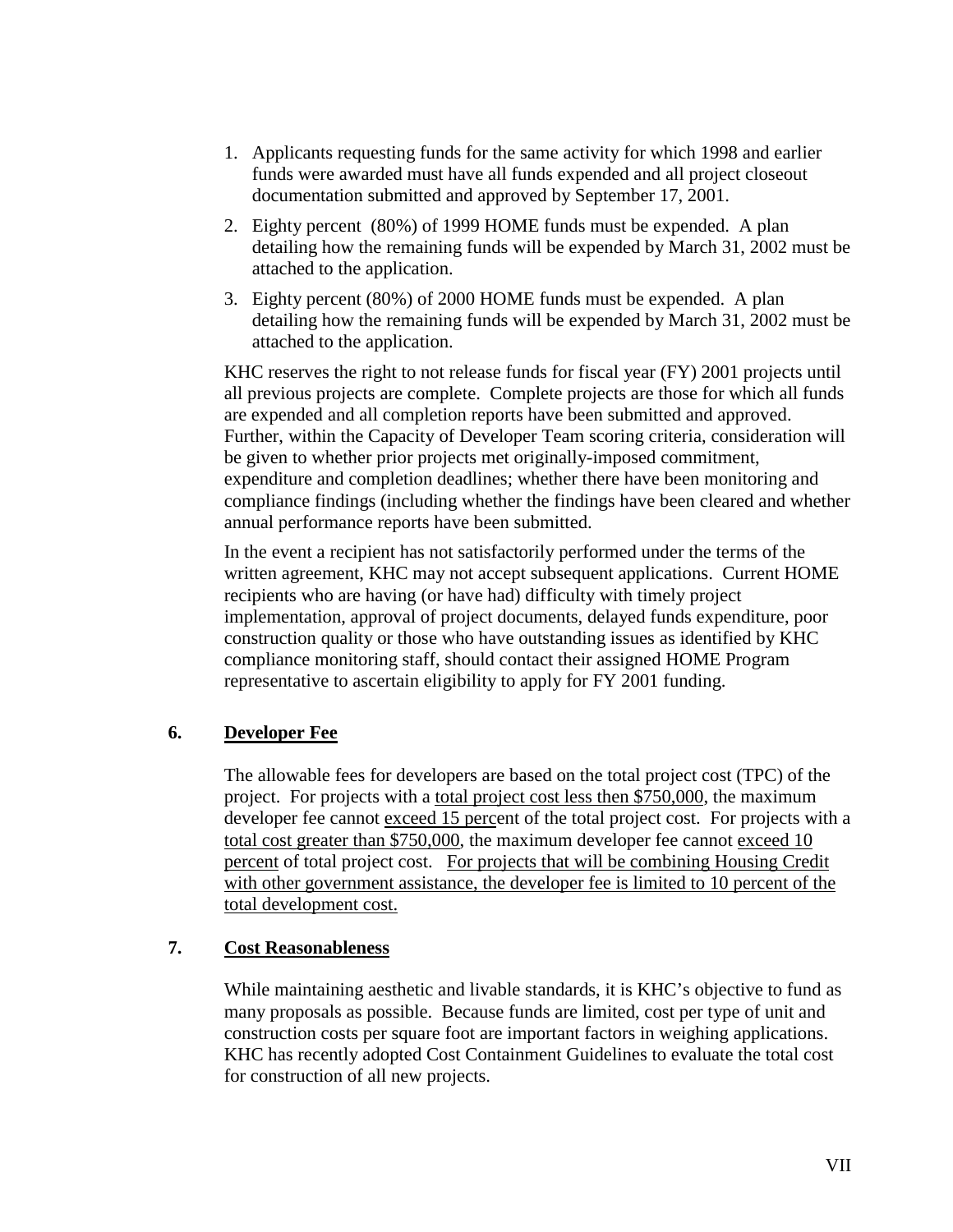**Only KHC's financed portion of total development costs** will be considered in the application of this policy. In applying this standard, either baseline limits or actual project costs will be adjusted as follows.

- (a) Total costs will be reduced by the cost of land for all projects.
- (b) Baseline limits will be increased by 30 percent for multifamily developments serving the mentally or physically disabled, individuals diagnosed with chemical or substance abusers and the frail elderly.
- (c) Urban revitalization project costs will be reduced by any tenant relocation expenses and/or neighborhood redevelopment costs.
- (d) Renaissance Kentucky project costs may range up to 130 percent of the applicable 221(d)(3) baseline limit. Exceptions may be made for projects costing up to 150 percent of the baseline limit.

The actual Hard Construction Contract is defined as the amount of the General Contractors Contract amount to complete all construction as shown on the plans and specified in the specifications to include General Requirements, Contractor's Overhead, Contractor's Profit, Bond Premium and Builders Risk Insurance. The contingency amount for each project shall be added to the Contract for Construction to establish the total hard cost even though it is not part of the Contractor's Contract. Please see the attached **Cost Containment Guidelines** in the Reference Materials Section of this application.

#### **8. Reserve for Replacement**

The calculation for determining the appropriate reserve for replacement is based on the **GREATER** of the following assumption:

> • The amount of building construction cost multiplied by 0.006 **OR**; \$200 per unit for new construction or \$250 per unit for rehabilitation developments, as applicable.

The reserve for replacement annual deposit shall increase \$25 per unit at 5-year increments.

#### **9. Appraisal Requirement**

KHC requires that appraisals be conducted on projects requesting \$250,000 or more of KHC financing in the form of a loan or deferred loan. All appraisals must be ordered and paid for by the applicant. Appraisals will be required to be submitted during the Technical Submission phase of application review. KHC reserves the right to request appraisals on any project, regardless of funding amounts. Please see the attached **Appraisal Guidelines** in the Reference Material Sections of this application.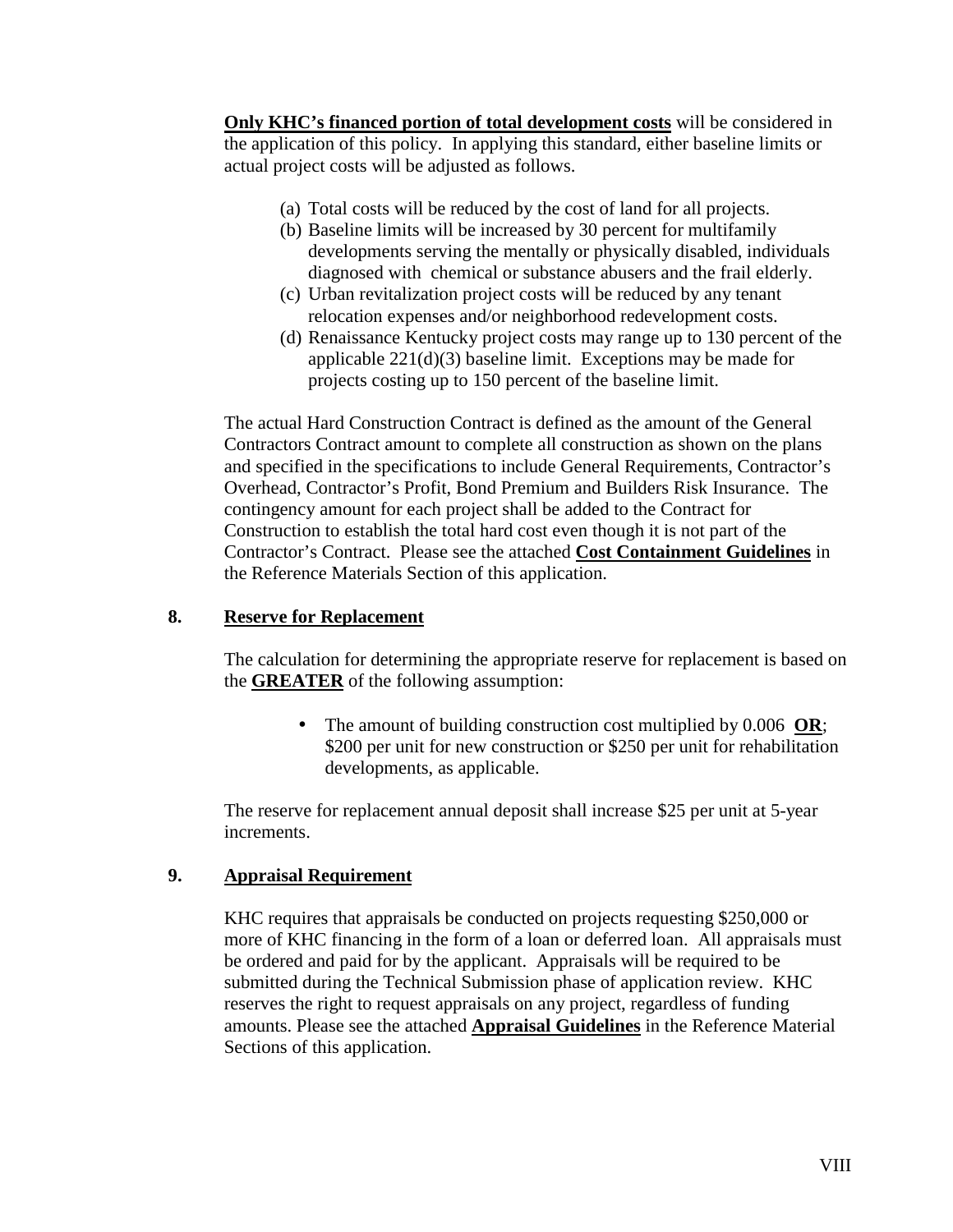#### **10. Market Studies**

KHC requires market studies for rental housing developments of **12 units or more**. One exception to this rule is that a market study is required for all **Risk Sharing** projects of **any size**.

After an application has been preliminarily approved for funding, KHC will order a market study on the proposed project. The cost of the market study will be paid for by KHC. If the market study proves that the project is not feasible, due to market constraints, KHC will recapture all funding allocated to the proposed project. KHC reserves the right to request a market study or additional market information on all projects, regardless of size.

### **11. Property Needs Analysis**

All preliminarily approved substantial rehabilitation projects consisting of **12 or more** units and for which the affordability period **exceeds 20 years**, will be required to submit a Property Needs Analysis (PNA). The PNA will be performed by a firm approved by KHC to determine whether the proposed rehabilitation activities are sufficient to ensure that the building improvements have a useful life beyond the term of the loan. The PNA will be requested at the Technical Submission phase of application review. Applicants are responsible for fees for such assessments.

### **12. Inspection Policy**

- A preconstruction conference will be conducted for each KHC-funded rental project. At this meeting, a schedule of inspections, usually monthly, will be developed. If construction is ready to commence at the time of the preconstruction conference, a **construction start-up notice** must be submitted.
- If construction **is not** ready to commence at the time of the preconstruction conference, the recipient must submit a **construction start-up notice** at a minimum of **two (2) weeks** prior to commencement of construction. Failure to submit this notice promptly may result in delay in accessing funds.
- After all inspections have been conducted and after KHC's Technical Services staff has approved the construction activity, draw requests may be submitted to KHC.
- A representative from the funded agency should attend each inspection.
- Ten (10) percent of KHC's investment in a project will be retained until a final inspection has been conducted and all construction activity approved.
- The final draw must also include required close-out documentation.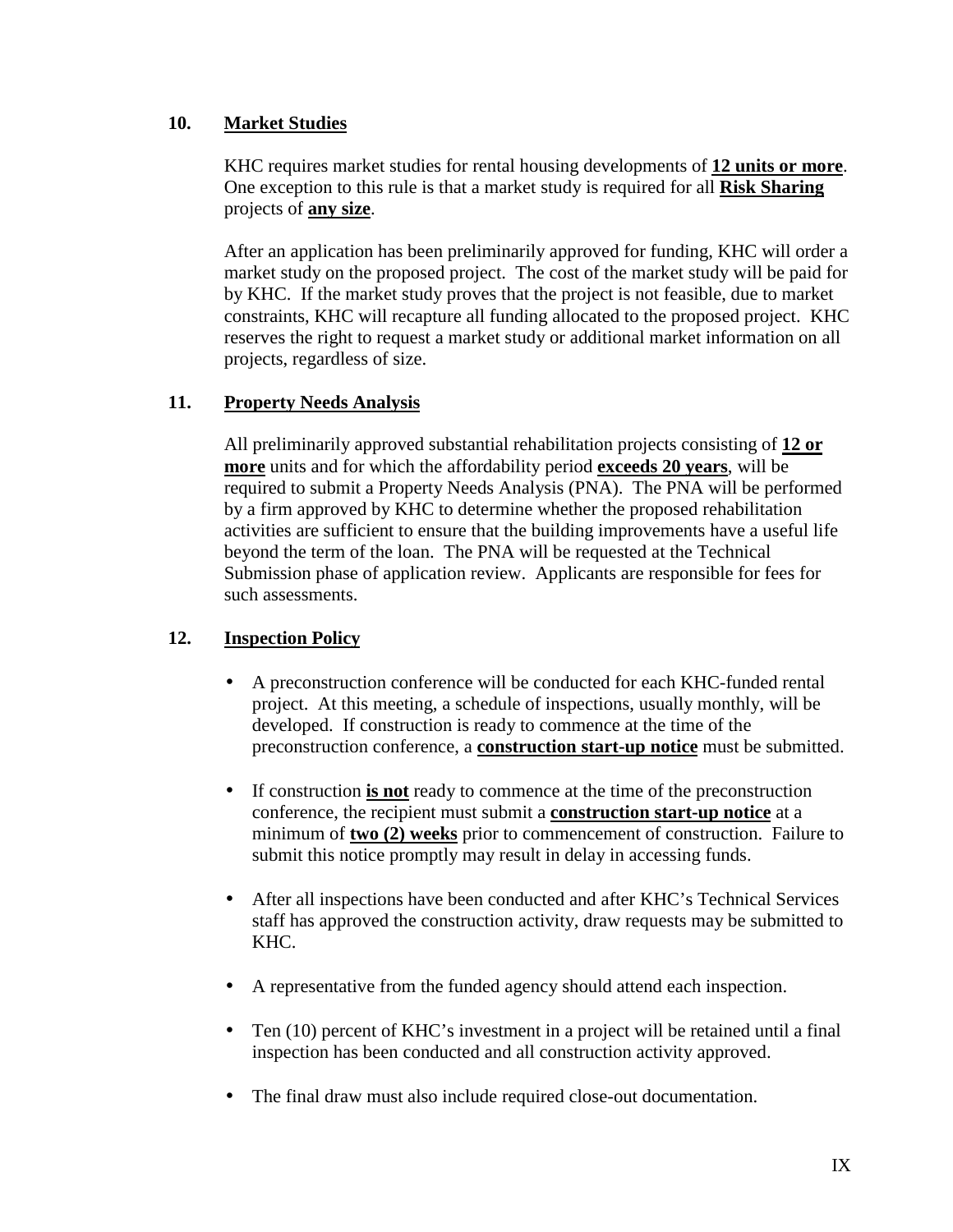#### **13. Building Code Requirements**

- All construction will comply with appropriate construction standards. All rehabilitation performed must meet the requirements of the latest edition of the Kentucky Building Code (KBC) as enforced by the Kentucky Department of Housing, Buildings and Construction, as well as any local building codes, zoning and land development regulations. One and two family dwellings and townhouses must meet the requirements of the International Energy Conservation Code and the Kentucky Residential Code referenced in the KBC. Furthermore, all rental housing must meet the requirements of Section 8 Housing Quality Standards (HQS) and the Kentucky Fair Housing Law including those sections requiring accessibility and adaptability. All rehabilitation must comply with the HOME Regulations 92.251. Additionally, all units must meet the minimum requirements of the International Property Maintenance Code if the rehabilitation cost is less than \$30,000. Additionally, all units must meet Section 3 of the Kentucky Residential Code, regardless of the total cost of the rehabilitation.
- All new construction plans must be approved by KHC.
- Rehabilitation assistance may be used for rehabilitation work necessary to correct incipient as well as existing violations of the Kentucky Building Code. An incipient violation exists if, at the time of inspection, it is thought that the physical condition of an element in the structure will deteriorate into an actual violation during the term of the loan.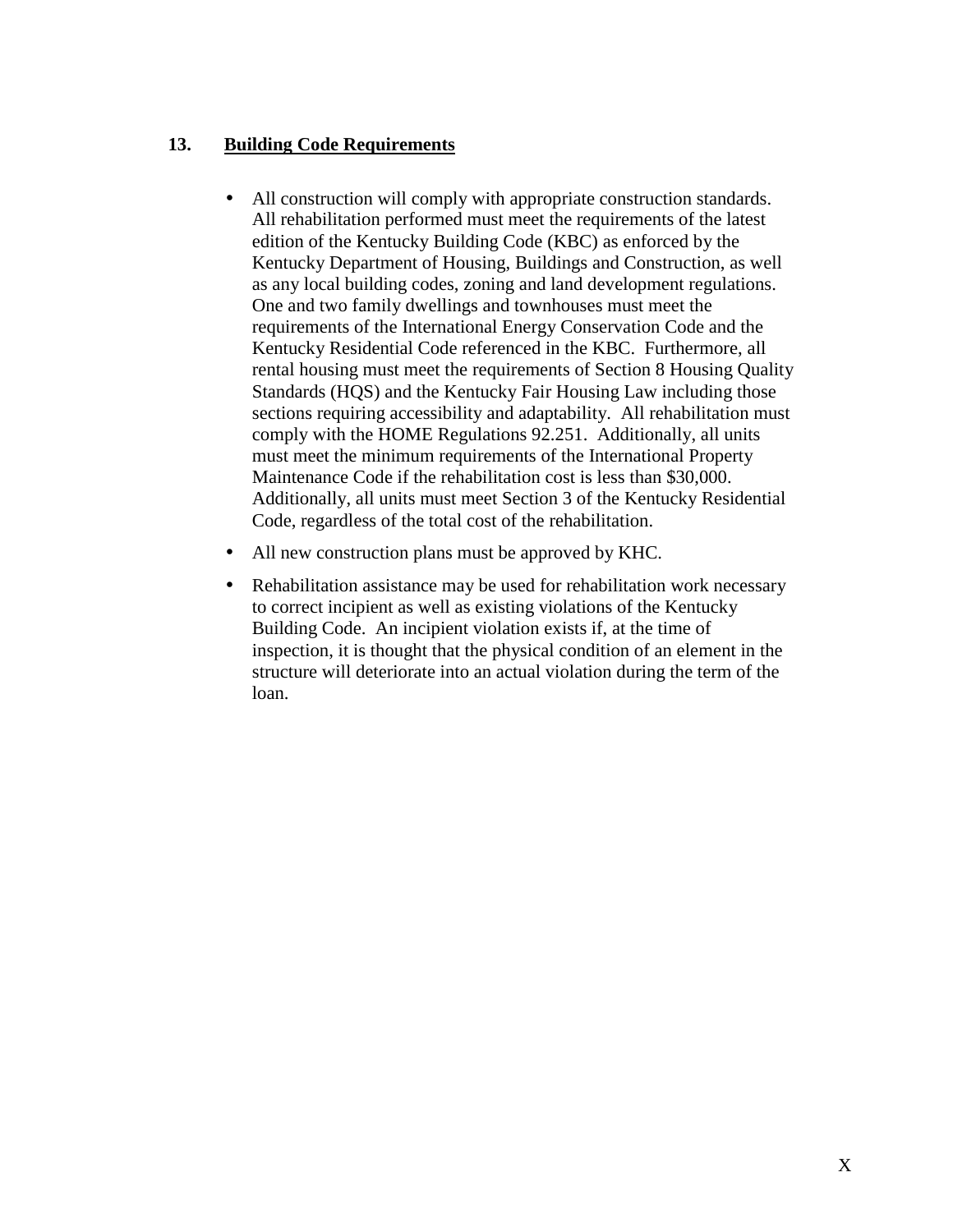# **GENERAL PROGRAMMATIC REQUIREMENTS**

#### **Small Multifamily Affordable Loan (SMAL) Program**

- Developments cannot exceed 11 units.
- Eligible rental activities are new construction and substantial rehabilitation.
- The maximum loan amount requested cannot exceed 90 percent loan to value or the loan amount supported by a 1.15 debt coverage ratio.
- Interest rate requested cannot be lower than 3.5 percent.
- The term of the loan shall not exceed 30 years.
- Eligible households must have incomes at or below 80 percent the area median income.
- Proposed rents should be projected at 30 percent of the income level of the targeted population.
- The SMAL Program funds can be used for construction loans and/or permanent mortgage loans.

#### **HOME Investment Partnership (HOME) Program**

- Eligible rental activities are limited to new construction, acquisition with rehabilitation and rehabilitation of existing rental units.
- HOME funds cannot be used for refinancing.
- HOME funds can be used for construction loans and permanent mortgage loans.
- Projects funded with HOME must meet the minimum required affordability period.
- All HOME funds must be secured with a mortgage.
- HOME funds can be provided in the form of a loan, deferred loan and/or grant. Interest rates on loans are flexible and the loan term, at a minimum, must be equal to the required affordability period. (See the HOME Attachment.)
- HOME rental developments can only serve households with incomes at or below 60 percent the area median income.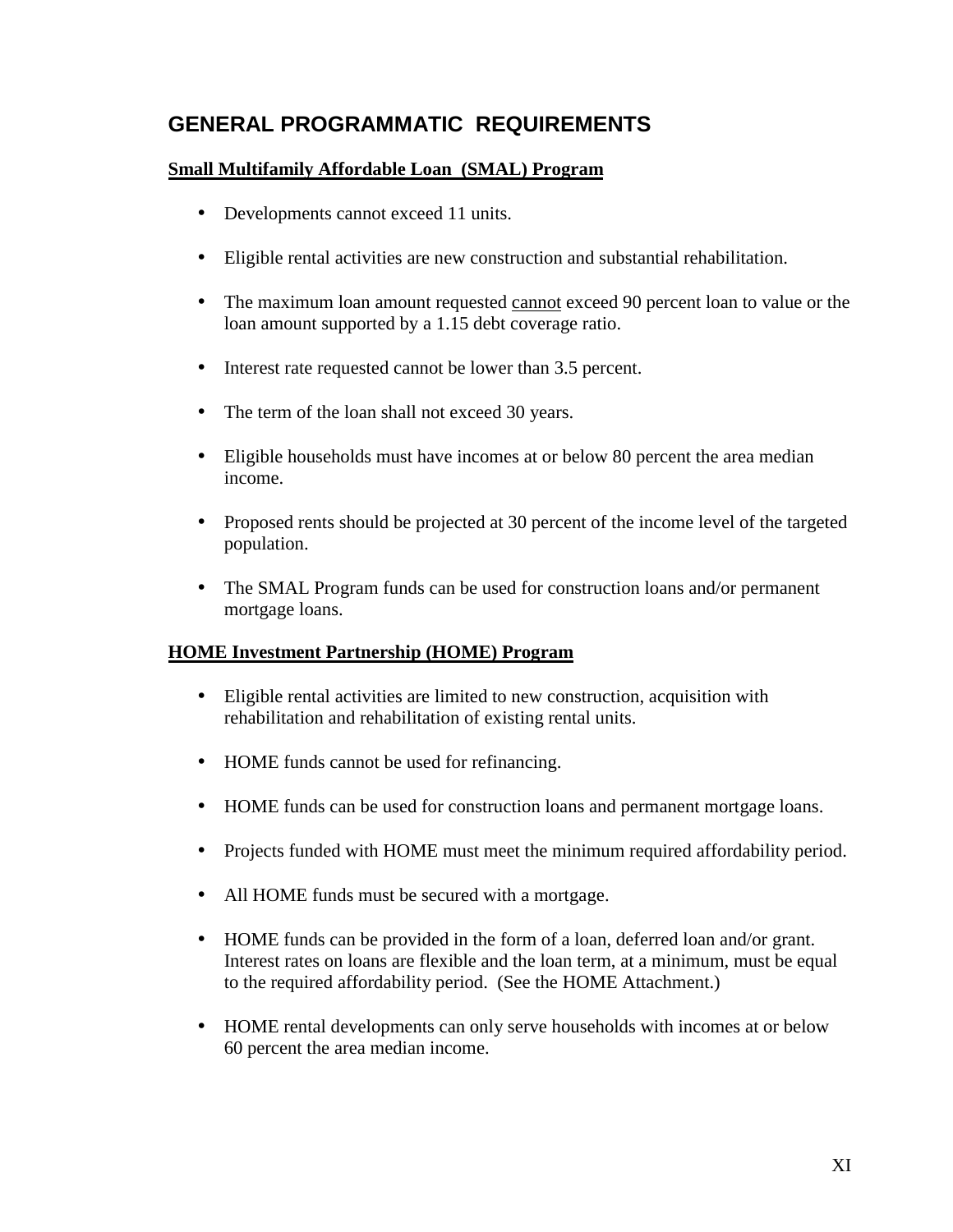- In projects of five or more HOME-assisted units, at least 20 percent of the HOME units must be occupied by households with incomes at or below 50 percent of the area median income.
- HOME rental developments under five units can have all HOME units occupied by households at or below 60 percent of the area median income.
- An environmental review is required and shall be carried out pursuant to the National Environmental Policy Act of 1969 and related laws and authorities in accordance with 24 Code of Federal Regulations (CFR) Part 58. (This review will be conducted by KHC staff.)
- The Federal Davis-Bacon Act wage rate requirements apply to developments of 12 units or more under this program that utilize KHC's construction financing. The Davis-Bacon Act requires that workers receive no less than the prevailing wages being paid for similar work in the locality. Prevailing wages are computed by the Department of Labor and are issued in the form of a Federal Wage Determination. The Wage Determination lists each classification of workers who will work on the project and the rates that must be paid to each classification.
- Under the HOME Program all acquisition and rehabilitation is subject to the requirements of the Uniform Relocation Assistance and Real Property Acquisition Policies Act of 1970 (URA) (49 CFR Part 24 and 42 U.S.C. 4201-4655). For example, if a developer wishes to purchase a piece of property that is for sale on the open-market that is tenant-occupied, the existing tenants may be eligible for relocation benefits. If the property is currently vacant, but was previously tenantoccupied, a determination will need to be made as to whether the tenants were removed in order to sell a "vacant" unit to the developer participating in the HOME program. If so, the tenants may be eligible for relocation benefits.

#### **Affordable Housing Trust Fund (AHTF)**

- Eligible activities under the AHTF Program include acquisition, rehabilitation and/or new construction of very low-income rental developments.
- The AHTF can also be used to fund services to residents, including budgeting and life skills development, homeownership counseling, tenant education and self-sufficiency development.
- Ongoing support services to keep clients in housing are not eligible activities.
- For-profit developers are not eligible for the AHTF program.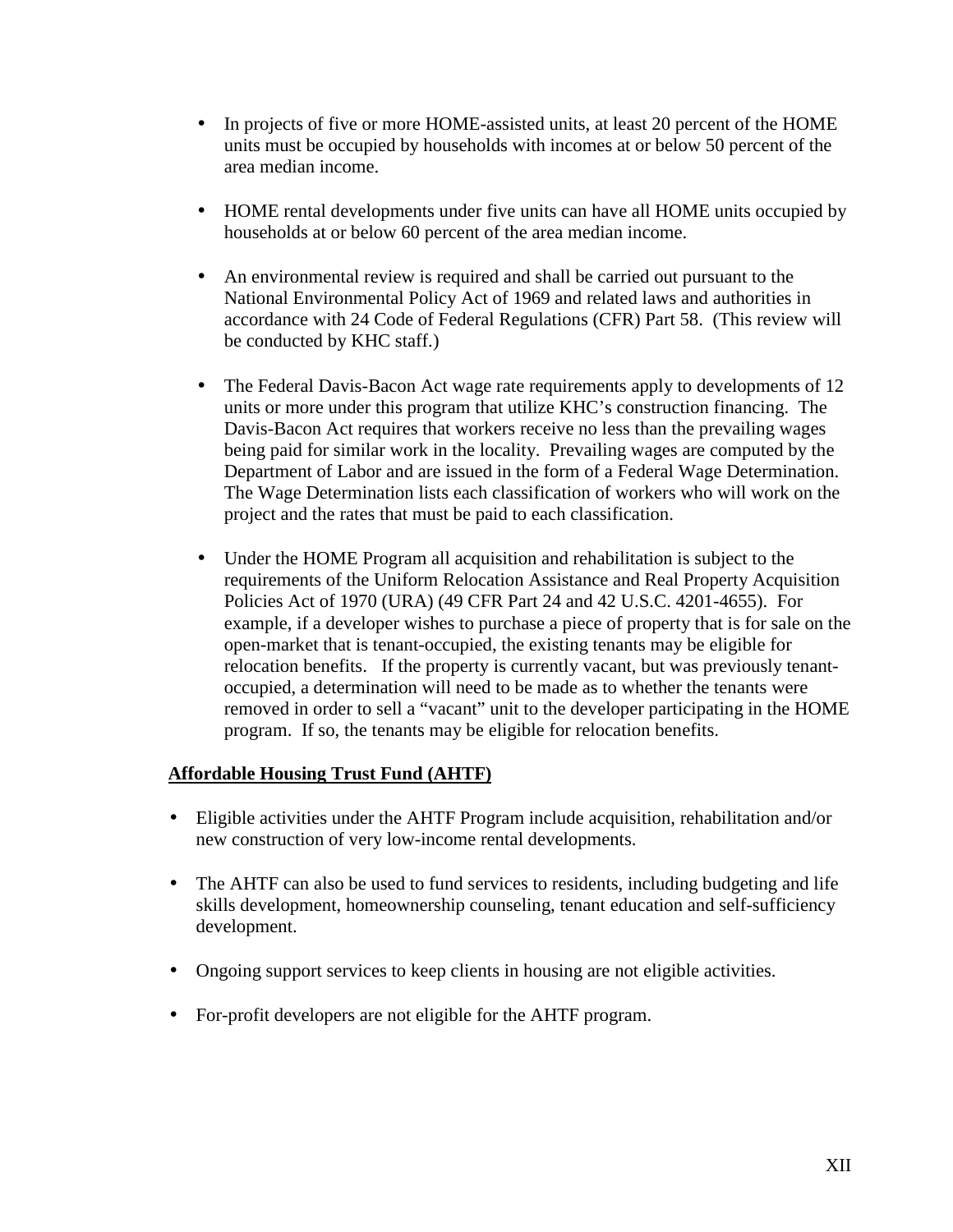- AHTF rental developments can serve households with incomes at or below 60 percent the area median income.
- Preference will be given to projects that serve households below 30 percent of the area median income.
- AHTF requests can be in the form of a loan or grant. No less than one-third of the total statewide AHTF allocation will be made available as a loan.
- Interest rates are flexible and start at 1 percent for loans over two years.
- Loan terms shall not exceed 30 years.

#### **Risk Sharing Program**

- KHC participates in the Housing Finance Agency Risk-Sharing Program under Section 542(c) of the Housing and Community Development Act of 1992. Risk-Sharing is a mortgage insurance program in which the insurance risk is shared between KHC and the U.S. Department of Housing and Urban Development (HUD).
- KHC can provide both construction and permanent loan financing. Financing subsidies may be offered, when appropriate, to make rents affordable to the target populations at individual developments.
- Eligible development types are family, independent elderly and elderly with services. Both new construction and substantial rehabilitation developments are eligible; however, any applicant proposing substantial rehabilitation must submit a Property Needs Analysis. (See the Financial Description-Guidelines section for further information)
- Federal Davis-Bacon Act wage rate requirements apply to developments of 12 units or more under this program that utilize KHC's construction financing. The Davis-Bacon Act requires that workers receive no less than the prevailing wages being paid for similar work in the locality. Prevailing wages are computed by the Department of Labor and are issued in the form of a Federal Wage Determination. The Wage Determination lists each classification of workers who will work on the project and the rates that must be paid to each classification.
- Each ownership structure must be a single-asset entity and each principal (25%) ownership or more) is subject to Previous Participation Certificate (2530) clearance.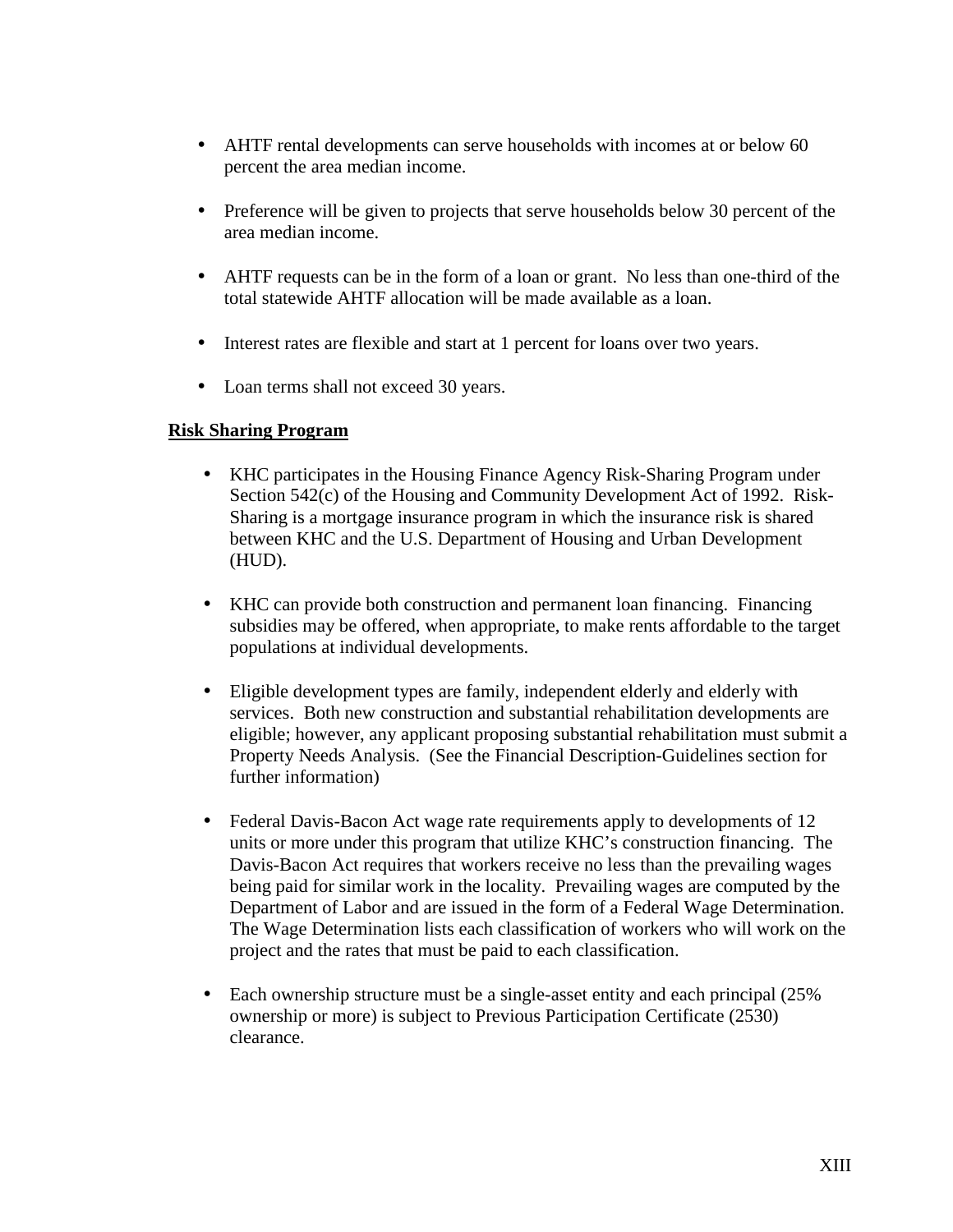• All multifamily developments must qualify as affordable housing and must constitute a qualified residential rental development. To be considered as such, the development must meet the following requirements:

> A project in which 20 percent or more of the units are both rent-restricted and occupied by persons whose income is 50 percent or less of the area median as determined by HUD, with adjustments for household size; or

> A project in which 40 percent or more of the units are both rent-restricted and occupied by persons whose income is 60 percent or less of the area median income as determined by HUD, with adjustments for household size.

- The affordability period shall be equal to the term of the original first mortgage loan and shall survive any prepayment of the loan.
- The loan term may be up to 40 years.
- Developments cannot be less than 5 units.
- Developments shall not be part of a larger KHC-financed development.
- If applicant receives preliminary approval, a more detailed financial review will be conducted, requiring updated information during technical submission. This review will include the following;
	- a. Certificate of Entity. i.e., limited partnership, corporation, etc.
	- b. Applicant(s) financial interest in the development.
	- c. Credit reports of the principals (this report will be conducted by KHC staff).
	- d. Dunn and Bradstreet Rating Report for all entities (this report will be conducted by KHC staff).
- The maximum loan amount requested cannot exceed 90 percent loan to value or the amount that will support at least a 1.15 debt coverage ration. Value will be determined by the appraisal during technical submission.
- A Phase I Environmental will be required during technical submission if development receives preliminary approval.
- A Subsurface Soils Report will be required during technical submission.
- An environmental review is required and shall be carried out pursuant to the National Environmental Policy Act of 1969 and related laws and authorities in accordance with 24 Code of Federal Regulations (CFR) Part 58. (This review will be conducted by KHC staff).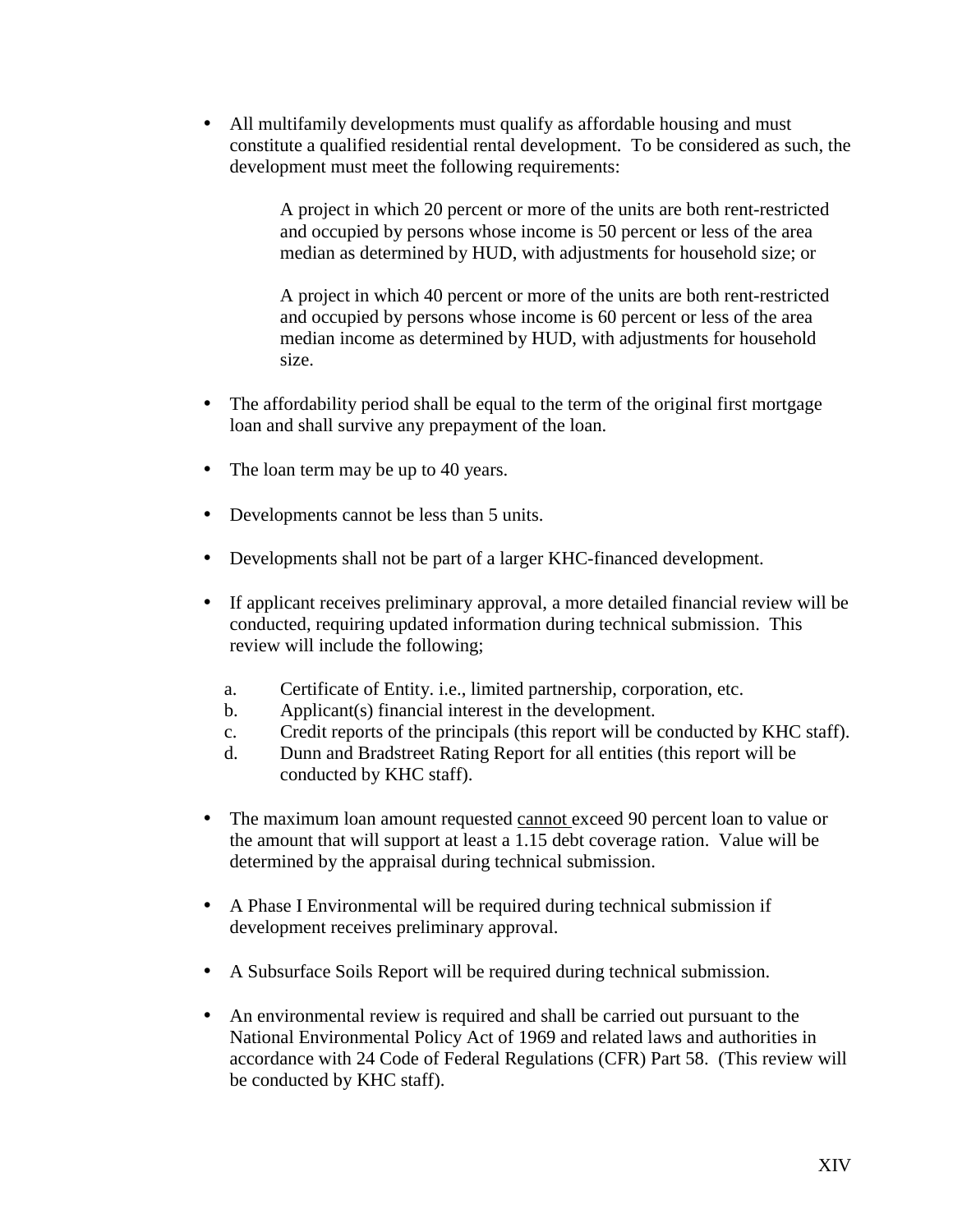#### **Housing Credit**

- An application fee of \$500 for exclusively nonprofit projects or \$750 for all other projects is due at the time applications are submitted.
- Eligible properties include:
	- ♦ One or more rent-restricted dwelling units available for long-term continuous rental use.
	- ♦ Newly constructed buildings.
	- ♦ Substantial building rehabilitation of at least \$3,000 per low-income unit or 10 percent of adjusted basis, whichever is greater.
	- ♦ Projects may consist of buildings on scattered sites within the same county.
- For projects requesting Housing Credit If services are a requirement to live in the housing units, generally these service fees must be included in gross rent. (See the attached revenue ruling in the Housing Credit Section)
- At least 20 percent of the units in a project must be rented to tenants earning 50 percent or less of area median income; *(All tax credit units must be at or below 50 percent of area median income.)*
- Rents charged to low-income tenants cannot exceed 30 percent of the income limit applicable to the unit size less an allowance for tenant-paid utilities, if applicable. (Section 8 subsidy payments are not included in the tenant rent computation.)

#### **Predevelopment Loan Program**

- Eligible applicants are non profit housing developers only.
- Predevelopment loans may be used to pay for direct costs such as architectural or engineering services, appraisals, permits and related fees and land-holding costs.
- Collateral for the loan can be a bank letter of credit, a mortgage recorded on the subject property or other collateral acceptable to KHC.
- The maximum loan amount cannot exceed \$100,000.
- The interest rate is set at 3 percent to be paid at the time of loan closing.
- The predevelopment loan, including interest, shall be repaid in one year from the date of the Housing Development Fund (HDF) loan closing or no later than the day of the construction closing, whichever comes first.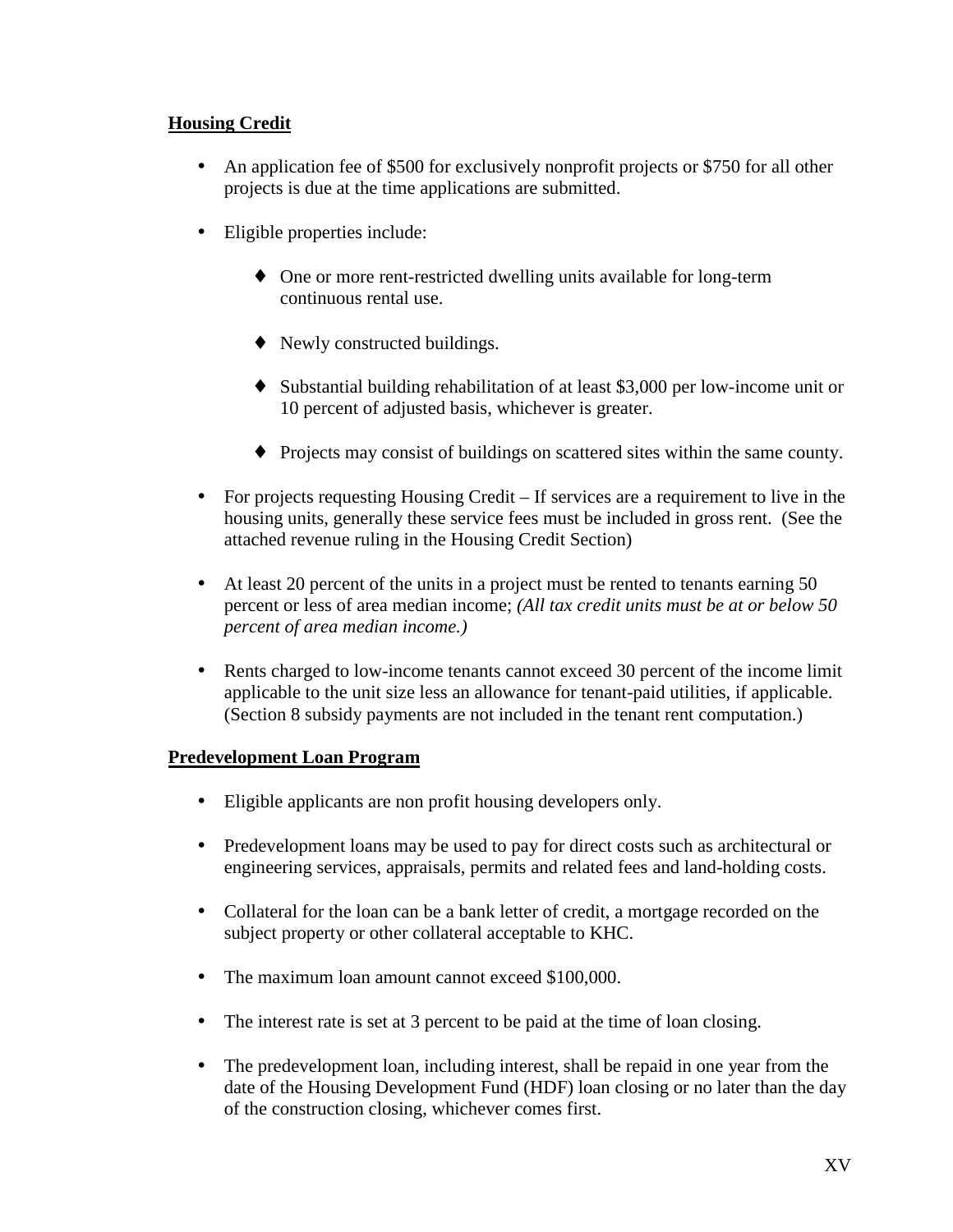#### **Renaissance Kentucky Funds**

- Only **Gold and Silver** level communities are eligible to apply for the Renaissance Kentucky Funds.
- Tenants must be qualified at move in at KHC homeownership income limits, yearly recertification is not required.
- There are no rent restrictions; however, rents must be comparable to local market rents.
- Must be an amortized loan at an interest rate no lower than 3.5 percent.
- Project must be located in the local Renaissance Area.
- Project must have **written endorsement** of the local Renaissance committee.
- Design will be subject to review by the Kentucky Heritage Council to make sure it fits in the historic integrity of the area.
- Project is subject to all KHC underwriting, construction, draw, inspections, procedures etc.

#### **Housing Development Fund**

- Loans are available for single-family construction, rehabilitation, land development, single and multifamily rental housing construction and rehabilitation, purchase guaranty, land banking, bridge and gap financing, predevelopment loans and participation projects.
- The interest rate is 3 percent for non-profit borrowers and 5 percent for for-profit borrowers.
- Approval of loans/grants will depend upon the availability of funds, satisfactory evaluation of the borrower's and all other parties credit history and will be based upon the project's need for HDF funds.
- The following will be considered variables for establishment of the maturity of a loan and a minimum repayment schedule, where appropriate:
	- $\bullet$  Size of project
	- ♦ Nature of project
	- $\triangleleft$  Track record of the borrower(s)
	- ♦ Market in community
	- ♦ Time of year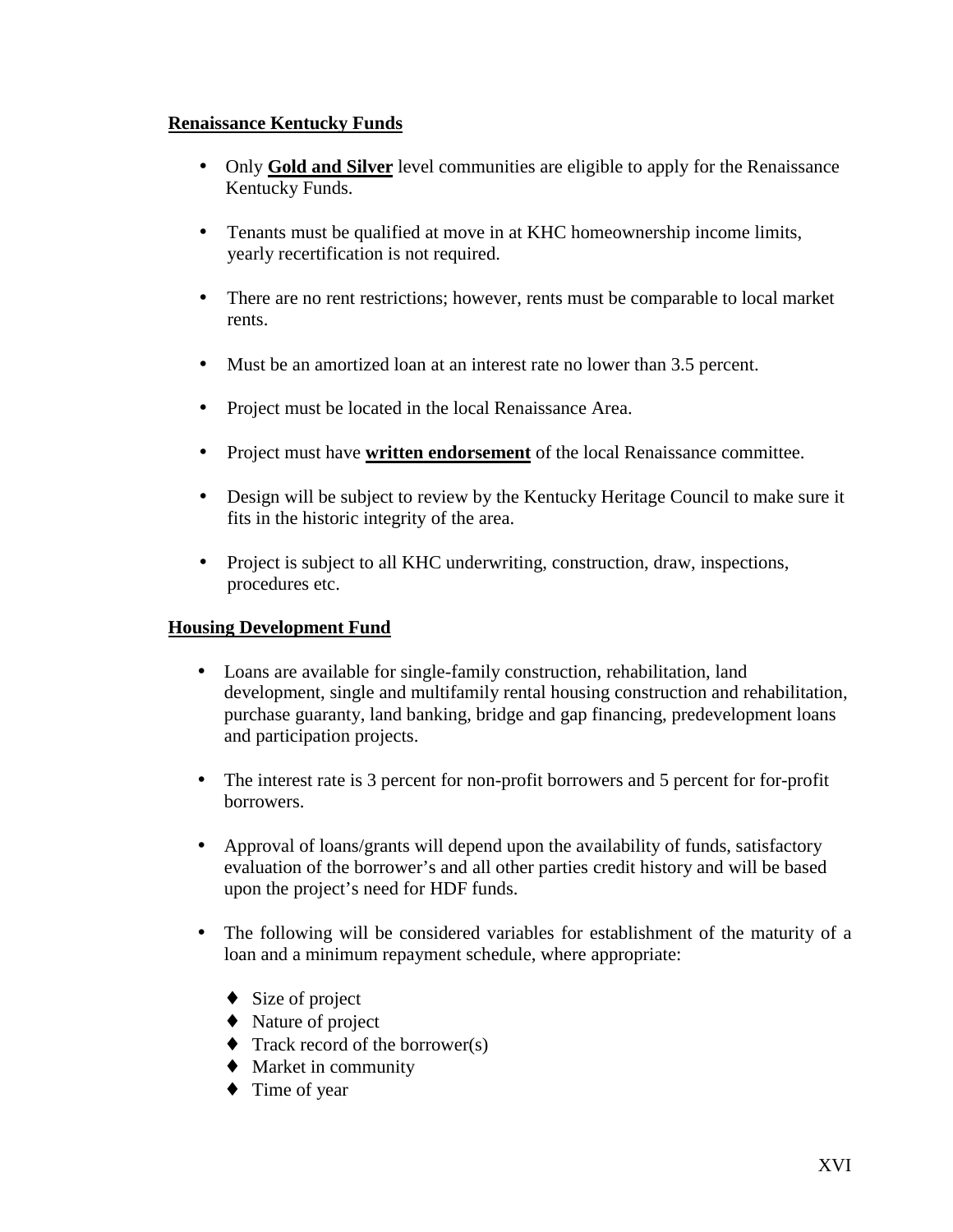- $\blacklozenge$  Nature of site
- ♦ Firm written commitment of permanent financing
- Security for the loan
- ♦ Proximity of schools, public access, shopping, grocery, etc.
- ♦ Environmental Conditions
- ♦ Floodplains
- ♦ Planning and Zoning
- ♦ Housing Market Conditions
- ♦ Housing Needs
- ♦ Site Acceptability and Accessibility
- Required loan documents include, at a minimum, a loan agreement, mortgage note, a lender's policy of title insurance, recorded real estate mortgage, a personal guaranty (if applicable) and any other applicable loan documents.
- The environmental risk management policy of KHC shall require that all land development loans in excess of \$200,000 (KHC's participation and not the total project cost) and all other housing related loans, including multifamily loans in excess of \$500,000 be subject to a Phase I environmental assessment prepared by a qualified environmental firm. This policy shall not apply to single family residential loans (unless the appraisal indicated actual or evidence of possible environmental liability) or to loans made available solely from funds provided under federal, state or local programs which do not specifically require an environmental assessment.
- The loan amount for new construction may not exceed 80 percent of the lesser of the appraised value or the projected sales price of the unit.
- The loan amount for the rehabilitation of property to be placed back into the market as a rental unit may not exceed 80 percent of the after improved value, or not more than 100 percent of the actual cost of the acquisition and rehabilitation. Which ever is lesser.
- Loans will not be considered from borrowers who are out of compliance with other KHC program requirements and other imposed program regulations or who have had past-unresolved or ongoing program issues with KHC.

#### **Project-Based Rental Assistance**

- Rental assistance is available for new construction or substantial rehabilitation.
- To be an eligible rehabilitation development, the property must require rehabilitation with a minimum expenditure of \$5,000 per assisted unit (including the units' prorated share of work to be accomplished on common areas or systems).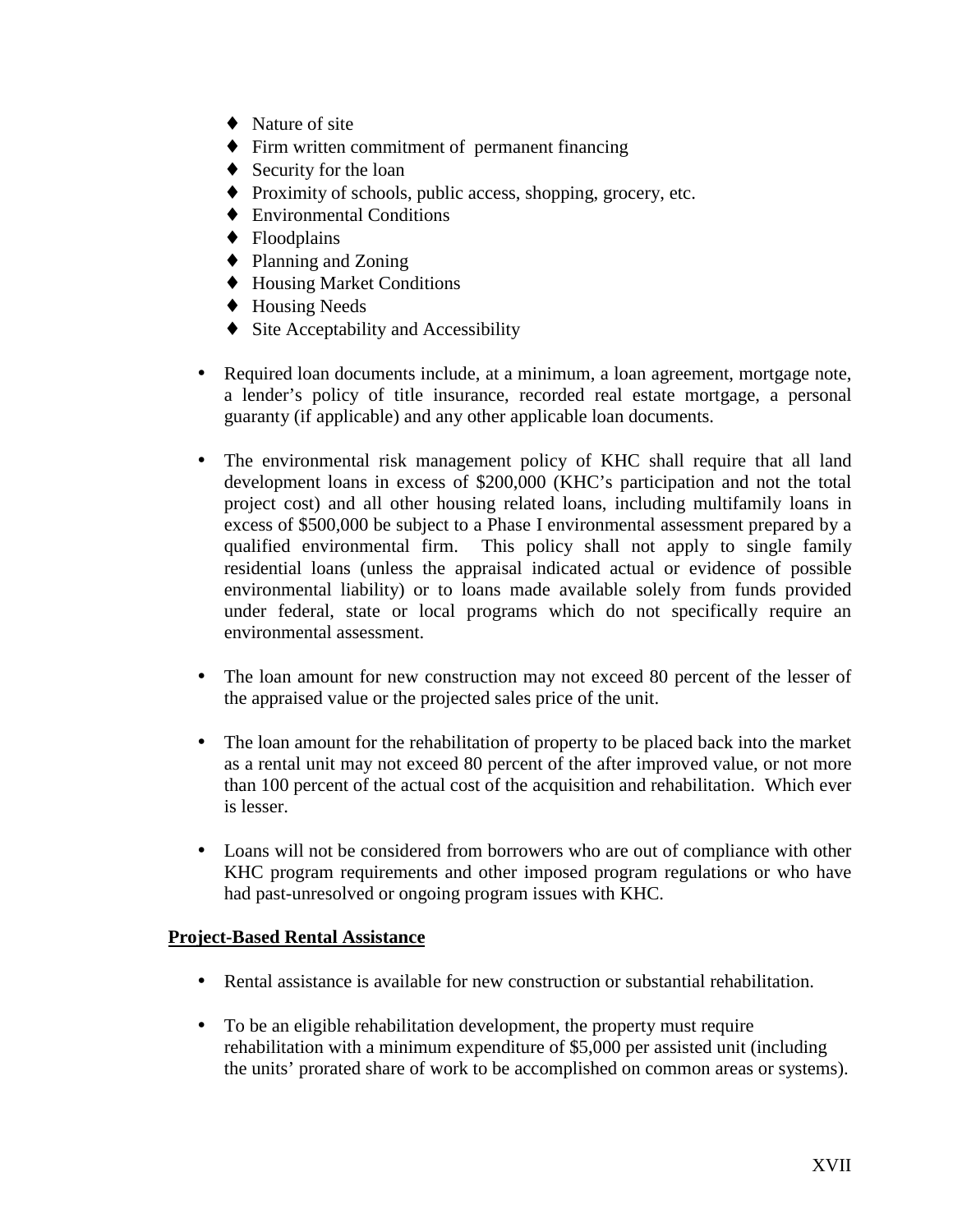- All unit rents must be within the Section 8 existing housing fair market rents published in the Federal Register annually by the U.S. Department of Housing and Urban Development (HUD); refer to *reference materials* in the application for fair market rents.
- Persons excluded from participation in the program include public officials or members of a governing body or state or local legislature who exercise functions or responsibilities with respect to the program. Additionally, current members or delegates to the U.S. Congress are not eligible property owners.
- Developments with 9 or more units receiving Project-Based assistance are required to meet the Federal Davis-Bacon Act wage requirement.
- KHC will only accept applications in the following counties in which KHC administers Section 8 certificates and vouchers:

| Allen            | Elliott   | Lincoln         | Owen         |
|------------------|-----------|-----------------|--------------|
| Anderson         | Estill    | Livingston      | Owsley       |
| <b>Ballard</b>   | Fleming   | Logan           | Perry        |
| Barren           | Gallatin  | Lyon            | Powell       |
| Bath             | Garrard   | Magoffin        | Pulaski      |
| Bourbon          | Grant     | Marion          | Robertson    |
| <b>Bracken</b>   | Grayson   | Marshall        | Rockcastle   |
| <b>Breathitt</b> | Hancock   | Mason           | Rowan        |
| <b>Bullitt</b>   | Hardin    | Martin          | Russell      |
| <b>Butler</b>    | Hart      | McCreary        | Shelby       |
| Caldwell         | Henry     | McLean          | Simpson      |
| Calloway         | Hickman   | Meade           | Spencer      |
| Carlisle         | Hopkins   | Menifee         | Todd         |
| Carroll          | Jackson   | Metcalfe        | <b>Trigg</b> |
| Carter           | Jessamine | Monroe          | Trimble      |
| Christian        | Knott     | Montgomery      | Union        |
| Clark            | Larue     | Lawrence        | Morgan       |
| Clay             | Lee       | Muhlenberg      | Warren       |
| Crittenden       | Leslie    | <b>Nicholas</b> | Wayne        |
| Daviess          | Letcher   | Ohio            | Webster      |
| Edmonson         | Lewis     | Oldham          | Wolfe        |
|                  |           |                 | Woodford     |

- Ineligible developments include the following:
	- Any unit which has been rehabilitated within the last five years or will be rehabilitated with other assistance provided under the U.S. Housing Act of 1937; housing which has a mortgage owned or held by HUD; housing owned by HUD; housing for which construction or rehabilitation required to qualify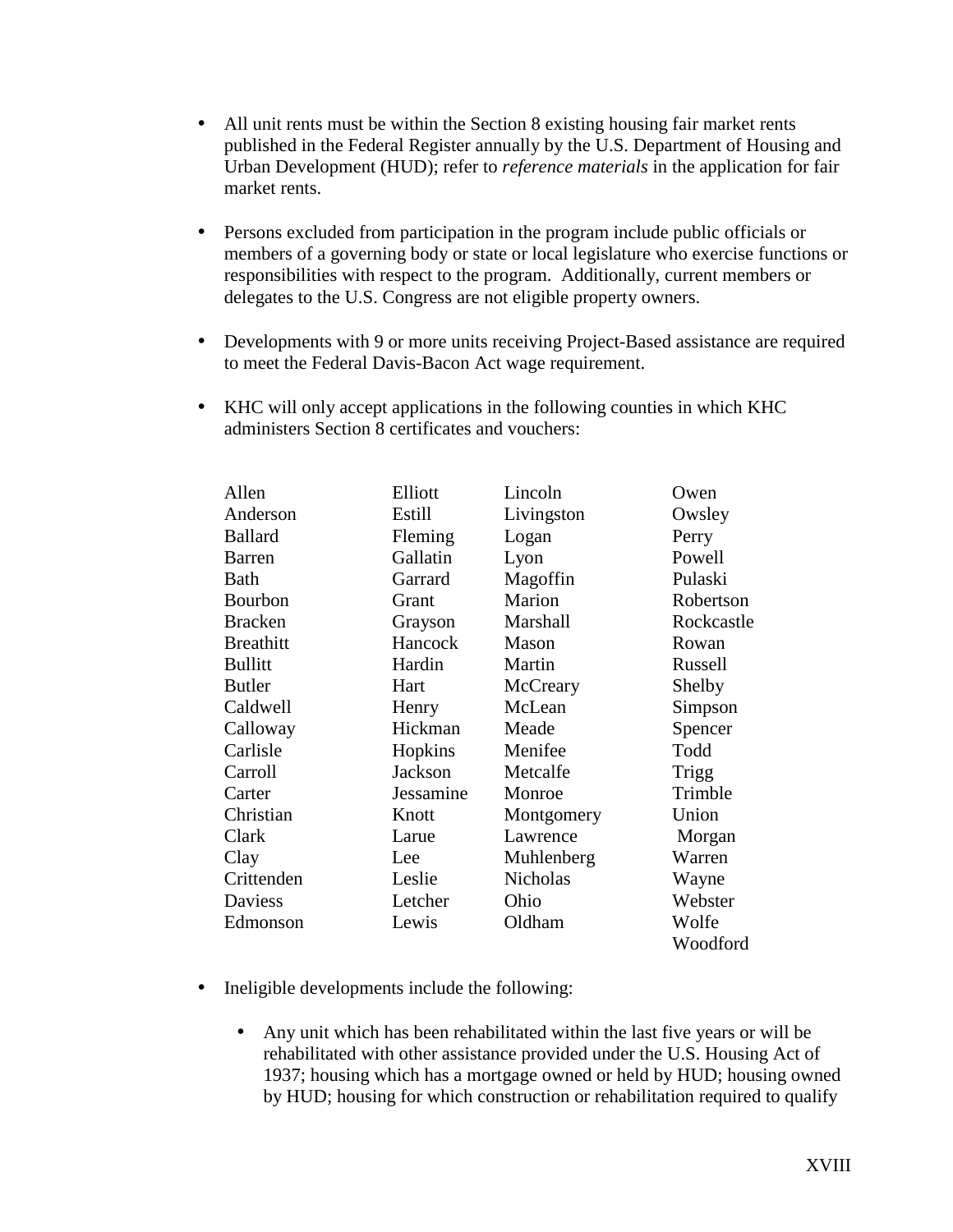for assistance is started prior to the execution of an Agreement to enter into a Housing Assistance Payments (AHAP) Contract.

- A project that has received funding through KHC's Risk-Sharing Program.
- Shared housing, nursing homes and facilities providing continual psychiatric, medical or nursing services or board and care or intermediate care.
- Units within the grounds of penal, reformatory, medical and similar public or private institutions.
- Units for families with children located in high-rise elevator buildings unless approved by HUD.
- Owner-occupied housing, housing located in the Coastal Barrier Resource Act; and housing located in an area identified by FEMA as having special flood hazards.
- A project which results in the permanent displacement of tenants. Temporary relocation will be allowed only after receipt of written approval by KHC. The applicant must reimburse residents for reasonable out-of-pocket expenses incurred with the temporary relocation, including moving costs to and from temporary housing and increases in monthly costs. If using HOME and relocation is involved, the applicant must adhere to the Relocation Act.
- Any application for rehabilitation of occupied units indicating an insufficient supply of suitably sized units after rehabilitation to accommodate current tenants will be rejected.
- Overcrowded units will be determined by applying KHC's Section 8 occupancy standards.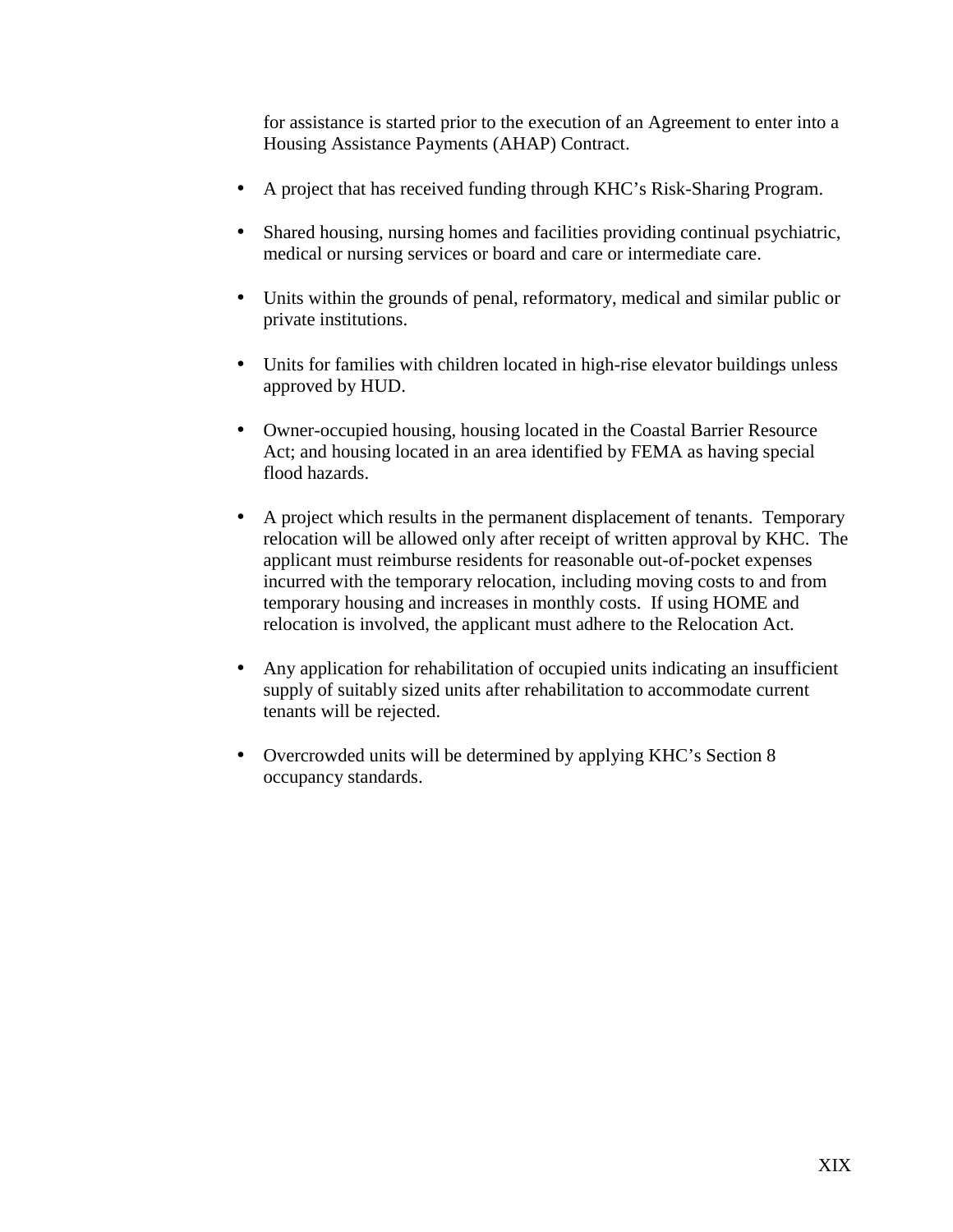# **Application and Exhibit Checklist**

The following items are additional documents that need to be submitted with the application. Check to ensure that a complete application is submitted. Put N/A where not applicable. Incomplete applications will be scored as is if items are omitted.

### **General**

- \_\_\_\_\_ A-95 Clearance letter from the State Clearinghouse or copy of the Housing Assistance
- Form to the State Clearinghouse that has been submitted (Exhibit A)
- \_\_\_\_\_ Certification Form-KHC 205 (Exhibit B)
- \_\_\_\_\_ Certification of Financial Management (Exhibit C)
- \_\_\_\_\_ Tenant Displacement Procedure (if applicable)

#### **Project Design/Plans and Specifications**

- \_\_\_\_\_ Evidence of proper zoning
- \_\_\_\_\_ Evidence of site control
- **Location map and site photos**
- **EXECUTE:** Preliminary architectural plans
- \_\_\_\_\_ Outline specifications
- \_\_\_\_\_ Detailed list of repairs (rehabilitation only)
- Letters addressing availability of utilities to the site
- \_\_\_\_\_ Floodplain map
- Construction cost breakdown (Schedule of Values) (Exhibit D)

#### **Project Need Information**

\_\_\_\_\_ Map of competing properties

#### **Capacity of Development Team**

- Resumes of development team
- \_\_\_\_\_ Corporation/Partnership documents (if applicable at this time)
- **Example 3** Articles of Incorporation
- \_\_\_\_\_\_\_\_\_ Bylaws
- \_\_\_\_\_ If nonprofit, IRA Letter of Determination
- **EXECUTE:** Proof of 501(c) if first-time nonprofit<br>Andited Financial Statement
- \_\_\_\_\_ Audited Financial Statement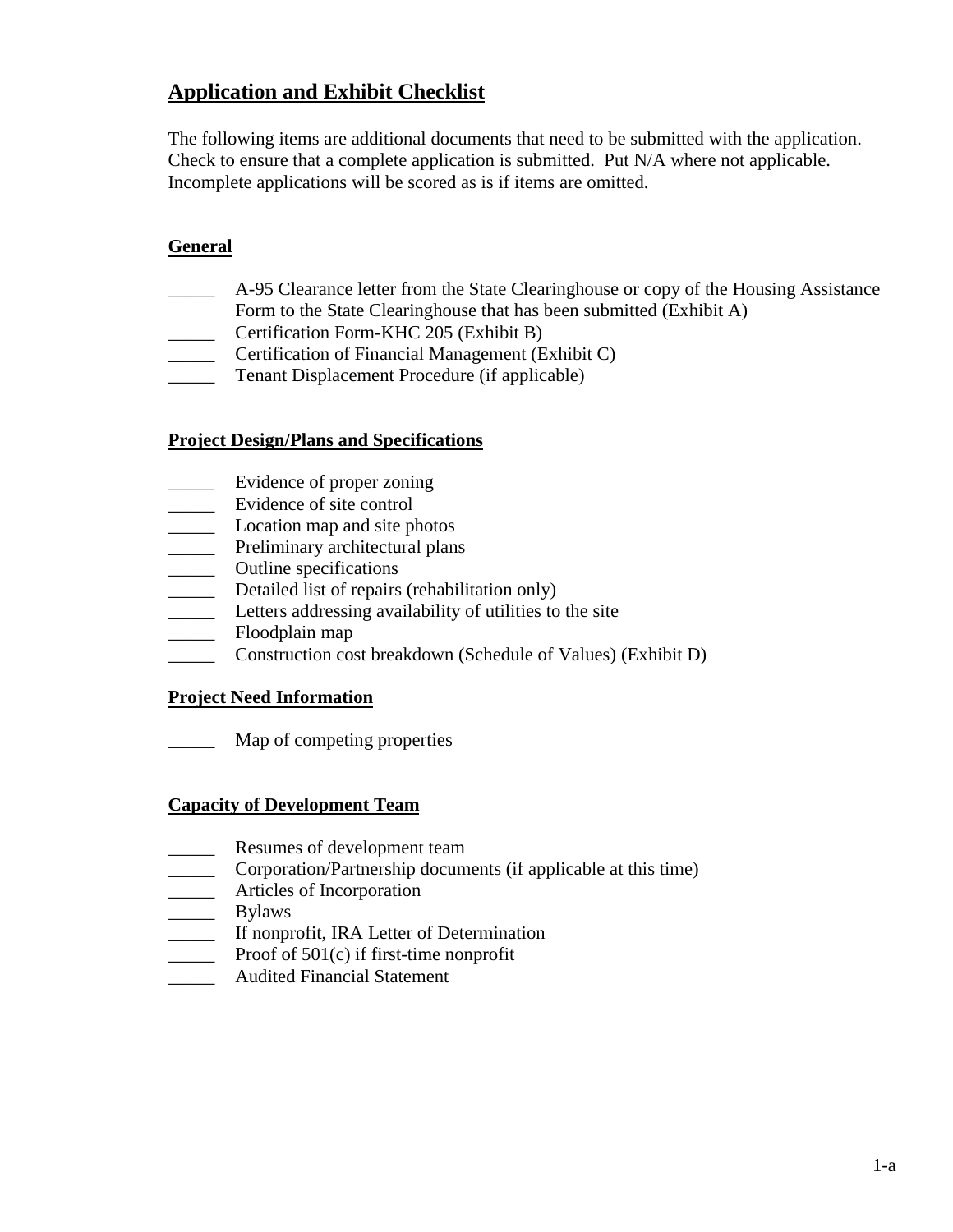#### **Financial Description**

- \_\_\_\_\_ Utility chart or Utility Company Historical Usage Data
- \_\_\_\_\_ Pro forma

#### **For projects utilizing HOME funds, Risk Sharing or Project-Based Rental Assistance, the following document is needed:**

Lead-Based Paint Form (Exhibit E)

#### **Programmatic Attachments:**

- \_\_\_\_\_ HOME Attachment Additional Programmatic Questions
- \_\_\_\_\_ HOME Assurances
- \_\_\_\_\_ AHTF Assurances
- \_\_\_\_\_ Housing Credit Attachment Additional Programmatic Questions

#### **Risk-Sharing –Applicants requesting Risk Sharing funds must provide the following information:**

- **EXECUTE:** Request for Availability of Funds (Turndown letter from bank)
- \_\_\_\_\_ Construction Cost Breakdown (HUD Form 2328)
- \_\_\_\_\_ Financial statements for most recent year, including balance sheet and income statement on developers, general partners and principals of general partnership and developer entity.
- Personal net worth statement signed and dated.
- Personal and business tax returns for most recent 2 years, signed and dated.

#### **Assisted Living developments must provide the following items information:**

- Description of planned services and itemized list of proposed fees
- \_\_\_\_\_ Copies of contracts or agreements with service providers
- Resident Assessment Instrument and policy of notification that resident is no longer in an appropriate environment

\_\_\_\_\_\_\_\_\_\_\_\_\_\_\_\_\_\_\_\_\_\_\_\_\_\_\_\_\_\_\_\_\_\_\_\_ \_\_\_\_\_\_\_\_\_\_\_\_\_\_\_\_\_\_\_\_\_\_

\_\_\_\_\_ Plans and policies for response to emergencies

Applicant Signature Date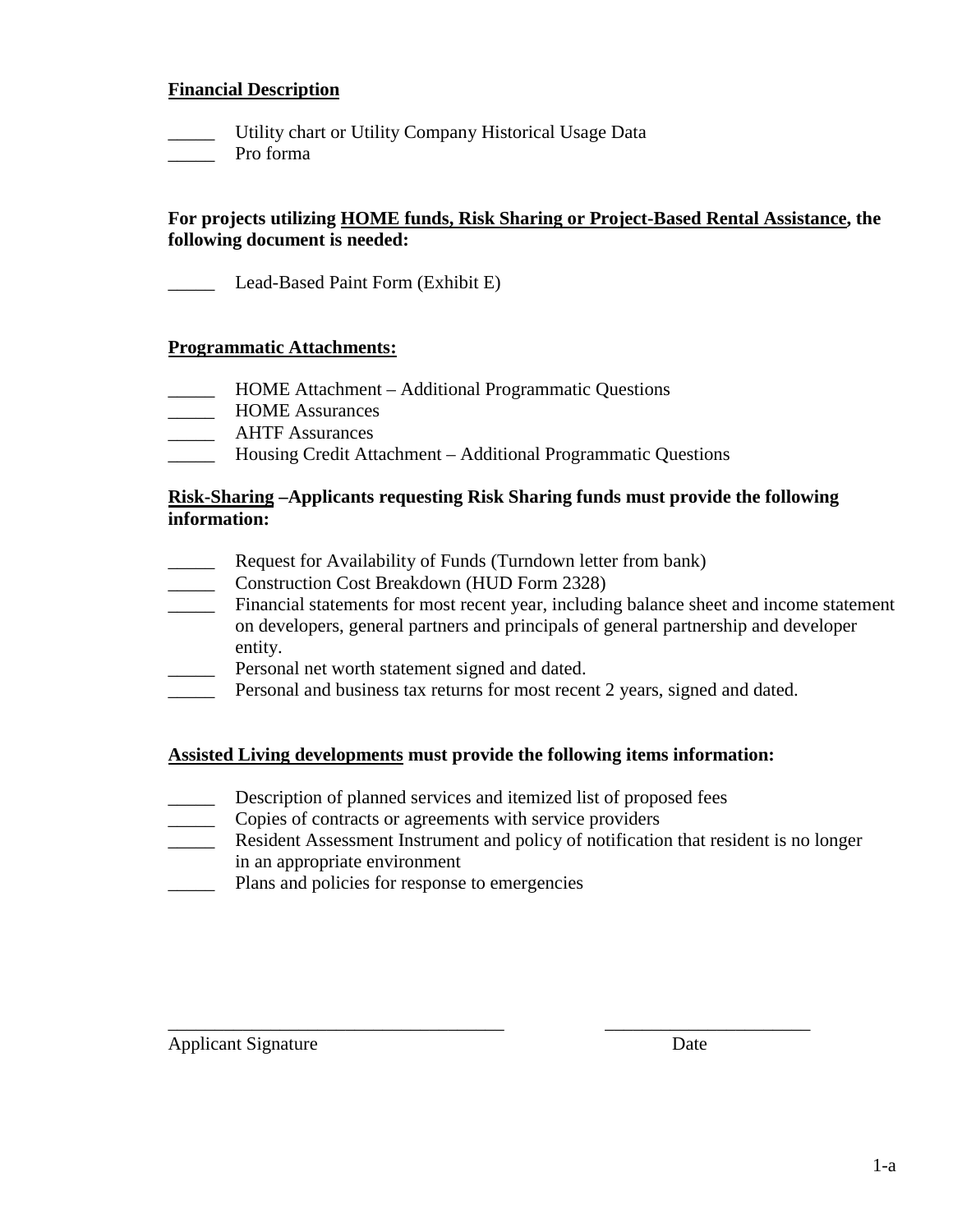# **KENTUCKY HOUSING CORPORATION CONSOLIDATED FUNDING CYCLE**

# **Rental Application**

#### **GENERAL INFORMATION**

In the table below, indicate the amount and sources of **all funds**, including in-kind contributions, match sources and leveraged funds for this project. Include all requested KHC financing and non-KHC financing. **Attach all supporting documentation**, such as **commitment letters**, **loan commitments** and **grant agreements**.

| <b>Source</b>          | <b>Anticipated Amount</b><br>& Type / Value | Anticipated<br><b>Terms</b> | <b>Status</b>     |
|------------------------|---------------------------------------------|-----------------------------|-------------------|
| Sample:                | \$200,000                                   | 1% interest for 20          | Pending           |
| <b>HOME Funds</b>      | <b>Permanent Financing</b>                  | years                       |                   |
| Sample:                | \$200,000                                   | 6% interest for 24          | Firm Commitment   |
| <b>First Home Bank</b> | <b>Construction Loan</b>                    | months                      |                   |
| Sample:                |                                             |                             | Commitment - Deed |
| Donated Land           | \$40,0000                                   | $N/A$ – donation            | Transferred       |
|                        |                                             |                             |                   |
|                        |                                             |                             |                   |
|                        |                                             |                             |                   |
|                        |                                             |                             |                   |
|                        |                                             |                             |                   |
|                        |                                             |                             |                   |
|                        |                                             |                             |                   |
|                        |                                             |                             |                   |
|                        |                                             |                             |                   |
|                        |                                             |                             |                   |
|                        |                                             |                             |                   |
|                        |                                             |                             |                   |
|                        |                                             |                             |                   |

#### **Project Cost Summary**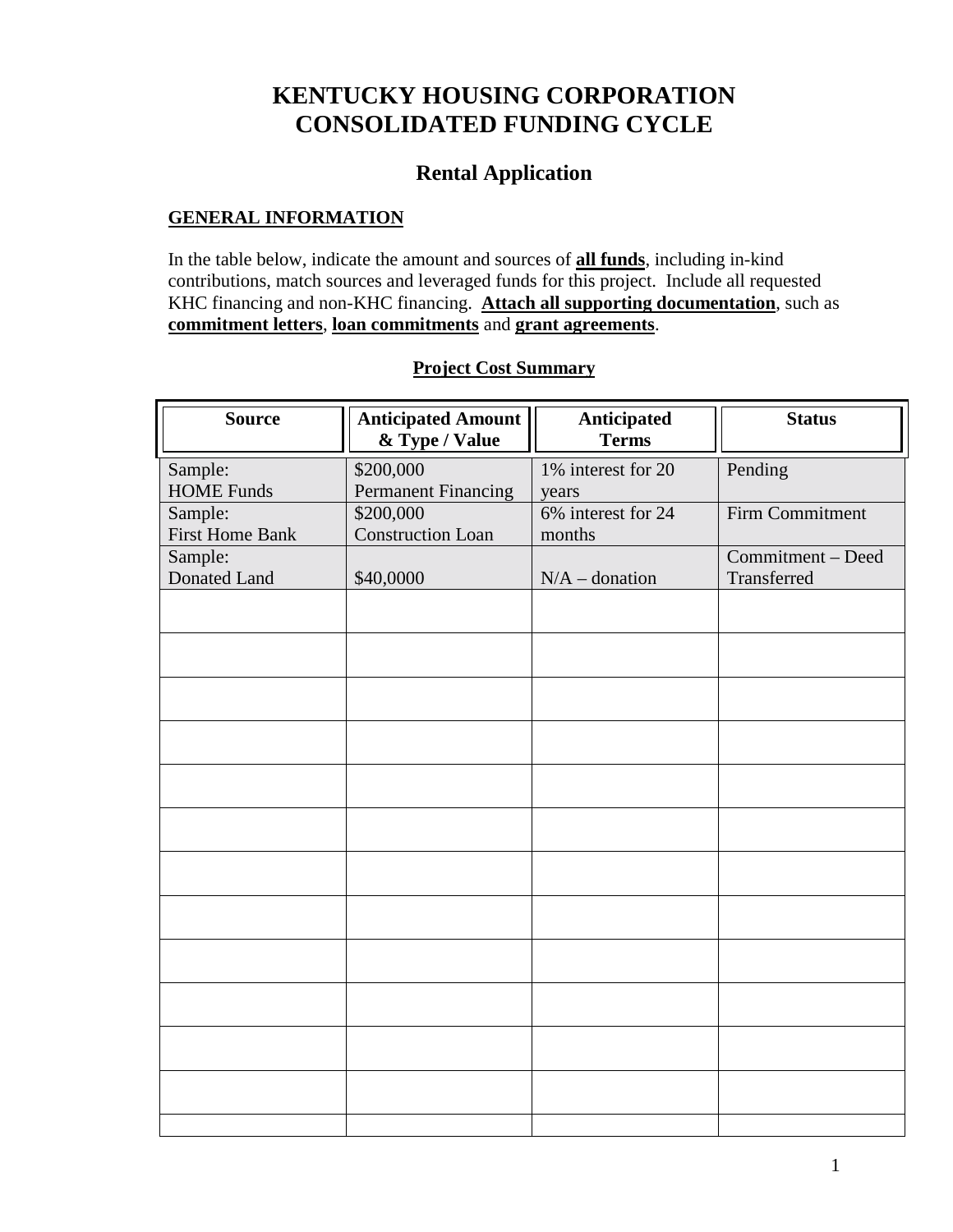# **Applicant Information:**

|                                                  |                                                                                                                                                                                    | Title                                                                                                                                                                                                                             |
|--------------------------------------------------|------------------------------------------------------------------------------------------------------------------------------------------------------------------------------------|-----------------------------------------------------------------------------------------------------------------------------------------------------------------------------------------------------------------------------------|
| <b>Applicant's Contact Numbers:</b>              |                                                                                                                                                                                    |                                                                                                                                                                                                                                   |
|                                                  |                                                                                                                                                                                    |                                                                                                                                                                                                                                   |
|                                                  |                                                                                                                                                                                    |                                                                                                                                                                                                                                   |
|                                                  |                                                                                                                                                                                    |                                                                                                                                                                                                                                   |
|                                                  |                                                                                                                                                                                    |                                                                                                                                                                                                                                   |
| <b>Application Preparer - Contact Numbers:</b>   |                                                                                                                                                                                    |                                                                                                                                                                                                                                   |
|                                                  |                                                                                                                                                                                    |                                                                                                                                                                                                                                   |
| <b>Applicant Role:</b><br><b>Applicant Type:</b> | $\Box$ Owner<br>$\Box$ General Partner<br>Service Provider<br>$\Box$ Limited Liability Corporation<br>$\Box$ Public Housing Authority<br>Individual<br><b>CHDO</b><br>$\Box$ Other | Consultant<br>$\Box$ Developer<br>$\Box$ Sponsor<br>$\Box$ Mgmt. Company<br><b>Housing Provider</b><br>$\Box$ Limited Partner<br>$\Box$ Government Entity<br>$\Box$ Limited Partnership<br>$\Box$ Corporation<br>$\Box$ Nonprofit |
| <b>Project Information:</b>                      |                                                                                                                                                                                    |                                                                                                                                                                                                                                   |
|                                                  |                                                                                                                                                                                    |                                                                                                                                                                                                                                   |
|                                                  | Project Address (street address, city, zip code, county - if service area - list all counties involved):                                                                           |                                                                                                                                                                                                                                   |
|                                                  |                                                                                                                                                                                    |                                                                                                                                                                                                                                   |
|                                                  |                                                                                                                                                                                    |                                                                                                                                                                                                                                   |
|                                                  |                                                                                                                                                                                    |                                                                                                                                                                                                                                   |
|                                                  |                                                                                                                                                                                    | Project Type: $\Box$ Site Specific $\Box$ Scattered Site – Project(s) located at various sites                                                                                                                                    |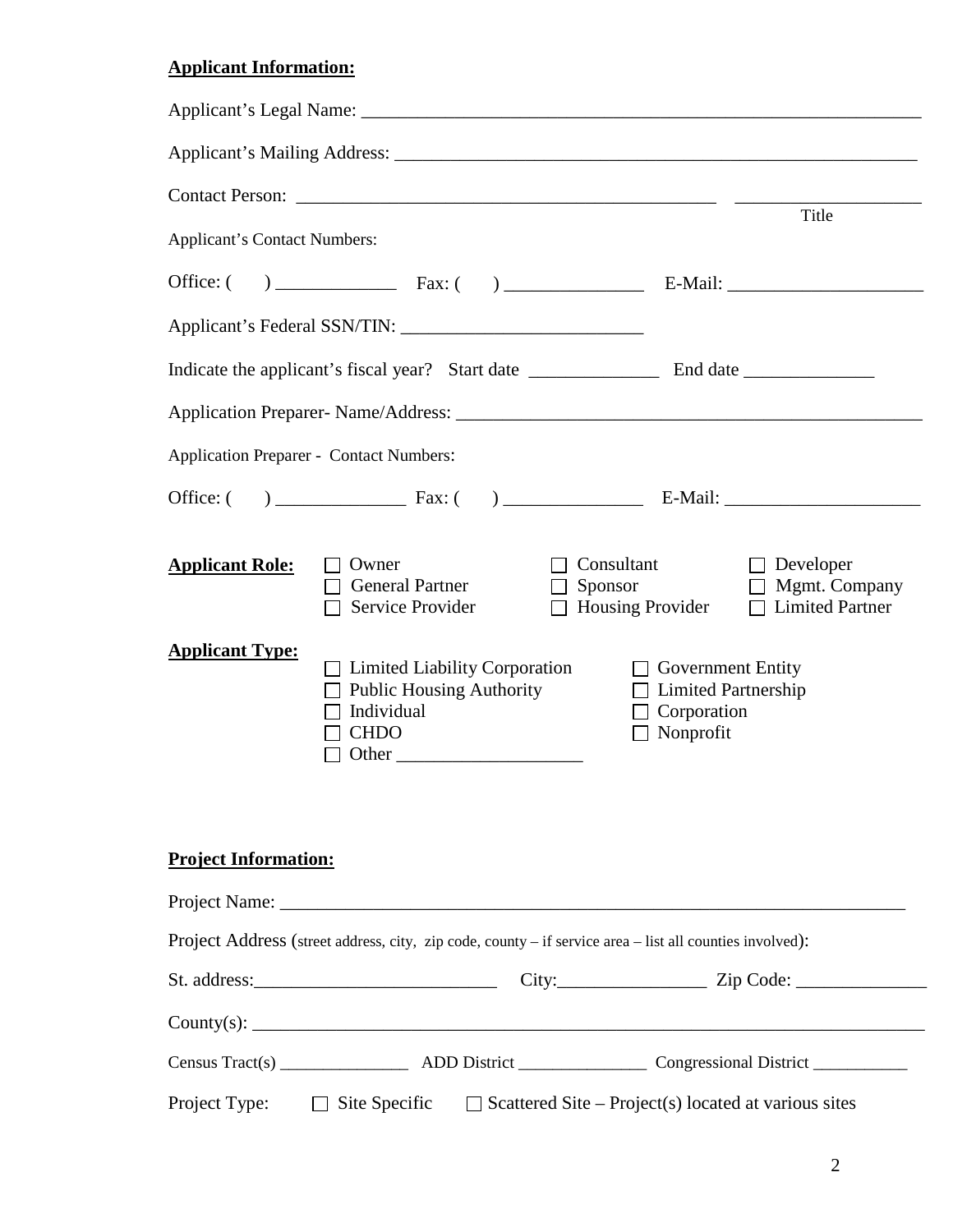### **Project Information:**

|                                                                                                                                      | Target Population – Indicate the number of households at each income range to be assisted:       |  |  |  |  |  |
|--------------------------------------------------------------------------------------------------------------------------------------|--------------------------------------------------------------------------------------------------|--|--|--|--|--|
| 0% - 30% Area Median Income                                                                                                          | 31% - 50% Area Median Income                                                                     |  |  |  |  |  |
| 51% - 60% Area Median Income                                                                                                         | _______ 61% - 80% Area Median Income                                                             |  |  |  |  |  |
| $\frac{1}{2}$ Other                                                                                                                  |                                                                                                  |  |  |  |  |  |
| Households to be assisted (check ALL that apply):                                                                                    |                                                                                                  |  |  |  |  |  |
| Families with Children<br>$\Box$ Elderly (100% is 62<br>and older)                                                                   | <b>Single Parent</b><br>$\Box$ Mentally Disabled                                                 |  |  |  |  |  |
| Elderly (at least 80%<br><b>Physically Disabled</b><br>$\perp$<br>is 55 and older)                                                   | Low-Income Households                                                                            |  |  |  |  |  |
| Homeless<br>Other Special Needs<br>Domestic Violence Victims                                                                         |                                                                                                  |  |  |  |  |  |
| <b>Activity Type:</b> (check all that apply)                                                                                         |                                                                                                  |  |  |  |  |  |
| <b>Rental Production:</b><br>New Construction<br>$\perp$<br>$\Box$ Site Development<br><b>Project-Based Assistance</b><br><b>SRO</b> | Rehabilitation<br>$\Box$ Acquisition<br><b>Transitional Housing</b><br>Group Home                |  |  |  |  |  |
| Is this project requesting HOME funds from the HOME CHDO set-aside?                                                                  |                                                                                                  |  |  |  |  |  |
| <b>Example SE</b><br>N <sub>O</sub>                                                                                                  |                                                                                                  |  |  |  |  |  |
| Is this project located within a designated Renaissance Kentucky area?                                                               |                                                                                                  |  |  |  |  |  |
| Yes<br>No_                                                                                                                           |                                                                                                  |  |  |  |  |  |
| If Yes, please indicate the designation level:                                                                                       |                                                                                                  |  |  |  |  |  |
| Gold Level<br>Silver Level                                                                                                           | <b>Bronze Level</b><br>Not Yet Designated                                                        |  |  |  |  |  |
|                                                                                                                                      | Please Note: Only Gold and Silver Level communities are eligible for Renaissance Kentucky Funds. |  |  |  |  |  |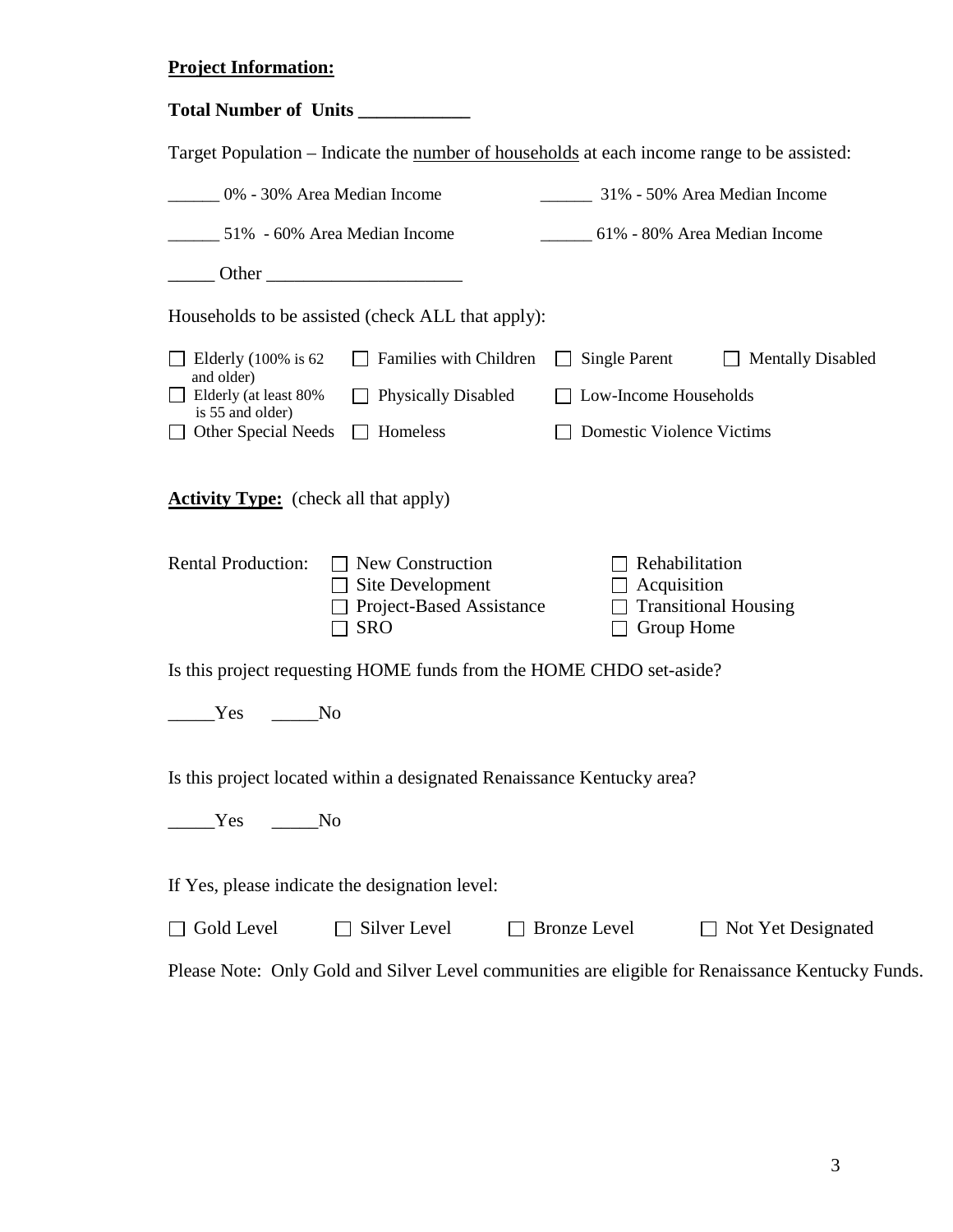| List the name and address of each project currently under development, which is funded by KHC. This list should include<br>transactions involving the applicant and all other project principals (e.g., sponsor, developer, owner). |                |                                  |                                           |                                  |                          |  |
|-------------------------------------------------------------------------------------------------------------------------------------------------------------------------------------------------------------------------------------|----------------|----------------------------------|-------------------------------------------|----------------------------------|--------------------------|--|
| <b>Project Name</b>                                                                                                                                                                                                                 | <b>Address</b> | <b>No. of Units</b><br>Completed | <b>No. of Units</b><br><b>Uncompleted</b> | <b>Completion</b><br><b>Date</b> | <b>Funding Source(s)</b> |  |
|                                                                                                                                                                                                                                     |                |                                  |                                           |                                  |                          |  |
|                                                                                                                                                                                                                                     |                |                                  |                                           |                                  |                          |  |
|                                                                                                                                                                                                                                     |                |                                  |                                           |                                  |                          |  |
|                                                                                                                                                                                                                                     |                |                                  |                                           |                                  |                          |  |
|                                                                                                                                                                                                                                     |                |                                  |                                           |                                  |                          |  |
|                                                                                                                                                                                                                                     |                |                                  |                                           |                                  |                          |  |
|                                                                                                                                                                                                                                     |                |                                  |                                           |                                  |                          |  |
|                                                                                                                                                                                                                                     |                |                                  |                                           |                                  |                          |  |
|                                                                                                                                                                                                                                     |                |                                  |                                           |                                  |                          |  |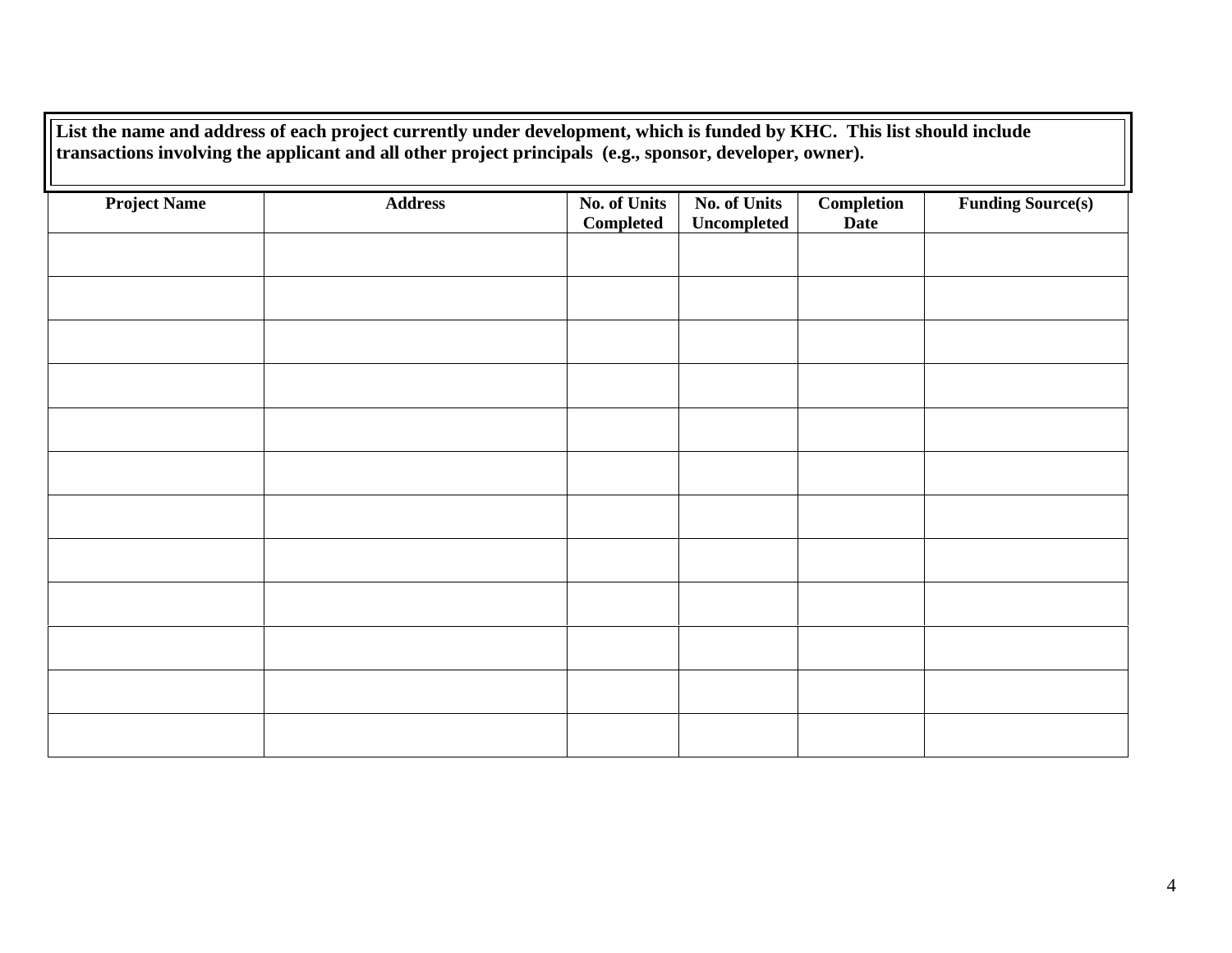# **PROJECT DESIGN** – (Part I) Total Points 200

Indicate the type of development that you are proposing (Check **all** that apply)

# **Activity Type**

| 1) | _New Construction                                                                                            | __ Acquisition                                                                                                                                                                                                                                                                                                                                                                                                                                                | Rehabilitation                                                                                                                                                                                                                                       |
|----|--------------------------------------------------------------------------------------------------------------|---------------------------------------------------------------------------------------------------------------------------------------------------------------------------------------------------------------------------------------------------------------------------------------------------------------------------------------------------------------------------------------------------------------------------------------------------------------|------------------------------------------------------------------------------------------------------------------------------------------------------------------------------------------------------------------------------------------------------|
| 2) | __ Family Housing<br>__ Low-Income Only<br>_Mixed-income                                                     | __ Elderly Housing<br>__ Independent Living<br>__ Assisted Living                                                                                                                                                                                                                                                                                                                                                                                             | __ Special Needs Housing<br>__ Supportive Housing<br>__ Transitional Housing<br>$\frac{1}{2}$ Other $\frac{1}{2}$                                                                                                                                    |
| 3) | ___ Single-family detached<br>Town home<br>Row house<br>Walk-up apartment<br>$\_\_$ Duplex<br>$\qquad$ Other | __ Single Room Occupancy (SRO)<br>___ Tri-plex apartment<br>__ Four-plex apartment<br>__ Elevator apartment<br>__ Group Home                                                                                                                                                                                                                                                                                                                                  |                                                                                                                                                                                                                                                      |
|    | <b>Site Information</b>                                                                                      |                                                                                                                                                                                                                                                                                                                                                                                                                                                               |                                                                                                                                                                                                                                                      |
| 1) | Site control type:                                                                                           | ___ Owned/property deed<br>Purchase contract<br>__ Option to purchase<br>__ Lease agreement<br>__ Option to lease<br>$\overline{\phantom{a}}$ Other                                                                                                                                                                                                                                                                                                           | <b>Expiration Date</b><br>N/A<br><u> 1989 - Johann Barbara, martin amerikan basar da</u><br>the control of the control of the control of the control of the control of<br>the control of the control of the control of the control of the control of |
| 2) | What is the size of the site?                                                                                |                                                                                                                                                                                                                                                                                                                                                                                                                                                               |                                                                                                                                                                                                                                                      |
|    |                                                                                                              | $\frac{\text{A} \cdot \text{A} \cdot \text{A}}{\text{A} \cdot \text{B}}$ $\frac{\text{O} \cdot \text{A}}{\text{A} \cdot \text{B}}$ $\frac{\text{O} \cdot \text{A}}{\text{A} \cdot \text{B}}$ $\frac{\text{O} \cdot \text{A}}{\text{A} \cdot \text{B}}$ $\frac{\text{O} \cdot \text{A}}{\text{A} \cdot \text{B}}$ $\frac{\text{O} \cdot \text{A}}{\text{A} \cdot \text{B}}$ $\frac{\text{O} \cdot \text{A}}{\text{A} \cdot \text{B}}$ $\frac{\text{O} \cdot \$ |                                                                                                                                                                                                                                                      |
| 3) |                                                                                                              | What is or was the price of the site? $\$\_$<br>If the site is currently owned by the developer, when was the site purchased?                                                                                                                                                                                                                                                                                                                                 |                                                                                                                                                                                                                                                      |
| 4) | What is the current zoning classification of the site?                                                       |                                                                                                                                                                                                                                                                                                                                                                                                                                                               |                                                                                                                                                                                                                                                      |
| 5) |                                                                                                              | Is the site properly zoned for the type of development? _______ Yes<br>If No, when will a zoning request occur and provide the date when the zoning change will be                                                                                                                                                                                                                                                                                            | $\mathbf{N}\mathbf{o}$                                                                                                                                                                                                                               |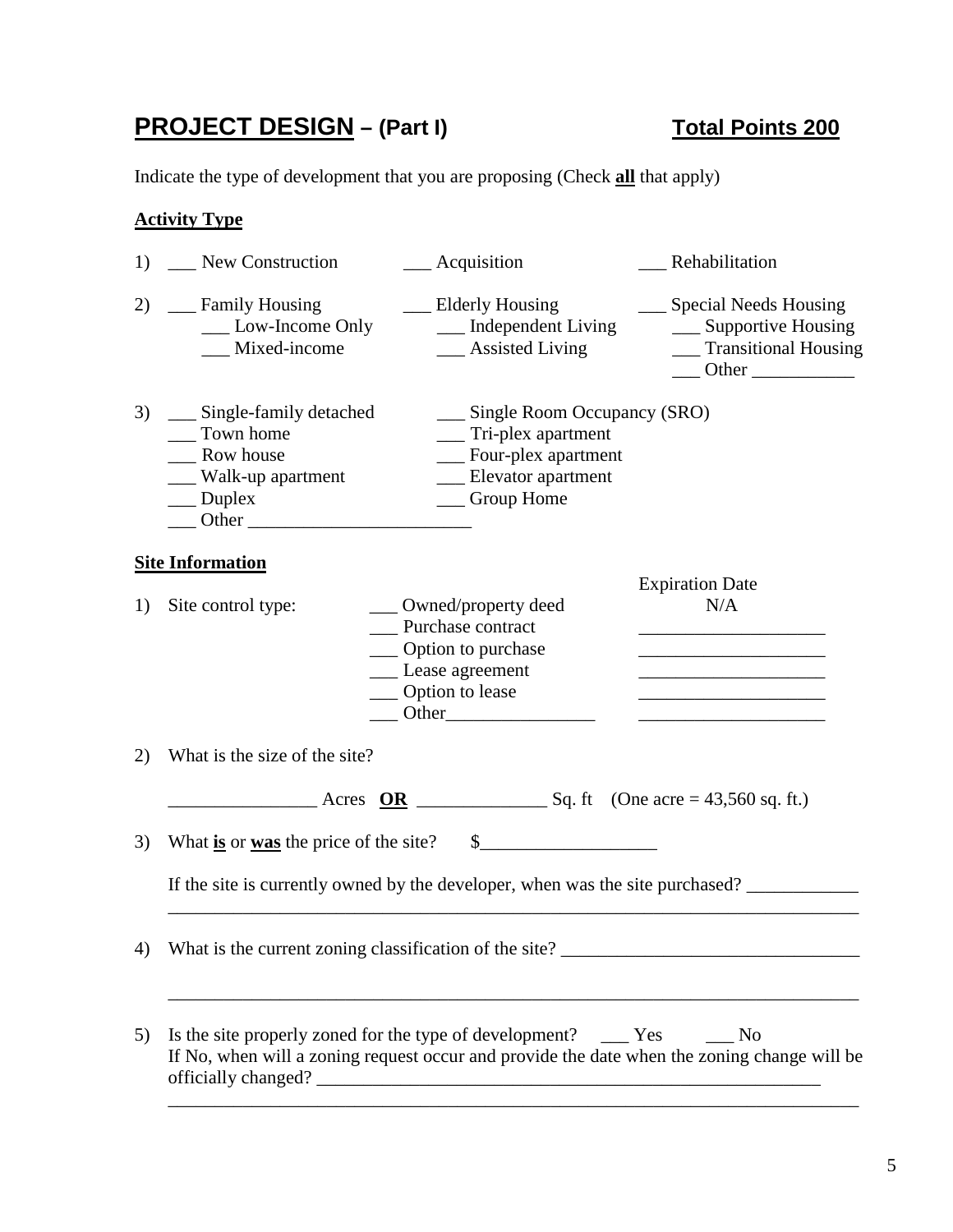| 6) | No.                                                                                                                                                                                                                                                                                                        |
|----|------------------------------------------------------------------------------------------------------------------------------------------------------------------------------------------------------------------------------------------------------------------------------------------------------------|
|    | If Yes, do the existing utilities have the capacity to support the proposed development?                                                                                                                                                                                                                   |
|    |                                                                                                                                                                                                                                                                                                            |
|    | <b>Project Description</b>                                                                                                                                                                                                                                                                                 |
|    | 1) Provide the following information on the <b>proposed structure only</b> .                                                                                                                                                                                                                               |
|    | Total number of buildings:                                                                                                                                                                                                                                                                                 |
|    | If there is more than one building, are the buildings contiguous? _____ Yes _______ No                                                                                                                                                                                                                     |
|    | Number of stories (per building)<br>Number of elevators (per building)                                                                                                                                                                                                                                     |
|    | Total gross square footage<br>Total net rentable square footage<br>Total commercial square footage<br>the control of the control of the control of<br>Total number of residential units<br>Total number of low-income units<br>Total number of market-rate units<br>Manager's unit – total square feet     |
|    | Number of uncovered parking spaces<br>Number of covered (carport) parking spaces<br>Number of enclosed (garage) parking spaces                                                                                                                                                                             |
|    | 2) If the development is using HOME funds or Project-Based Section 8 Assistance and has<br>four or more units, then five $(5)$ percent of the total dwelling units or one $(1)$ units, which ever is<br>greater must be accessible to persons with mobility impairments and two $(2)$ percent of the units |

greater, must be accessible to persons with mobility impairments and two (2) percent of the units, or one (1) unit, which ever is greater, must be accessible to persons with visual or hearing impairments. Indicate the total amounts of units for the following:

|                               | Accessible | Adaptable |
|-------------------------------|------------|-----------|
| Mobility impaired units       |            |           |
| Visual/hearing impaired units |            |           |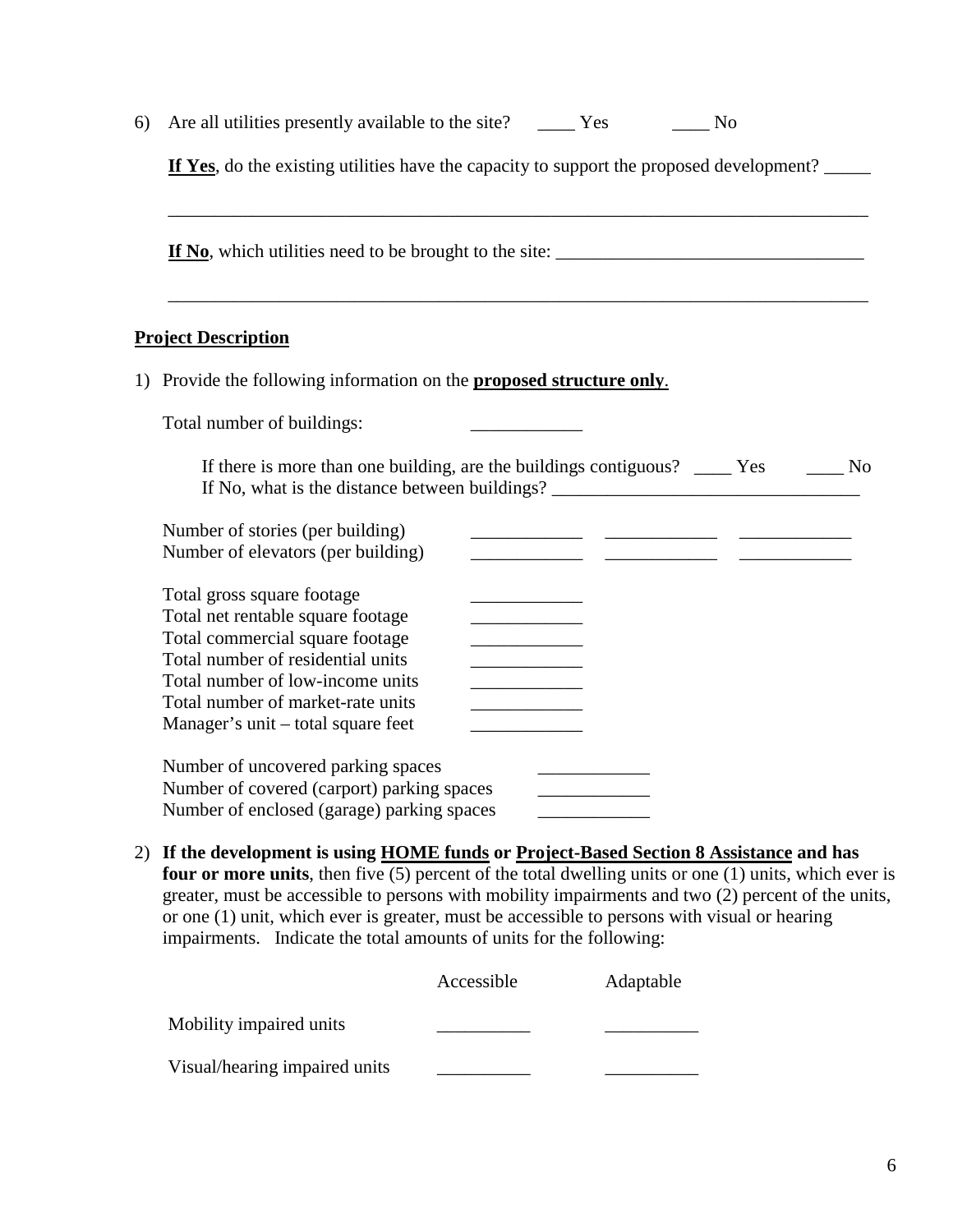2) In the table below, indicated the unit type (SRO, one bedroom, …) the total number of each unit type, number of units designated as HOME, Housing Credits, Risk Sharing, Affordable Housing Trust Fund, SMAL, Project-Based and Market Rate units, square footage of units and total square footage for each unit type. The number of assisted units may exceed the total number of units, depending on if the development has market rate units. When determining the unit square footage, use the inside wall measurement, which is from center of wall to center of wall.

| <b>Residential</b>  |                              |             |                  |                                   |             |             |                  |        |                                   |               |
|---------------------|------------------------------|-------------|------------------|-----------------------------------|-------------|-------------|------------------|--------|-----------------------------------|---------------|
| <b>Bedroom Size</b> | <b>Total No.</b><br>of Units |             |                  | Number of unit type designated as |             |             |                  |        | <b>Actual Sq. Ft.</b><br>of Units | Total Sq. Ft. |
| SRO / Efficiencies  |                              | <b>HOME</b> | $\underline{HC}$ | Risk S.                           | <b>AHTF</b> | <b>SMAL</b> | $\underline{PB}$ | Market |                                   |               |
| One Bedroom         |                              |             |                  |                                   |             |             |                  |        |                                   |               |
| Two Bedroom         |                              |             |                  |                                   |             |             |                  |        |                                   |               |
| Three Bedroom       |                              |             |                  |                                   |             |             |                  |        |                                   |               |
| Four Bedroom        |                              |             |                  |                                   |             |             |                  |        |                                   |               |
| Group Home          |                              |             |                  |                                   |             |             |                  |        |                                   |               |
| Other               |                              |             |                  |                                   |             |             |                  |        |                                   |               |
| <b>TOTAL</b>        |                              |             |                  |                                   |             |             |                  |        |                                   |               |

**If there will be common or commercial space in the structure, indicate the following**:

**Total square footage of common space \_\_\_\_\_\_\_\_\_\_\_\_ Total square footage of commercial space \_\_\_\_\_\_\_\_\_\_\_\_**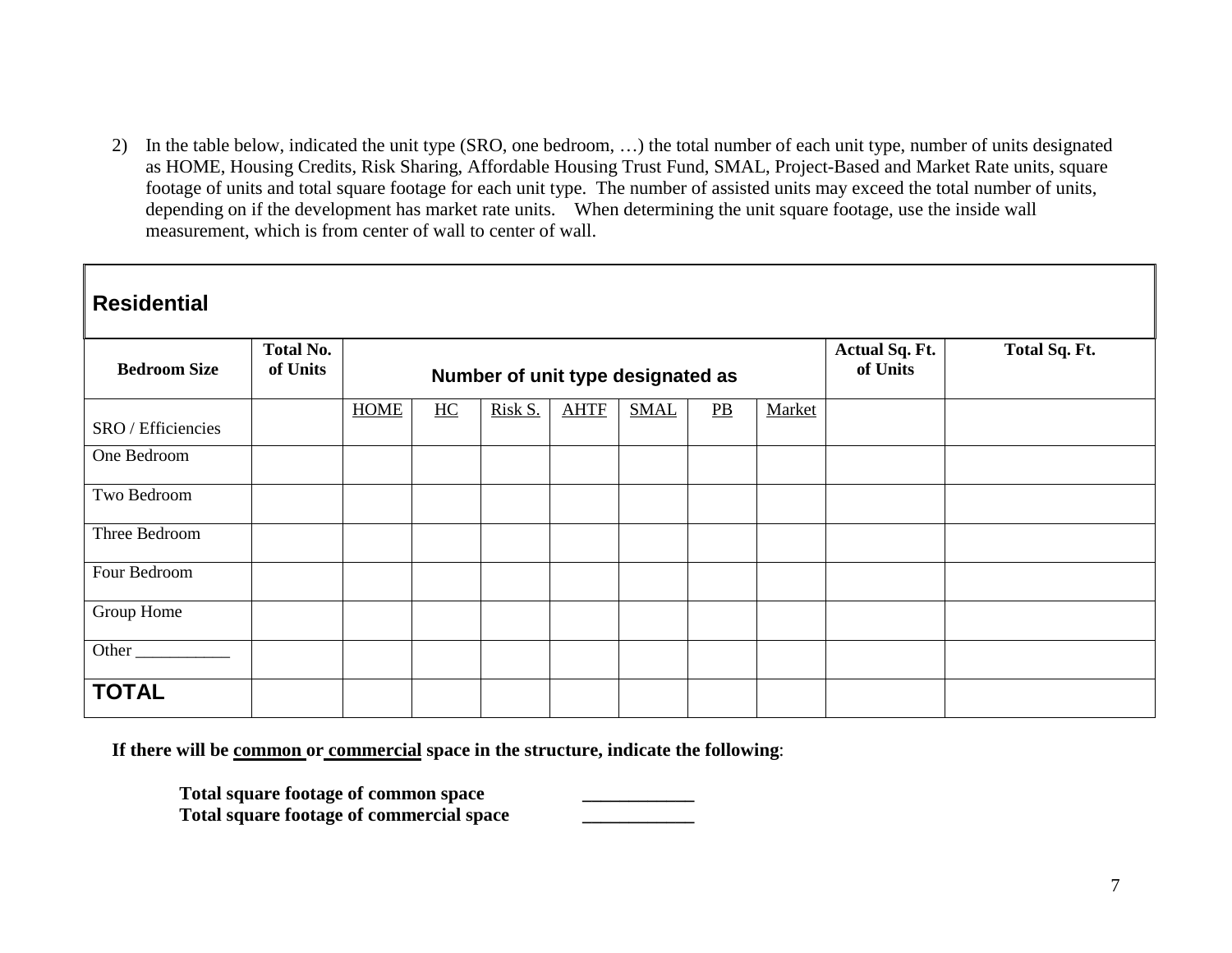|  | 3) In the table below, indicate the location of the proposed project in relationship to the proximity of: |  |  |  |  |  |  |  |
|--|-----------------------------------------------------------------------------------------------------------|--|--|--|--|--|--|--|
|--|-----------------------------------------------------------------------------------------------------------|--|--|--|--|--|--|--|

|                            | <b>Type</b>          | <b>Distance From Project</b> | <b>Other information</b>                |
|----------------------------|----------------------|------------------------------|-----------------------------------------|
| Example:                   | <b>Bank</b>          | 3.1 miles                    | Convenience store with gas station - .5 |
| <b>Commercial Services</b> | <b>Grocery Store</b> | $1.0$ miles                  | miles                                   |
| <b>Commercial Services</b> |                      |                              |                                         |
| <b>Employment Centers</b>  |                      |                              |                                         |
| Schools                    |                      |                              |                                         |
| Parks and Recreation       |                      |                              |                                         |
| <b>Social Services</b>     |                      |                              |                                         |
| <b>Emergency Services</b>  |                      |                              |                                         |
| Others                     |                      |                              |                                         |

What public and/or private transportation services are or will be available to the tenants of the proposed project and will there be any fees associated with these services?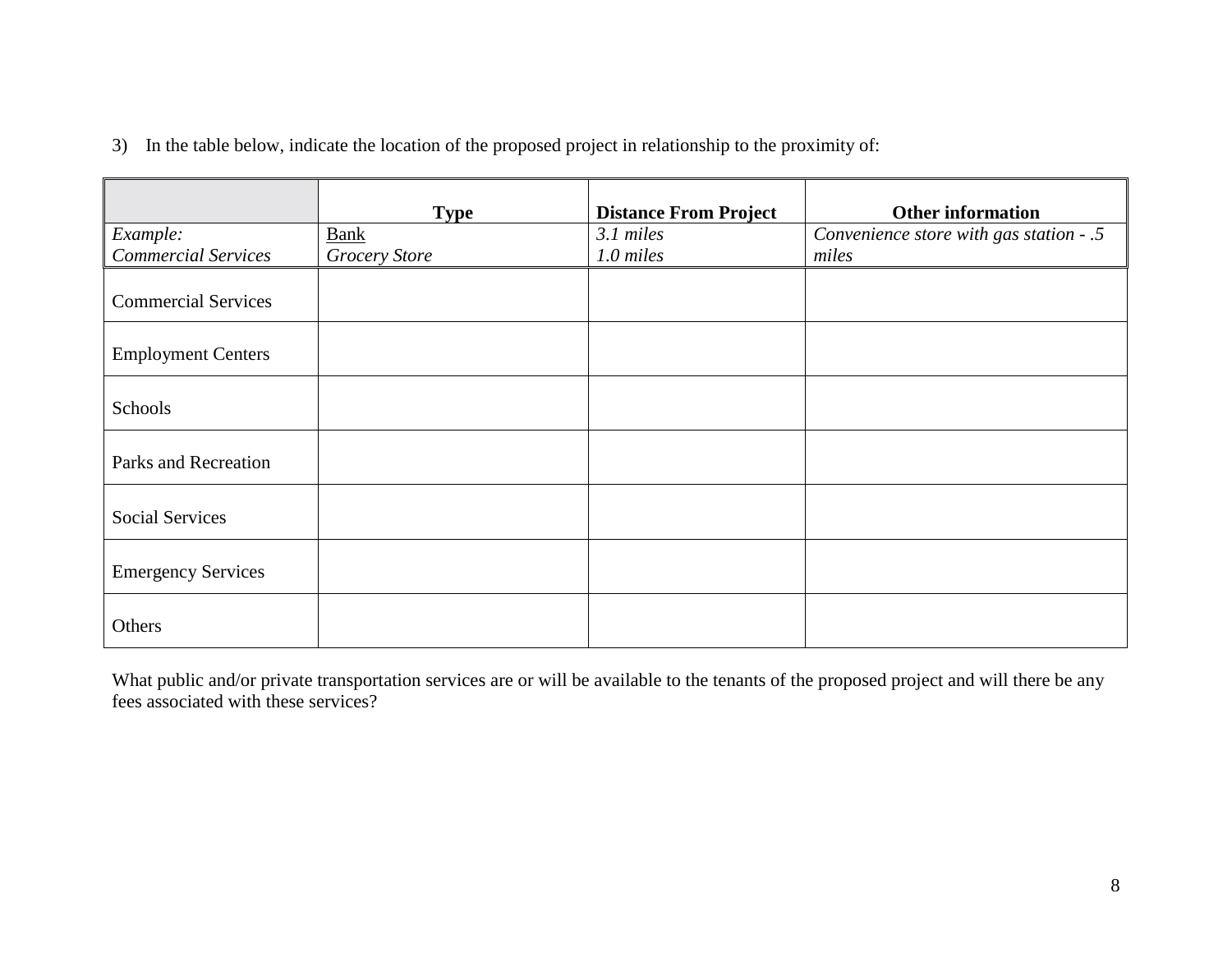3) Describe the physical characteristics of the proposed site, include the topography, vegetation, railroad tracks, abandoned structures, surrounding neighborhood, unique physical characteristics, etc… (Attach photographs of site, also include photographs of any structure that is to be demolished or rehabilitated.)

4) Describe the site's present and past uses. Be sure to include any soil disturbance activities that may have occurred (bulldozing, etc.)

| 5) Is the property located in a floodplain? | Yes                |                      |  |
|---------------------------------------------|--------------------|----------------------|--|
| If yes, is the property in a                | 100 year <b>OR</b> | _500 year floodplain |  |

### **Attach copy of floodplain map**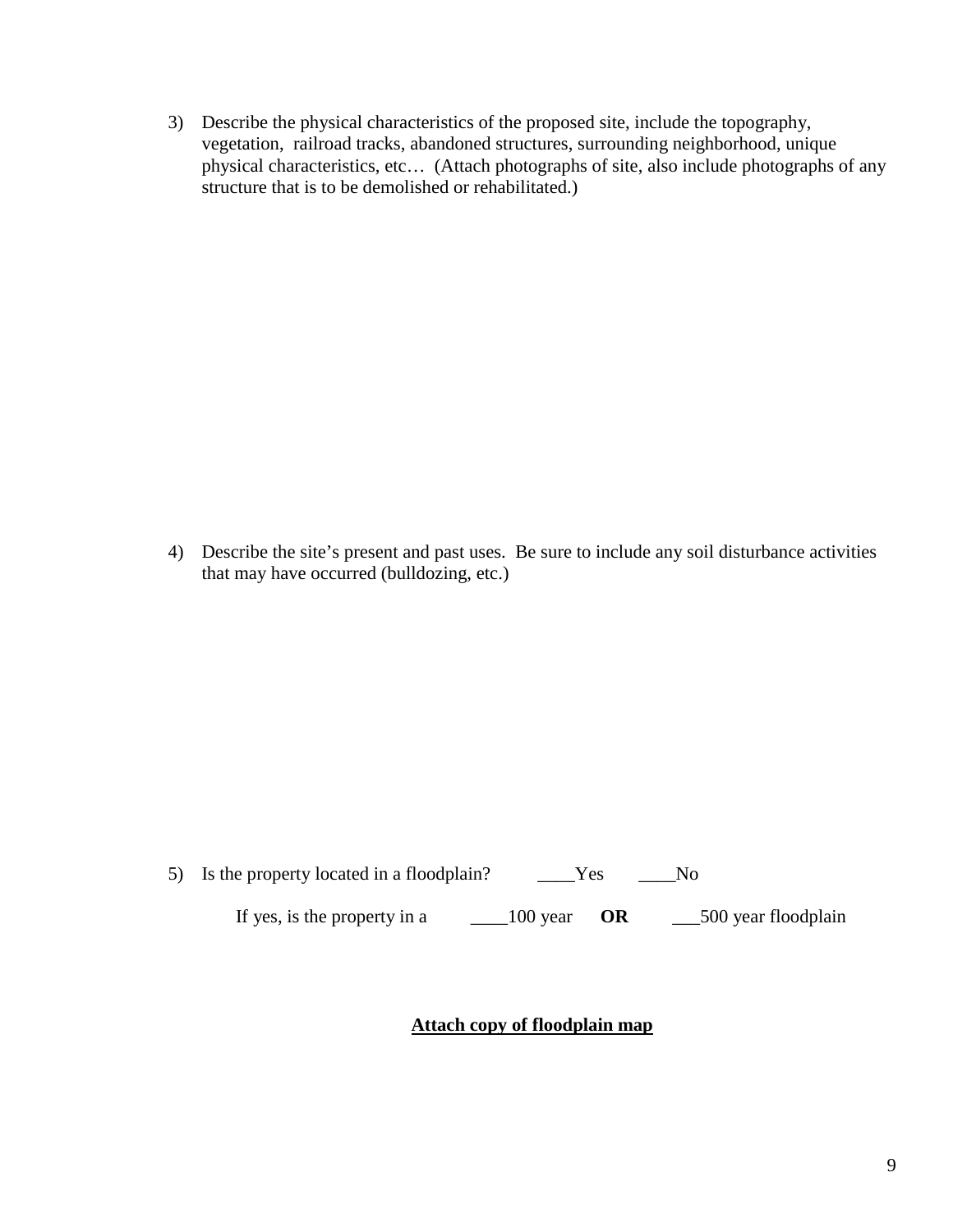# **PROJECT DESIGN – (Part II)**

#### **Plans and Specification Submission Requirements**

KHC will have available pre-approved construction plans and specifications. There is no charge for this product. There are currently 18 different designs consisting of various floor plans all utilizing universal design concepts. KHC plans will be reviewed only in regard to their adaptation to a specific site.

Applicants will be responsible for having the plans adapted to the proposed site. These adaptations maybe performed by a professional chosen by the applicant. All final work must be approved by KHC Technical Services staff.

Developers may also choose the architectural/design firm of their choice. Preliminary architectural plans and specifications must be submitted at time of application and will be reviewed, scored and approved prior to consideration of approval of funding.

- The architects documents shall be prepared in accordance with the HUD Minimum Property Standards (MPS), Uniform Federal Accessibility Standards (UFAS), the Kentucky Building Code (KBC) and applicable state and federal Fair Housing laws and meet all Housing Quality Standards (HQS). For assisted living developments, they must also meet Section 504 of the Rehabilitation Act of 1973 and be in accordance with the Kentucky Assisted Living State Law (see reference materials).
- When designing layout and configuration of plans there are certain requirements that must be meet due to accessibility requirements. Accessibility means that the kitchen and bathroom facilities will be ADA compliant. At least 5% of the total units will be fully adaptable for potential residents needing complete accessibility. At least 2% of the total units are constructed to be accessibly adaptable.
- Preliminary plans must be at  $1/4$  scale and must include the following:
	- 1) Site development plan
	- 2) floor plans
	- 3) typical unit plans
	- 4) exterior and interior elevations
	- 5) door and window schedules
	- 6) typical wall sections
- Outline specifications must include the following:
	- 1) Site development
	- 2) mechanical and electrical
	- 3) architectural
	- **Note:** Format of the outline specifications is to be in accordance with the uniform system published by the " Construction Specifications Institute".
- If rehabilitation development include a detailed list of repairs.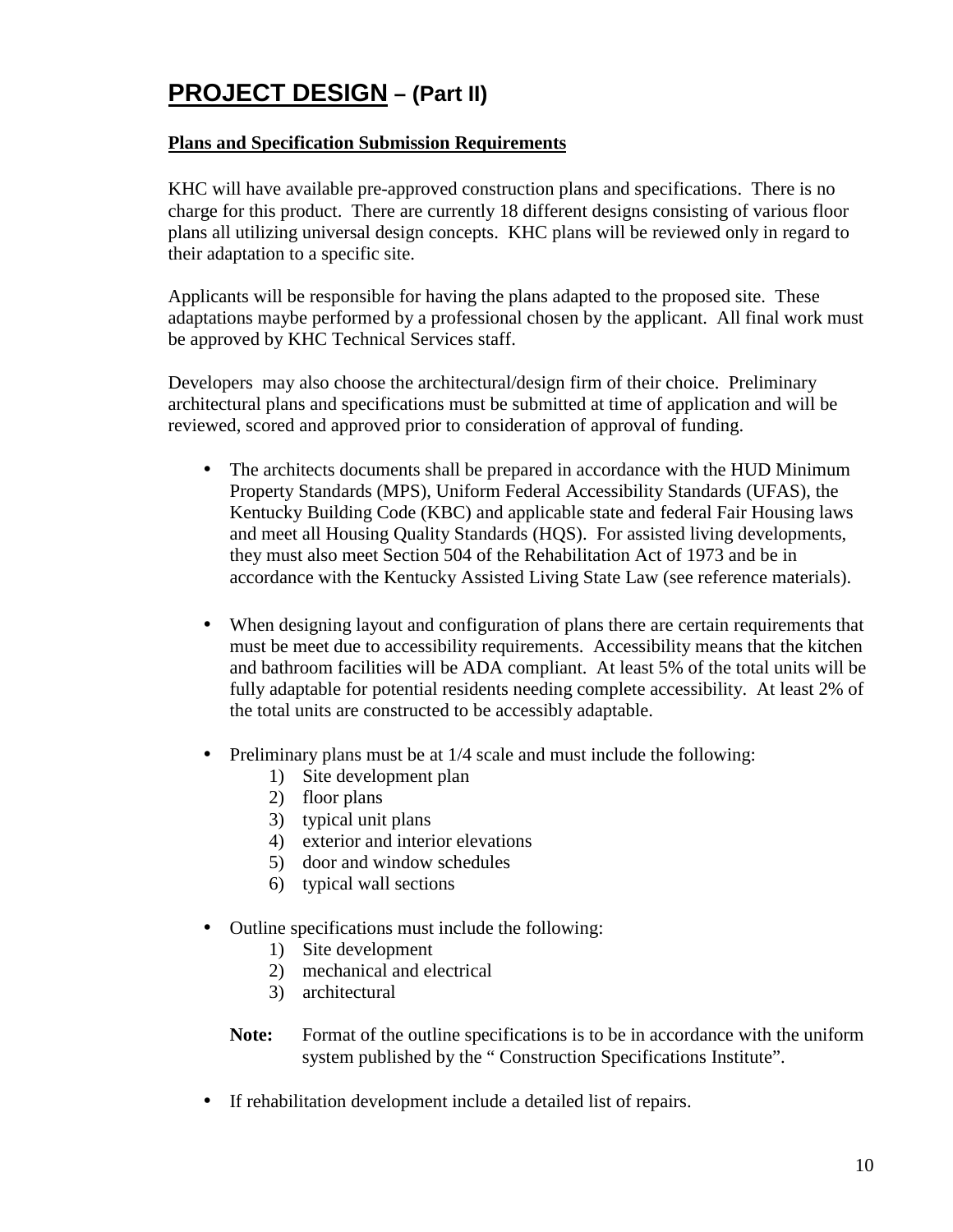Please include the following as attachments for the technical review process. All items must be submitted, those that are omitted will be scored accordingly. These items are listed on the checklist;

- Location map and photos of site
- Zoning letter
- Letters from local officials or utility companies addressing the adequacy of existing public facilities and the availability of these utilities
- Floodplain map
- Detailed list of repairs (rehab only)
- Architectural plans
- Outline specifications
- Evidence of site control
- Construction cost breakdown (Schedule of Values) (Exhibit D)

**If application receives preliminary approval, KHC will notify the applicant when a more detailed set of plans will be needed. The final plans will need to be completed in accordance with the highest architectural professional standards. All final plans submitted are to be dated and sealed with the architect's stamp and signature.**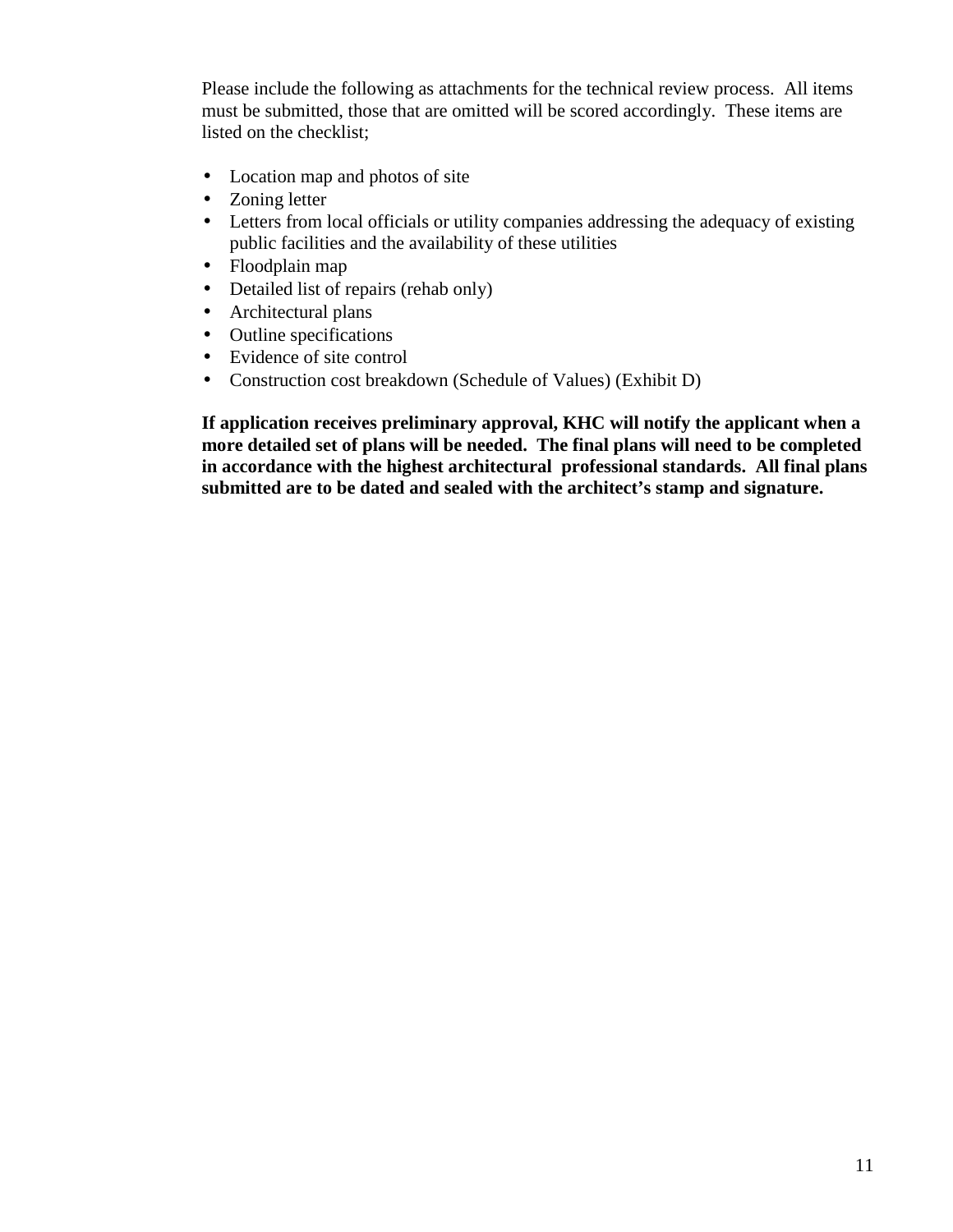# **PROJECT NEED Total Points 200**

#### **I. Documentation of Need for Proposed Project**

(Use additional sheets if necessary)

Please provide a narrative of the proposed project that discusses the need for this type of development. Include the following information:

- 1. Identify the project location.
- 2. Describe the current housing conditions within the community you are proposing this project.
- 3. Describe how this project will meet a community need(s) not adequately being served.
- 4. Identify the targeted population for this project and address their needs for this type of housing.
	- Discuss any existing affordable rental housing waiting list(s) that support this need.
	- Document that the proposed rents are affordable to the target population.
- 5. Indicate community support for the proposed project. Include efforts made to inform public and/or obtain input from the surrounding community that will be impacted by this project. Attach support documentation.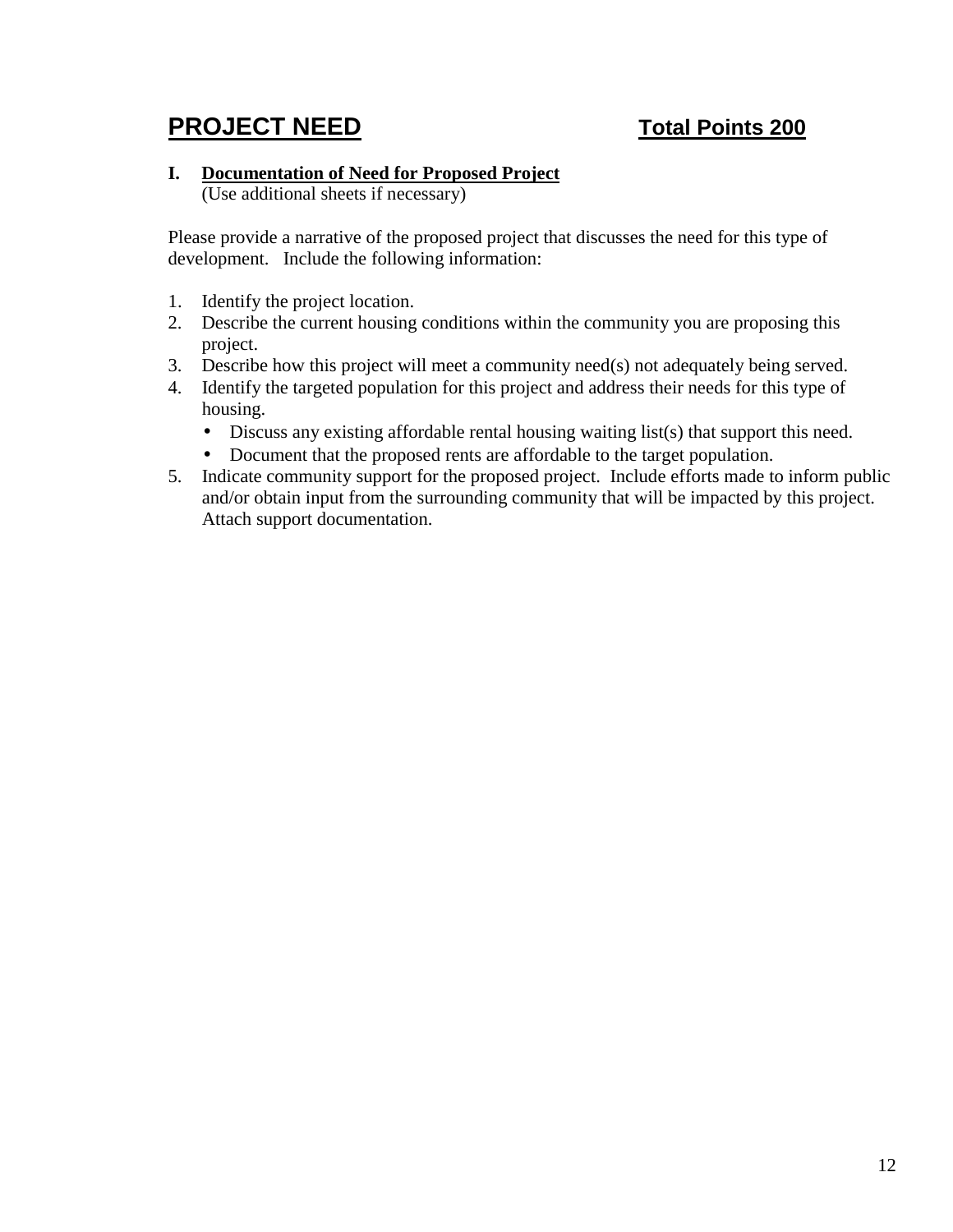#### **II. Market Assessment**

Discuss the factors associated with the market area that support the proposed project. Include the following information:

1. Define the target market area. This should include all areas/communities from which the project will draw potential tenants.

- 2. Discuss all properties, KHC financed, Housing Credit, and all other subsidized properties, located within the target market area that could be potentially affected by the proposed project. (Other Subsidized properties could include public housing, Project-Based Section 8 rental housing and Rural Development housing.)
	- Include a map of these properties, indicating the distance from the proposed project.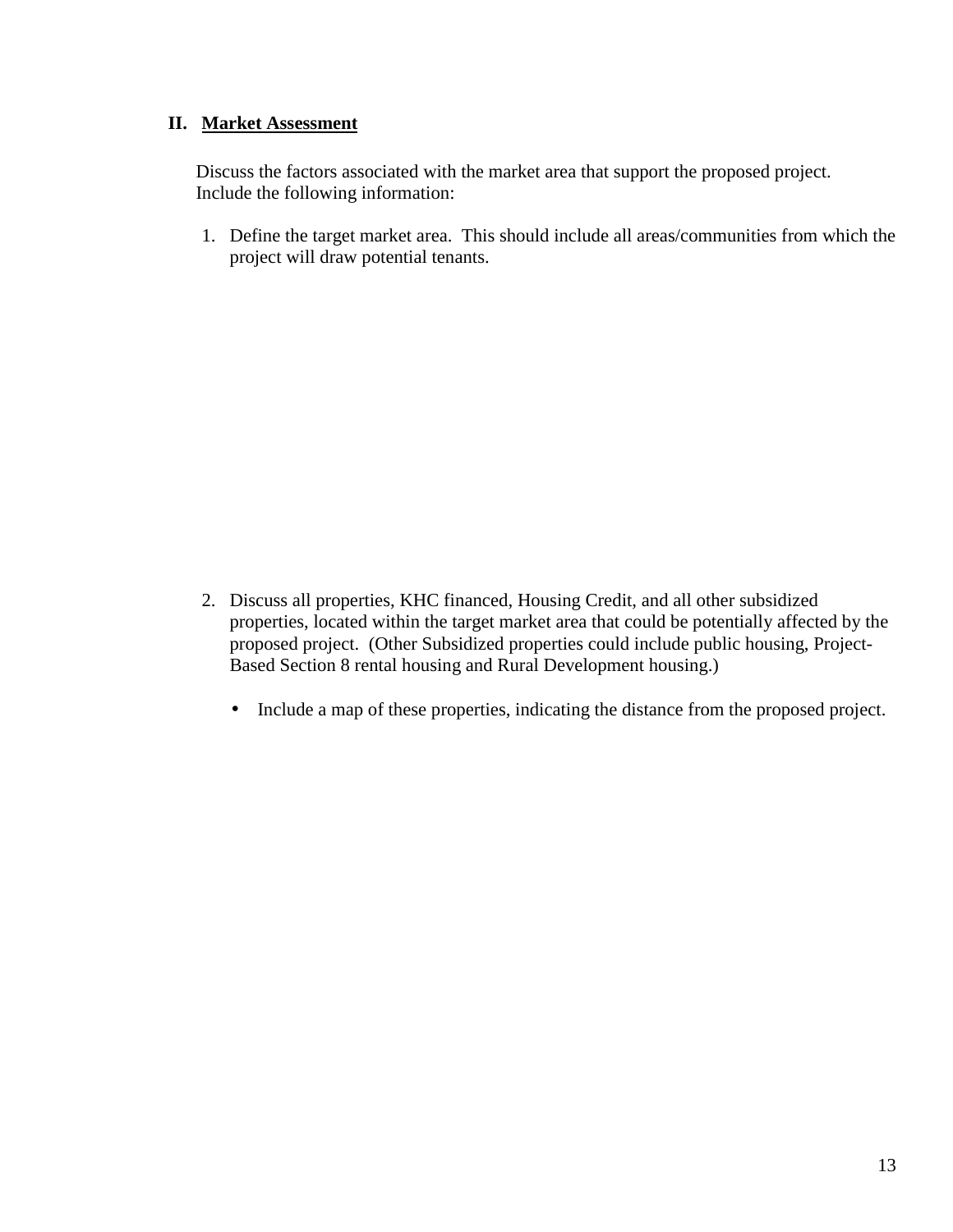3. Discuss the impact of the availability of Section 8 vouchers on the proposed project?

4. If Project-Based Section 8 is being requested for the proposed project, please provide justification for the number of units in the development that will receive subsidy.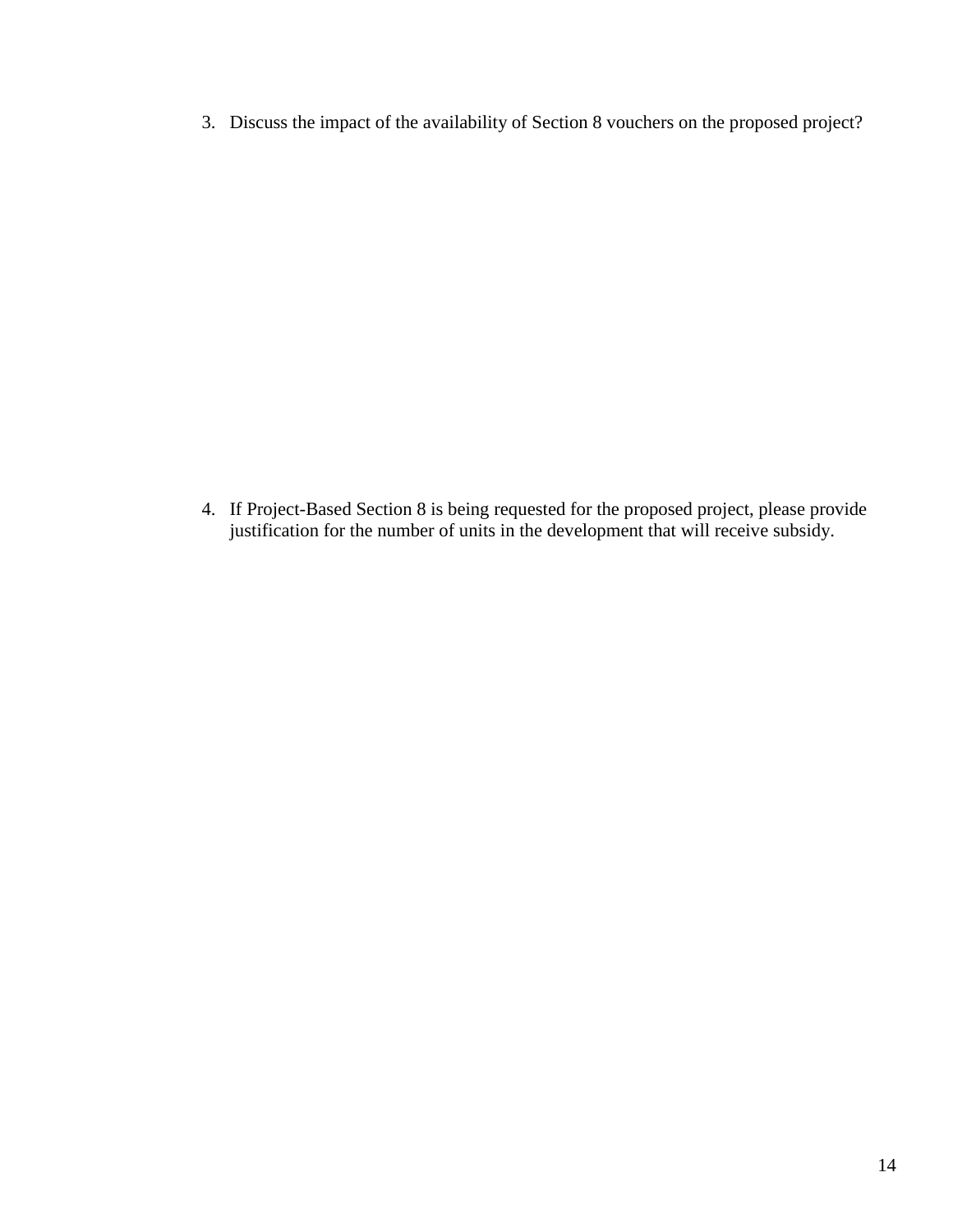**In the table below, provide the requested information for comparable rental properties within the designated target market area. Note**: **Special need projects may use comparables located outside of the target market area if no similar comparables exist in the market area***.*

|                                                      | <b>Sample</b>            |                   |                 | Comparable 1      |                 | <b>Comparable 2</b> |                 | Comparable 3      |
|------------------------------------------------------|--------------------------|-------------------|-----------------|-------------------|-----------------|---------------------|-----------------|-------------------|
|                                                      | <b>Valley View</b>       |                   |                 |                   |                 |                     |                 |                   |
| <b>Property Name</b>                                 | Apartments               |                   |                 |                   |                 |                     |                 |                   |
| <b>Contact Person/Phone Number</b>                   | June Smith               |                   |                 |                   |                 |                     |                 |                   |
|                                                      | $(606)$ 555-5555         |                   |                 |                   |                 |                     |                 |                   |
| <b>Property Location</b>                             | 12 High Street           |                   |                 |                   |                 |                     |                 |                   |
|                                                      | Frankfort, KY            |                   |                 |                   |                 |                     |                 |                   |
| <b>Total Number of Units</b>                         | 10-unit complex          |                   |                 |                   |                 |                     |                 |                   |
| <b>Age of Structure</b>                              |                          |                   |                 |                   |                 |                     |                 |                   |
| <b>Current number of Vacancies</b>                   | 20 yrs. old              |                   |                 |                   |                 |                     |                 |                   |
|                                                      | None                     |                   |                 |                   |                 |                     |                 |                   |
| <b>Current Waiting List Size.</b>                    | 4 families on list       |                   |                 |                   |                 |                     |                 |                   |
| <b>Composition of Units</b>                          | $5 - 2$ bedrooms         |                   |                 |                   |                 |                     |                 |                   |
|                                                      | $5 - 3$ bedrooms         |                   |                 |                   |                 |                     |                 |                   |
| <b>Number of Assisted Units (type of</b><br>assist.) | 10 units $-$ tax credits |                   |                 |                   |                 |                     |                 |                   |
| <b>Number of Market Rate Units</b>                   | 0 units                  |                   |                 |                   |                 |                     |                 |                   |
| <b>Who Pays Utilities?</b>                           | Tenants                  |                   |                 |                   |                 |                     |                 |                   |
| <b>Residency Restrictions</b>                        | None                     |                   |                 |                   |                 |                     |                 |                   |
|                                                      | Average<br>Rent          | Square<br>Footage | Average<br>Rent | Square<br>Footage | Average<br>Rent | Square<br>Footage   | Average<br>Rent | Square<br>Footage |
| <b>SRO</b>                                           |                          |                   |                 |                   |                 |                     |                 |                   |
| 1-Bdrm                                               |                          |                   |                 |                   |                 |                     |                 |                   |
| 2-Bdrm                                               | \$300                    | 750               |                 |                   |                 |                     |                 |                   |
| 3-Bdrm                                               | \$350                    | 875               |                 |                   |                 |                     |                 |                   |
| 4-Bdrm                                               |                          |                   |                 |                   |                 |                     |                 |                   |
| <b>Group Home</b>                                    |                          |                   |                 |                   |                 |                     |                 |                   |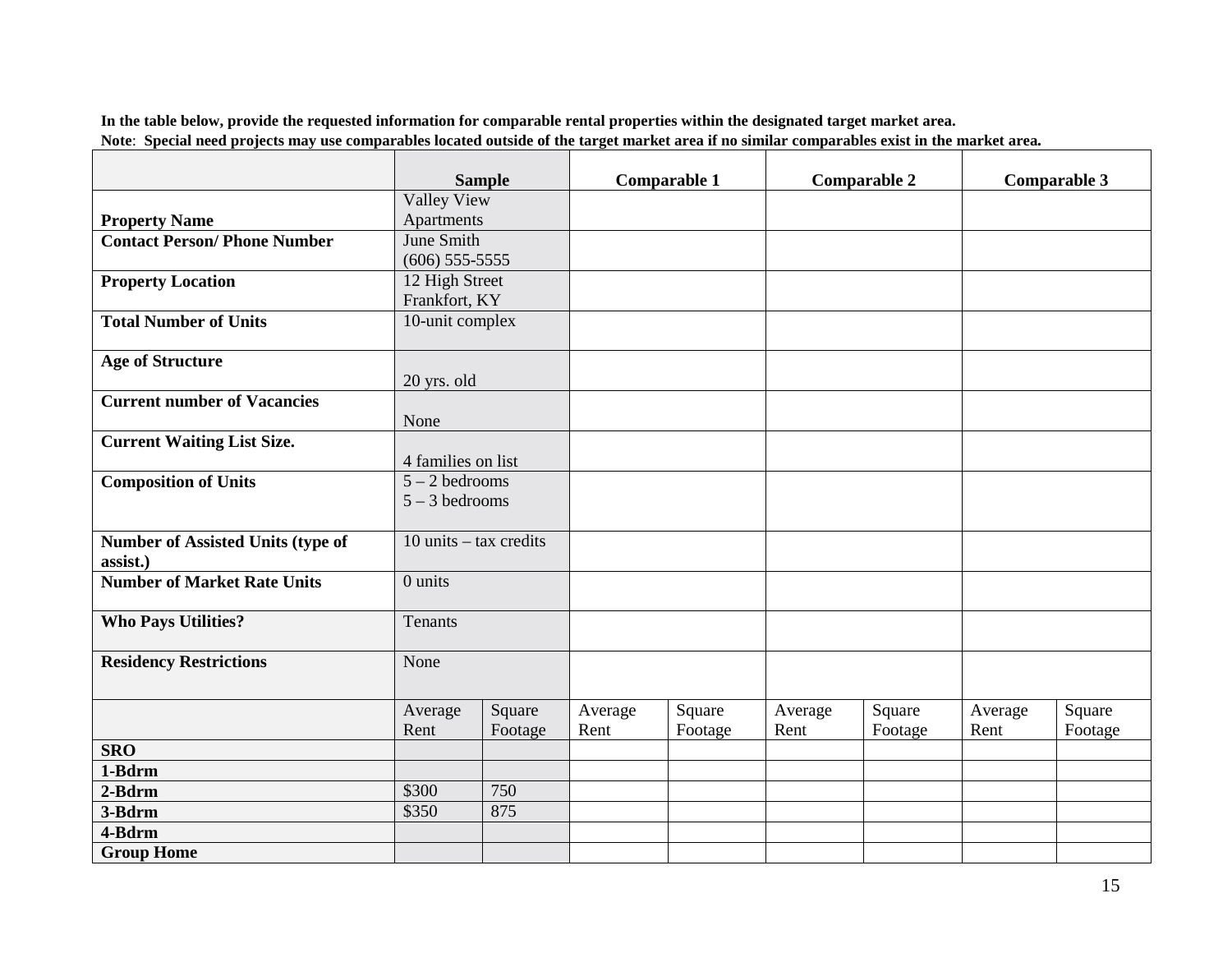## **Supportive Services Plan**

- **Note:** For projects requesting Housing Credit If services are a requirement to live in the housing units, generally these service fees must be included in gross rent. (See the attached revenue ruling in the Housing Credit Attachment)
- 1. Does your project involve the delivery of services to the target population?
	- Yes **If Yes**, answer the following questions, 2- 6 of this section)

2. Describe the services that will be needed (e.g. professional/treatment services and/or community support services), how they will be delivered (e.g. on-site vs. off-site, in-home vs. office based), and by whom (i.e. by the project sponsor or external community agencies).

3. Describe the process to be used to identify individual needs and appropriate services for the target population (e.g. individualized service plan, functional assessment, etc.).

4. Please list the referral sources for your project.

No \_\_\_\_\_ (**If No**, provide justification as to why services are not needed with the proposed project and move on to next section of the application.)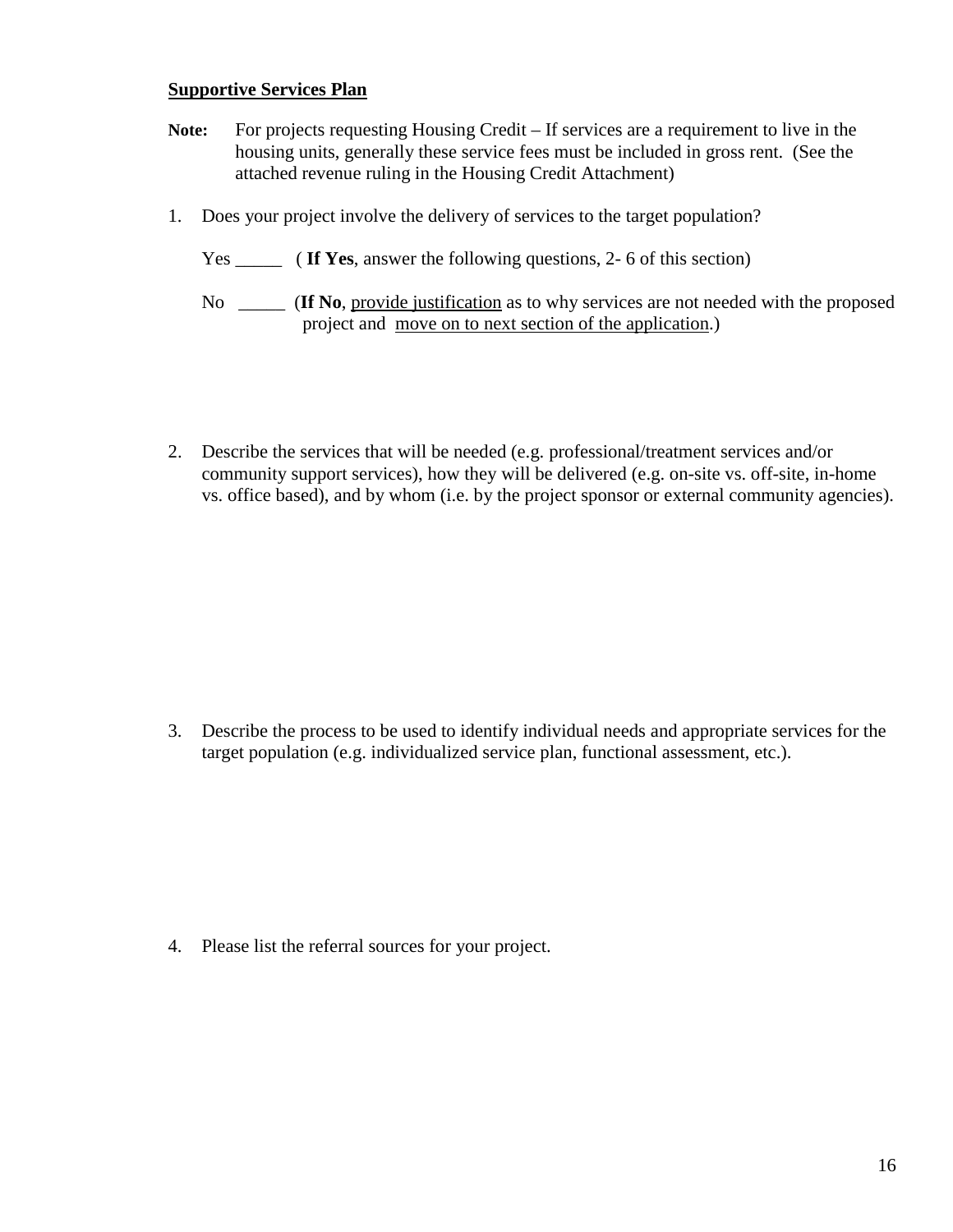- 5. If services will be provided by the project sponsor, please provide a detailed service budget to include:
	- Number of full time employee staff
	- Title and qualifications of each staff person
	- Detailed line item budget information

6. Describe any fees attached to the services provided for the tenants. How will these services be paid (e.g. resident contribution, Medicaid, insurance, grant funds, etc.)?

Note: Provide a commitment letter for each service provider identified in the narrative above. Commitment letters should be written on agency letterhead and identify the services to be provided, over what time period, the dollar value of the services and the nature of the relationship with the project sponsor (e.g. Memorandum of Agreement, service agreement, subcontract, etc.)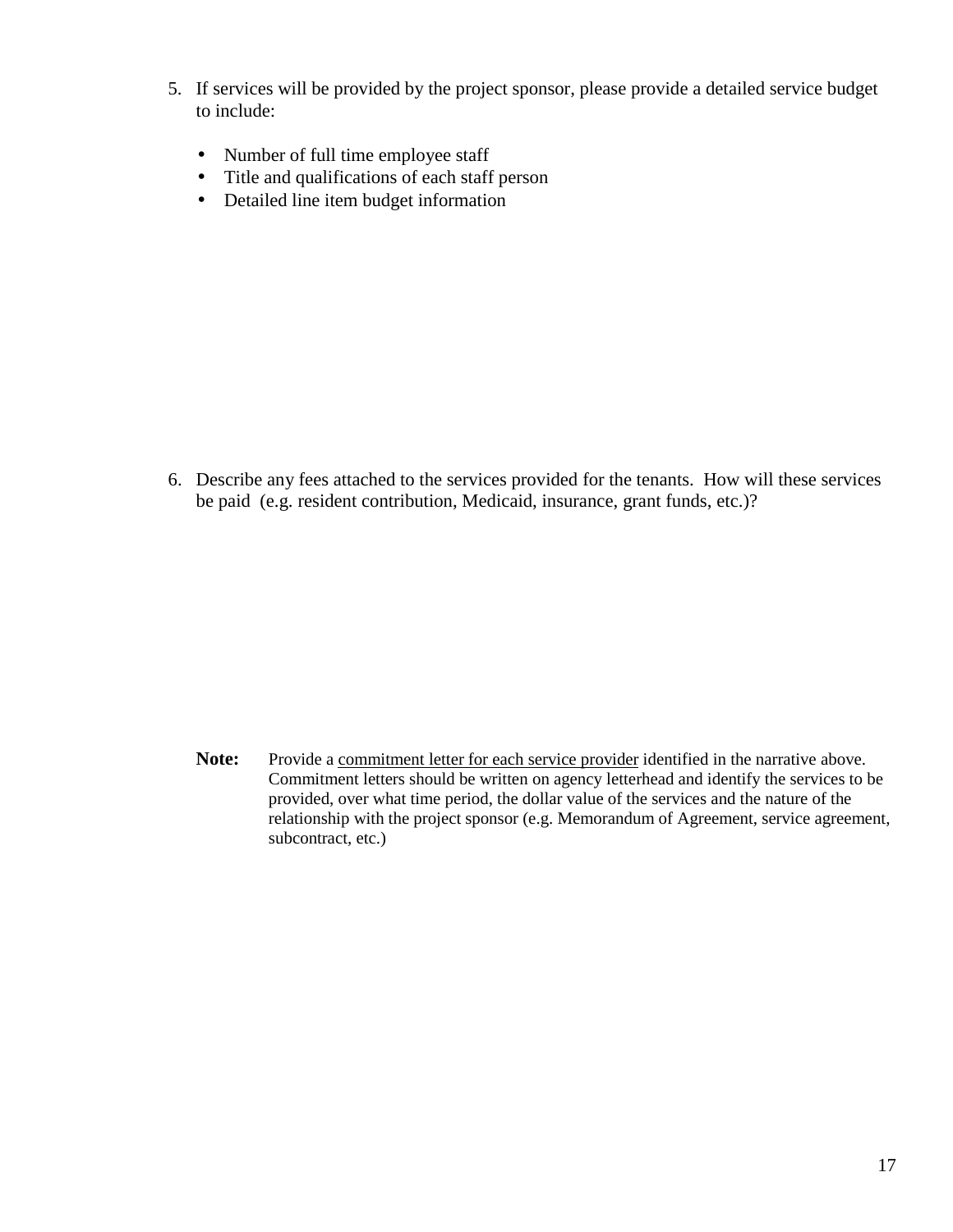# **Financial Description Guidelines**

The financial section of the application is broken into several components that are necessary to determine the overall financial feasibility of the proposed development.

*NOTE:* Review these guidelines and procedures before completing the required financial section to ensure all program requirements are properly met in determining the financial feasibility of the development.

# **Financial Underwriting Definitions and Procedures**

Following each definition is a bulleted item or items explaining how the term applies to the Consolidated Funding Cycle application.

**Affordability period:** The required period of time the development must continue to serve the target population.

• The affordability period is indicated under individual program descriptions in this section. Each program has its own affordability period restrictions.

**Construction contingency:** Percentage of total project cost that is retained to assure completion of the development.

• KHC requires that the construction contingency shall not exceed 10 percent of total development costs.

**Cost Containment guidelines:** Cost guidelines limiting the amount of KHC dollars allowed in the development.

• Cost limits are shown by bedroom size, and property type. Refer to the chart in the Reference Material Section of this application.

**Example: 11-unit project that serves special needs: located in Frankfort 5 - (1)BR, 6 - (2)BR Requests \$900,000 in KHC funding**

**Cost Containment Test: 1BR = \$86,515 2BR = \$105,201 Therefore: 5 X \$ 86,515 = \$432,475 6 X \$105,201 = \$631,206 Total funds allowed to be funded by KHC: \$1,063,681**

**Debt Coverage Ratio (DCR):** Net operating income divided by debt service (loan payment).

• The required DCR will be 1.15 minimum and must remain positive  $(1:1)$  through year 10. For elderly developments with services, the required DCR will be 1.20 and must remain positive (1:1) through year 10.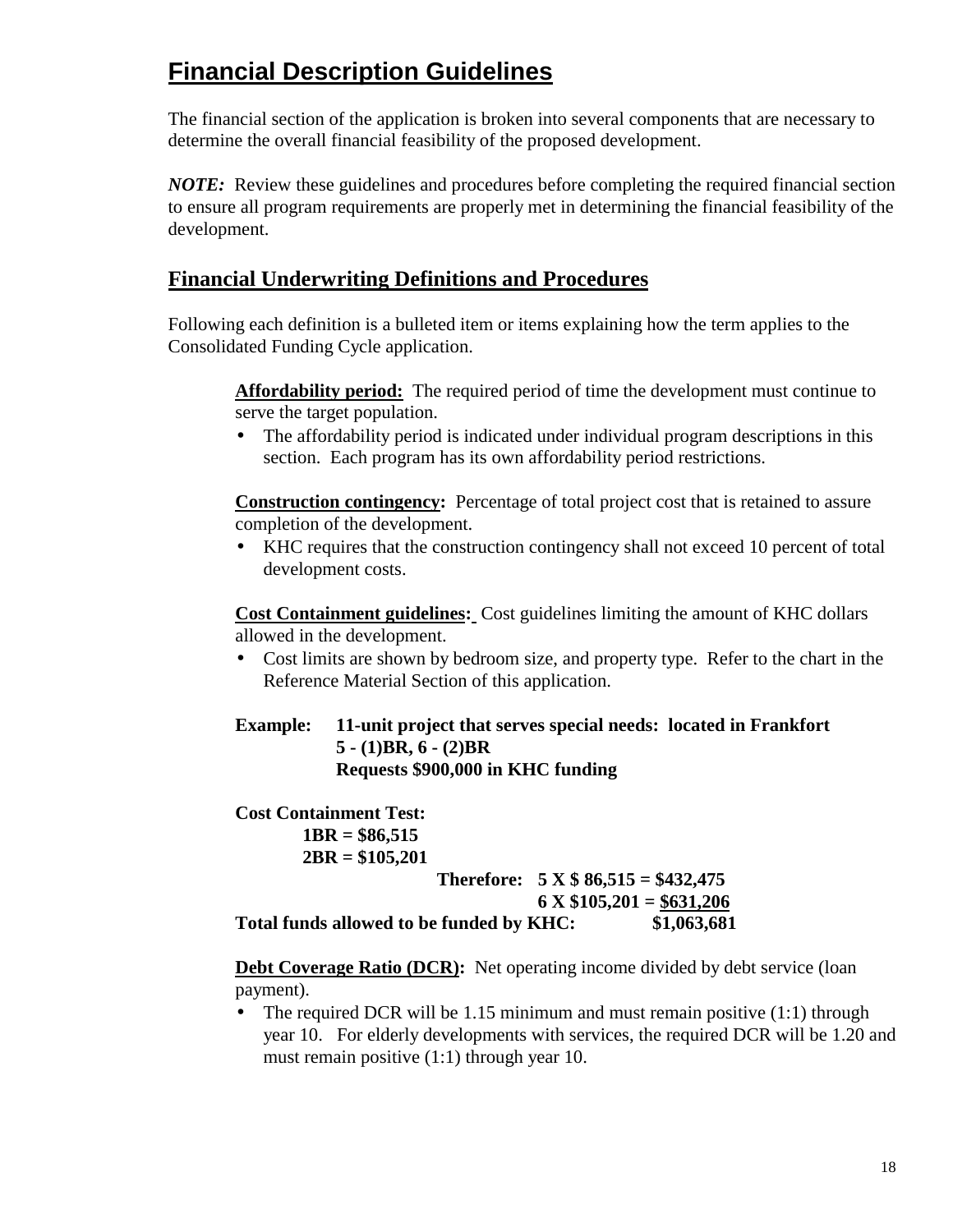**Debt service:** The payment of principal and interest to repay the loan.

• **ALL** loans except HOME and AHTF shall have monthly debt service payments. HOME and AHTF loans shall have debt service payments calculated monthly but shall be paid annually.

**Deed restriction:** Language contained in the deed that restricts the affordability period and use of the project.

• The borrower shall execute a deed restriction at the time of loan closing that sets forth restrictions relating to affordability and tenant incomes.

**Developer's fee:** Fee received by the developer for coordinating and developing the project, **including any fees paid for consulting services.**

• **Developer's fees:**

Total project cost of \$0 - \$750,000: Fee up to 15% Total project cost of \$750,000 and up: Fee up to 10%

# **Developer's Fee calculation:**

Developer's Fee divided by (total development costs minus developer fee)

**Loan to value ratio**:The percentage of value that is allowed to be borrowed in the form of a loan.

• Maximum of 90 percent loan to value ratio will be used in the applicable situations where a value is required by the program.

**Maximum allowable fees:** Based on total development cost of:

| $$0 - $250,000$ :         |             | $$250,000 - $750,000:$   |             |
|---------------------------|-------------|--------------------------|-------------|
| General requirements      | up to $3%$  | General requirements     | up to $5%$  |
| Overhead                  | up to $7\%$ | Overhead                 | up to $6\%$ |
| Profit                    | up to $12%$ | Profit                   | up to $8\%$ |
| $$750,000 - $1,500,000$ : |             | \$1,500,000 and greater: |             |
| General requirements      | up to $4%$  | General requirements     | up to $3%$  |
| Overhead                  | up to $4%$  | Overhead                 | up to $3%$  |

Profit the up to 6% Profit the up to 5%

# **Calculation of above fees:**

### **General requirements equals:**

**(**General requirements minus construction contingency) divided by total hard costs.

# **Builder's overhead equals:**

Builder's overhead divided by (total hard cost minus construction contingency.)

# **Builder's profit equals:**

Builder's profit divided by (total hard cost minus construction contingency.)

# **Note: See page 28 for examples of items included in categories listed above.**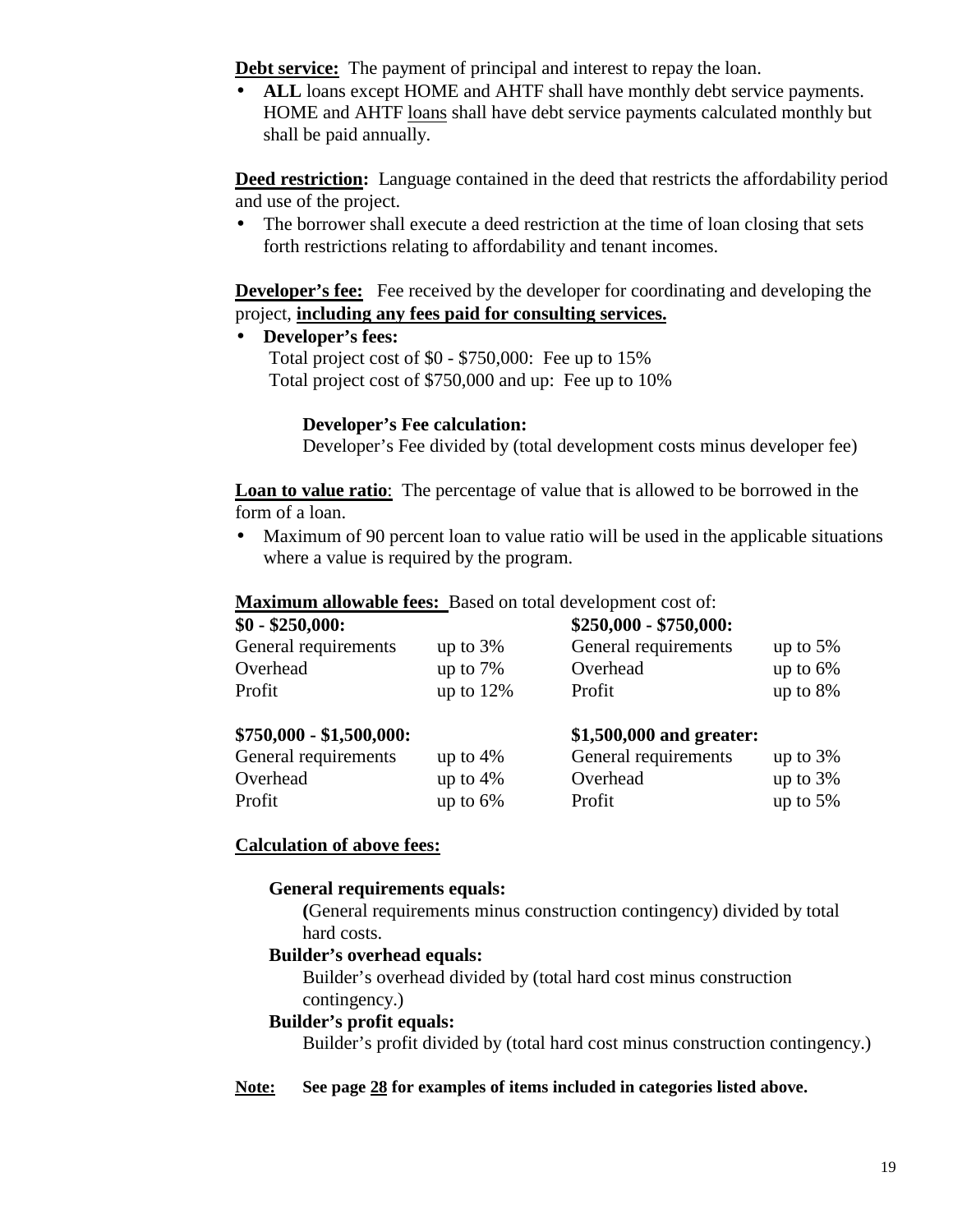**Maximum funding amount:** The maximum amount of funding based on predetermined per unit limits. This applies to the HOME and Housing Credit Programs.

• Refer to the appropriate program sections for examples of the calculation of these limits.

**Maximum mortgage amount**:The maximum principal amount to be loaned under the applicable programs.

- The maximum mortgage amount shall be the lesser of 90 percent loan to value or the mortgage amount which supports a debt coverage ratio of 1.15 or higher
- HOME Program does not require a value to be determined*.*

**Maximum subsidy/allocation:** The maximum amount of funding allowed on a perunit basis.

• See each program for a description of these limits.*.*

**Mortgage Insurance Premium:** The insurance required to be paid annually for developments utilizing HUD insurance through the Risk-Sharing program.

• Calculated at the rate of 0.5 percent times the mortgage amount.

**Operating deficit reserve account:** The amount of money set aside in a reserve to pay for the operation of the project until it reaches sustaining occupancy.

• This amount will be calculated by completing the operating deficit reserve schedule. After 100 percent disbursement of the reserve account, the developer must submit to KHC a complete itemization of how the reserve dollars were spent.

**Operating expenses:** Both fixed and variable costs required to pay for the day-to-day operation of the project.

- Expenses must be supported by itemized data and generally should not exceed 60 percent of effective gross income. Operating expenses should reflect ongoing compliance costs, as well as fees paid to other entities that have monitoring responsibilities.
- Management fees generally should not exceed 8.5 percent of effective gross income*.*

**Other funding sources:** Any funding source, not provided by KHC, being used to fund the project.

• All restrictions/requirements of the additional funding must be disclosed as soon as possible**.**

**Proforma:** A spreadsheet that projects the income and expenses (including reserve for replacement) of the development as well as the debt service, debt coverage ratio and cash flow for each year.

- Rents should be trended at 3 percent per year.
- Expenses should be trended at 4 percent per year.
- Reserve for replacement should be trended at 3 percent per year.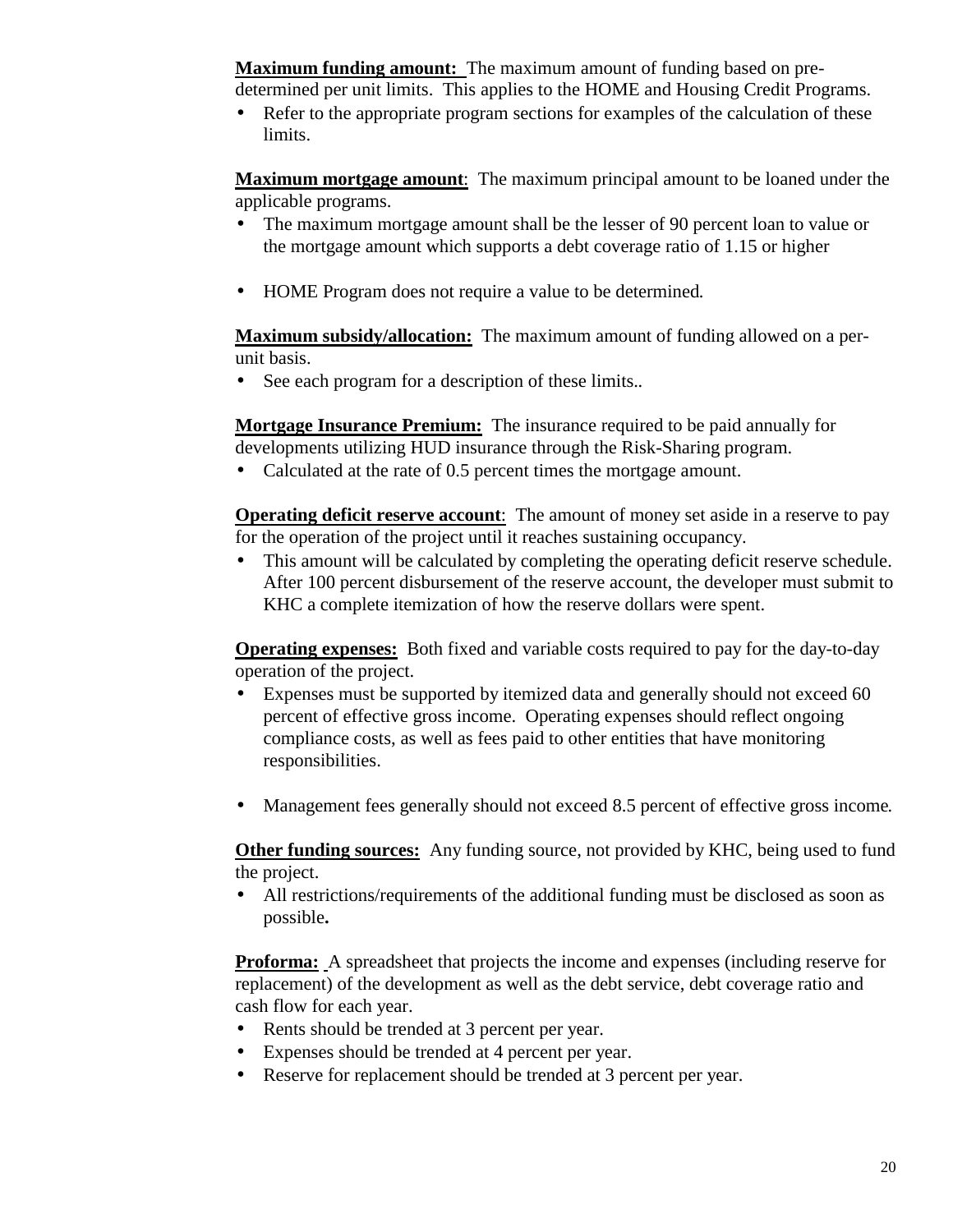**Reserve for replacement:** The amount of money set aside in a reserve account to be used to replace short-lived items during the life of the project.

- Calculation for the pro forma is the **greater** of:
	- a) The amount of building construction cost multiplied by 0.006 or;
	- b) \$200 per unit for new construction or \$250 per unit for rehabilitation developments, as applicable.
- The reserve for replacement annual deposit shall increase \$25 per unit at 5 year increments, but may be increased gradually at the discretion of management.

**Soft costs:** Service costs and fees that are incurred when developing a project.

• Soft costs must be reflected in the uses section of the Use of Funding form.

**Subsidy Layering:** A review that is required when a development combines Housing Credits with other governmental assistance.

• Developer's Fee will be limited to 10 percent, general requirements limited to 6 percent, builder's profit limited to 6 percent and builder's overhead limited to 2 percent.

**Sustaining occupancy:** The point in time when the gross income is sufficient to cover the operating expenses. Cash flow is \$0 or greater.

**Term of loan:** The period of time allowed to repay the loan amount and any accruing interest.

• This term can vary depending on the funding program.

**Total Hard Construction Costs:** Cost to construct the building.

The general contractor's contract amount to complete all construction as shown on the plans and specifications should include general requirements, contractor's overhead, contractor's profit, bond premium and builder's risk insurance. The contingency amount for each project shall be added to the contract for construction to establish the total hard cost.

 **Vacancy Rate**:The annual percentage of total units that are not occupied.

- Seven percent of gross income less any tenant-paid utilities for developments of 11 units or less.
- Five percent of gross income less any tenant paid utilities for developments of 12 units or more.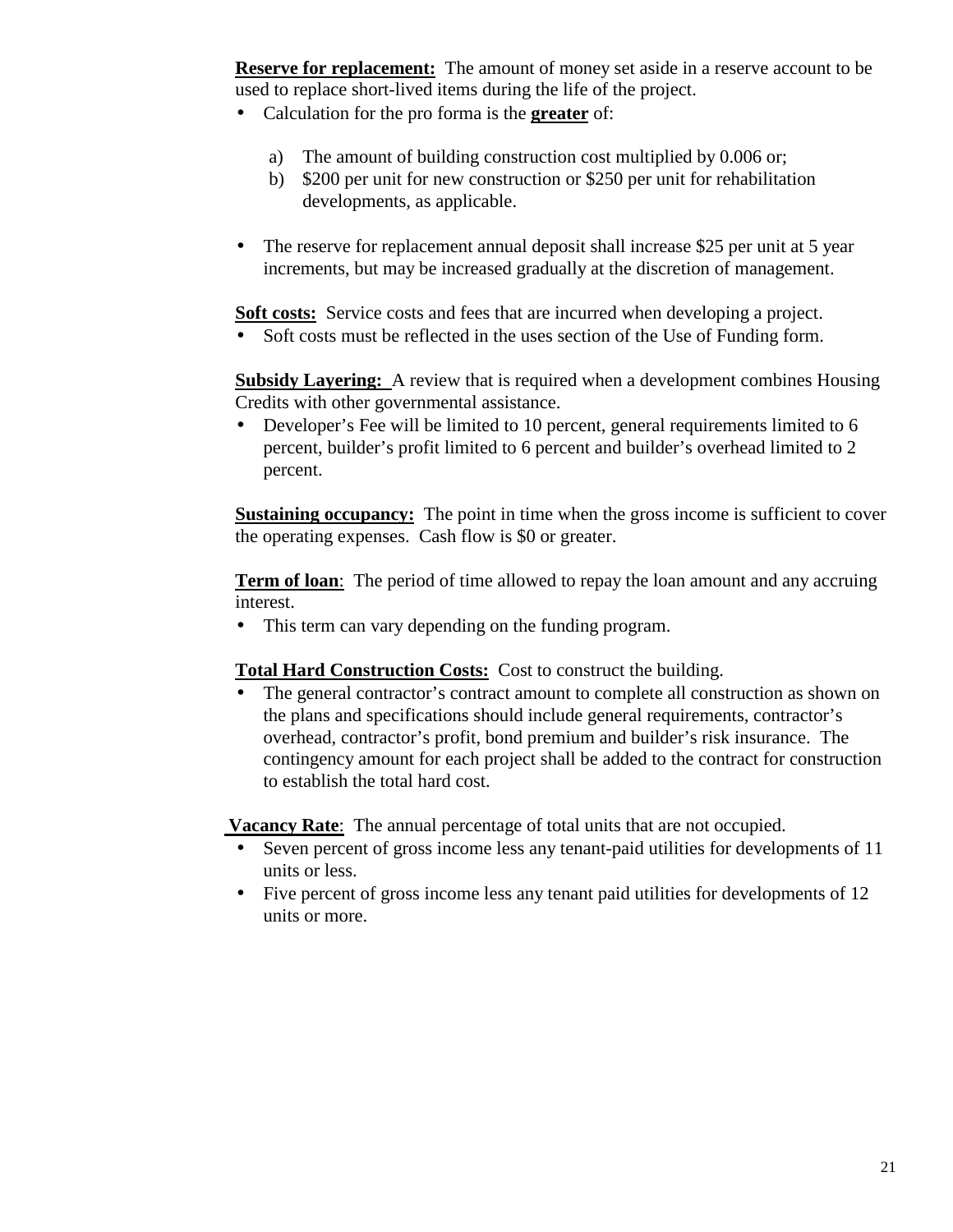**Instructions: If utilizing more than one source of financing within the same unit, the most restrictive program guidelines for both rent and income will apply.**

# **Program Financial Requirements**

## **HOME Program**

If utilizing HOME funds, the following guidelines will need to be considered when preparing the pro forma.

• A development that uses KHC-administered HOME financing must designate a proportionate amount of units as HOME units based on the percent of HOME funds in the development as compared to total development cost. Twenty percent of these HOME units (if five or more units) must be at the 50 percent rent/income limit or less. The remainder of the designated HOME units cannot exceed the lesser of Fair Market Rents (FMR) or 65 percent rent/income limit. If the FMR is less than both the 50 percent and 65 percent rent limit, then the FMR must be used for all HOME designated units. **Please see attached rent and income limits under reference materials.**

| Example: | HOME amount requested: | \$300,000             |
|----------|------------------------|-----------------------|
|          | Total project cost:    | \$2,000,000           |
|          | HOME percentage:       | 0.15                  |
|          | HOME percentage:       | 0.15                  |
|          | Total rental units:    | X <sub>30</sub>       |
|          | <b>HOME</b> units:     | 4.5 (always round up) |

If less then five units, then all units may remain at the high rent level. If five or more, then 20 percent of that amount must be rented at the Low HOME rent.

| <b>Total HOME</b> units                                                      |       |
|------------------------------------------------------------------------------|-------|
|                                                                              | X 20% |
| Total HOME low units:                                                        | 1.00  |
| (any fraction of one unit must be rounded to one unit)                       |       |
| In this instance, the development will need to have at least one unit rented |       |
| at the HOME low rent level.                                                  |       |

The high and low HOME rental units must be proportionately spread out by unit type. Using the example above of four units at high HOME rent and 1 at low HOME rent, the distribution is as follows:

> 24 total units  $10 - 1$  BR units  $14 - 3$  BR units

The HOME percentage as shown above is 15 percent. This percentage is applied to each bedroom type.

> $10 \text{ X}$ .15 = 1.5, therefore 2 (1BR) units  $14 X .15 = 2.1$ , therefore 3 (3BR) units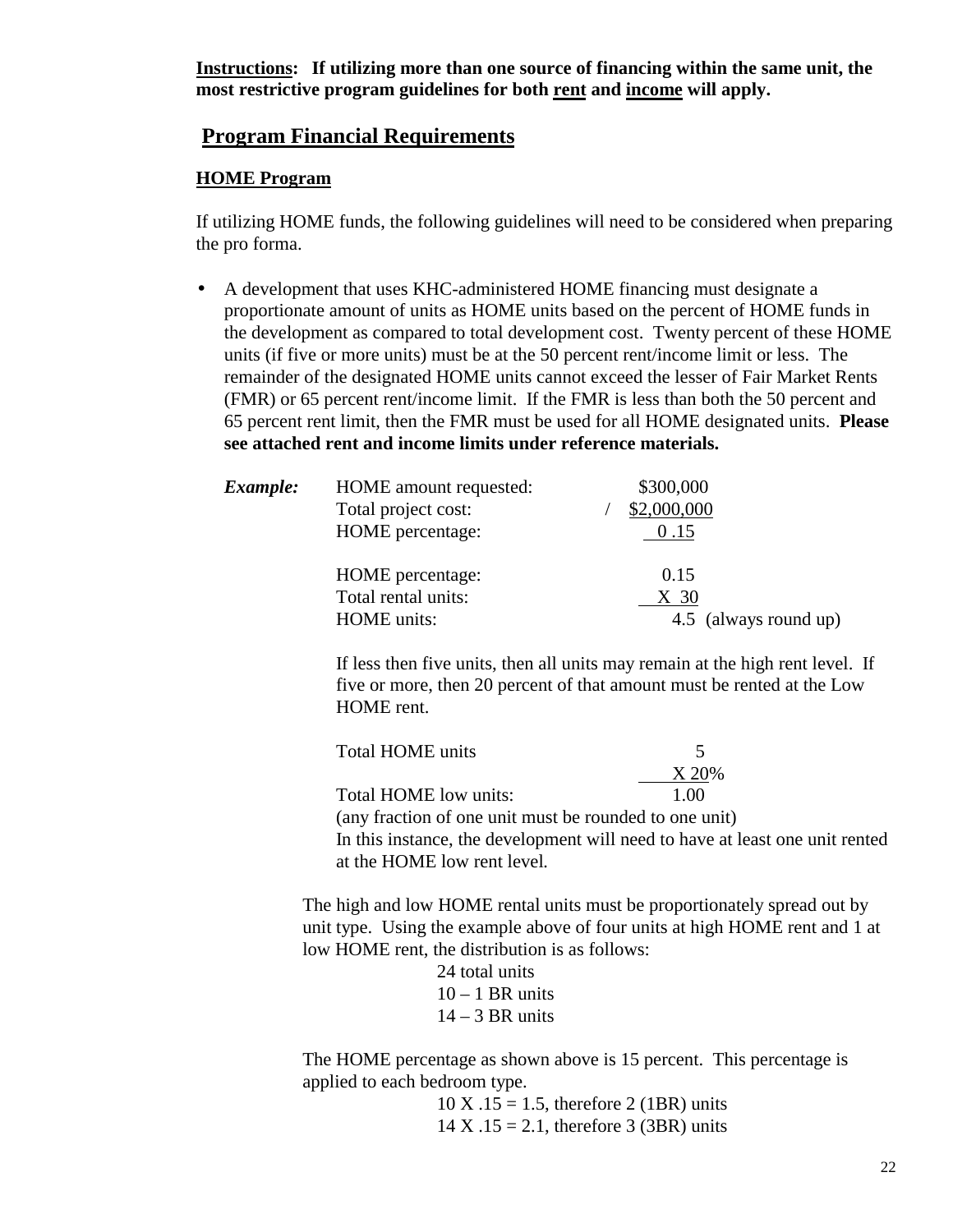• The amount of HOME funds may not exceed the number of designated HOME units multiplied by the applicable  $221(d)(3)$  cost limits.

*Example:* 221(d)(3) HOME subsidy limit: 1BR \$68,173 2BR \$82,898 Located in Frankfort 2 (1BR) units  $X$  \$68,173 = \$136,346 3 (3BR) units  $X$  \$82,898 = \$248,694 Total allowable subsidy \$385,040

The requested \$300,000 HOME subsidy does not exceed the allowable limit.

- HOME funds may not be used to fund operating reserve accounts, reserve for replacement accounts or for administration costs.
- HOME funds shall be used for soft costs and/or construction costs only. Refer to 24 CFR Part 92 for definition. The developer fee is an eligible cost of HOME funds for a development utilizing HOME funds only.
- Projects to be financed utilizing HOME funds must adhere to the lease provisions as stated in 24 CFR 92.253.
- The affordability term for new construction is 20 years; the term for rehabilitation using over \$40,000 per unit of HOME dollars is 15 years. Refer to the chart in the **HOME Attachment** for other HOME affordability periods.
- All HOME monitoring/reporting requirements apply throughout the affordability period. Any development utilizing HOME gap financing must comply with 24 CFR Part 92.
- The Federal Davis-Bacon Act wage rate requirements apply to developments of 12 units or more constructed with HOME funds.

# **Small Multifamily Affordable Loan (SMAL) Program**

If utilizing funds through the SMAL Program, the following guidelines must be considered when completing the pro forma. **Please see attached rent and income limits under Reference Materials**.

- Developments must serve persons whose incomes do not exceed 80 percent of the area median income for the community in which the development is located.
- Rents should be projected at the 30 percent of the income level of the targeted population and may not exceed the rent limits as published for this program.
- The affordability period shall be equal to the term of the original first mortgage loan and shall survive any prepayment of the loan. The loan term may be up to 30 years.
- Interest rates are below market rates, which shall be set at the highest rate the project can support, but will not be less than 3.5 percent.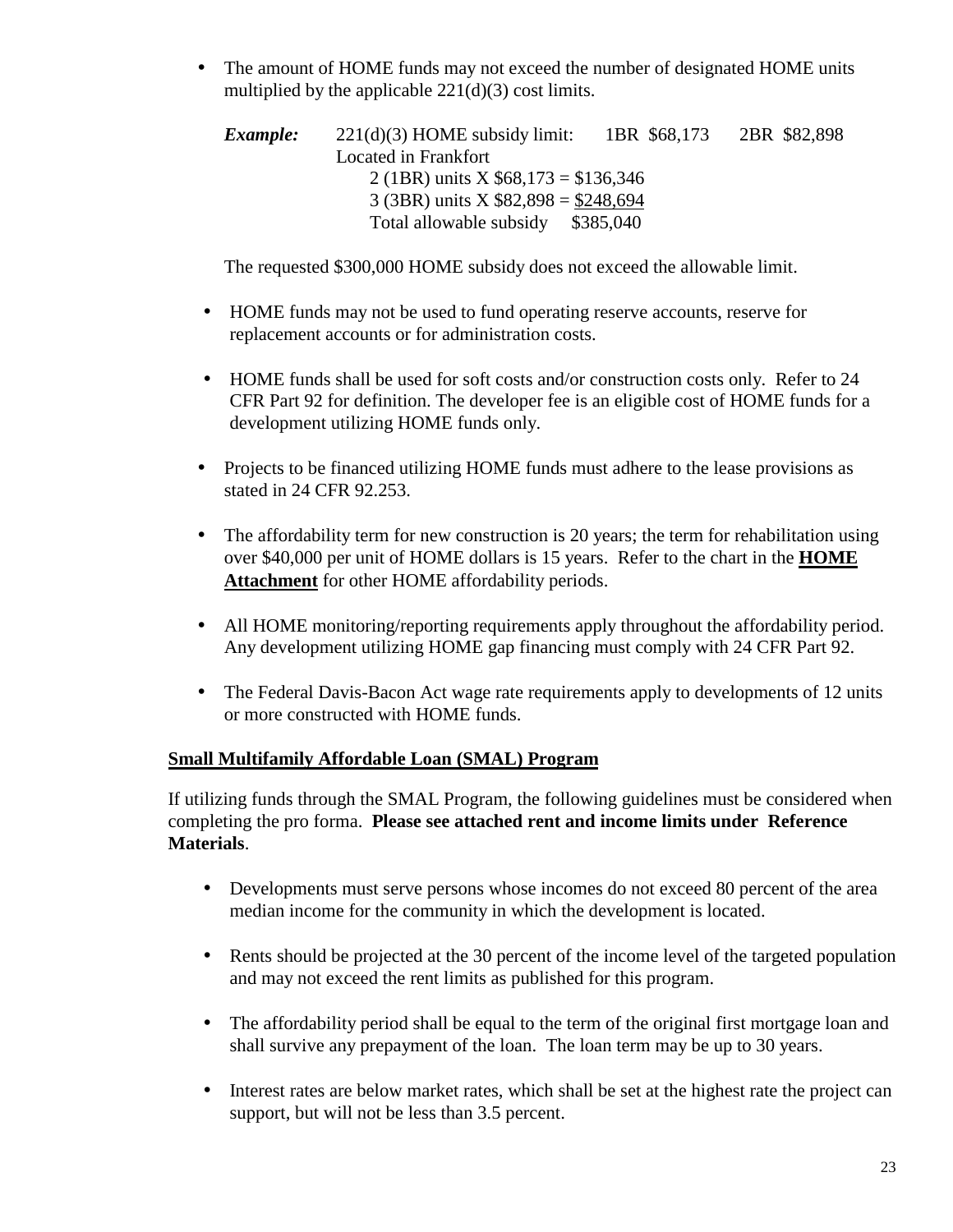- All applicants will be charged a 1 percent origination fee that is paid at the time of closing.
- Income and expenses from supportive services cannot be used to pay debt service. These services must be kept separate from the housing component.

# **Affordable Housing Trust Fund Program (AHTF)**

If utilizing funds through the AHTF, the following guidelines must be considered when completing the pro forma.

- Administration is capped at 5 percent (including all developer/consulting fees) for nonprofits. Local governments cannot use AHTF dollars for administration.
- Eligible activities for funding include matching funds for federal housing dollars requiring a state or local match; acquisition, rehabilitation and/or new construction of very low-income housing units; matching funds for technical assistance, including land use and planning costs, design and engineering service, finance services, loan packaging, program development and construction consultation.
- AHTF-assisted units must serve persons whose incomes do not exceed 60 percent of the area median income.
- Borrowers shall enter into a loan agreement prior to the initial disbursement of funds.

# **Predevelopment Loan Program**

This program provides temporary funding to nonprofits only to assist with the costs associated in preparing to develop affordable rental housing financed by KHC.

Predevelopment loans may be used to pay for direct costs such as architectural or engineering services, appraisals, permits and related fees and land-holding costs. Collateral for the loan can be a bank letter of credit, a mortgage recorded on the subject property or other collateral acceptable to KHC.

The maximum loan amount cannot exceed \$100,000. The interest rate is set at 3 percent and must be paid at the time of loan closing. The predevelopment loan, including interest, shall be repaid in one year from the date of the signed commitment letter or no later than the day of construction closing.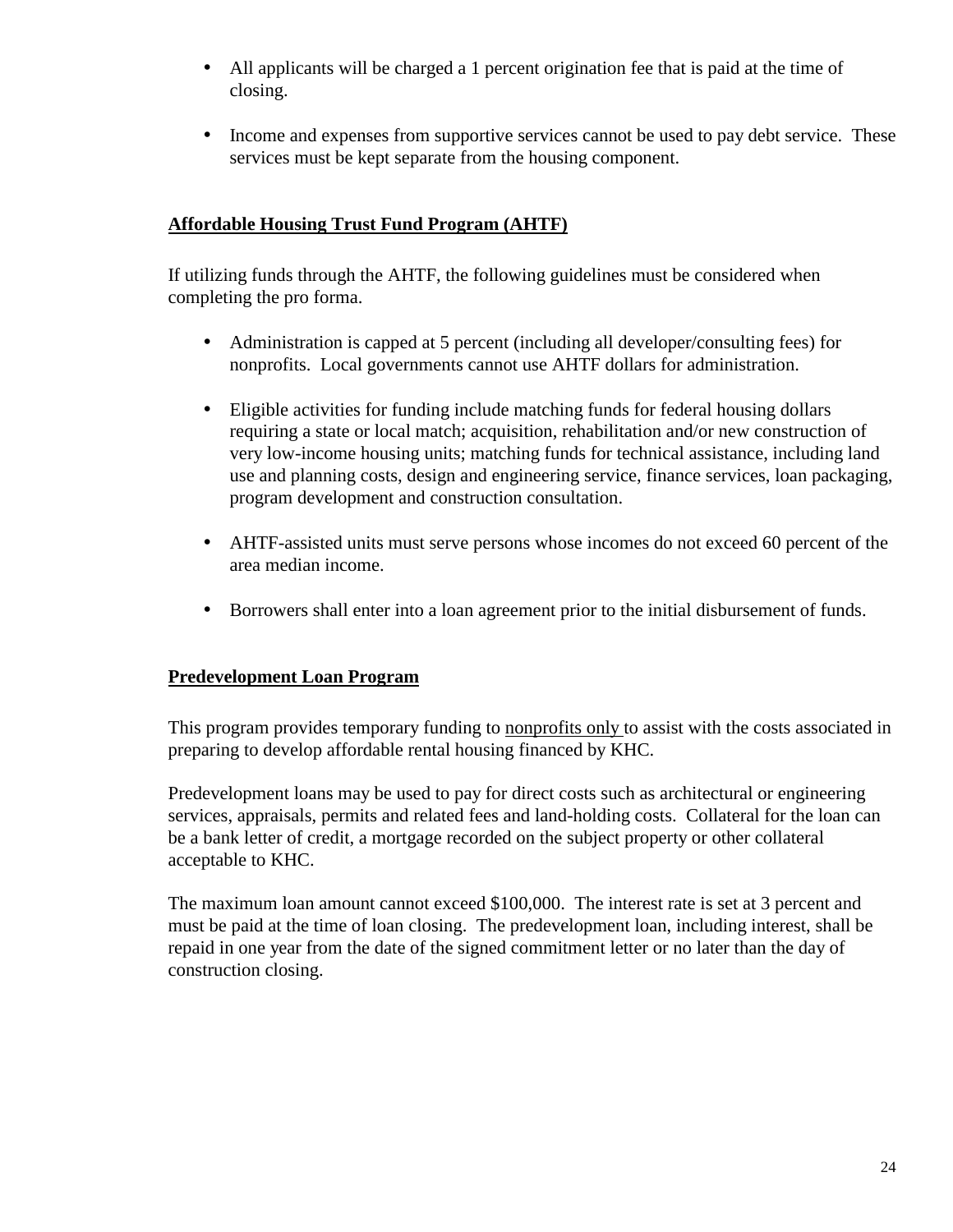## **Risk Sharing Program**

• All multifamily developments must qualify as affordable housing and must constitute a qualified residential rental development. To be considered as such, the development must meet the following requirements:

> A project in which 20 percent or more of the units are both rent-restricted and occupied by persons whose income in 50 percent or less of the area median as determined by HUD, with adjustments for household size; or

A project in which 40 percent or more of the units are both rent-restricted and occupied by persons whose income is 60 percent or less of the area median income as determined by HUD, with adjustments for household size.

- A market study will be completed by KHC staff and/or consultants, if the development receives preliminary approval. If the market analysis is unfavorable, KHC reserves the right to recapture all funds.
- Under federal requirements, a subsidy layering review will be performed by KHC for any projects combining Housing Credits with other governmental assistance, which includes mortgage insurance under the Risk-Sharing Program.
	- The federal Davis-Bacon Act wage rate requirements apply to developments constructed under this program and which utilize KHC for construction financing and are 12 units or more.
- This program requires HUD to perform a cursory review which should take approximately 30-45 days.
- An initial closing will be held prior to the start of construction. The following fees will be payable at the time of the initial closing:
	- $\triangleright$  The Mortgage Insurance Premium (MIP) of 0.5 percent of the mortgage amount. MIP for the first year only will be collected at this time.
	- $\triangleright$  The loan origination fee of 3 percent of the loan amount. This fee includes assistance and guidance through the application and approval process.
	- $\triangleright$  The technical processing fee of 0.3 percent of the loan amount.
	- $\triangleright$  The inspection fee of 0.5 percent of the loan amount.
	- $\triangleright$  Legal and attorney fees.
	- $\triangleright$  Loan placement fees, if any.
- Upon completion of the development and receipt of the Certificate of Occupancy, the developer should begin preparation of the closing documents for a final closing.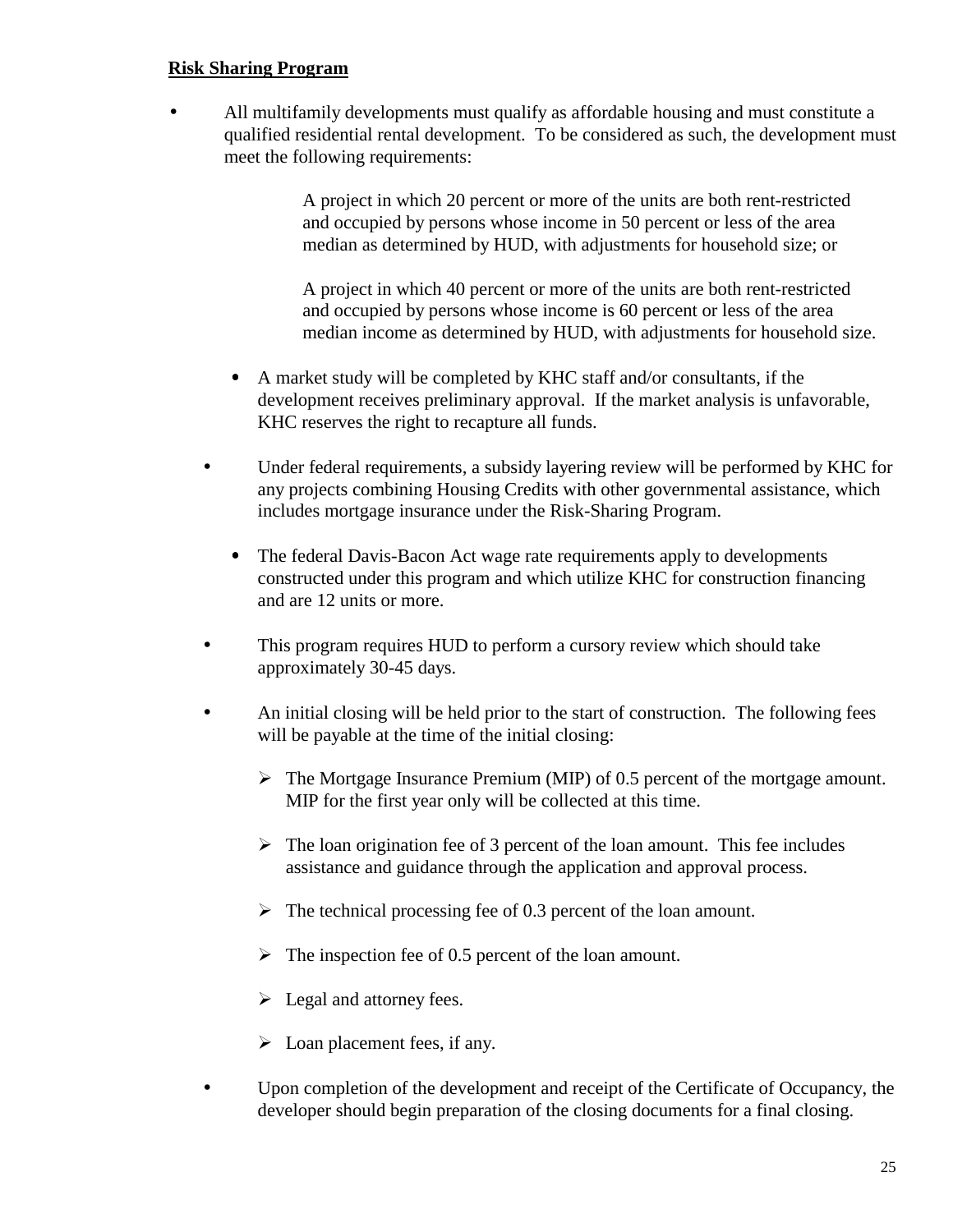# **Housing Credit Program**

- Eligible properties include:
	- $\triangleright$  One or more rent-restricted dwelling units available for long-term, continuous rental use.
	- $\triangleright$  Newly constructed buildings.
	- $\triangleright$  Substantial building rehabilitation of at least \$3,000 per low-income unit or 10 percent of adjusted basis, whichever is greater.
	- $\triangleright$  Projects that include substantial rehabilitation and acquisition of existing buildings that were last placed in service or underwent a substantial rehabilitation (25 percent of basis) no less than ten years prior to acquisition (certain exceptions apply).
	- $\triangleright$  Projects may consist of buildings on scattered sites.
- At least 20 percent of the units in a project must be rented to residents earning 50 percent or less of area median income *(All housing credit units must be at or below 50 percent of area median income.)*
- At least 40 percent of the units must be rented to residents earning 60 percent or less of median income *(All housing credit units must be at or below 60 percent of area median income.)*
- Rents charged to low-income residents cannot exceed 30 percent of the income limit applicable to the unit size less an allowance for tenant-paid utilities, if applicable. (Section 8 subsidy payments are not included in the tenant rent computation.)
- The low-income occupancy and rent restrictions apply for a minimum of 15 years plus 3-year vacancy de-control period. Noncompliance with the requirements can lead to credit recapture and substantial penalties from the Internal Revenue Service.
- The Housing Credit subsidy allocated will be limited to a qualified basis not exceeding HUD 221(d)3 multifamily limits or 203(b) single-family, depending on the number of units in each building, in effect at the time of application submission. This provision is not applicable to KHC-financed Assisted Living or Hope VI projects, which will be subject to cost analysis and limitation on a case-by-case basis.

| <i>Example:</i> | $221(d)(3)$ subsidy limit: | 1BR      | \$65,159  |
|-----------------|----------------------------|----------|-----------|
|                 | Frankfort (non-elevator)   | 2BR      | \$78,582  |
|                 | $203(b)$ limit             | 4 family | \$284,850 |

24 total units in 4 buildings

- 2 buildings with 4 units containing all 1BR units
- 2 buildings with 8 units containing 1BR and 2BR units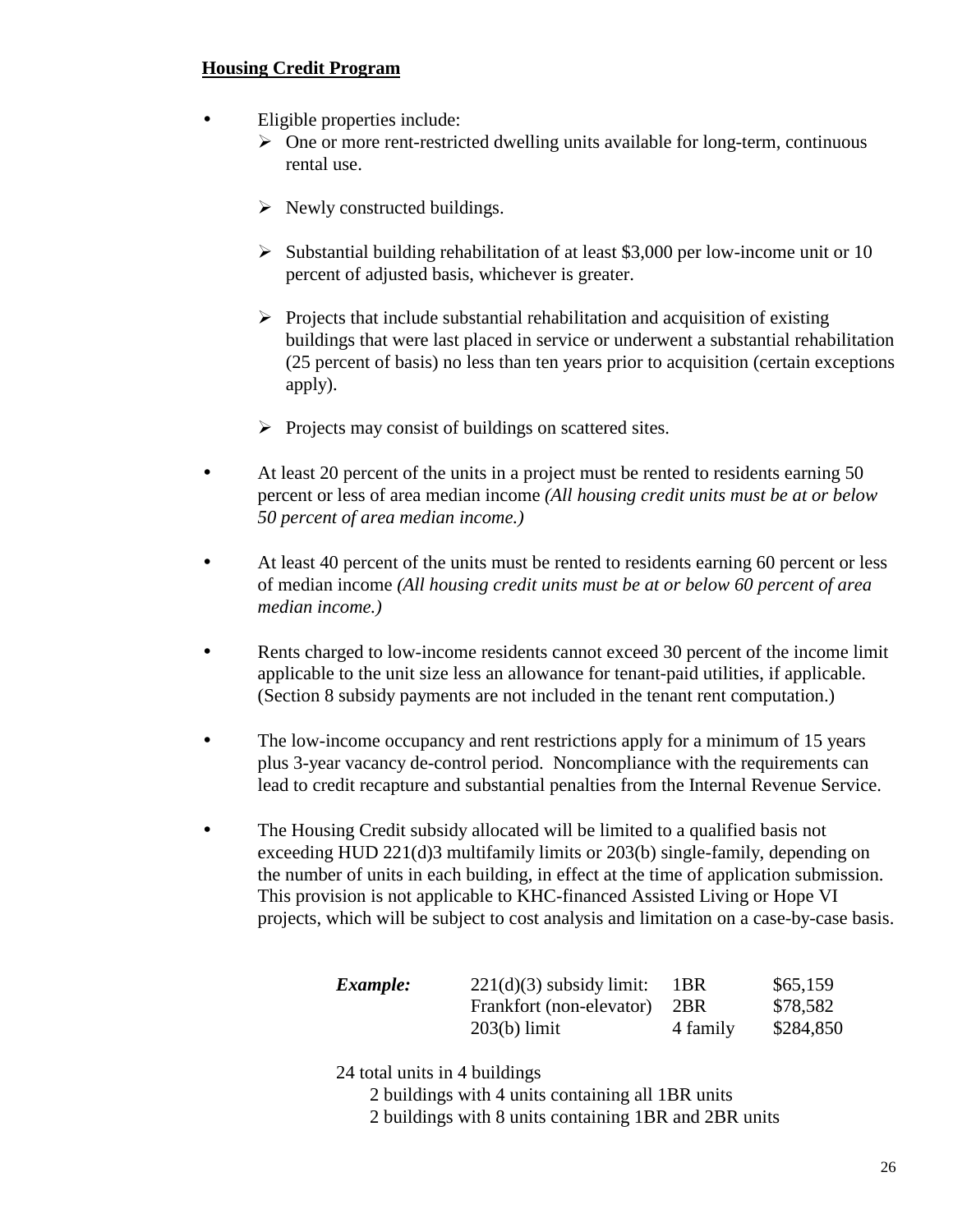The buildings that contain 4 units will use the four family 203(b) limit for the entire building and the buildings that contain 8 units will use the 221(d)(3) limits on a per-unit, per-bedroom type basis.

> 2 buildings X  $$284,850 = $569,700$ 8 (1BR) units X \$65,159 = \$521,272 8 (2BR) units  $X $78,582 = $628,656$ Total allowable credits \$1,719,628

The maximum housing credit allocation could not exceed this amount.

• Fees: (nonrefundable)

\$500 - Exclusively nonprofit applicants (Where the nonprofit is developer, general partner and manager). \$750 - All other applicants

A credit reservation fee of 5 percent of the amount of the annual tax credit reserved. Payment of the 5 percent fee is due at the technical submission phase.

# **Other Funding Sources**

- If other sources other than KHC are included in the development of the project, the most restrictive requirements will apply.
- All restrictions of other funding sources must be disclosed.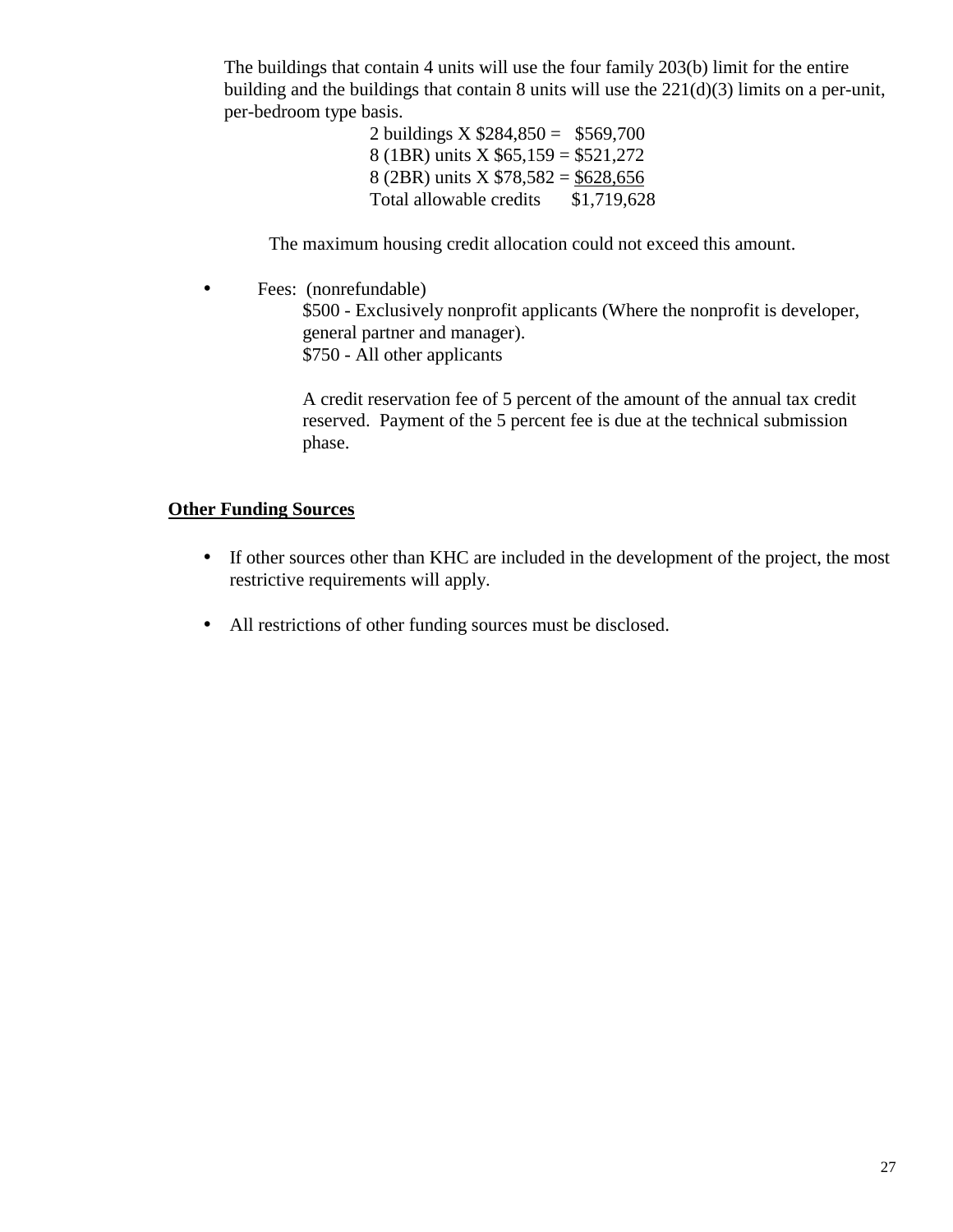# **FINANCIAL DESCRIPTION**

# **CONSTRUCTION RELATED TERMS**

The following list represents the typical items included for calculating construction costs under each category but is not meant to be an all-inclusive list. This is the method used to calculate the percentage of KHC's recommended allowable fees for construction costs associated with the sources and uses of funds.

# **HARD COST:**

# **GENERAL REQUIREMENTS:**

Superintendent Assistant Superintendent Field Engineering Construction Layout Zoning and Miscellaneous Fees General Purpose Labor General Purpose Carpenter Soil Compaction Test Concrete Testing Temporary Electric Temporary Telephone / Fax Machine Temporary Dumpster Temporary Sanitary Facilities Temporary Heat First Aide Supplies Temporary Job Fence Temporary Roads Traffic Control Construction Sign Office Trailer Storage Trailer Pumps Forklifts Travel and Expenses Room and Board Close-out Documents Daily and Final Clean- Up As Built Drawings Plumbing Testing Water and sewer tap fees Electrical Inspections Electric, Telephone and T.V. Cable Fees Builders Risk Insurance Performance Bond or Letter of Credit Construction Contingency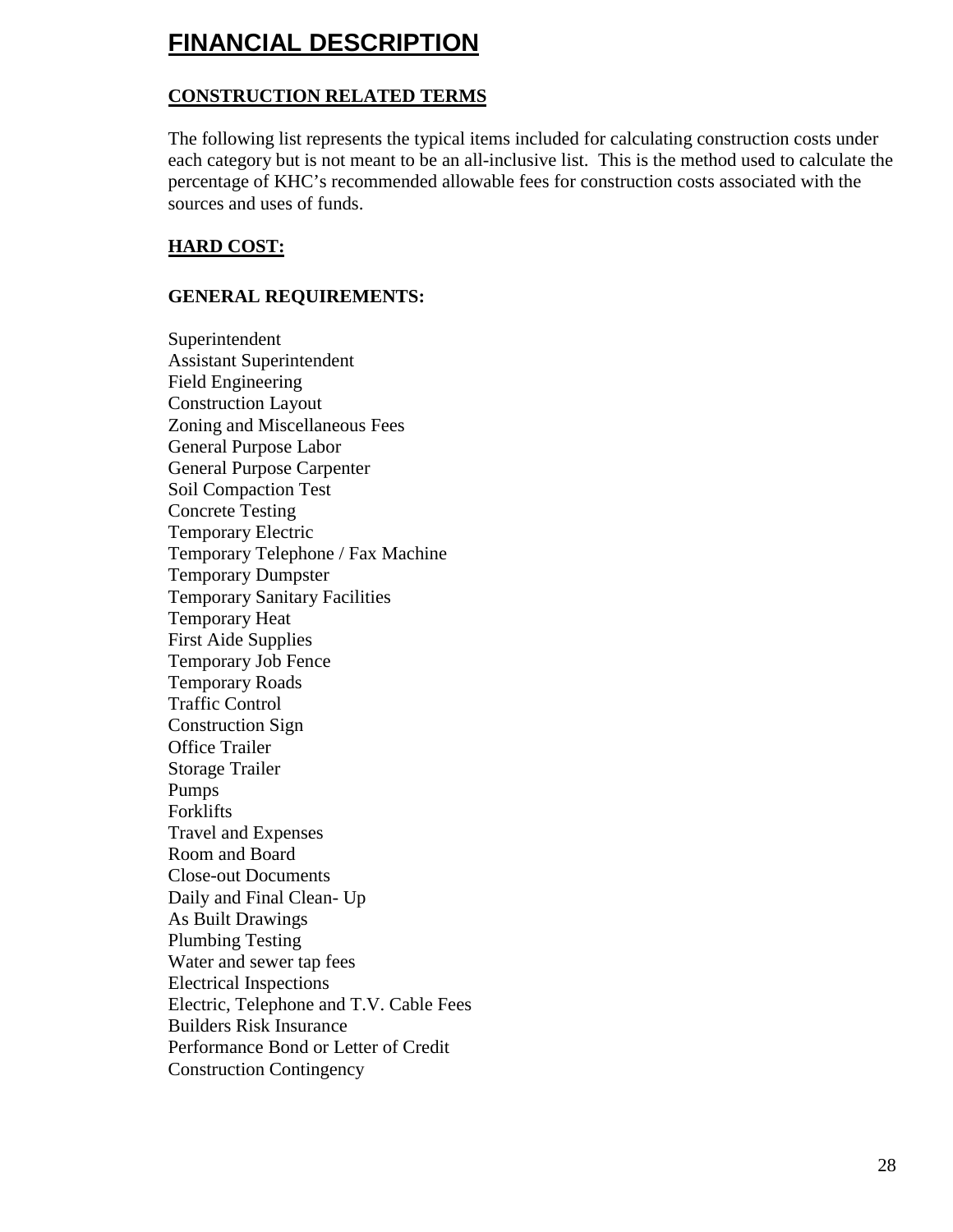# **LAND DEVELOPMENT COST***:*

Earthwork Site utilities Site Concrete Site Paving Fencing Miscellaneous Site Improvements **Landscaping and Irrigation** Site Demolition, if applicable

# **BUILDING CONSTRUCTION COST:**

Building Demolition, if applicable Concrete Masonry Metal Fabrications **Carpentry** Thermal and Moisture Protection Doors and Windows Finishes Specialties Equipment Furnishings Special Construction Movable Equipment Mechanical Electrical

# **OVERHEAD:**

Office Personnel Salaries Office Phone / Fax Printing, General Office Supplies, and Equipment Office Rent Office Utilities and Operating Expenses.

# **PROFIT:**

A fee for providing construction services.

# **PROJECT SOFT COST:**

Developer Fee Attorney Fees Architectural Fees Engineering Fees Liability Insurance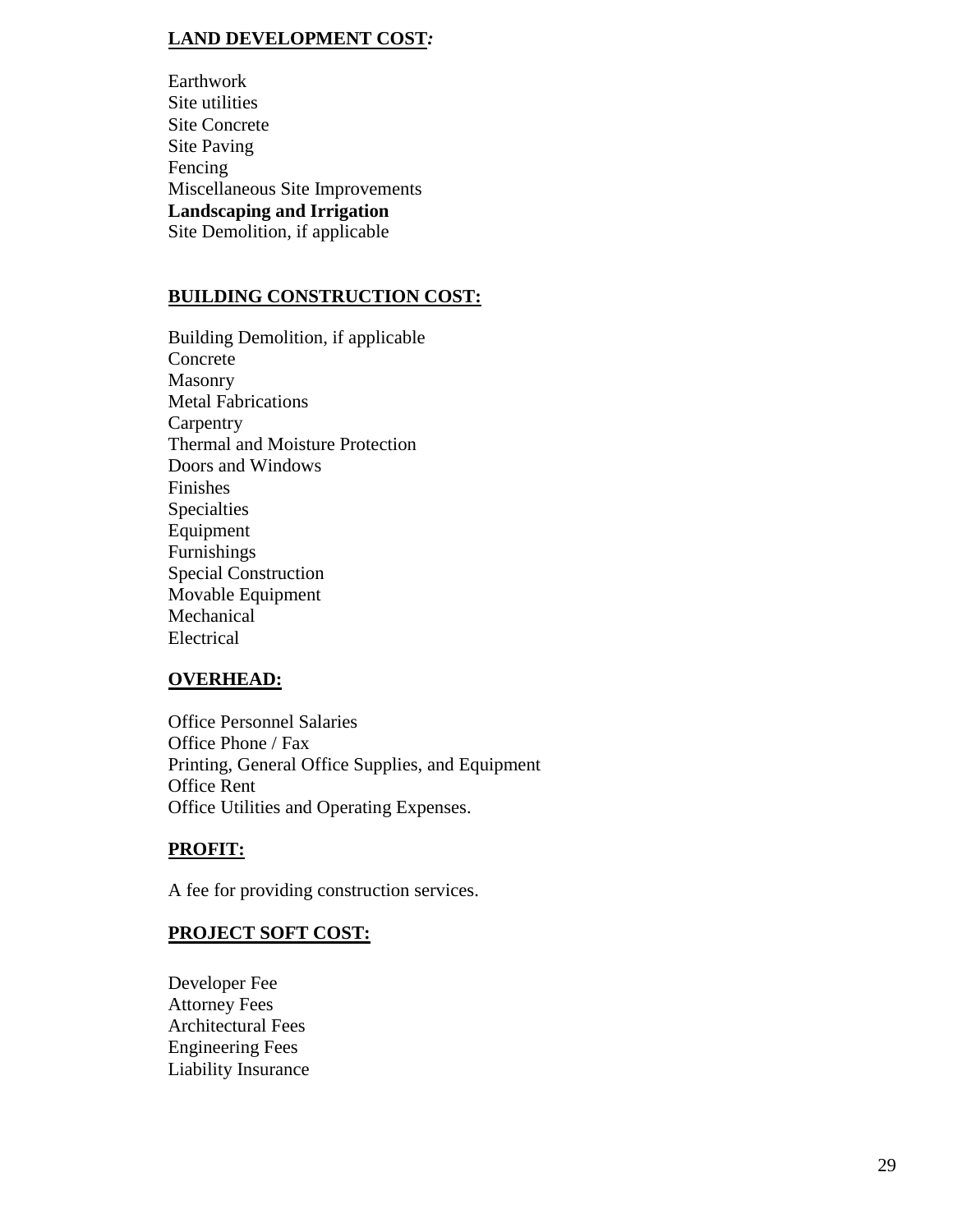Construction Interest Origination Points Title and Recording Fees Appraisal Market Study Surveys Soil Boring Reports Tax Credit Fees Cost Certification Consultant Fees Initial Operating Expense Reserves Relocation Fees Property Tax Administration Fee Bridge Loan Fees Environmental Study Permanent Financing Fees

# **BUILDING ACQUISITION:**

Cost of Building Cost of Options Cost of Easements and/or Right-of-Ways

# **LAND ACQUISITION**

Cost of Land Cost of Options Cost of Easements and/or Right-of-Ways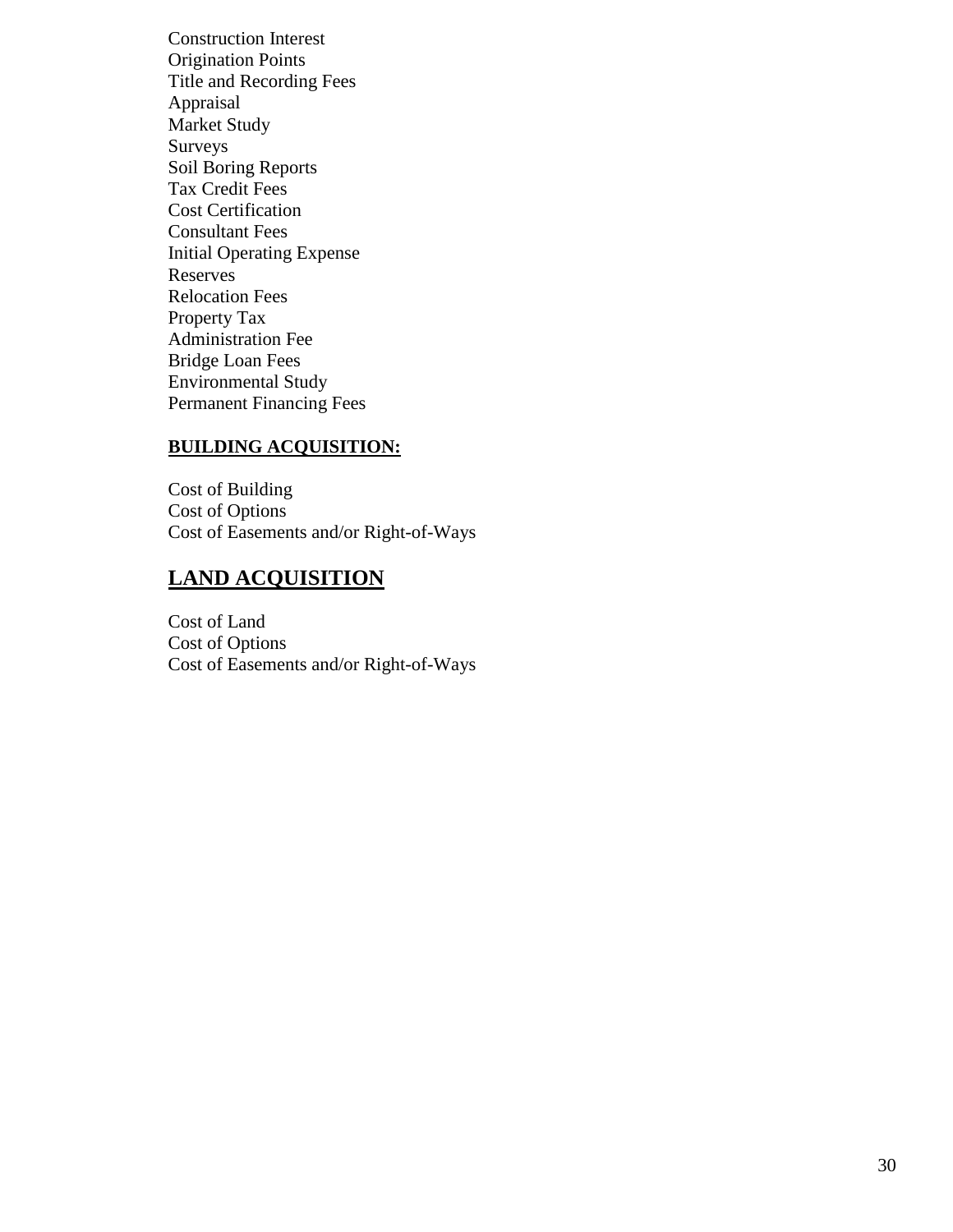# **FINANCIAL DESCRIPTION Total Points 250**

**Sources of Funding** Include all funding sources to be utilized through construction completion.

| <b>Sources:</b>                                | <b>Amount</b>               | <b>Committed, Conditional</b><br>or Tentative |
|------------------------------------------------|-----------------------------|-----------------------------------------------|
| Debt sources:                                  |                             |                                               |
| Risk-Sharing                                   | $\frac{\cdot}{\cdot}$       |                                               |
| <b>SMAL</b>                                    | $\sim$                      |                                               |
| <b>HOME</b>                                    | \$                          |                                               |
| <b>AHTF</b>                                    | $\mathbb{S}$                |                                               |
| Other loans                                    | $\frac{\text{S}}{\text{S}}$ |                                               |
| <b>Total Debt Sources</b>                      | \$                          |                                               |
| <b>Equity sources:</b>                         |                             |                                               |
| <b>AHTF Grant:</b>                             | $\mathbb{S}$                |                                               |
| Grants:                                        | $\sim$                      |                                               |
| Grants:                                        | $\mathbb{S}$                |                                               |
| Other equity contribution:                     | \$                          |                                               |
| 5% match requirement                           | \$                          |                                               |
| Developer capital contribution                 | \$                          |                                               |
| Anticipated Net<br><b>Syndication Proceeds</b> | \$                          |                                               |
| <b>TOTAL Equity Sources</b>                    | \$                          |                                               |

# TOTAL FUNDING SOURCES  $\qquad \qquad \bullet$

NOTE: Funding sources must match "Total Development Cost."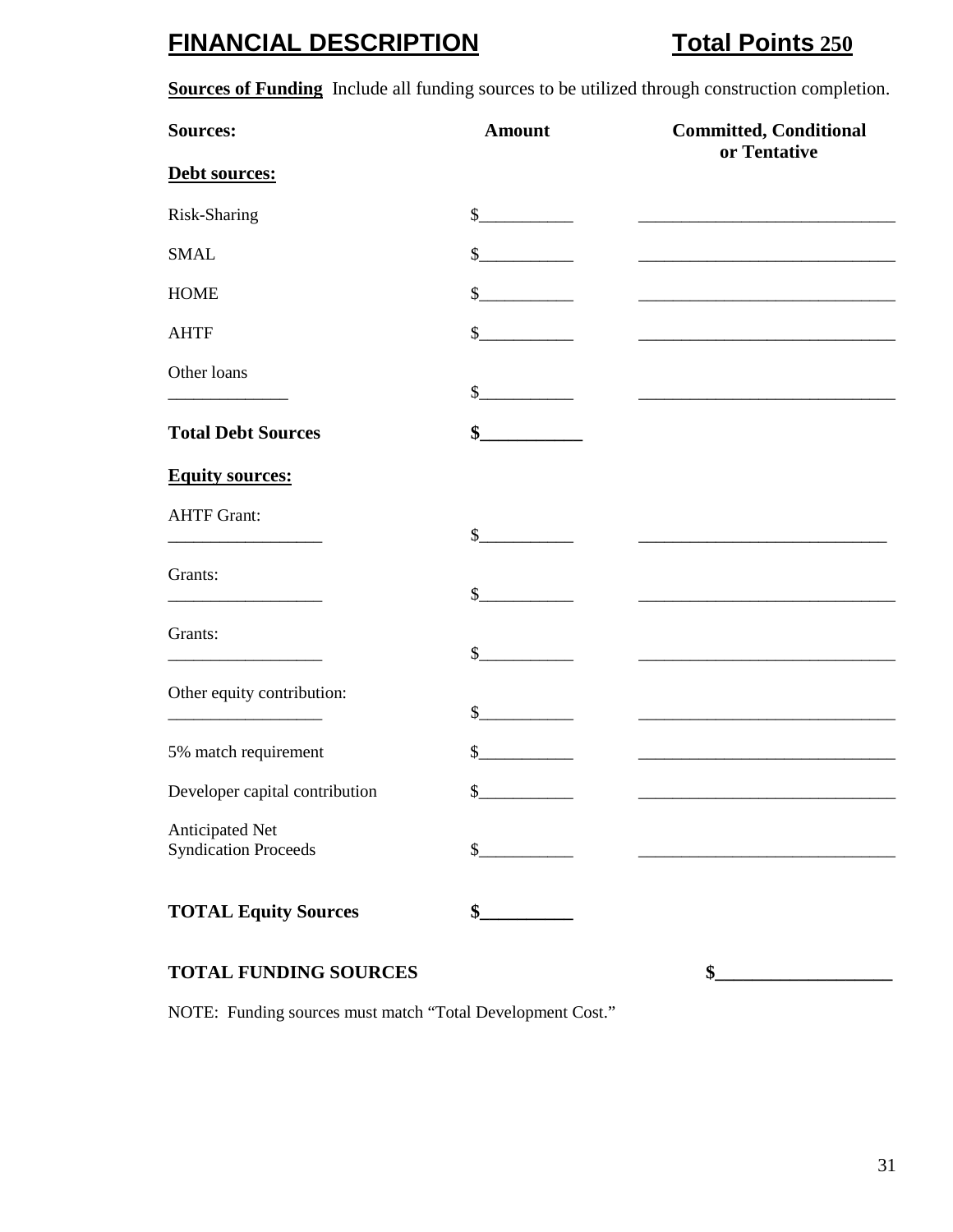**Uses of Funding** – Show the uses of the funding sources from the previous page.

|                                                   | Cost                                                                                                                                               | <b>Source</b> |
|---------------------------------------------------|----------------------------------------------------------------------------------------------------------------------------------------------------|---------------|
| <b>Building Acquisition</b>                       | $\mathsf{S}$                                                                                                                                       |               |
| <b>Land Acquisition</b>                           | \$                                                                                                                                                 |               |
|                                                   |                                                                                                                                                    |               |
| <b>Total Acquisition</b>                          | \$                                                                                                                                                 |               |
| <b>Hard Cost</b>                                  |                                                                                                                                                    |               |
| <b>Building Construction Cost</b>                 | $\mathsf{S}_-$                                                                                                                                     |               |
| <b>Land Development Cost</b>                      | \$<br>the control of the control of the control of                                                                                                 |               |
| Builder's Overhead                                | \$                                                                                                                                                 |               |
| <b>General Requirements</b>                       | \$                                                                                                                                                 |               |
| Builder's Profit                                  | \$                                                                                                                                                 |               |
| <b>Bond Premium</b>                               | \$<br><u> 1980 - Johann Barbara, martxa alemaniar a</u>                                                                                            |               |
| <b>Construction Contingency</b>                   | \$                                                                                                                                                 |               |
| <b>Builder's Risk Insurance</b>                   | \$                                                                                                                                                 |               |
| <b>Construction Manager's Fee</b>                 | $\frac{1}{2}$<br><u> 1989 - Johann Barbara, martin amerikan basar dan berasal dalam basar dalam basar dalam basar dalam basar dala</u>             |               |
| Other:<br><u> 1999 - Johann Barbara, martin a</u> | \$                                                                                                                                                 |               |
|                                                   |                                                                                                                                                    |               |
| <b>Total Hard Cost</b>                            | \$                                                                                                                                                 |               |
|                                                   |                                                                                                                                                    |               |
| <b>Soft Cost</b>                                  |                                                                                                                                                    |               |
| <b>Architect Fees</b>                             | \$<br><u> 1989 - Johann Harry Barn, mars ar breist fan de Fryske kommunent fan de Fryske kommunent fan de Fryske kommun</u>                        |               |
| <b>Engineering Fees</b>                           | \$                                                                                                                                                 |               |
| <b>Construction Interest</b>                      | \$<br><u> 1980 - Johann Barbara, martxa alemaniar a</u>                                                                                            |               |
| <b>Property Taxes</b>                             | \$                                                                                                                                                 |               |
| Appraisal                                         | \$<br>the control of the control of the control of the control of                                                                                  |               |
| <b>Market Study</b>                               | $\boldsymbol{\mathsf{S}}$<br><u> 1980 - Johann John Stone, markin film yn y breninn y breninn y breninn y breninn y breninn y breninn y brenin</u> |               |
| Developer Fee                                     | \$<br><u> 1989 - Andrea Andrew Maria Barbara, pre</u>                                                                                              |               |
| <b>Consulting Fee</b>                             | \$<br>the control of the control of the control of                                                                                                 |               |
| <b>AHTF Administration Fee</b>                    | \$                                                                                                                                                 |               |
| Survey                                            | \$                                                                                                                                                 |               |
| Legal/Accounting                                  | \$                                                                                                                                                 |               |
| Title and Recording                               | \$                                                                                                                                                 |               |
| <b>Cost Certification</b>                         |                                                                                                                                                    |               |
| <b>Operating Deficit Reserve</b>                  | \$                                                                                                                                                 |               |
| <b>Permanent Financing Fees</b>                   | \$                                                                                                                                                 |               |
| <b>Construction Financing Fees</b>                | \$                                                                                                                                                 |               |
| <b>Tax Credit Fees</b>                            | \$                                                                                                                                                 |               |
| <b>Syndication Expenses</b>                       |                                                                                                                                                    |               |
|                                                   | \$                                                                                                                                                 |               |
| <b>Bridge Loan Fees</b>                           |                                                                                                                                                    |               |
| <b>Environmental Study</b>                        | \$                                                                                                                                                 |               |
| Marketing                                         | \$                                                                                                                                                 |               |
| <b>Building Permits/Fees</b>                      | \$                                                                                                                                                 |               |
| Other:                                            | \$                                                                                                                                                 |               |
| <b>Total Soft Cost</b>                            | \$                                                                                                                                                 |               |
|                                                   |                                                                                                                                                    |               |

TOTAL DEVELOPMENT COST  $\qquad \qquad$  \$

32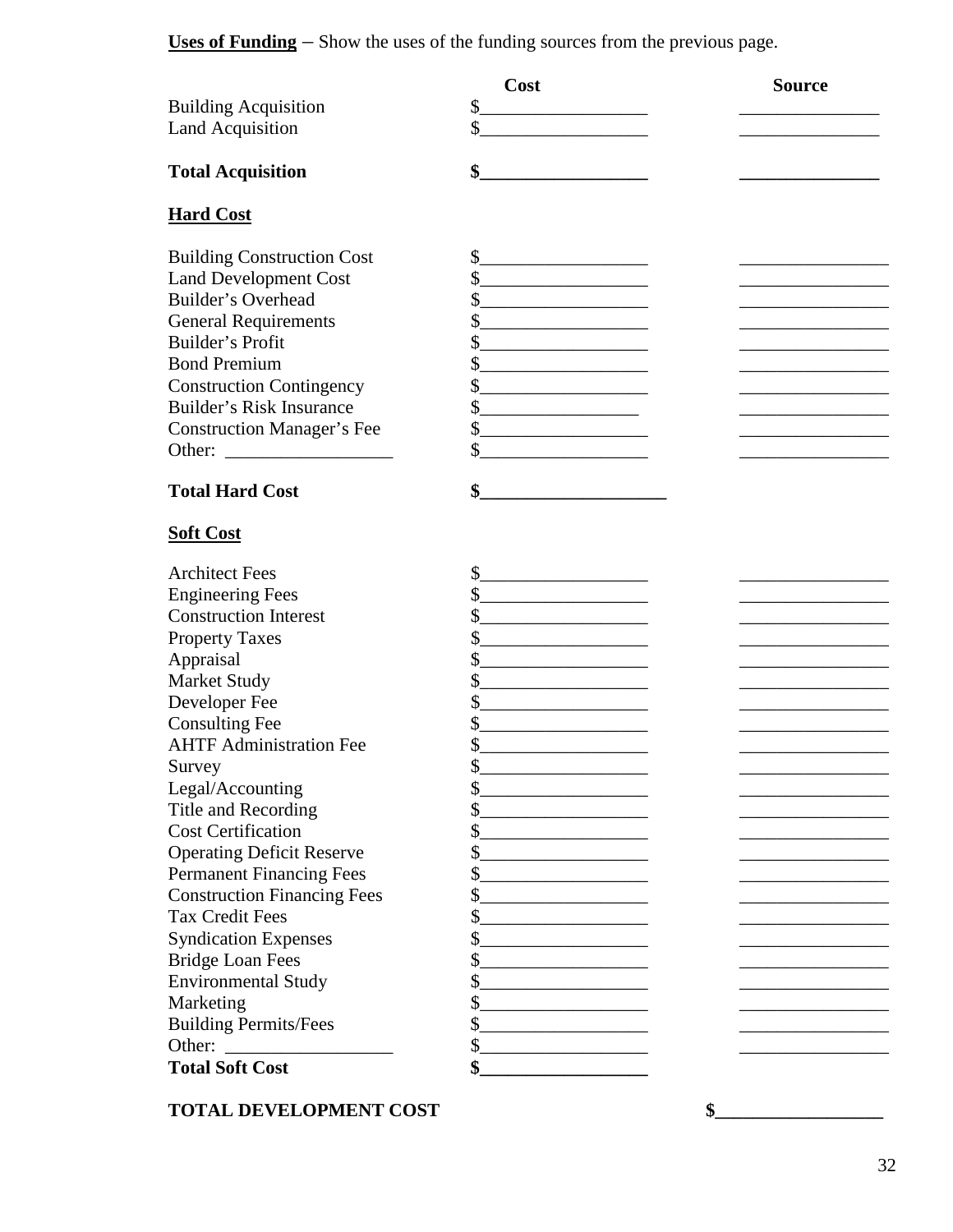# **Please See the Proforma**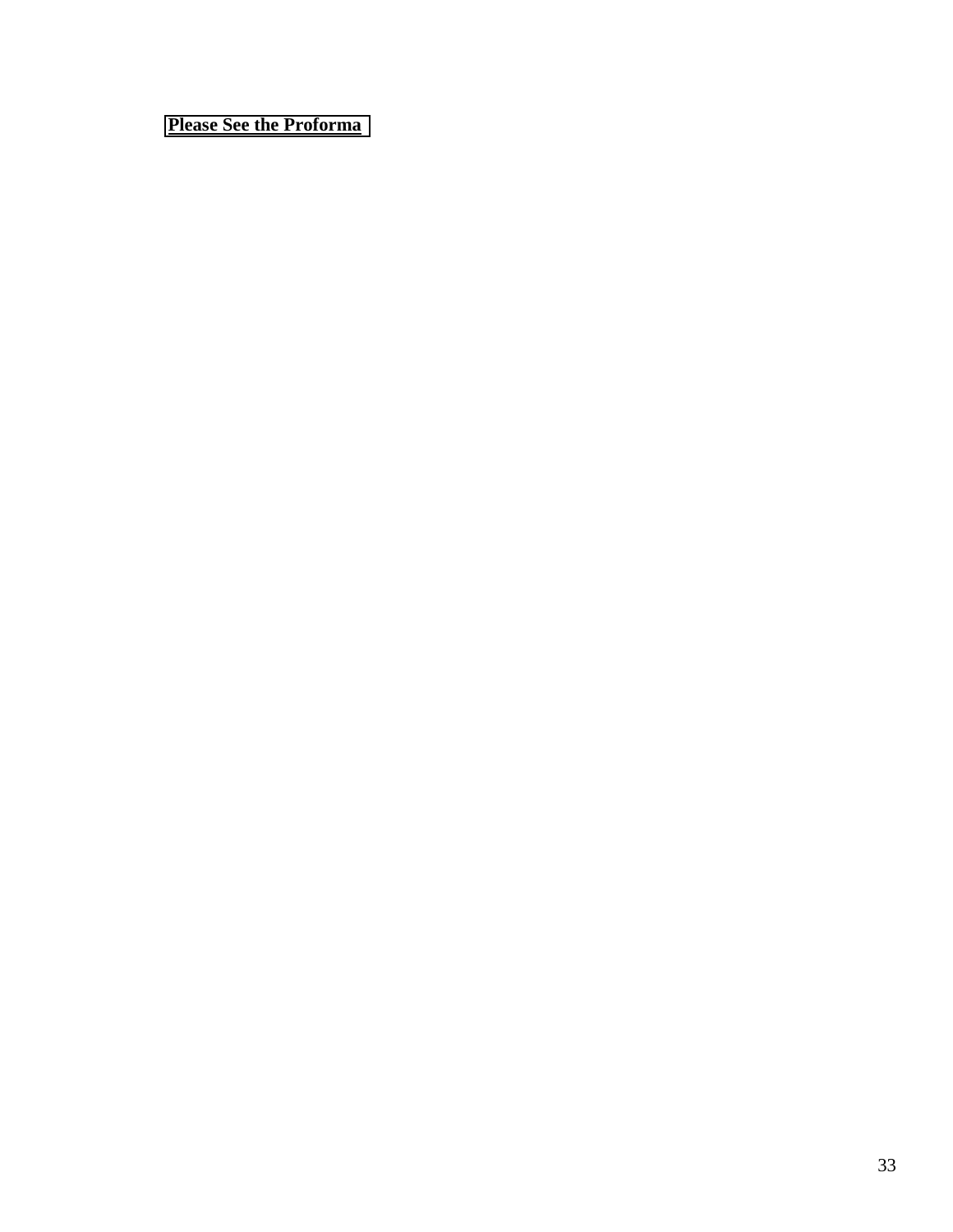**Annual Expense Information -** Provide at least two (2) comparables to justify the projected expenses for this property; indicate property name.

Comparable 1 Comparable 2

|                                               | <b>This Project</b> | Project | Project |
|-----------------------------------------------|---------------------|---------|---------|
| <b>Administrative</b>                         |                     |         |         |
| Advertising                                   |                     |         |         |
| <b>Office Salaries</b>                        |                     |         |         |
| <b>Office Supplies</b>                        |                     |         |         |
| Management Fee                                |                     |         |         |
| Manager(s) Salaries                           |                     |         |         |
| Legal/Auditing                                |                     |         |         |
| <b>Accounting Services</b>                    |                     |         |         |
| Telephone                                     |                     |         |         |
| <b>Compliance Fees</b>                        |                     |         |         |
| $\overline{O}$ ther: $\overline{\phantom{O}}$ |                     |         |         |
| <b>Total Administrative</b>                   |                     |         |         |
| <b>Operating/Maintenance</b>                  |                     |         |         |
| <b>Janitorial Services</b>                    |                     |         |         |
| <b>Exterminating Contract</b>                 |                     |         |         |
| <b>Waste Collection</b>                       |                     |         |         |
| Security Payroll/Contract                     |                     |         |         |
| Ground Expense                                |                     |         |         |
| Repairs/Maintenance                           |                     |         |         |
| Elevator Maint./Contract                      |                     |         |         |
| Other                                         |                     |         |         |
| <b>Total Operating/</b>                       |                     |         |         |
| <b>Maintenance</b>                            |                     |         |         |
| <b>Utilities</b>                              |                     |         |         |
| Electricity                                   |                     |         |         |
| Gas                                           |                     |         |         |
| Water                                         |                     |         |         |
| Sewer                                         |                     |         |         |
| <b>Total Utilities</b>                        |                     |         |         |
| Taxes/Insurance                               |                     |         |         |
| <b>Real Estate Taxes</b>                      |                     |         |         |
| <b>Payroll Taxes</b>                          |                     |         |         |
| Insurance                                     |                     |         |         |
| Workmen's Comp                                |                     |         |         |
| Other Employee Benefits                       |                     |         |         |
| <b>Total Taxes/Insurance</b>                  |                     |         |         |
|                                               |                     |         |         |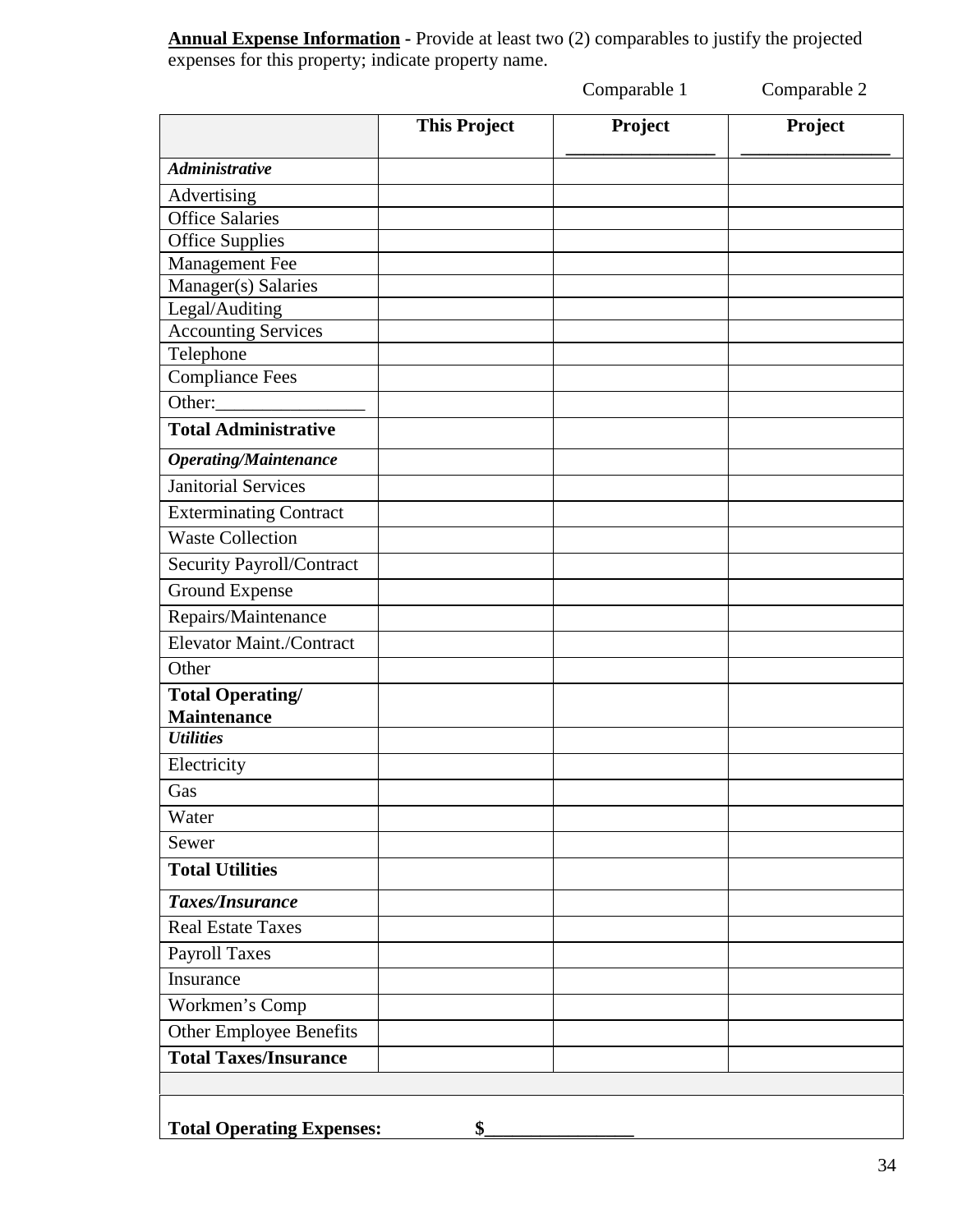| Total operating expenses per unit: |  |
|------------------------------------|--|
|------------------------------------|--|

KHC requires an estimate of 4% annual increase in expenses to be used for proforma purposes.

**Utilities -** Indicate the type of system the unit has or will have:

Heating Fuel: Natural gas: Oil : Electric: Other: University Public Public States

Heating System: \_\_\_\_ Forced air: \_\_\_\_ Hot water: \_\_\_\_ Other: \_\_\_\_\_\_\_

Equipment Included: \_\_\_\_ Oven/Range: \_\_\_\_ Refrigerator: \_\_\_\_ Garbage disposal \_\_\_\_ Washer/Dryer \_\_\_\_ Washer/Dryer hook-ups \_\_\_\_ Dishwasher: \_\_\_\_ Other

# **Utility Allowance Justification**

| <b>Monthly Utility Allowance Calculation:</b>                |                |                        |        |                                         |         |         |                            |       |  |
|--------------------------------------------------------------|----------------|------------------------|--------|-----------------------------------------|---------|---------|----------------------------|-------|--|
|                                                              | Type of        | <b>Utilities Paid:</b> |        | Enter Utility Allowance by Bedroom Size |         |         |                            |       |  |
|                                                              | <b>Utility</b> | (Check one)            |        |                                         |         |         | to be Paid by Tenant Only. |       |  |
|                                                              | (gas, oil,     |                        |        |                                         |         |         |                            |       |  |
|                                                              | etc.)          |                        |        |                                         |         |         |                            |       |  |
|                                                              |                | Owner                  | Tenant | $0 - B dr$                              | $1-Bdr$ | $2-Bdr$ | 3-Bdr                      | 4-Bdr |  |
|                                                              |                |                        |        |                                         |         |         |                            |       |  |
| Cooking                                                      |                |                        |        | \$                                      | \$      | \$      | \$                         | \$    |  |
| Lighting                                                     |                |                        |        | \$                                      | \$      | \$      | \$                         | \$    |  |
| Hot Water                                                    |                |                        |        | $\boldsymbol{\mathsf{S}}$               | \$      | \$      | \$                         | \$    |  |
| Water                                                        |                |                        |        | \$                                      | \$      | \$      | \$                         | \$    |  |
| Heating                                                      |                |                        |        | \$                                      | \$      | \$      | $\$\,$                     | \$    |  |
| Air                                                          |                |                        |        |                                         |         |         |                            |       |  |
| Conditioning                                                 |                |                        |        | \$                                      | \$      | \$      | \$                         | \$    |  |
|                                                              |                |                        |        |                                         |         |         |                            |       |  |
| Sewer                                                        |                |                        |        | \$                                      | \$      | \$      | $\boldsymbol{\mathsf{S}}$  | \$    |  |
| Garbage                                                      |                |                        |        |                                         |         |         |                            |       |  |
| Removal                                                      |                |                        |        | \$                                      | \$      | \$      | \$                         | \$    |  |
| \$<br>\$<br>\$<br>\$<br>\$<br><b>Total Utility Allowance</b> |                |                        |        |                                         |         |         |                            |       |  |

Indicate the source of utility allowance used: (Attach documentation and include date of most current chart.)

\_\_\_\_PHA Utility Allowance Schedule \_\_\_\_Utility Company Historical Usage Data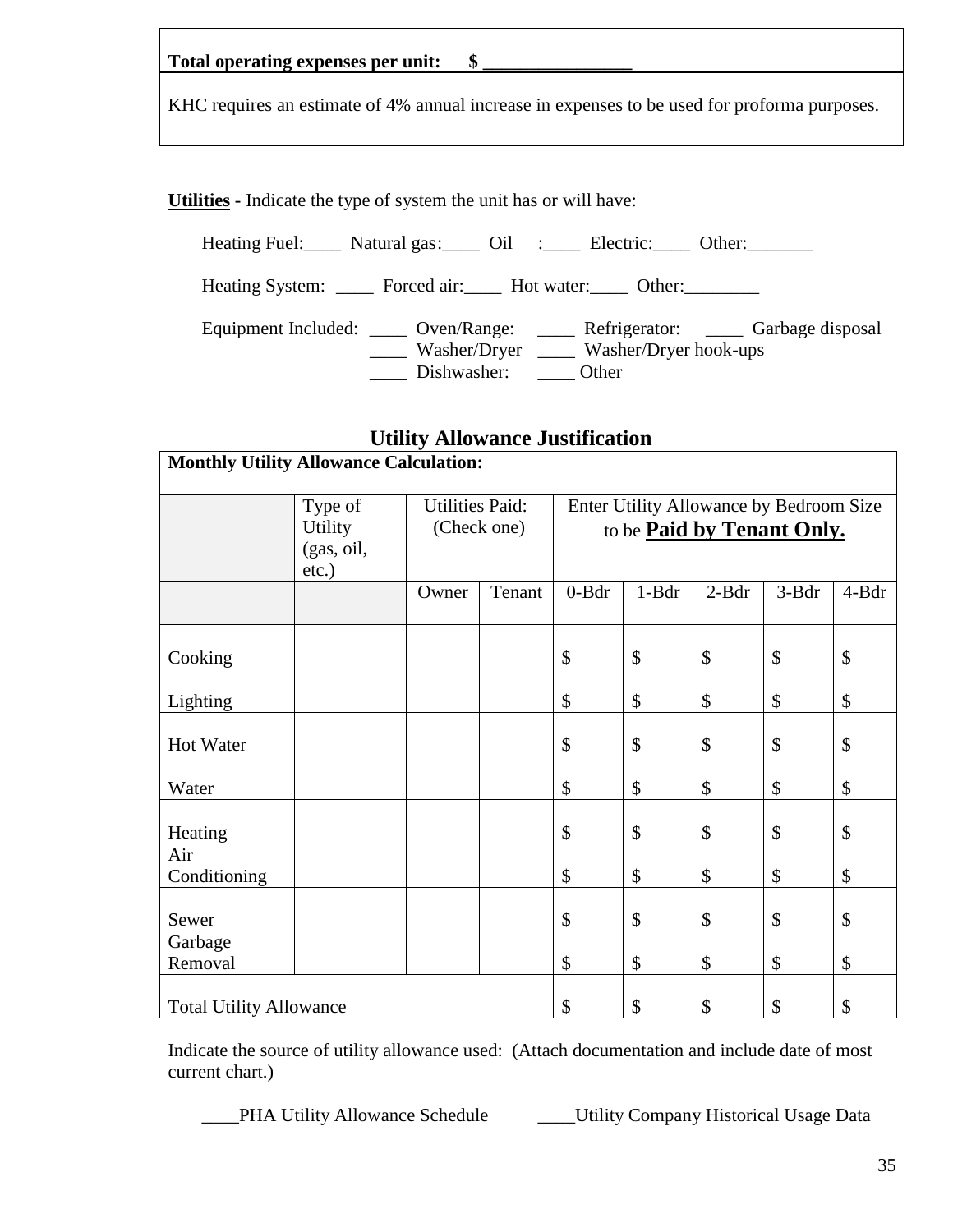**Rent Distribution and Utility Allowance:** Provide the proposed rent for each unit, the percent of area median income and the number of each unit type. If the tenants will pay their own utilities, please indicate the utility allowance.

| Unit Type/<br><b>Bedroom Size</b> | Rent as % of<br>Area Median | Proposed<br>Gross        |                   | <b>Tenant Paid</b><br>Utility | Net Monthly | If using HOME funds, Housing Credits (HC) or<br>Project-Based Section 8, check which rent schedule is |                          |            |              |            |
|-----------------------------------|-----------------------------|--------------------------|-------------------|-------------------------------|-------------|-------------------------------------------------------------------------------------------------------|--------------------------|------------|--------------|------------|
|                                   | Income                      | Rent                     | $(-)$             | Allowance                     | Rent        | being used.                                                                                           |                          |            |              |            |
|                                   |                             |                          |                   |                               |             | High<br>HOME                                                                                          | $_{\rm{LOW}}^{\rm{Low}}$ | <b>FMR</b> | $-50%$<br>HC | $HC - 60%$ |
| Sample:                           |                             |                          |                   |                               |             |                                                                                                       |                          |            |              |            |
| $1$ -bdrm                         | 50 %                        | \$245                    | $(-)$             | \$45                          | $= $200$    |                                                                                                       | $\checkmark$             |            |              |            |
| 1-bdrm                            | 60 %                        | \$275                    | $(-)$             | \$45                          | $= $230$    | $\checkmark$                                                                                          |                          |            |              |            |
|                                   |                             | \$                       | $\left( -\right)$ | $\sqrt$                       | $=$ \$      |                                                                                                       |                          |            |              |            |
|                                   |                             | \$                       | $\left( -\right)$ | $\overline{\mathcal{S}}$      | $=$ \$      |                                                                                                       |                          |            |              |            |
|                                   |                             | \$                       | $\left( -\right)$ | $\sqrt$                       | $=$ \$      |                                                                                                       |                          |            |              |            |
|                                   |                             | \$                       | $\left( -\right)$ | \$                            | $=$ \$      |                                                                                                       |                          |            |              |            |
|                                   |                             | \$                       | $(-)$             | $\overline{\$}$               | $=$ \$      |                                                                                                       |                          |            |              |            |
|                                   |                             | \$                       | $\left( -\right)$ | $\boldsymbol{\mathsf{S}}$     | $=$ \$      |                                                                                                       |                          |            |              |            |
|                                   |                             | \$                       | $\left( -\right)$ | \$                            | $=$ \$      |                                                                                                       |                          |            |              |            |
|                                   |                             | \$                       | $\left( -\right)$ | $\boldsymbol{\mathsf{S}}$     | $=$ \$      |                                                                                                       |                          |            |              |            |
|                                   |                             | \$                       | $\left( -\right)$ | $\$\,$                        | $=$ \$      |                                                                                                       |                          |            |              |            |
|                                   |                             | \$                       | $\left( -\right)$ | \$                            | $=$ \$      |                                                                                                       |                          |            |              |            |
|                                   |                             | $\overline{\mathcal{S}}$ | $\left( -\right)$ | $\overline{\mathcal{S}}$      | $=$ \$      |                                                                                                       |                          |            |              |            |
|                                   |                             | \$                       | $\left( -\right)$ | $\boldsymbol{\mathsf{S}}$     | $=$ \$      |                                                                                                       |                          |            |              |            |
|                                   |                             | \$                       | $\left( -\right)$ | \$                            | $=$ \$      |                                                                                                       |                          |            |              |            |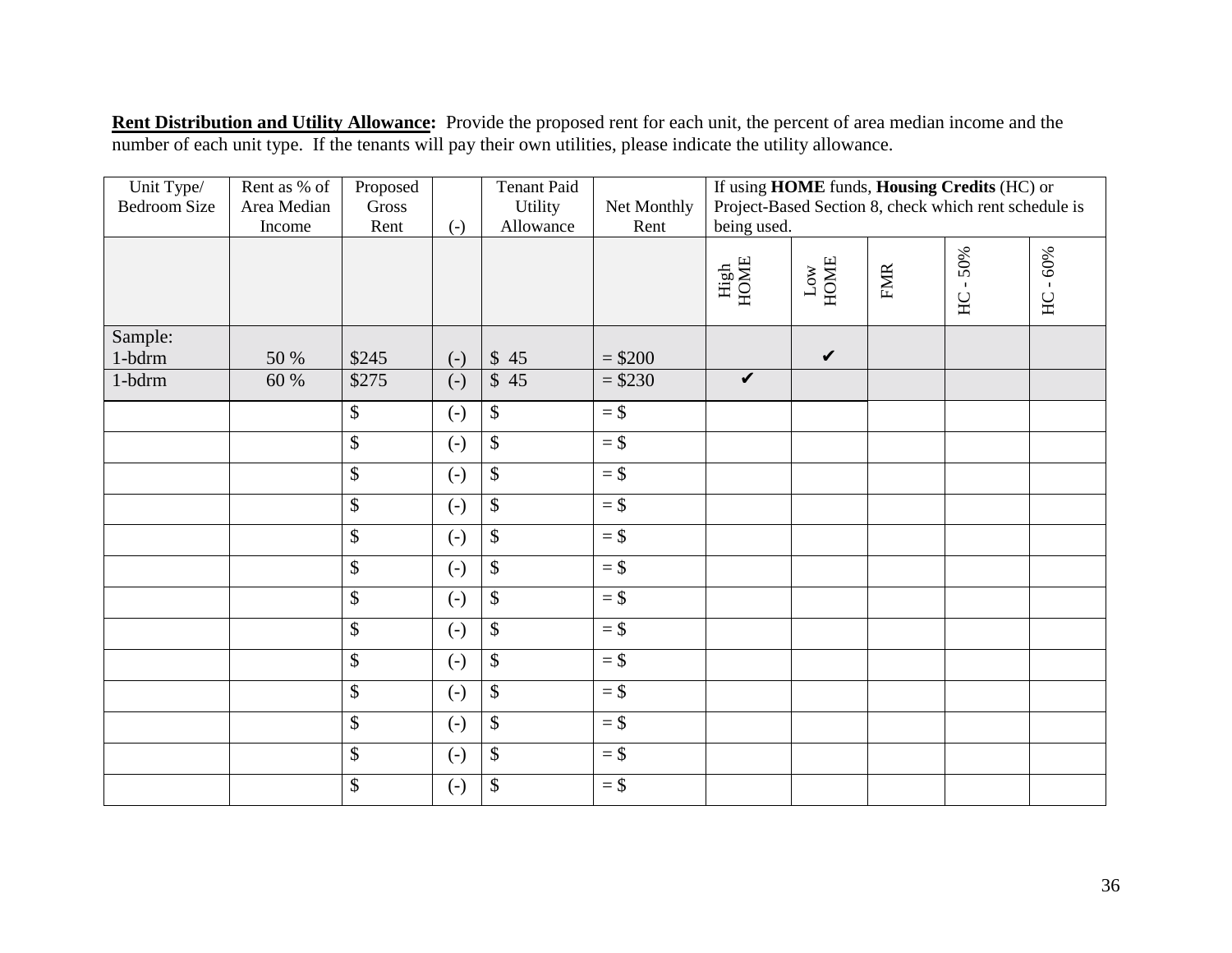## **Operating Deficit Reserve Schedule (all numbers should be monthly)**

|                                                                     | Month 1 | Month 2 | Month 3 | Month 4 | Month 5 | Month 6 |
|---------------------------------------------------------------------|---------|---------|---------|---------|---------|---------|
| Total Gross Income (as if                                           |         |         |         |         |         |         |
| 100% occupied)                                                      |         |         |         |         |         |         |
| X Percentage of Occupied                                            |         |         |         |         |         |         |
| Units                                                               |         |         |         |         |         |         |
| <b>Effective Gross Income</b>                                       |         |         |         |         |         |         |
| (-) Operating Expenses                                              |         |         |         |         |         |         |
| Advertising                                                         |         |         |         |         |         |         |
| <b>Office Salaries</b>                                              |         |         |         |         |         |         |
| <b>Office Supplies</b>                                              |         |         |         |         |         |         |
| Management Fee                                                      |         |         |         |         |         |         |
| Manager Salary                                                      |         |         |         |         |         |         |
| Legal/Auditing                                                      |         |         |         |         |         |         |
| <b>Accounting Services</b>                                          |         |         |         |         |         |         |
| Telephone                                                           |         |         |         |         |         |         |
| <b>Compliance Fees</b>                                              |         |         |         |         |         |         |
| Other Administrative                                                |         |         |         |         |         |         |
| <b>Janitorial Services</b>                                          |         |         |         |         |         |         |
| <b>Exterminating Contract</b>                                       |         |         |         |         |         |         |
| <b>Waste Collection</b>                                             |         |         |         |         |         |         |
| Security Payroll/Contract                                           |         |         |         |         |         |         |
| Ground Expense                                                      |         |         |         |         |         |         |
| Repairs/Maintenance                                                 |         |         |         |         |         |         |
| Elevator Maint./Contract                                            |         |         |         |         |         |         |
| Other Operating/Maintenance                                         |         |         |         |         |         |         |
| Electricity                                                         |         |         |         |         |         |         |
| Gas                                                                 |         |         |         |         |         |         |
| Water                                                               |         |         |         |         |         |         |
| Sewer                                                               |         |         |         |         |         |         |
| <b>Real Estate Taxes</b>                                            |         |         |         |         |         |         |
| Payroll Taxes                                                       |         |         |         |         |         |         |
| Insurance                                                           |         |         |         |         |         |         |
| Workmen's Comp                                                      |         |         |         |         |         |         |
| <b>Other Employee Benefits</b>                                      |         |         |         |         |         |         |
| (-) Debt Service (First                                             |         |         |         |         |         |         |
| mortgage)                                                           |         |         |         |         |         |         |
| (-) Debt Service (Second                                            |         |         |         |         |         |         |
| mortgage)                                                           |         |         |         |         |         |         |
| (-) Debt Service (All other                                         |         |         |         |         |         |         |
| mortgages)<br>Project Cash $\overline{\text{Flow} + \text{or} (-)}$ |         |         |         |         |         |         |
|                                                                     |         |         |         |         |         |         |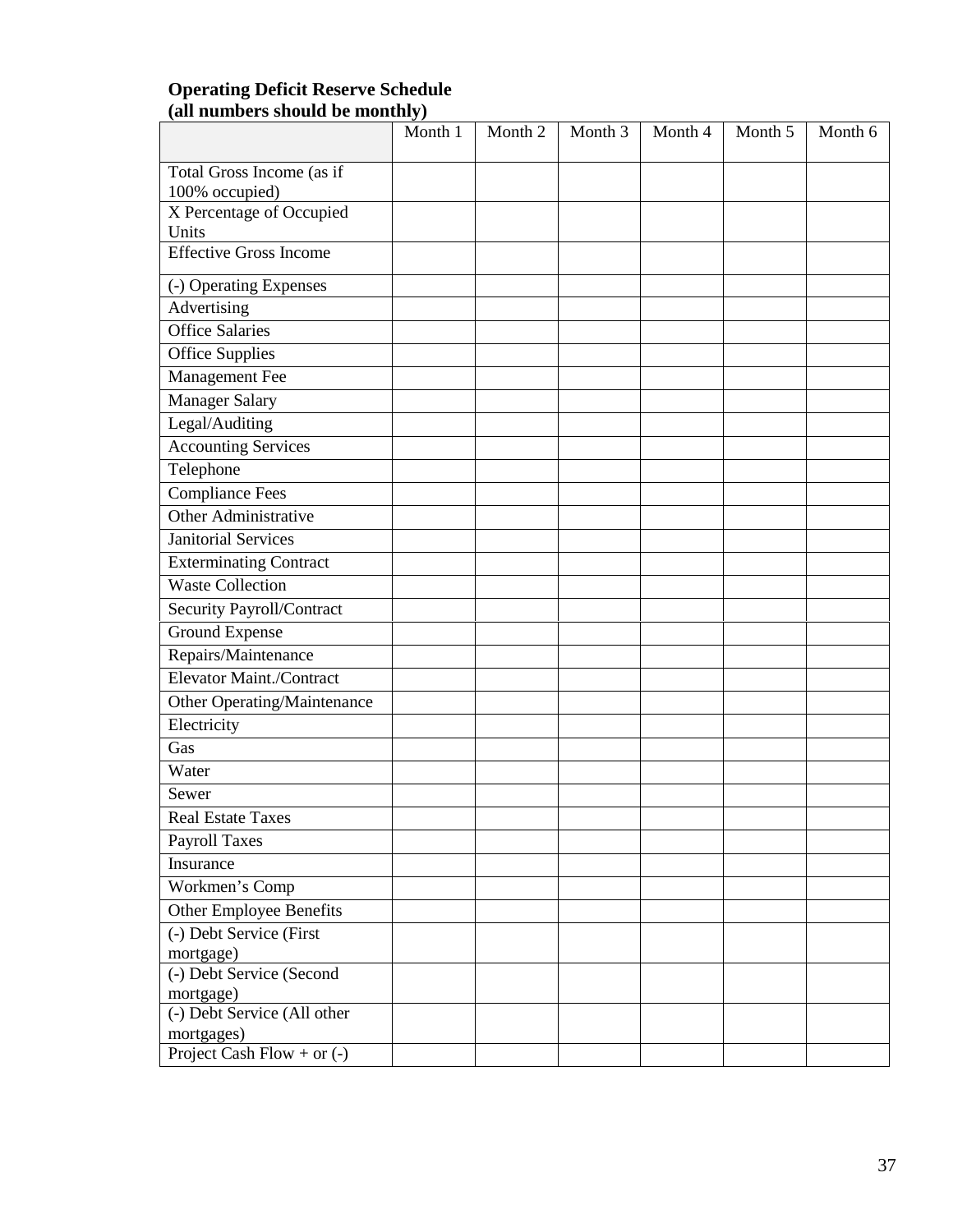# **Operating Deficit Reserve Schedule**

(Continued from previous page)

|                                            | Month 7 | Month 8 | Month 9 | Month | Month | Month |
|--------------------------------------------|---------|---------|---------|-------|-------|-------|
|                                            |         |         |         | 10    | 11    | 12    |
| Total Gross Income (as if                  |         |         |         |       |       |       |
| 100% occupied)<br>X Percentage of Occupied |         |         |         |       |       |       |
| Units                                      |         |         |         |       |       |       |
| <b>Effective Gross Income</b>              |         |         |         |       |       |       |
|                                            |         |         |         |       |       |       |
| (-) Operating Expenses                     |         |         |         |       |       |       |
| Advertising                                |         |         |         |       |       |       |
| <b>Office Salaries</b>                     |         |         |         |       |       |       |
| <b>Office Supplies</b>                     |         |         |         |       |       |       |
| Management Fee                             |         |         |         |       |       |       |
| Manager Salary                             |         |         |         |       |       |       |
| Legal/Auditing                             |         |         |         |       |       |       |
| <b>Accounting Services</b>                 |         |         |         |       |       |       |
| Telephone                                  |         |         |         |       |       |       |
| <b>Compliance Fees</b>                     |         |         |         |       |       |       |
| Other Administrative                       |         |         |         |       |       |       |
| <b>Janitorial Services</b>                 |         |         |         |       |       |       |
| <b>Exterminating Contract</b>              |         |         |         |       |       |       |
| <b>Waste Collection</b>                    |         |         |         |       |       |       |
| Security Payroll/Contract                  |         |         |         |       |       |       |
| Ground Expense                             |         |         |         |       |       |       |
| Repairs/Maintenance                        |         |         |         |       |       |       |
| Elevator Maint./Contract                   |         |         |         |       |       |       |
| Other Operating/Maintenance                |         |         |         |       |       |       |
| Electricity                                |         |         |         |       |       |       |
| Gas                                        |         |         |         |       |       |       |
| Water                                      |         |         |         |       |       |       |
| Sewer                                      |         |         |         |       |       |       |
| <b>Real Estate Taxes</b>                   |         |         |         |       |       |       |
| Payroll Taxes                              |         |         |         |       |       |       |
| Insurance                                  |         |         |         |       |       |       |
| Workmen's Comp                             |         |         |         |       |       |       |
| <b>Other Employee Benefits</b>             |         |         |         |       |       |       |
| (-) Debt Service (First                    |         |         |         |       |       |       |
| mortgage)                                  |         |         |         |       |       |       |
| (-) Debt Service (Second                   |         |         |         |       |       |       |
| mortgage)                                  |         |         |         |       |       |       |
| (-) Debt Service (All other                |         |         |         |       |       |       |
| mortgages)                                 |         |         |         |       |       |       |
| Project Cash Flow + or $(-)$               |         |         |         |       |       |       |

Total of all monthly cash flows through point in which sustaining occupancy is achieved: (refer to definition of sustaining occupancy)<br>\$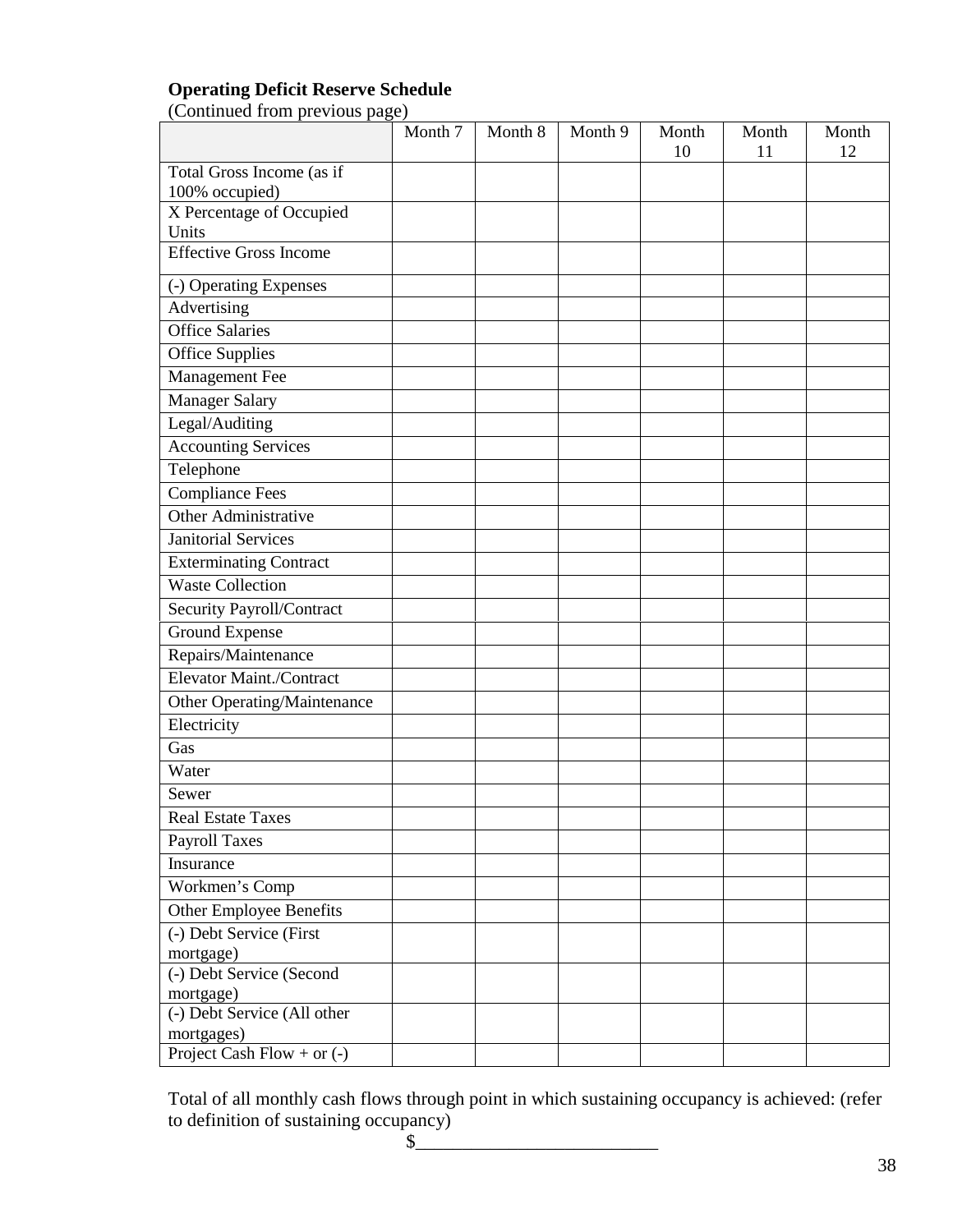# **Financial Information**

1.) What efforts have been made to ensure the project will be able to attract eligible tenants and lease-up in a reasonable period of time and sustain projected occupancy? Provide information used to determine the lease-up period as shown in the operating deficit reserve schedule.

2.) Are operating expenses in excess of 60% of effective gross income. (This situation can cause net operating income and debt coverage ratio to decrease below an acceptable level.)

\_\_\_\_\_\_Yes \_\_\_\_\_\_No

If yes, please explain the reason for the expenses being such a large percentage of income.

3.) Are the KHC funds per unit cost within the cost containment guidelines as shown on page ?

\_\_\_\_\_\_Yes \_\_\_\_\_\_\_No

If no, please explain the additional expense.

4.) List all financial requirements of any non-KHC funding for this development. (Attach any commitments already received.)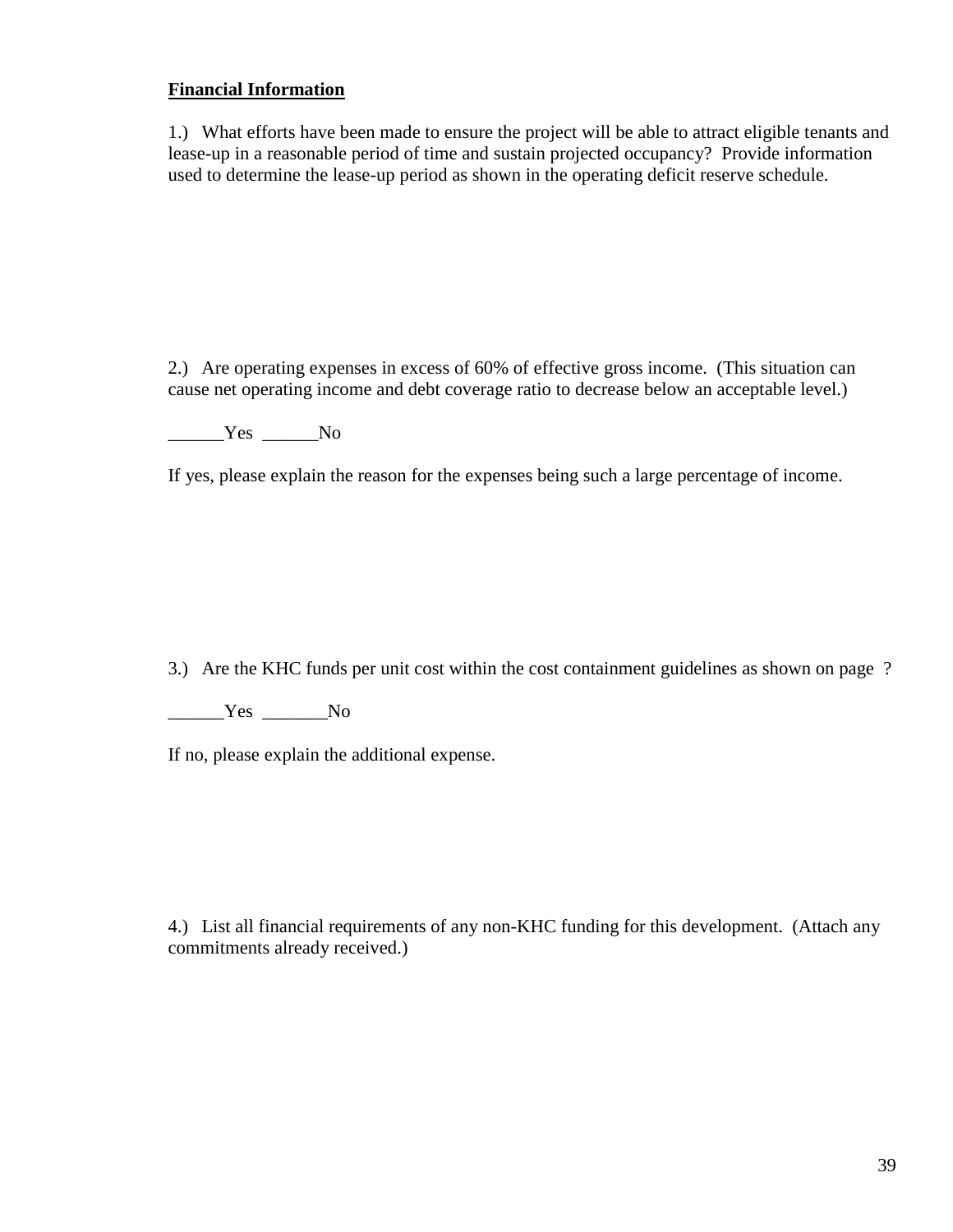# **READY TO PROCEED** Total Points 150

1.) Are the necessary utilities, water, sewer, gas, electric, etc., presently available at the site? If not, when will these utilities be brought to the site?

2.) If site control has not been secured for the proposed project, indicate when site control will be obtained.

3.) Indicate when all sources of funds for this proposed project will be committed. Include application deadlines and funding announcement dates for non-KHC financing.

4.) Are there any other issues that could delay the start-up the proposed project?

5.) If the applicant is subject to procurement standards, what actions have been taken to secure a qualified contractor list. If applicant is using an in-house crew, please indicate current workload and ability to take on the proposed project.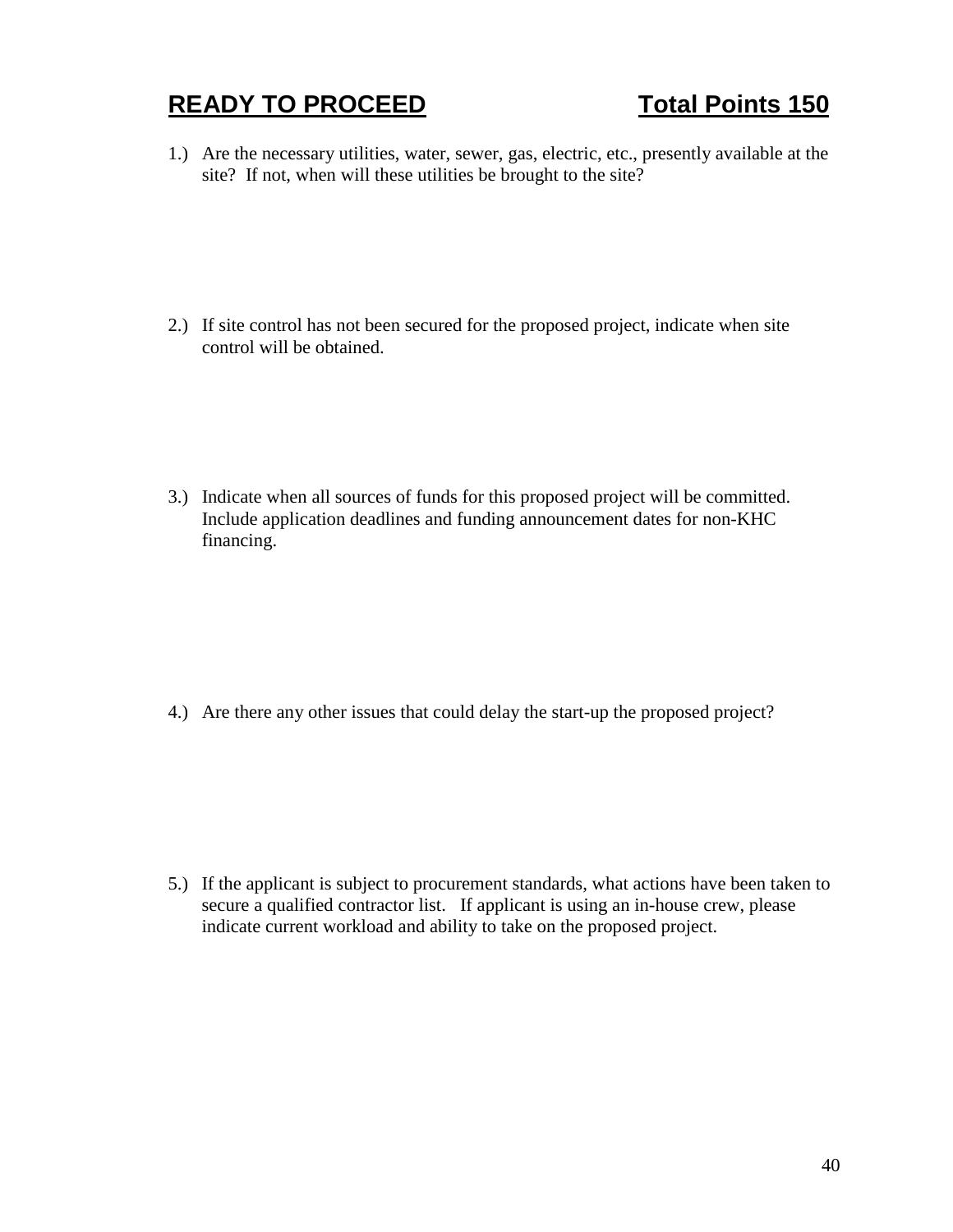# **6.) Proposed Project Schedule**

Complete the attached project schedule for the proposed development. Indicate the proposed date for all line items that are applicable.

Project Name:\_\_\_\_\_\_\_\_\_\_\_\_\_\_\_\_\_\_\_\_\_\_\_\_\_\_\_\_\_\_\_\_\_\_\_\_\_\_\_\_\_\_\_\_\_\_\_\_\_\_\_\_

| <b>ACTIVITY</b>                          | PROPOSED DATE | <b>REVISED DATE</b> | <b>COMPLETED DATE</b> |
|------------------------------------------|---------------|---------------------|-----------------------|
|                                          | (month/year)  | (month/date)        | (month/year)          |
| Site Option                              |               |                     |                       |
|                                          |               |                     |                       |
| <b>Purchase of Site</b>                  |               |                     |                       |
| Zoning Approval                          |               |                     |                       |
| Final Site Plans and Specs               |               |                     |                       |
| Appraisal (if required)                  |               |                     |                       |
| Phase I Environmental (if<br>applicable) |               |                     |                       |
| <b>Building Permits and Fees</b>         |               |                     |                       |
| <b>Final Bids</b>                        |               |                     |                       |
| <b>Contractor Selection</b>              |               |                     |                       |
| Syndication Agreement (if<br>applicable) |               |                     |                       |
| Infrastructure to site                   |               |                     |                       |
| <b>Construction Start</b>                |               |                     |                       |
| <b>Construction Completion</b>           |               |                     |                       |
| Certificate of Occupancy                 |               |                     |                       |
| Lease Up                                 |               |                     |                       |

Date:\_\_\_\_\_\_\_\_\_\_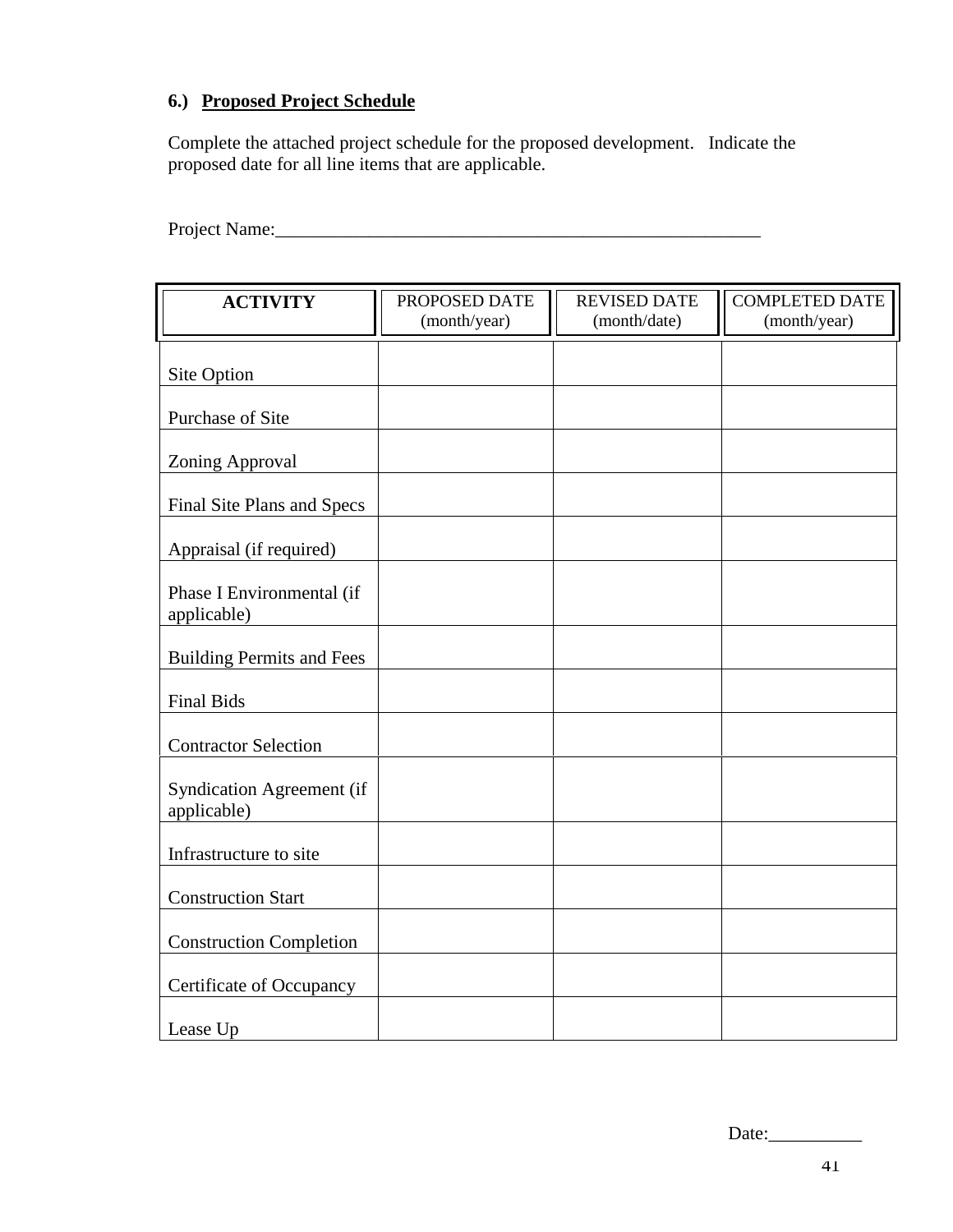# **CAPACITY OF DEVELOPMENT TEAM Total Points 200**

Please note that KHC will review prior KHC-funded projects with regard to adherence to commitment, expenditure, and completion deadlines: the original program plan; monitoring/compliance issues, if any; and KHC's receipt of the required annual performance reports.

- $\triangleright$  Please note that nonprofits and units of local government will need to comply with procurement standards as prescribed in 24 CFR Part 84 and Part 85.
- $\triangleright$  Per 24 CFR Part 84, to ensure free and open competition, the entity preparing cost estimates and work write-ups for non profit organizations are not eligible to bid on the construction.

### **Development Team Information:**

### (Please include **resumes** for the **applicant**, **developer**, **consultant**, **architect** and **contractor**)

|                                                                                                                                | Phone: $(\_\_)$ |
|--------------------------------------------------------------------------------------------------------------------------------|-----------------|
| Developer:                                                                                                                     | Phone: $(\_\_)$ |
| Contractor:                                                                                                                    | Phone: $(\_\_)$ |
| Architect:                                                                                                                     | Phone: $(\_\_)$ |
|                                                                                                                                | Phone: $(\_\_)$ |
|                                                                                                                                | Phone: $(\_\_)$ |
| Property                                                                                                                       | Phone: $(\_\_)$ |
|                                                                                                                                | Phone: $(\_\_)$ |
|                                                                                                                                | Phone: $(\_\_)$ |
| Other:<br><u> 1989 - Johann Stein, mars an deutscher Stein und der Stein und der Stein und der Stein und der Stein und der</u> | Phone: $(\_\_)$ |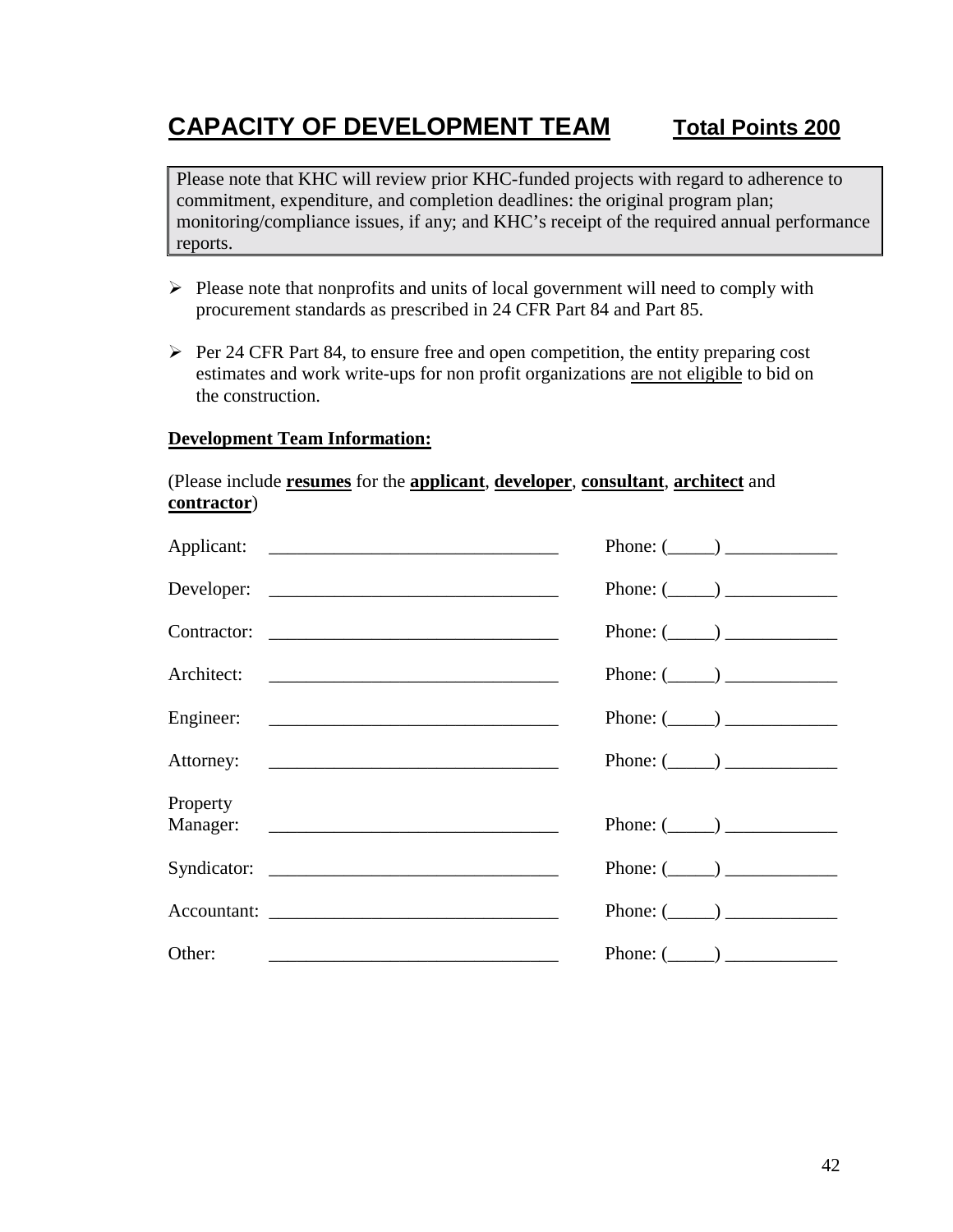- 1.) Define the role, function, service to be provided for the following members of the development team:
	- a. Applicant:
	- b. Developer:
	- c. Consultant:
	- d. Contractor:
- 2.) Describe past experience(s) that the development team has with developments of this type. Include any experience with federal programs.

3.) If the applicant, developer or contractor have other KHC financed developments, please explain their capacity to undertake additional projects.

- 4.) Describe any direct or indirect financial or other interests that members of the development team may have with other members of the development team.
	- Include any real and/or perceived conflict of interest between members of the development team.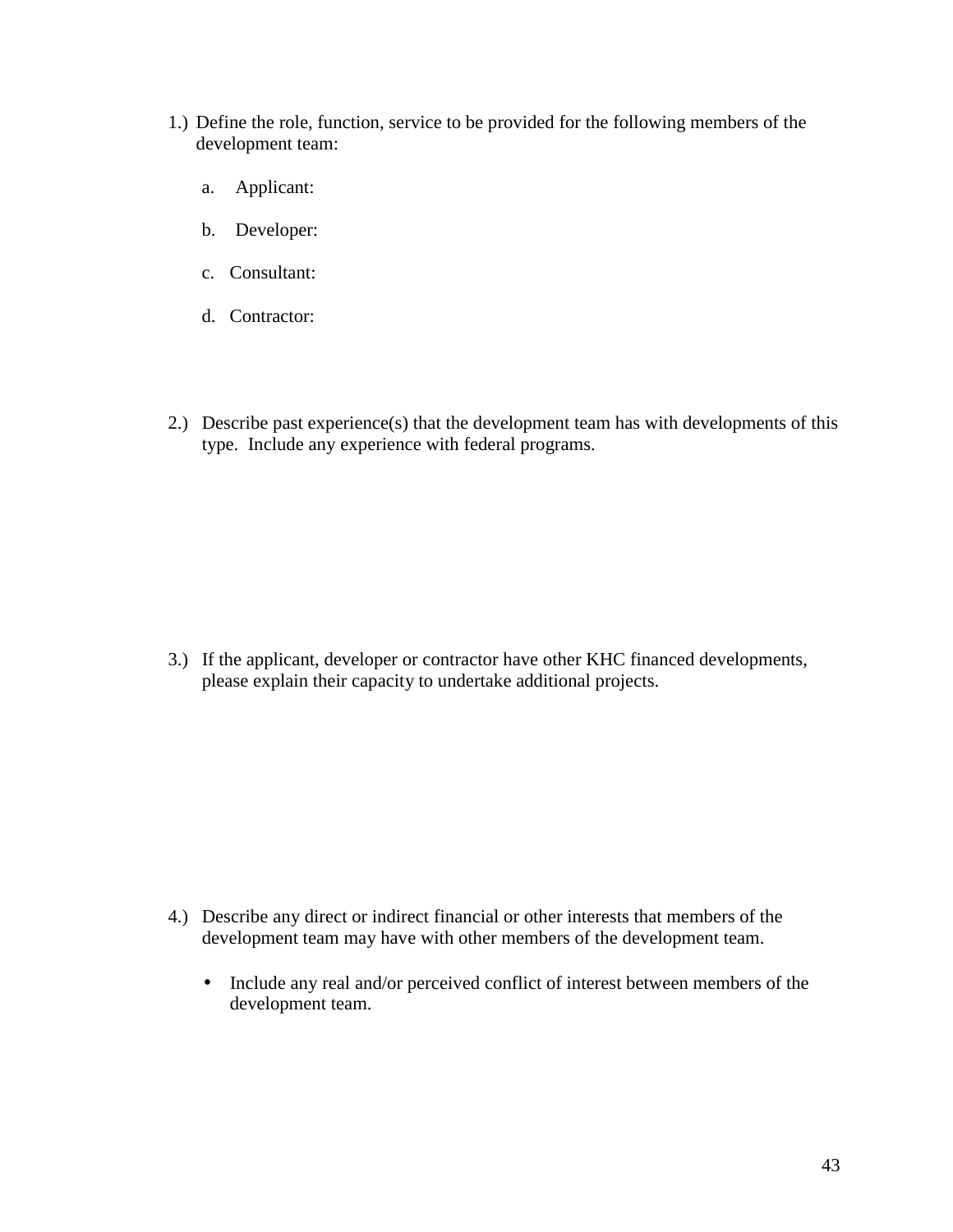## **Project Administration**

1.) Indicate the member(s) of the development team that will be responsible for the grant/loan administration of this development and describe their experience in grant and contract administration.

- 2.) Indicate the entity that will be responsible by managing the proposed development.
	- a.) Describe their experience in managing rental complexes.
	- b.) Include the number and size of current facilities currently under their management and staff experience in property management.
	- c.) Indicate if staff members are certified in property management.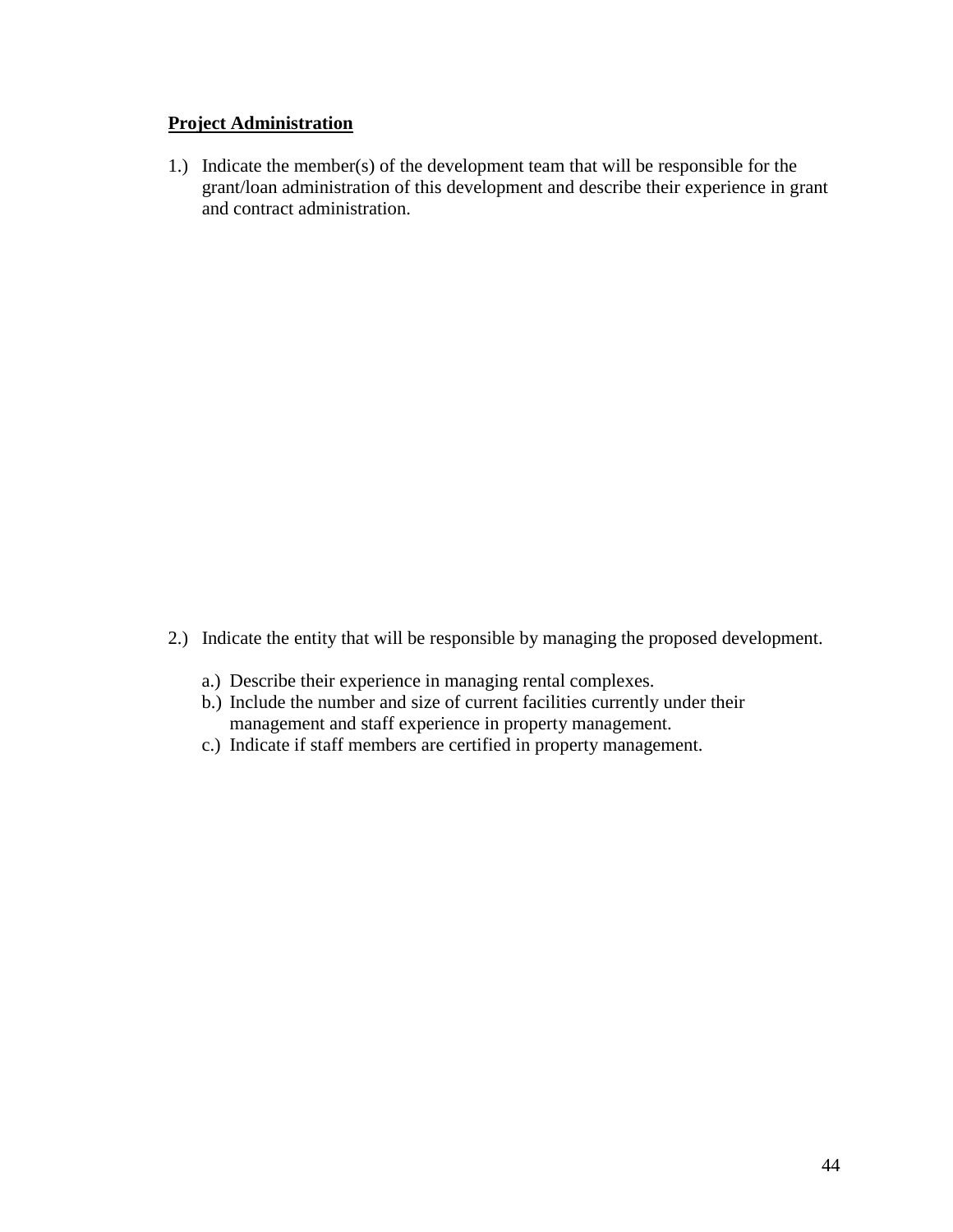3.) Have KHC funds ever been recaptured from **any** member of the development team?

\_\_\_\_ Yes \_\_\_\_ No

If Yes, explain.

4.) Have **any** members(s) of the development team every had any monitoring/compliance issues with past or current KHC funded developments?

 $\frac{1}{\sqrt{1-\frac{1}{c}}}$  Yes  $\frac{1}{\sqrt{1-\frac{1}{c}}}$  No

If Yes, explain and address how these issues were resolved.

5.) If **any** member of the development team have other KHC financed developments, are they current on all existing reserve for replacement accounts and debt payments?

 $\frac{1}{\sqrt{1-\frac{1}{c}}}$  Yes  $\frac{1}{\sqrt{1-\frac{1}{c}}}$  No

If No, explain and address how these issues were resolved

**\*\*Include a copy of your agency's most recent Audited Financial Statement**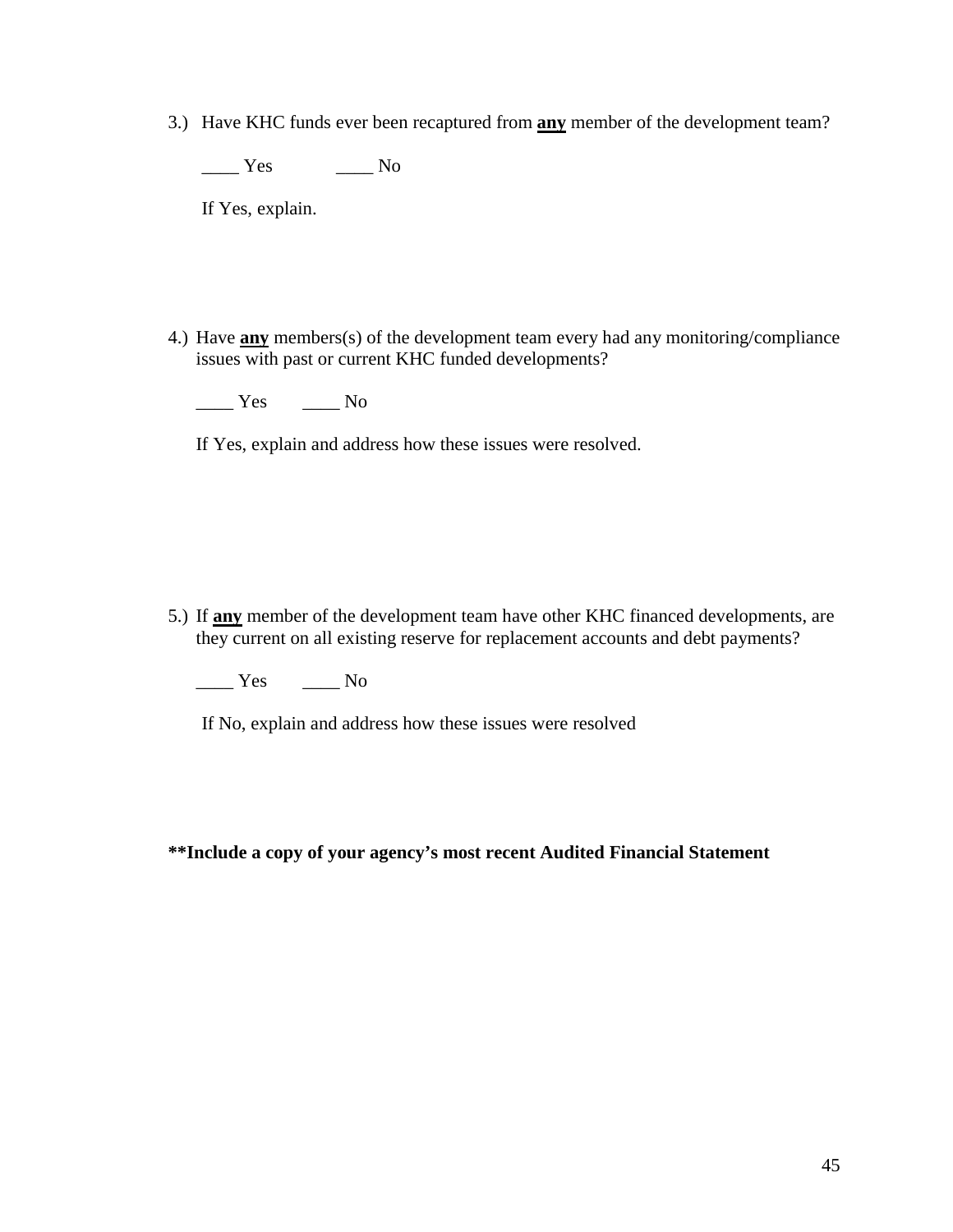# **One (1) To Four (4) Units Or Minor Repair**

Projects consisting of four (4) or less units, requesting funding for new construction and/or rehabilitation or minor repair projects with a total project cost or \$50,000 or less are not required to fill out the entire core application. Below is a list of the question in each section of the application that the applicant must answer. Submit this checklist with the application checklist.

All appropriate **attachments and exhibits** must be completed and submitted with the application. Applications that do not submit the required exhibits will not be eligible for funding.

Please indicate that the following questions were completed, by placing a checkmark next to the referenced question:

# **Project Design**

\_\_\_\_\_ Complete Entire Section (pages 5-11)

## **Project Need**

- \_\_\_\_\_ Documentation of Need Question 1-5 (Page 12)
- **Market Assessment Question 1 (Page 13)**
- \_\_\_\_\_ Support Service Plan All Questions (Pages 16-17)

# **Financial Description Guidelines** - Please review the entire section

### **Financial Description**

- **\_\_\_\_\_** Sources of Funding (pages 31)
- \_\_\_\_\_ Uses of Funding (page 32)
- \_\_\_\_\_ Proforma (page 33)
- \_\_\_\_\_ Annual Expense Information (page34 -35)
- \_\_\_\_\_ Utilities Question (page 35)
- \_\_\_\_\_ Utility Allowance Chart (page 35)
- **EXECUTE:** Rent Distribution Chart (page 36)
- **\_\_\_\_\_** Financial Information Questions 2,3, & 4 (page 39)

### **Ready To Proceed**

\_\_\_\_\_ Complete Entire Section (40-41)

# **Capacity of Development Team**

- **\_\_\_\_\_** Applicable Development Team Contact Information (page 42)
- Question 1 & 3 (page 43)
- Project Administration Questions 1,3,4  $\&$  5 (pages 44-45)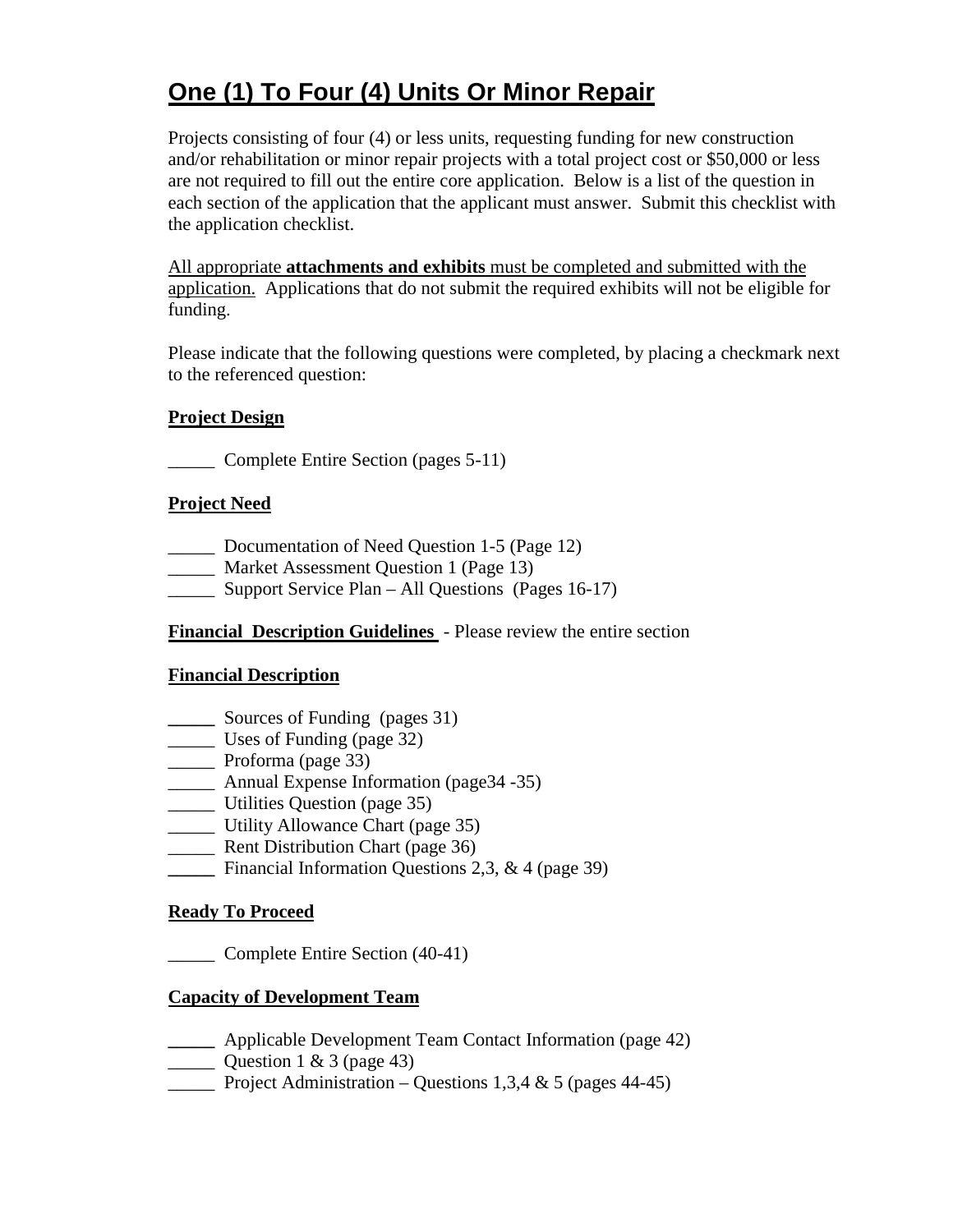# **HOME PROGRAMMATIC ATTACHMENT – (Part I)**

This section of the application **MUST** be filled out for **ALL** applications requesting the use of HOME funds.

# **I. Compliance with the Consolidated Plan**

A project proposal must comply with one or more of the goals below or it is ineligible for funding through the HOME Program.

Each applicant must determine that the project is in compliance with the Consolidated Plan. Please check all that apply. This project will:

| Expand the supply of safe, decent, sanitary and affordable housing for very low-<br>and/or low-income families through new construction and/or acquisition with<br>rehabilitation. |
|------------------------------------------------------------------------------------------------------------------------------------------------------------------------------------|
| Assist in the prevention of homelessness by preserving the existing housing<br>stock through rehabilitation and repair.                                                            |
| Provide financial and technical assistance to private and public entities to<br>develop strategies to address the housing needs of local communities.                              |
| Maximize the number of units produced with HOME funds by encouraging<br>partnerships with private lending institutions and other funding sources.                                  |

# **II. HOME – Fixed or Floating Unit Designation**

| Unit Type/<br>Bedroom<br>Size | <b>Proposed Rent</b> | Rent as % of<br>Area Median<br>Income | * Indicate if unit is<br>fixed or floating<br>(Indicate by check mark) |          | Indicate if unit is<br>HOME or Non HOME<br>(Indicate by check mark) |                     |
|-------------------------------|----------------------|---------------------------------------|------------------------------------------------------------------------|----------|---------------------------------------------------------------------|---------------------|
|                               |                      |                                       | Fixed                                                                  | Floating | <b>HOME</b>                                                         | Non-<br><b>HOME</b> |
|                               |                      |                                       |                                                                        |          |                                                                     |                     |
|                               |                      |                                       |                                                                        |          |                                                                     |                     |
|                               |                      |                                       |                                                                        |          |                                                                     |                     |
|                               |                      |                                       |                                                                        |          |                                                                     |                     |
|                               |                      |                                       |                                                                        |          |                                                                     |                     |
|                               |                      |                                       |                                                                        |          |                                                                     |                     |
|                               |                      |                                       |                                                                        |          |                                                                     |                     |
|                               |                      |                                       |                                                                        |          |                                                                     |                     |
|                               |                      |                                       |                                                                        |          |                                                                     |                     |

\*Only applicable in mixed-income projects. Fixed units are specifically designated as HOME units from the outset of the project. These must remain occupied by HOME income-eligible tenants throughout the affordability period. A project with floating units is allowed more flexibility in that the HOME-assisted units may change throughout the affordability period as long as the substituted units are comparable in size, amenities and number of bedrooms.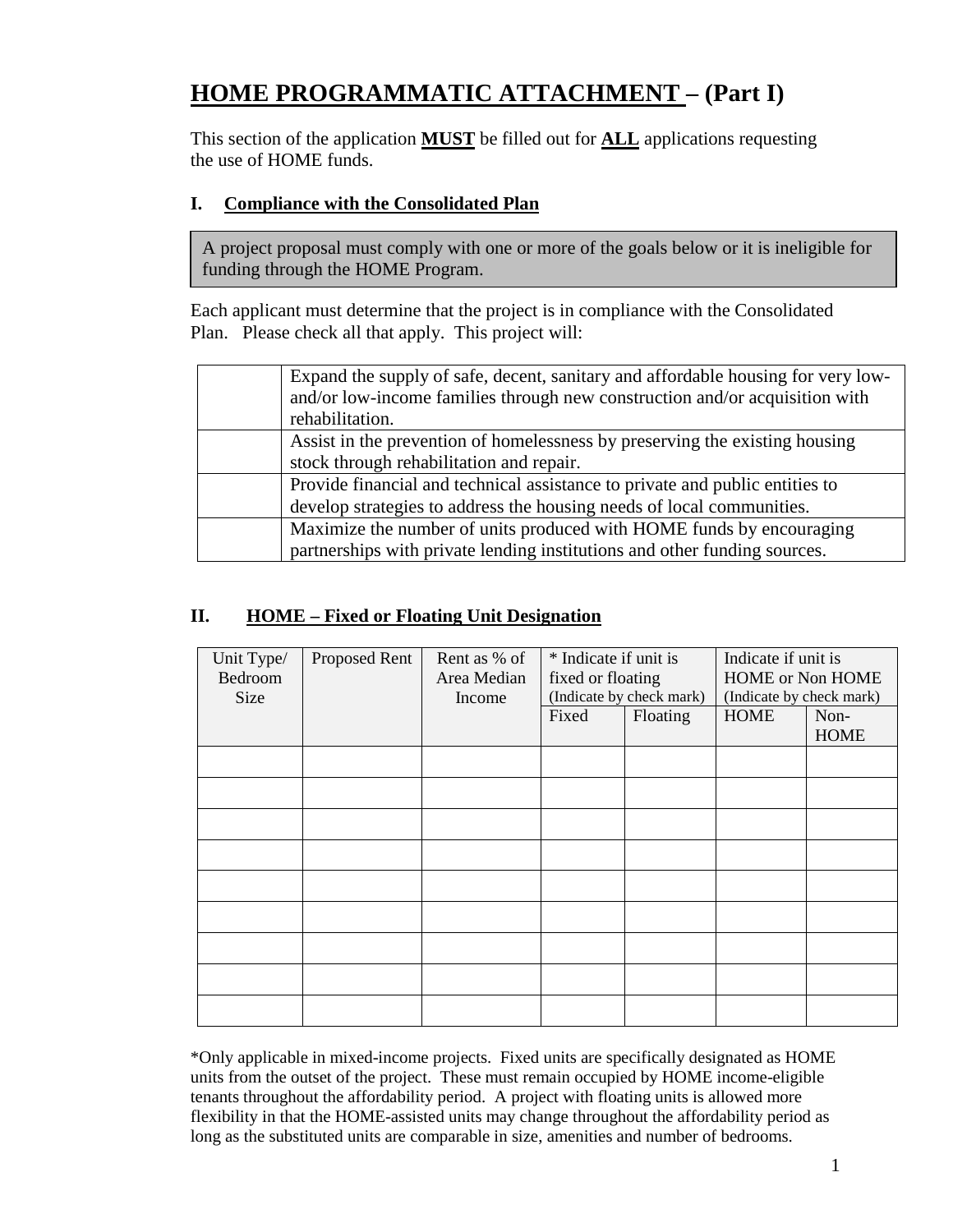| <b>Bedroom Subsidy Limit</b><br>$\mathbf X$ | Number of<br><b>HOME</b><br><b>Assisted Units</b> | <b>Maximum</b><br><b>Subsidy</b> |
|---------------------------------------------|---------------------------------------------------|----------------------------------|
| Sample:                                     |                                                   |                                  |
| 2 Bedroom                                   | 4                                                 | \$317,776                        |
| $(\$79,444)$                                |                                                   |                                  |
| 0 Bedroom                                   |                                                   |                                  |
| (\$                                         |                                                   |                                  |
| 1 Bedroom                                   |                                                   |                                  |
| (\$                                         |                                                   |                                  |
| 2 Bedroom                                   |                                                   |                                  |
| (\$                                         |                                                   |                                  |
| 3 Bedroom                                   |                                                   |                                  |
| (\$                                         |                                                   |                                  |
| 4 Bedroom                                   |                                                   |                                  |
| (\$                                         |                                                   |                                  |
| <b>Total Maximum HOME Subsidy</b>           |                                                   |                                  |
| Plus 5% Administration (if requested)       |                                                   | N/A                              |
| <b>Total Eligible HOME Request *</b>        |                                                   |                                  |

# **III. Maximum Subsidy Calculation per Unit: Please provide the following:**

 **\* Total amount requested cannot exceed this amount.**

## **IV. Affordability Period**

HOME regulations 92.252 requires that rental units remain affordable to lowand moderate-income persons for specified terms, depending on the HOME investment.

Check the appropriate period.

| Less than \$15,000 HOME funds in unit                      | Years    |
|------------------------------------------------------------|----------|
| \$15,000 to \$40,000 HOME funds in unit                    | 10 Years |
| Greater than \$40,001 HOME funds in unit                   | 15 Years |
| New Construction or acquisition of new constructed housing | 20 Years |
| Other                                                      |          |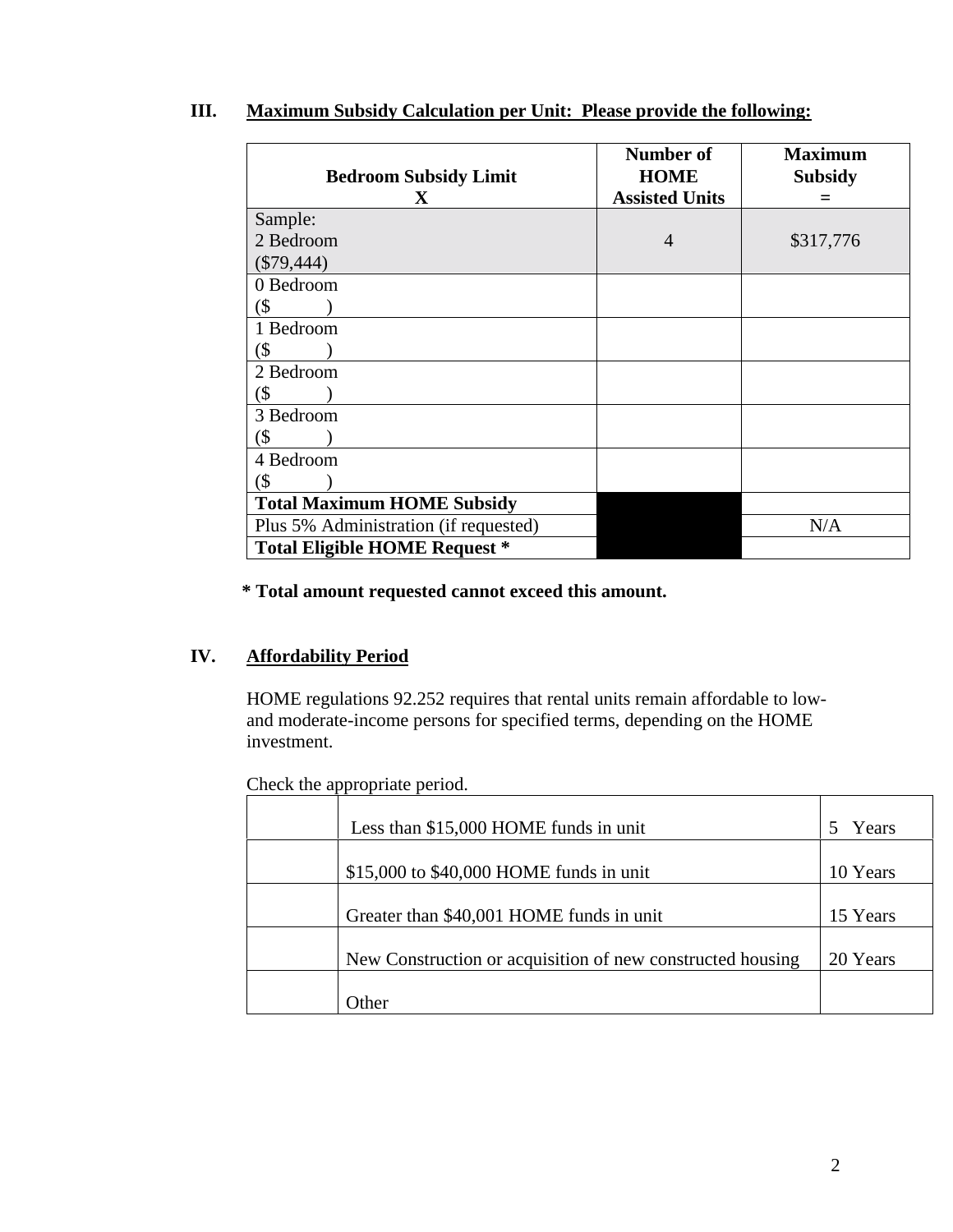# **HOME PROGRAMMATIC ATTACHMENT – (Part II)**

The applicant (agency applying for HOME funds) hereby assures and certifies that they possess legal authority to apply for HOME funds and to execute the proposed program and the governing body has duly adopted or passed an official act of a resolution, motion or similar action authorizing the filing of the application, including all understandings and assurances contained therein, and directing and authorizing the applicant's chief executive officer to act in connection with the application and to provide such additional information as may be required.

The applicant further certifies that they will administer the program according to the following guidelines and requirements:

# **Basic HOME Requirements**

- 1. The applicant will assist only structures that are eligible under the HOME Program regulations.
- 2. Property assisted with HOME funds will not be eligible for additional assistance during the affordability period.
- 3. Income and assets of tenants must be verified using the Section 8 method of calculating income and assets and all HOME-assisted units must be leased to households whose incomes are at or below 60 percent of the area median income. Furthermore, 20 percent of the HOME-assisted units must be leased to households whose incomes are at or below 50 percent of the area median income, adjusted for family size as defined by HOME income guidelines.
- 4. Income of the tenant includes all household income and actual or imputed income from assets of all household members.
- 5. The HOME regulations require a minimum subsidy of \$1,000 of HOME assistance per unit.
- 6. HOME funds must be used in a first or second position, unless otherwise approved, in writing, by KHC. Additional subordination must be approved, in writing, by KHC.
- 7. The HOME regulations require that applicants retain program records. All records pertaining to each fiscal year of HOME funds must be retained for the most recent five-year period, except as noted below:
	- Rental housing project's records may be retained for five years after the project completion date, but records of individual tenant income verifications, project rent and project inspections must be retained for the most recent fiveyear period until five years after the affordability period has terminated.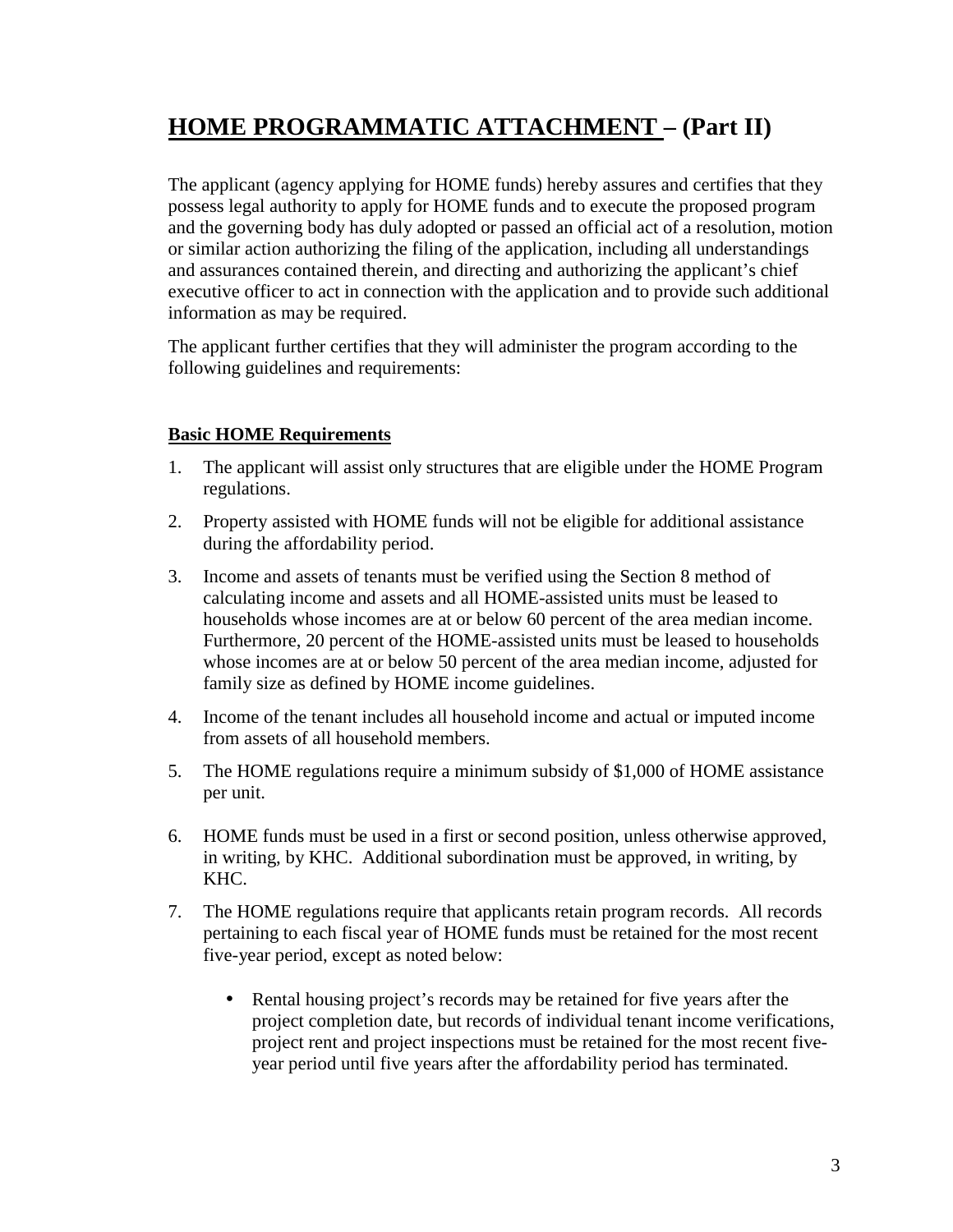- Written agreements must be retained for five years after the agreement has terminated.
- Records covering displacements and acquisition must be retained for five years after the date by which all persons displaced from the property and all persons whose property is acquired for the project have received the final payment to which they are entitled in accordance with 24 CFR, part 92.353.
- If any litigation, claim, negotiation, audit, monitoring, inspection or other action has been started before the expiration of the required record retention period, records must be retained until completion of the action and resolution of all issues that arise from it or until the end of the required period, whichever is last.

### **Compliance with Federal Requirements**

8. Applicants are responsible for ensuring that the required financial records are maintained for all HOME-assisted projects. Each applicant is responsible for compliance with the following document, as applicable:

| <b>Applicants</b><br><b>General</b><br>Administrative |                                    | Costs            | Audit                             |  |
|-------------------------------------------------------|------------------------------------|------------------|-----------------------------------|--|
| State and Local<br>Government                         | 24 CFR Part 85                     | OMB A-87         | <b>OMB A-133</b><br>24CFR Part 45 |  |
| Nonprofit<br><b>Institutions</b>                      | 24 CFR Part 84<br><b>OMB A-110</b> | <b>OMB A-122</b> | <b>OMB A-133</b><br>24CFR Part 44 |  |

- 9. All applicants are responsible for developing a financial management system/policy that should address, at the minimum, the following items:
	- 1) Financial management system.
	- 2) Financial statement procedures.
	- 3) Inventory control procedures, including property/equipment tracking and disposition.
	- 4) Procedures for federally acquired items.
	- 5) Internal control procedures.
	- 6) Record keeping procedures (refer to 24 CFR 92.508).
	- 7) Cash receipts and disbursements procedures.
	- 8) Check writing and deposit procedures.
	- 9) Accounting system including journals, accounts receivable, accounts payable, etc.
	- 10) Program income and/or Community Housing Development Organizations (CHDO) proceeds tracking procedures, if applicable.
	- 11) All applicants must maintain a separate bank account for federal funds with pre-numbered checks or accounts with subidentifiers.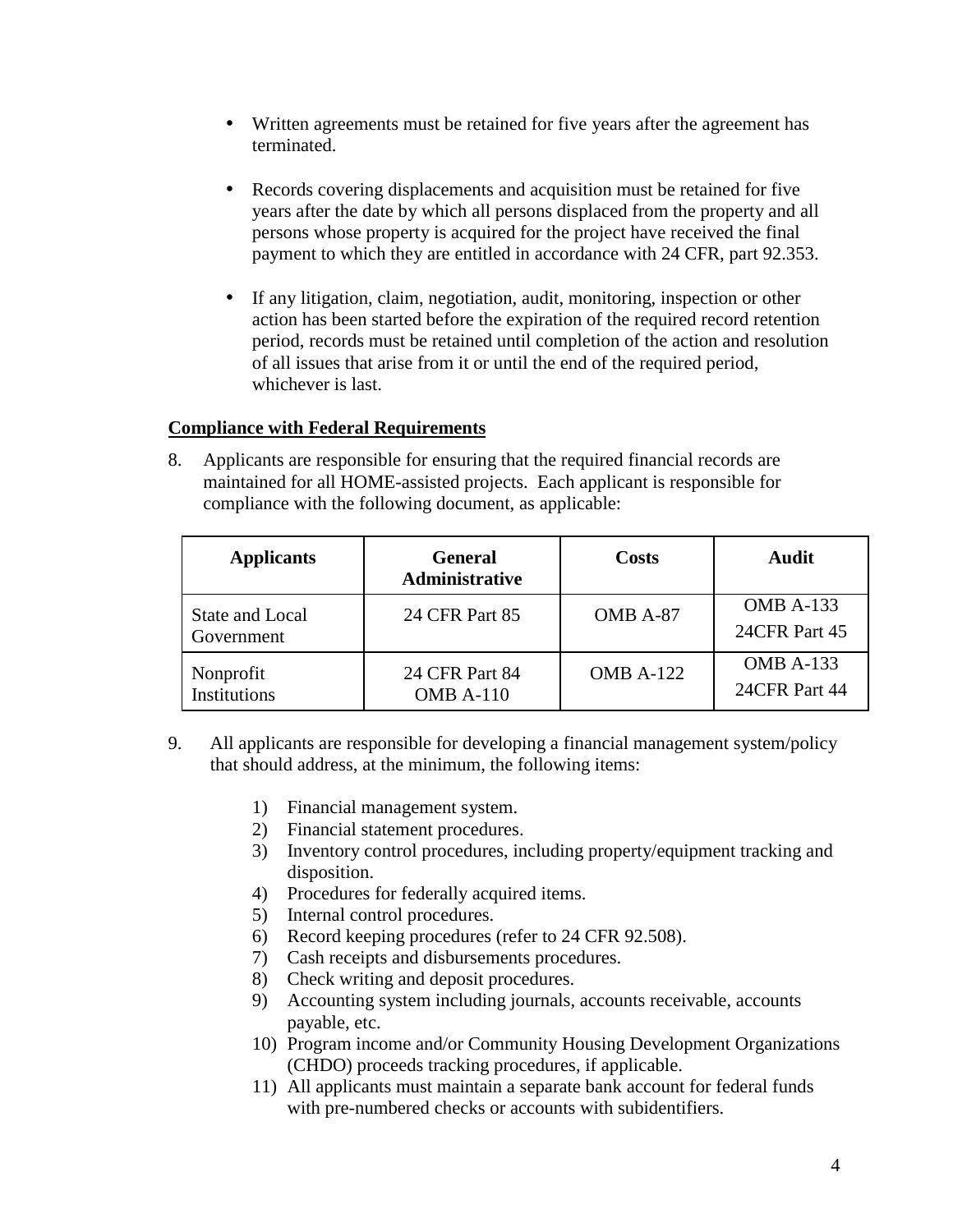- 10. The applicant will not assist property which has or will receive funds from the following:
	- a) Title VI of NAHA Prepayment of Mortgages Insured Under the Act
	- b) Public Housing Funds
	- c) Rental Rehabilitation Funds
- 11. The applicant will comply with or assist KHC in compliance with provisions as applicable to the project proposal in accordance with 24 CFR Subsections 92.350 through 92.357, 92.505, 92.506 and 92.508. Those subsection titles are as follows:

| 92.350 | <b>Equal Opportunity and Fair Housing</b>                             |
|--------|-----------------------------------------------------------------------|
| 92.351 | <b>Affirmative Marketing</b>                                          |
|        | Affirmative marketing steps consist of actions to provide             |
|        | information and attract eligible person in the area to the available  |
|        | housing without regard to race, color, national origin, sex religion, |
|        | familial status or disability.                                        |
| 92.352 | <b>Environmental Review</b>                                           |
| 92.353 | Displacement, Relocation and Acquisition                              |
| 92.354 | Labor                                                                 |
| 92.355 | Lead-Based Paint                                                      |
| 92.356 | Conflict of Interest                                                  |
| 92.357 | <b>Executive Order 12372</b>                                          |

- 92.505 Applicability of Uniform Administrative Requirements
- 92.506 Audit
- 92.508 Recordkeeping
- 12. All aspects of this program must comply with the HOME regulations as cited in 24 CFR Part 92, the Consolidated Plan, the Action Plan and other items as required by KHC.
- 13. KHC will conduct the environmental reviews for nonprofit agencies and private developers.
- 14. All projects must comply with 24 CFR Part 58 Environmental Regulations regarding activity within a floodplain.
- 15. The applicant will comply with 12 CFR Part 202 regarding Equal Credit Opportunity.
- 16. The nonprofit applicant certifies that it will comply with the applicable requirements of 24 CFR part 84, as applicable, regarding procurement of goods and services.
- 17. Applicant certifies that they will comply with Section 3 and will make every effort to hire low-income individuals from the community.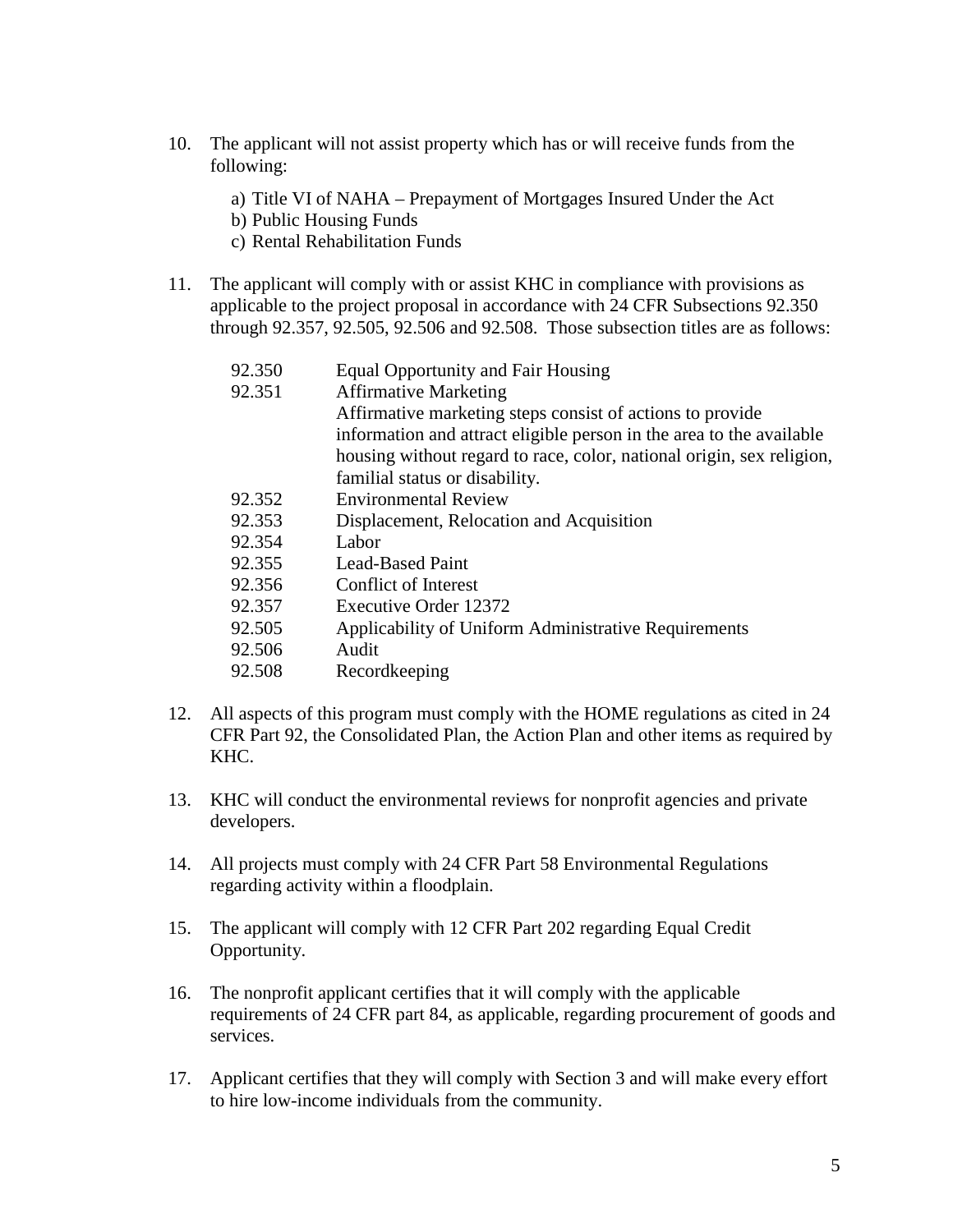- 18. The applicant certifies that it will immediately report to KHC any real, potential or perceived conflict of interest as outlined in 24 CFR Part 35 and 24 CFR Part 84, as applicable, regarding the receipt of, assistance provided with, or expenditure of HOME funds. For instance, a potential conflict or perceived conflict of interest could exist when a relative (brother, cousin, nephew) of the developer makes application for housing assistance in the HOME property.
- 19. Under the HOME Program all acquisition and rehabilitation is subject to the requirements of the Uniform Relocation Assistance and Real Property Acquisition Policies Act of 1970 (URA) (49 CFR Part 24 and 42 U.S.C. 4201-4655). For example, if a developer wishes to purchase a tenant-occupied piece of property that is for sale on the open-market, the existing tenants may be eligible for relocation benefits. If the property is currently vacant, but was previously tenant-occupied, a determination will need to be made as to whether the tenants were removed in order to sell a "vacant" unit to the developer participating in the HOME program. If so, the tenants may be eligible for relocation benefits.
- 20. HOME requires property standards compliance as follows:
	- a. All construction will comply with appropriate construction standards. All rehabilitation performed must meet the requirements of the latest edition of the Kentucky Building Code (KBC) as enforced by the Kentucky Department of Housing, Buildings and Construction, as well as any local building codes, zoning and land development regulations. One and two family dwellings and townhouses must meet the requirements of the International Energy Conservation Code and the Kentucky Residential Code referenced in the KBC. Furthermore, all rental housing must meet the requirements of Section 8 Housing Quality Standards (HQS) and the Kentucky Fair Housing Law including those sections requiring accessibility and adaptability.
	- b. All rehabilitation must comply with the HOME Regulations 92.251. Additionally, all units must meet the minimum requirements of the International Property Maintenance Code if the rehabilitation cost is less than \$30,000. Additionally, all units must meet Section 3 of the Kentucky Residential Code, regardless of the total cost of the rehabilitation.
	- c. All new construction plans must be approved by KHC.
	- e. Rehabilitation assistance may be used for rehabilitation work necessary to correct incipient as well as existing violations of the Kentucky Building Code. An incipient violation exists if, at the time of inspection, it is thought that the physical condition of an element in the structure will deteriorate into an actual violation during the term of the loan.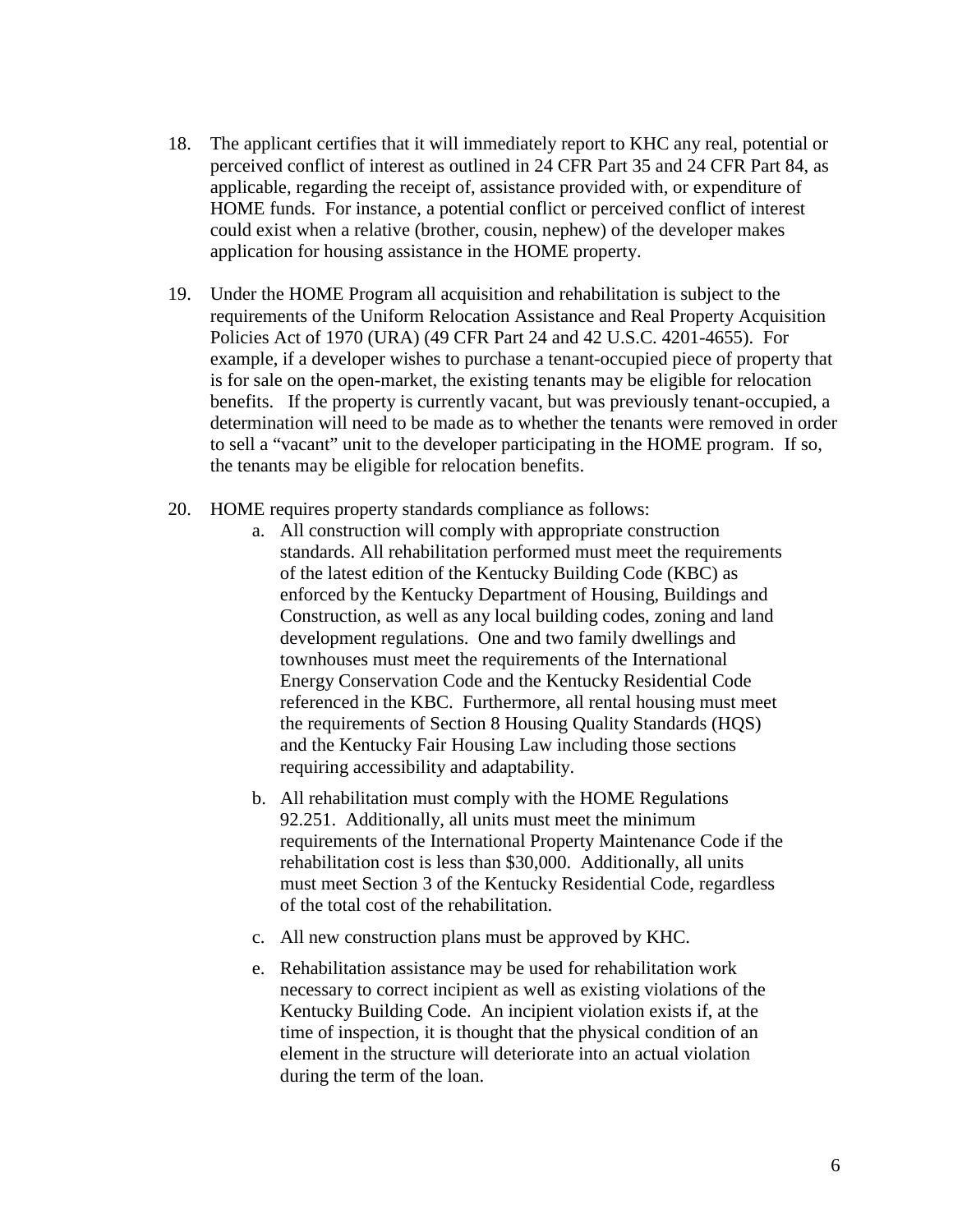21. Recipients are encouraged to construct all units so they are readily adaptable to provide access for persons with disabilities.

#### **Miscellaneous Requirements**

- 22. Match and leverage must be expended before completion of the project. This includes submission of, the submission of the Project Completion Reports.
- 23. Applicants are responsible for retaining legal counsel on any legal matter pertaining to the administration of the project.
- 24. Only nonprofit organizations that have received CHDO designations from KHC, prior to the time of application, will be allowed to compete in the CHDO set-aside category.
- 25. KHC reserves the right to recapture funds for projects that it determines to be infeasible.
- 26. Applicants are responsible for ensuring that HOME units are properly insured during the construction/rehab process.

### **Tenant Eligibility**

- 27. Each applicant must develop and utilize a standard application form. Each household must complete the standard application form. If necessary, the agency will provide assistance in preparing the form, especially to the elderly, handicapped and non-English speaking. Income and assets, including checking and savings account information, will be verified and imputed assets from these accounts will be determined using the current pass book savings rate as published by HUD.
- 28. After completing the application, the applicant shall determine and verify by a third-party source, the household's financial eligibility according to the income/assets limits as established by HUD.
- 29. Each year during the period of affordability, the project owner must reexamine/recertify each tenant's annual income in accordance with the Section 8 method. Third-party verification of income and assets is required every sixth year of the affordability period. Years two through five, the tenant's income and asset verification may be done through a statement by the family of the annual income and size, and certification that the information is complete and accurate. If during the re-examination/recertification process a family's income rises above 80 percent of the area median income, KHC requires that the family be charged the high HOME rent or the FMR or 30 percent of their adjusted gross income, whichever is greater. For mixed-income projects, at no time may the rent charged to a family whose income goes above 80% percent the market rate rents in the project. If this family vacates the unit during the affordability period, the unit rent rate must comply with applicable HOME guidelines.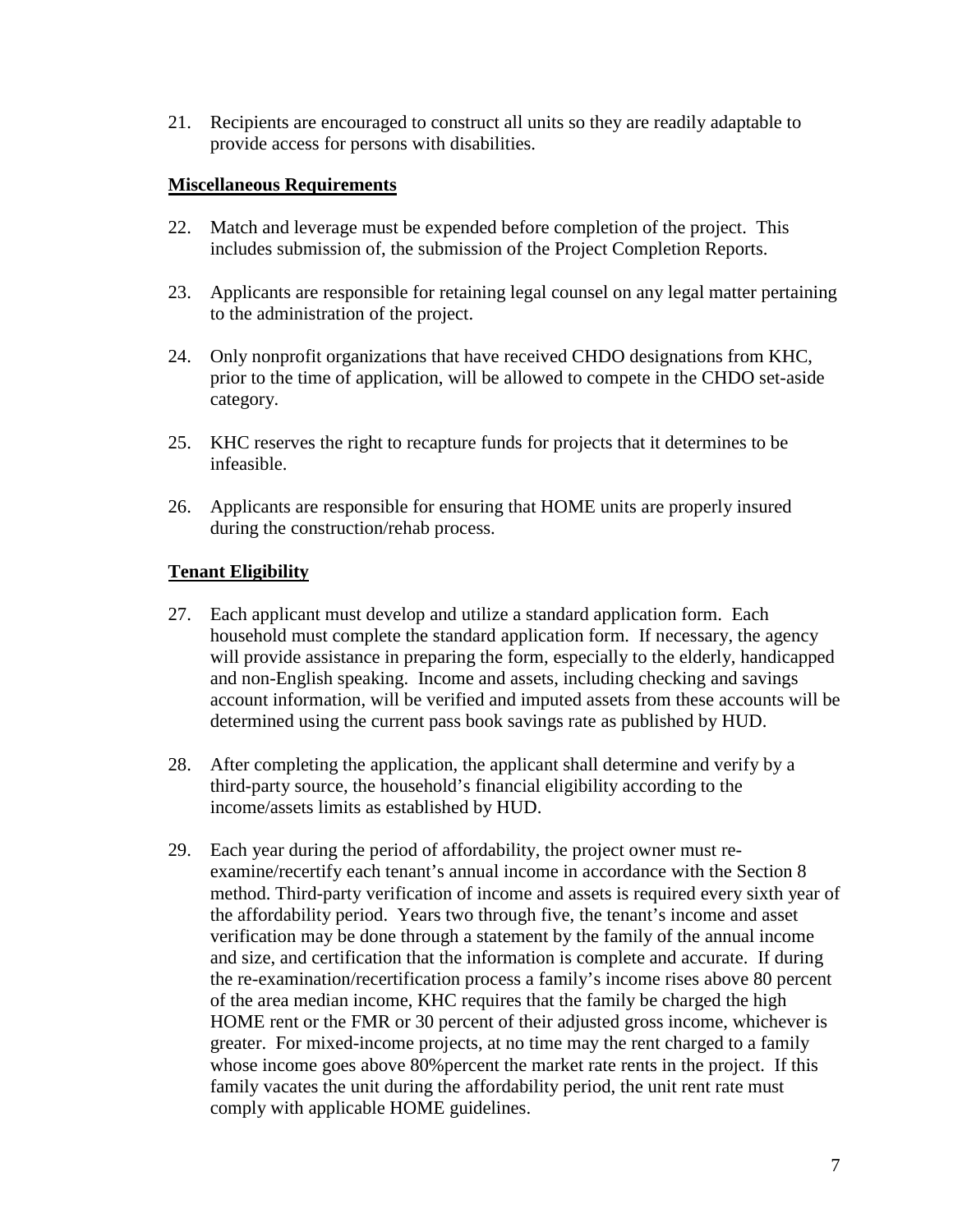- 30. In some instances, households residing in HOME rental units may be receiving Section 8 rental assistance. Please note that the applicable HOME rent limit may be less than the Section 8 FMR. At no time may Section 8 assistance exceed the applicable HOME rent limit.
- 31. If a project uses both the Low Income Housing Tax Credit (LIHTC) Program and HOME funding, at annual recertification, LIHTC does not allow rents to ever exceed the Housing Credit program limits, regardless of the household's income.
- 32. If the household is determined to be ineligible for the program, the household shall be notified in writing of such determination and the reasons for such determination. The household will also be notified of other potential resources for rental assistance for which the household may be eligible and means of applying for such assistance.

#### **Program Specific Requirements**

- 33. Leases must be in compliance with 24 CFR 92.253 of the HOME regulations, which outlines tenant and participant protections.
- 34. Tenant selection procedures and protections should be incorporated into all management plans. As the owner, developer or sponsor of the rental project, your tenant selection plan must at a minimum be consistent with the purpose of providing for very low-income and low-income families, be reasonable according to HOME Program eligibility, Section 8 and public housing, allow selection of tenants from a written waiting list in chronological order and give prompt written notification of rejection and the grounds for such rejection.
- 35. HOME funds shall be used for soft costs and/or construction costs only. Refer to 24 CFR Part 92 for definition. Developer Fee is an eligible cost of HOME funds for a development utilizing HOME funds only.
- 36. For projects that use AHTF and HOME, HOME funds may be used for developer fee and AHTF for administrative funds. Combined fees cannot exceed 10 percent of the total project.
- 37. Cost effectiveness must be considered.
- 38. HOME funds may not be used for:
	- Nonessential landscaping or nonstructural property improvements.
	- Rehabilitation damaging to the historical character or value of a Structure as determined by the State Historical Preservation Officer of the Kentucky Heritage Commission.
	- Excessive or luxury items.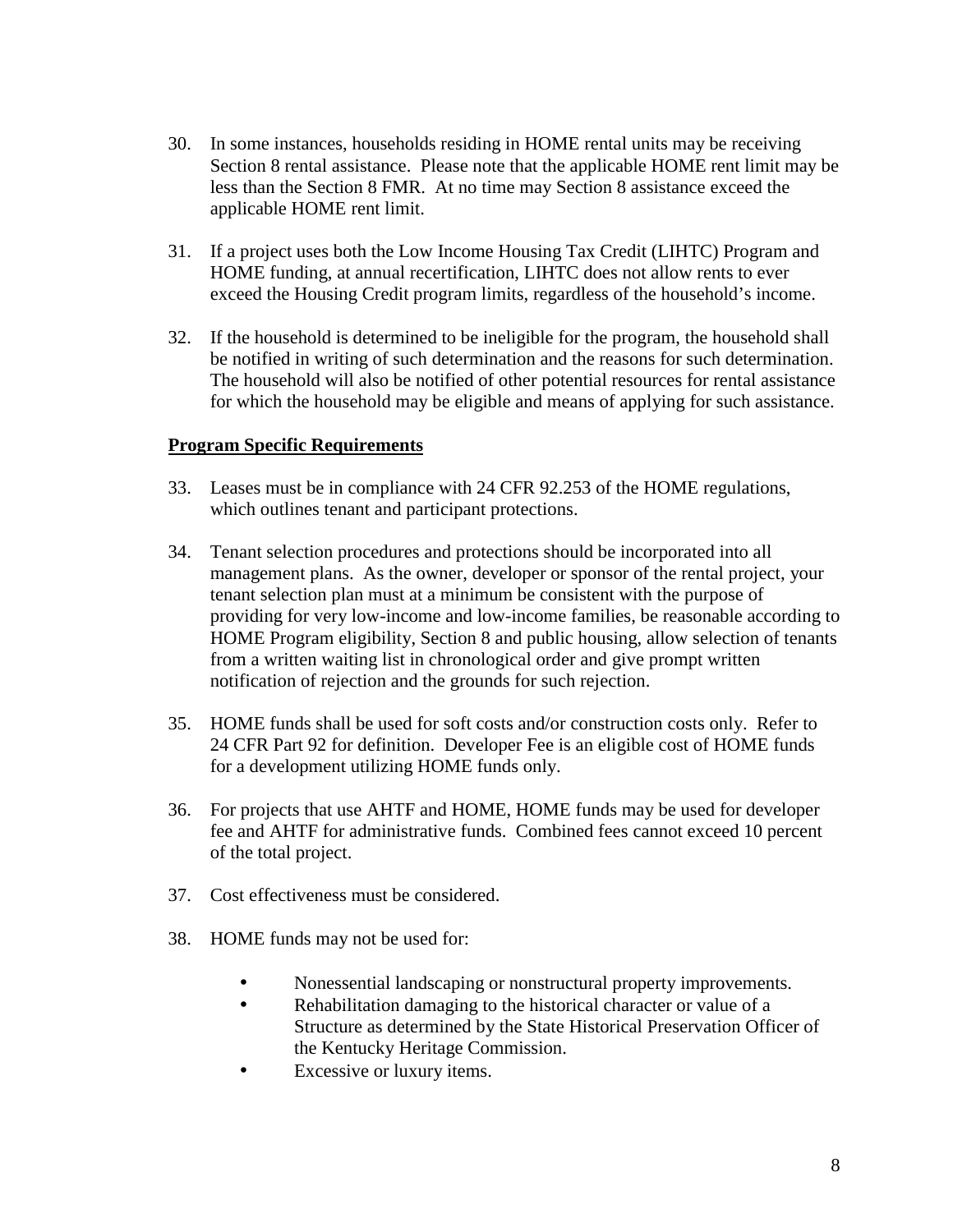#### **Construction Management**

- 39. The applicant must develop construction management procedures that should consist of the contract provisions for the contractor and the subcontractor. The procedures should outline payment request, forms to be completed, inspection procedures, and project completion procedures.
- 40. **Applicable to nonprofits only.** The agency will establish and, on the basis of its experience, maintain a current listing of qualified contractors (unless the agency utilizes only in-house crews) who are interested in doing new construction and/or rehabilitation work financed through the HOME program. Agencies should advertise a request for proposals and make every effort to ensure that the bidding is accurate and fair.
- 41. For projects involving rehabilitation, the applicant shall prepare specifications based on the final work write-up, and any necessary illustrative sketches, covering the specific rehabilitation work for the structure. Drawings shall be prepared, where necessary, to show the scope of the work involved so that a fair bid can be obtained and to avoid misunderstandings with the bidder. The specifications shall clearly establish the nature and location of the work to be done and the material and equipment to be installed. Master specifications will be prepared and given to each contractor prior to performing any work and will be included in all contracts by reference.
- 42. For projects involving new construction, the applicant shall prepare a cost estimate and specifications for all new construction that will include construction, labor and materials necessary to build the structure in compliance with the housing code. The cost estimate shall be reasonable and shall reflect actual costs prevailing in the locality for comparable work. The specifications shall clearly establish the nature and location of the work to be done and the material and equipment to be installed. Master specifications will be prepared and given to each contractor prior to performing any work and will be included in all contracts by reference.
- 43. All plans and specifications must be approved by KHC. All determinations of compliance will be made at the sole discretion of KHC construction specialists.
- 44. **Applicable to nonprofits only.** Applicants must maintain documentation of the bid opening, bid award and pre-construction conference. Documentation must be maintained in the files, according to the requirements of 24 CFR part 92.508.
- 45. All variances from code must be submitted, along with a full work write-up, to KHC prior to placing the project for bid. KHC will determine the feasibility of the variance and issue a written response to any variance request. No variances will be granted for health or safety issues as deemed by KHC.
- 46. After procuring the contractor, the construction shall be undertaken through a written contract between the contractor and the applicant. The contract should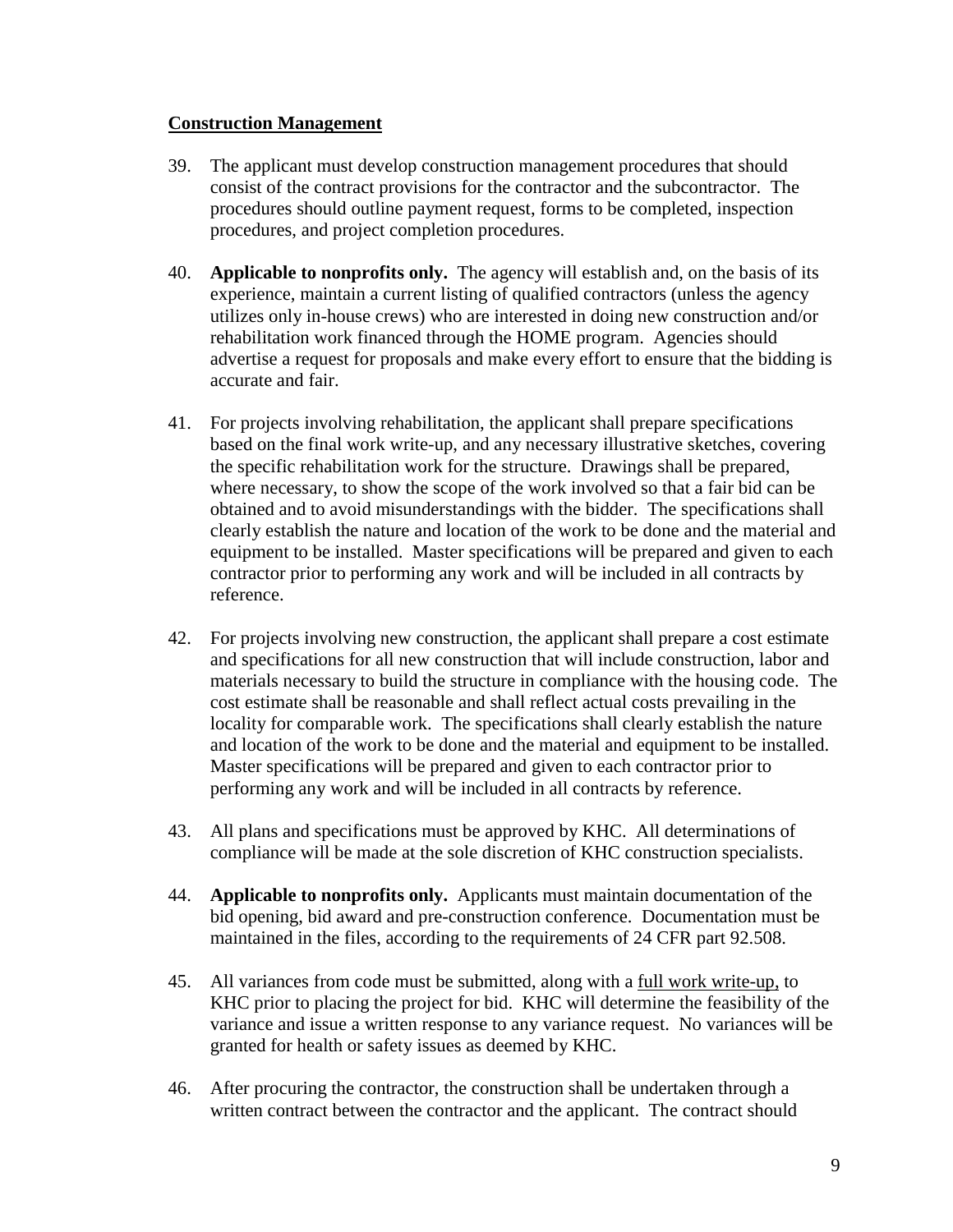reference and include the work write-up, specifications, drawings and appropriate code references.

47. Contractors must submit a request for payment that is signed by the applicant and architect (if applicable). The contractor must submit lien waivers and affidavits to the applicant with each draw. The applicant must inspect the property to determine that the work completed is valued at an amount equal to the progress payment requested. In the event that work completed is not in compliance, it shall be the duty of the agency staff to obtain appropriate corrective action from the contractor before requesting payment from KHC. The contractor shall be notified at the time of the inspection of any necessary corrective action to enable the agency to make a progress payment. Agency staff will document this notification in the case file.

I certify that as an applicant of HOME Investment Partnership Program funds, I understand that:

- 48. KHC reserves the right to extend the date of commitment if extenuating circumstances prevented the original commitment date from being achieved. KHC's goal is to avoid any federal recapture of funds and will take the necessary steps to ensure this does not occur.
- 49. KHC may recapture funds if an applicant has not committed all funds by the date referenced in the Funding Agreement.
- 50. KHC reserves the right to reduce the amount of an application request.
- 51. All proposed rental projects must be site-specific with site control and/or an option to buy.
- 52. Initial operating reserve funds will not be provided with HOME funds. The applicant is responsible for ensuring that sufficient funds are available to meet this requirement.
- 53. KHC reserves the right to recapture funds if evidentiary items are not submitted by the applicant by the date referenced in the award letter, if funds are not committed and/or expended and construction completed by the dates referenced in the funding agreement or if the project substantially changes after funding commitment.
- 54. If requested, KHC may provide 10 percent for contingency funds for new construction and rehabilitation projects. However, these funds are not automatically awarded to the project and will only be approved as a change order.

I hereby certify that, to the best of my knowledge and belief, information in this application is true, accurate and complete and the governing body of the applicant has duly authorized the document.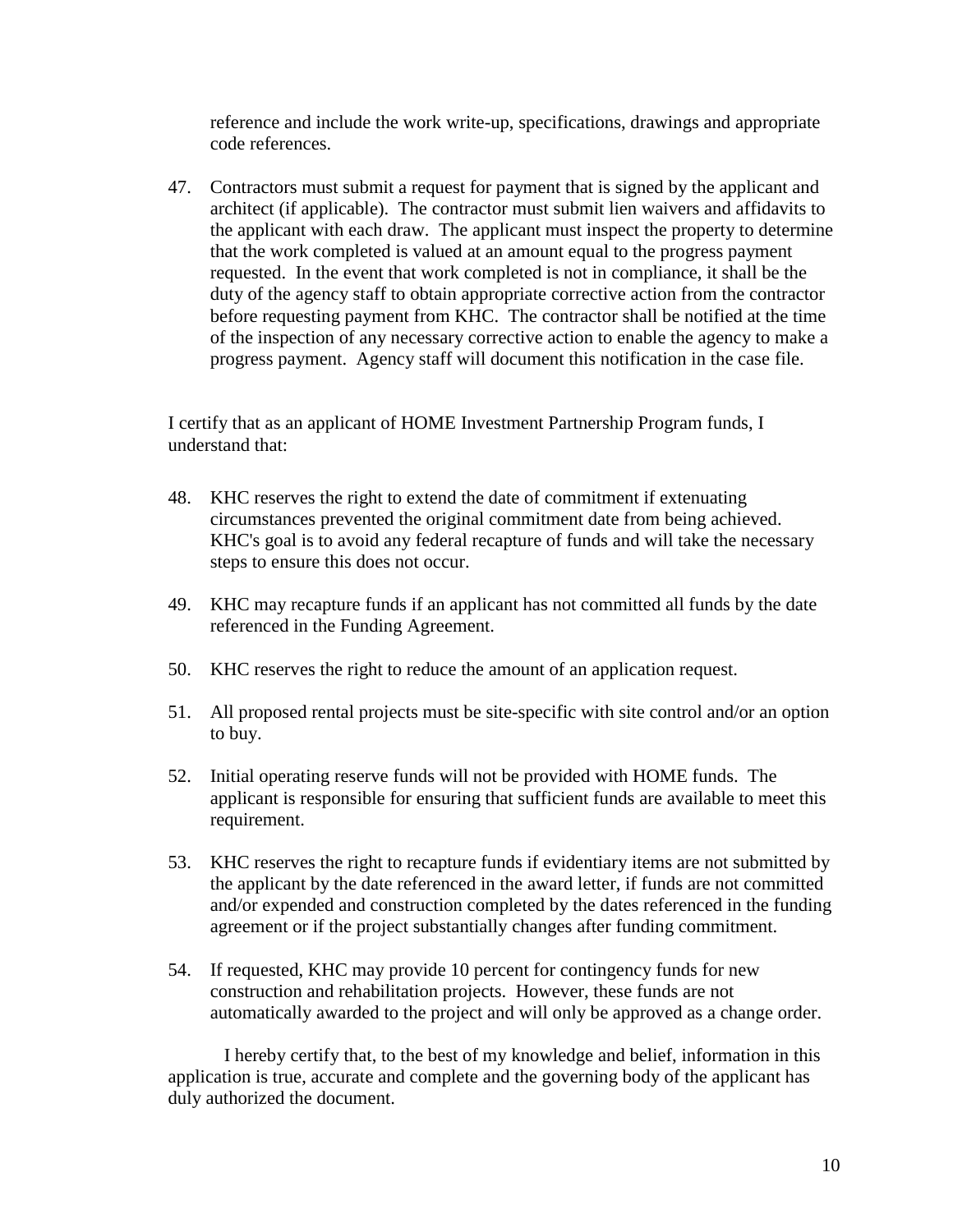Failure to provide complete and accurate information during the application process and/or failure to comply with attributes pledged on the application or in any other KHC program may result in rejection of the application and applicant being barred from further participation in the HOME Investment Partnerships Program.

The undersigned hereby makes application to Kentucky Housing Corporation for HOME funds. The undersigned agrees that KHC and any of its directors, officers, employees or agents will be indemnified and held harmless against all losses, costs, damages, expenses and liabilities whatsoever in nature or type directly or indirectly resulting from, arising out of or related to acceptance, consideration and approval or disapproval of such application.

The undersigned understands that KHC, in order to effectively administer the HOME Program, may from time to time throughout the application, construction and affordability periods, require additional information. The undersigned agrees that, upon receipt of a reasonable request, such additional information will be promptly tendered to KHC. The undersigned further agrees that upon receipt of a reasonable request, representatives of KHC will be permitted to enter the project premises to conduct inspections.

The undersigned, under the penalties of perjury, hereby represents and certifies that the foregoing information is true, complete and accurate to the best of his or her knowledge and belief. The undersigned further certifies that he or she is duly authorized to execute this instrument.

| Legal Name of Applicant                               |       |      |
|-------------------------------------------------------|-------|------|
| Signature                                             | Title | Date |
| <b>Typed Name of Application Preparer</b>             |       |      |
| Signature                                             | Title | Date |
| Subscribed and sworn before me<br>by                  |       |      |
| This the $\frac{1}{200}$ day of $\frac{1}{200}$ , 200 |       |      |
| Notary: Notary:                                       |       |      |
|                                                       |       |      |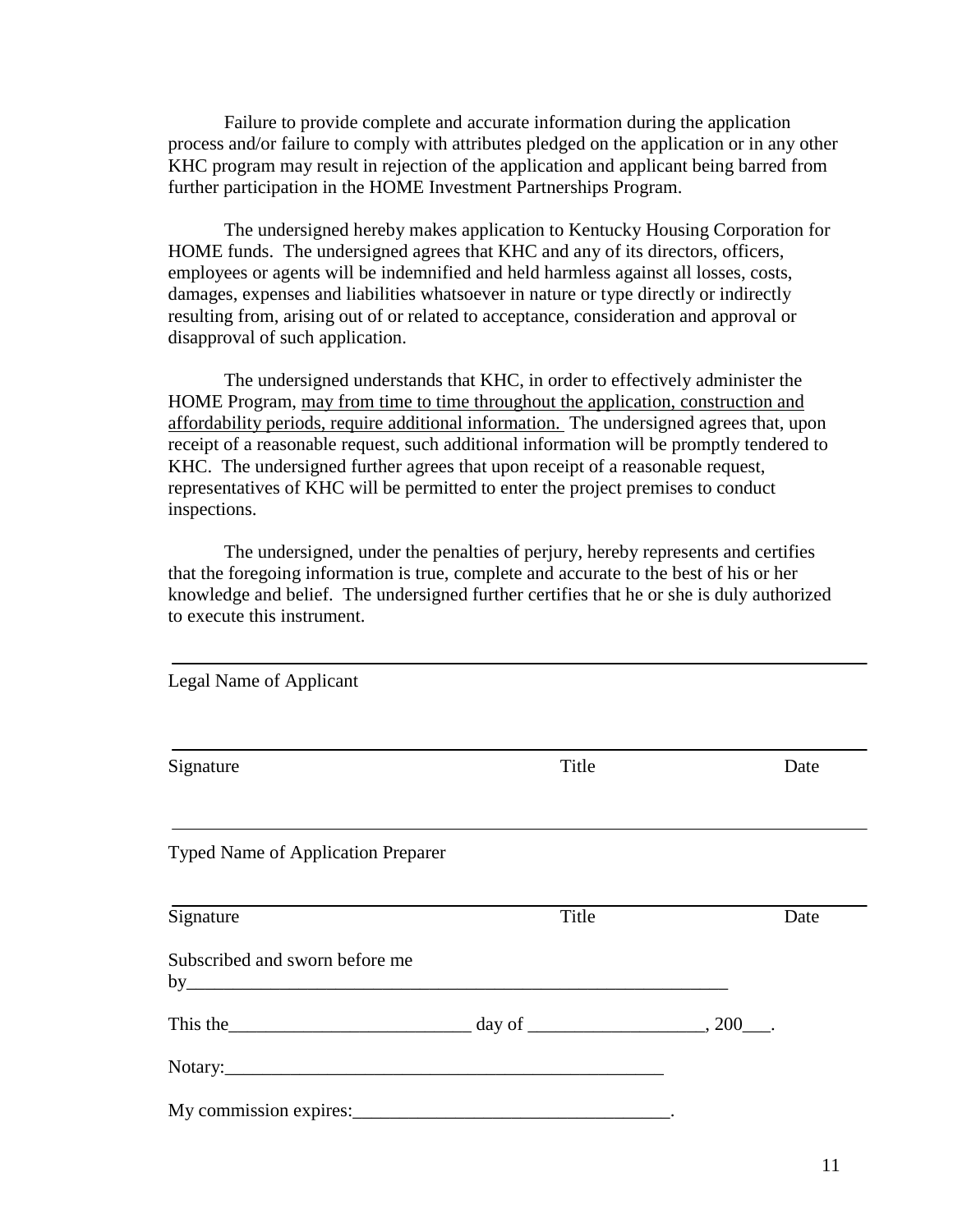# **AHTF PROGRAMMATIC ATTACHMENT**

The applicant hereby assures and certifies that:

- 1. They possess legal authority to apply for AHTF funds and execute the proposed program.
- 2. The work performed with AHTF funds will meet all state and local building code requirements.
- 3. Any property assisted with AHTF funds will be restricted to remain affordable to persons with incomes agreed to in the funding agreement for a minimum of 30 years. Properties assisted with over \$3,000 in AHTF funds must be restricted through a recorded deed restriction.
- 4. They will verify and maintain documentation that all households assisted with AHTF funds meet the income guidelines in the funding agreement.
- 5. They understand Kentucky Housing Corporation ("KHC") reserves the right to recapture funds if evidentiary items are not submitted by the applicant by the date referenced in the award letter, if funds are not committed and/or expended and construction completed by the dates referenced in the funding agreement or if the project substantially changes after funding commitment.

Failure to provide complete and accurate information during the application process and/or failure to comply with attributes pledged on the application may result in rejection of the application and the applicant being barred from further KHC funding.

The undersigned hereby makes application to KHC for AHTF funds. The undersigned agrees that KHC and any of its directors, officers, employees or agents will be indemnified and held harmless against any and all losses, costs, damages, expenses and liabilities whatsoever in nature or type directly or indirectly resulting from, arising out of or related to acceptance, consideration and approval or disapproval of the application.

The undersigned understands that KHC, in order to effectively administer the AHTF Program, will throughout the application, construction and affordability periods, and require additional information. KHC will also inspect the AHTF assisted properties to monitor compliance with all state building codes. The undersigned agrees that, upon receipt of reasonable requests, additional information will be promptly sent to KHC. The undersigned further agrees that upon receipt of reasonable requests, representatives of KHC will be permitted to enter the project premises to conduct inspections.

The undersigned hereby represent and certify that the foregoing information is true, complete and accurate to the best of his or her knowledge and belief. The undersigned further certifies that he or she is duly authorized to execute this instrument on behalf of the recipient.

Legal Name of Applicant

Authorized Signature Date **Date** Date **Date** 

Typed Name of Application Preparer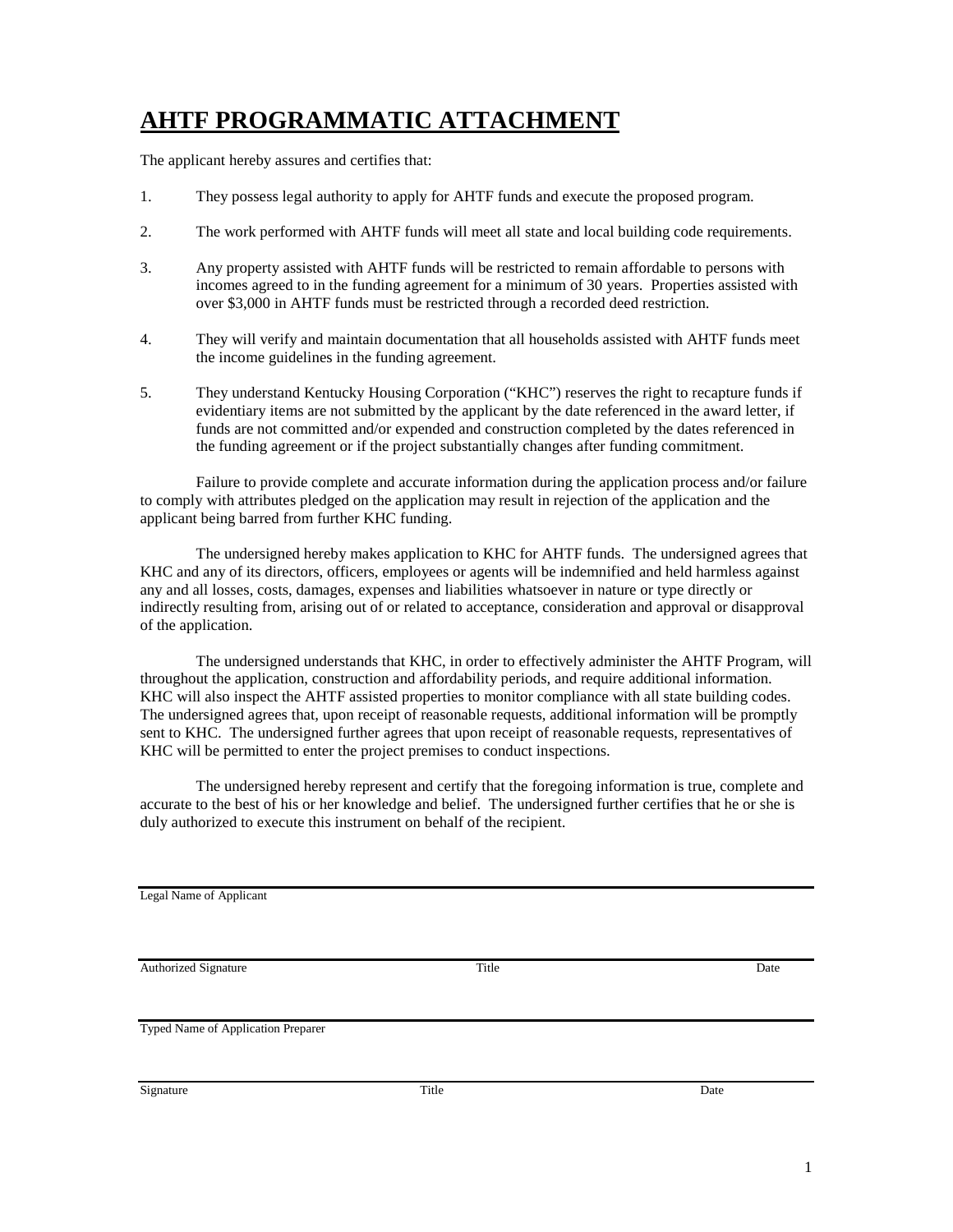# **HOUSING CREDIT SET-ASIDE PROGRAMMATIC ATTACHMENT**

# **I. Local Official Information**

If the project is located within the city limits, provide the mayor information. If the project is located in the county jurisdiction, provide the county judge-executive information. For projects located within both jurisdictions, provide information for both local officials.

|         | Name of Political Jurisdiction: City of | or. | County |
|---------|-----------------------------------------|-----|--------|
|         | Title: Mayor     County Judge-Executive |     |        |
|         | Name of Elected Official                |     |        |
| Address |                                         |     |        |
| City    | Zip Code                                |     |        |

## **II. Elections**

 $\Box$ 

The owner irrevocably elects one of the minimum set-aside requirements **(Check one box only):**

- At least 20 percent of the rental residential units in this development are rent-restricted and are to be occupied by individuals whose incomes are 50 percent or less of the area median gross. *(All tax credit units must be at or below 50 percent of area median income.)*
- $\Box$ At least 40 percent of the rental residential units in this development are rent-restricted and are to be occupied by individuals whose incomes are 60 percent or less of the area median gross. *(All tax credit units must be at or below 60 percent of area median income.)*

Extended use:

| Owner irrevocably agrees to waive option to end low-income use after compliance period: |
|-----------------------------------------------------------------------------------------|
|                                                                                         |

# **III. Nonprofit Information**

|                                            | Non profit's EIN      | Name               |                                                             |  |  |
|--------------------------------------------|-----------------------|--------------------|-------------------------------------------------------------|--|--|
|                                            | Mailing Address       |                    |                                                             |  |  |
| $\text{City}$                              |                       | <b>State</b> State | $\mathsf{Zip} \; \mathsf{Code} \; \underline{\hspace{2cm}}$ |  |  |
| Nonprofit status: $501(c)(3)$ organization |                       |                    | $501(c)(4)$ organization                                    |  |  |
|                                            | <b>Contact Person</b> |                    |                                                             |  |  |
|                                            |                       |                    | Fax No.                                                     |  |  |
| Capacity:                                  | $Consultant$          | Developer          | <b>General Partner</b>                                      |  |  |
|                                            | Management Company    |                    | Service Provider                                            |  |  |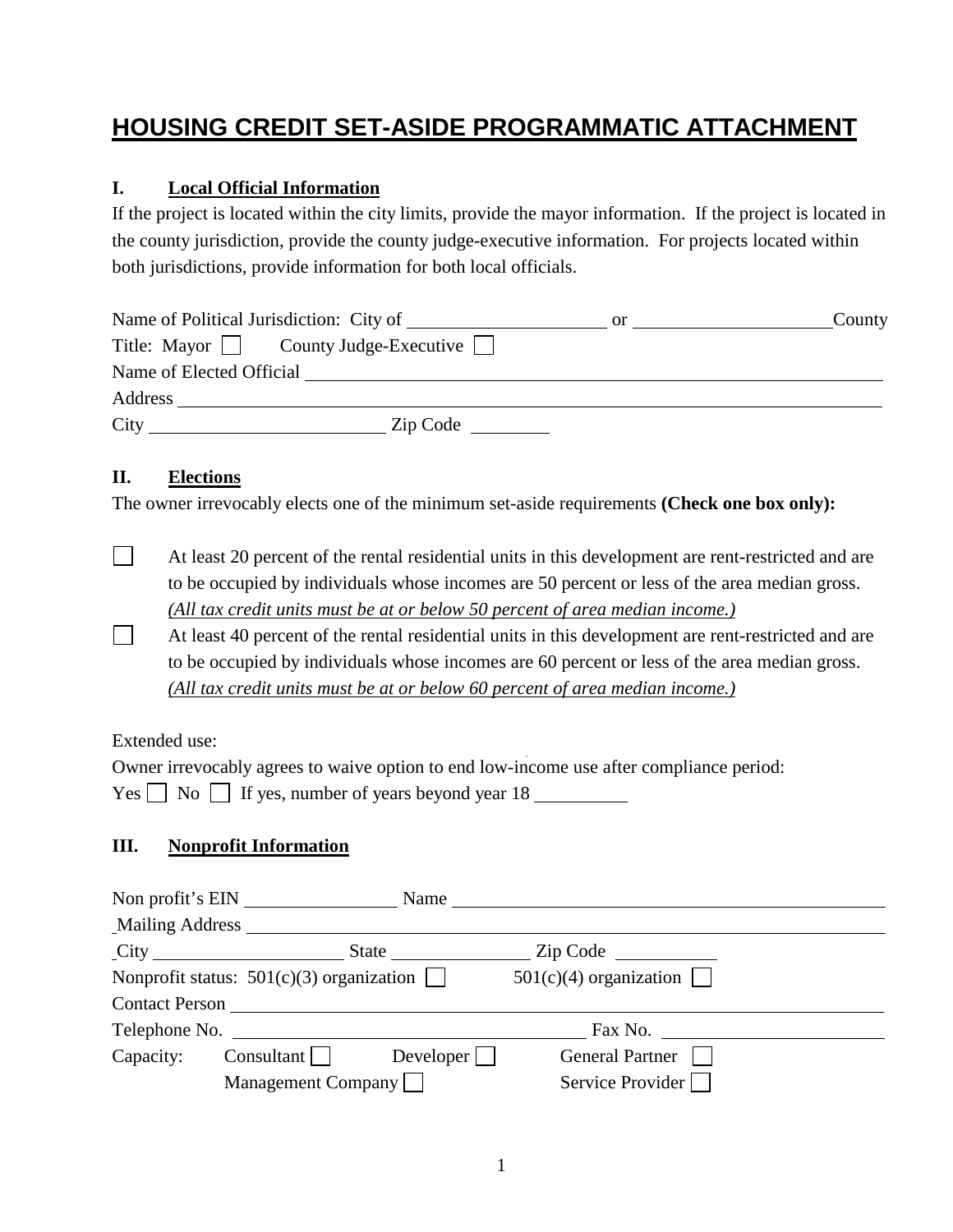# **IV. Building Information**

Complete for each building in the project. This information is necessary to determine whether the 221(d)(3) multifamily mortgage limits or the 203(b) single family mortgage limits will be used to limit qualified basis.

| <b>Building Designation</b> | No. of units | No. of housing | No. of market rate | No. of   |
|-----------------------------|--------------|----------------|--------------------|----------|
| (Number or letter)          |              | credit units   | units              | bedrooms |
| Sample:                     |              |                |                    |          |
| A                           | 10           | 6              | 4                  | 2        |
|                             |              |                |                    |          |
|                             |              |                |                    |          |
|                             |              |                |                    |          |
|                             |              |                |                    |          |
|                             |              |                |                    |          |

# **V. Housing Credit Calculation**

|                                                           | 30% Present Value Credit                                                                                                                                                                                                                                                                                                                                                                                             | 70% Present Value Credit                                                                                                                                                                                                                                                                                                                                                                                                                                                                               |
|-----------------------------------------------------------|----------------------------------------------------------------------------------------------------------------------------------------------------------------------------------------------------------------------------------------------------------------------------------------------------------------------------------------------------------------------------------------------------------------------|--------------------------------------------------------------------------------------------------------------------------------------------------------------------------------------------------------------------------------------------------------------------------------------------------------------------------------------------------------------------------------------------------------------------------------------------------------------------------------------------------------|
| <b>Total project Cost</b>                                 | $\sim$                                                                                                                                                                                                                                                                                                                                                                                                               | $\frac{1}{2}$                                                                                                                                                                                                                                                                                                                                                                                                                                                                                          |
| Less: Ineligible Costs                                    |                                                                                                                                                                                                                                                                                                                                                                                                                      |                                                                                                                                                                                                                                                                                                                                                                                                                                                                                                        |
| <b>Land Cost</b>                                          | $s$ __                                                                                                                                                                                                                                                                                                                                                                                                               | $\frac{1}{1}$                                                                                                                                                                                                                                                                                                                                                                                                                                                                                          |
| Demolition                                                | $\frac{1}{2}$                                                                                                                                                                                                                                                                                                                                                                                                        | $\frac{1}{2}$                                                                                                                                                                                                                                                                                                                                                                                                                                                                                          |
| Off-site work                                             | $\frac{1}{2}$                                                                                                                                                                                                                                                                                                                                                                                                        | $\frac{1}{2}$                                                                                                                                                                                                                                                                                                                                                                                                                                                                                          |
| Architect fee – Land portion                              | $\frac{1}{\sqrt{1-\frac{1}{2}}\sqrt{1-\frac{1}{2}}\sqrt{1-\frac{1}{2}}\sqrt{1-\frac{1}{2}}\sqrt{1-\frac{1}{2}}\sqrt{1-\frac{1}{2}}\sqrt{1-\frac{1}{2}}\sqrt{1-\frac{1}{2}}\sqrt{1-\frac{1}{2}}\sqrt{1-\frac{1}{2}}\sqrt{1-\frac{1}{2}}\sqrt{1-\frac{1}{2}}\sqrt{1-\frac{1}{2}}\sqrt{1-\frac{1}{2}}\sqrt{1-\frac{1}{2}}\sqrt{1-\frac{1}{2}}\sqrt{1-\frac{1}{2}}\sqrt{1-\frac{1}{2}}\sqrt{1-\frac{1}{2}}\sqrt{1-\frac$ | $\frac{1}{2}$                                                                                                                                                                                                                                                                                                                                                                                                                                                                                          |
| Real estate attorney - Land portion                       | $\frac{1}{\sqrt{2}}$                                                                                                                                                                                                                                                                                                                                                                                                 | $\begin{array}{c c c c c} \hline \multicolumn{3}{c }{\textbf{\textcolor{red}{\bf \$}}}&\multicolumn{3}{c }{\textbf{\textcolor{red}{\bf --}}}&\multicolumn{3}{c }{\textbf{\textcolor{red}{\bf --}}}&\multicolumn{3}{c }{\textbf{\textcolor{red}{\bf --}}}&\multicolumn{3}{c }{\textbf{\textcolor{red}{\bf --}}}&\multicolumn{3}{c }{\textbf{\textcolor{red}{\bf --}}}&\multicolumn{3}{c }{\textbf{\textcolor{red}{\bf --}}}&\multicolumn{3}{c }{\textbf{\textcolor{red}{\bf --}}}&\multicolumn{3}{c }{$ |
| Engineer/Survey – Land portion                            | $\overline{\text{S}}$                                                                                                                                                                                                                                                                                                                                                                                                | $\frac{1}{1}$                                                                                                                                                                                                                                                                                                                                                                                                                                                                                          |
| Title/Recording - Land portion                            | $\sim$                                                                                                                                                                                                                                                                                                                                                                                                               | $\overline{\$}$                                                                                                                                                                                                                                                                                                                                                                                                                                                                                        |
| Taxes - Land                                              | $\frac{1}{2}$                                                                                                                                                                                                                                                                                                                                                                                                        | $\begin{array}{c c} \hline \text{S} & \text{S} & \text{S} \\ \hline \end{array}$                                                                                                                                                                                                                                                                                                                                                                                                                       |
| <b>Permanent Financing fees</b>                           | $\mathbb{S}$                                                                                                                                                                                                                                                                                                                                                                                                         |                                                                                                                                                                                                                                                                                                                                                                                                                                                                                                        |
| <b>Market Study</b>                                       | $\frac{1}{2}$                                                                                                                                                                                                                                                                                                                                                                                                        | $\frac{1}{2}$                                                                                                                                                                                                                                                                                                                                                                                                                                                                                          |
| Tax Credit fees                                           | $\sim$                                                                                                                                                                                                                                                                                                                                                                                                               | $\frac{1}{2}$                                                                                                                                                                                                                                                                                                                                                                                                                                                                                          |
| <b>Cost Certification</b>                                 | $\frac{\sqrt{2}}{2}$                                                                                                                                                                                                                                                                                                                                                                                                 | $\sim$                                                                                                                                                                                                                                                                                                                                                                                                                                                                                                 |
| Syndication (organization, bridge<br>loan and legal fees) | $\mathbb{S}$                                                                                                                                                                                                                                                                                                                                                                                                         | $\sim$ $\sim$                                                                                                                                                                                                                                                                                                                                                                                                                                                                                          |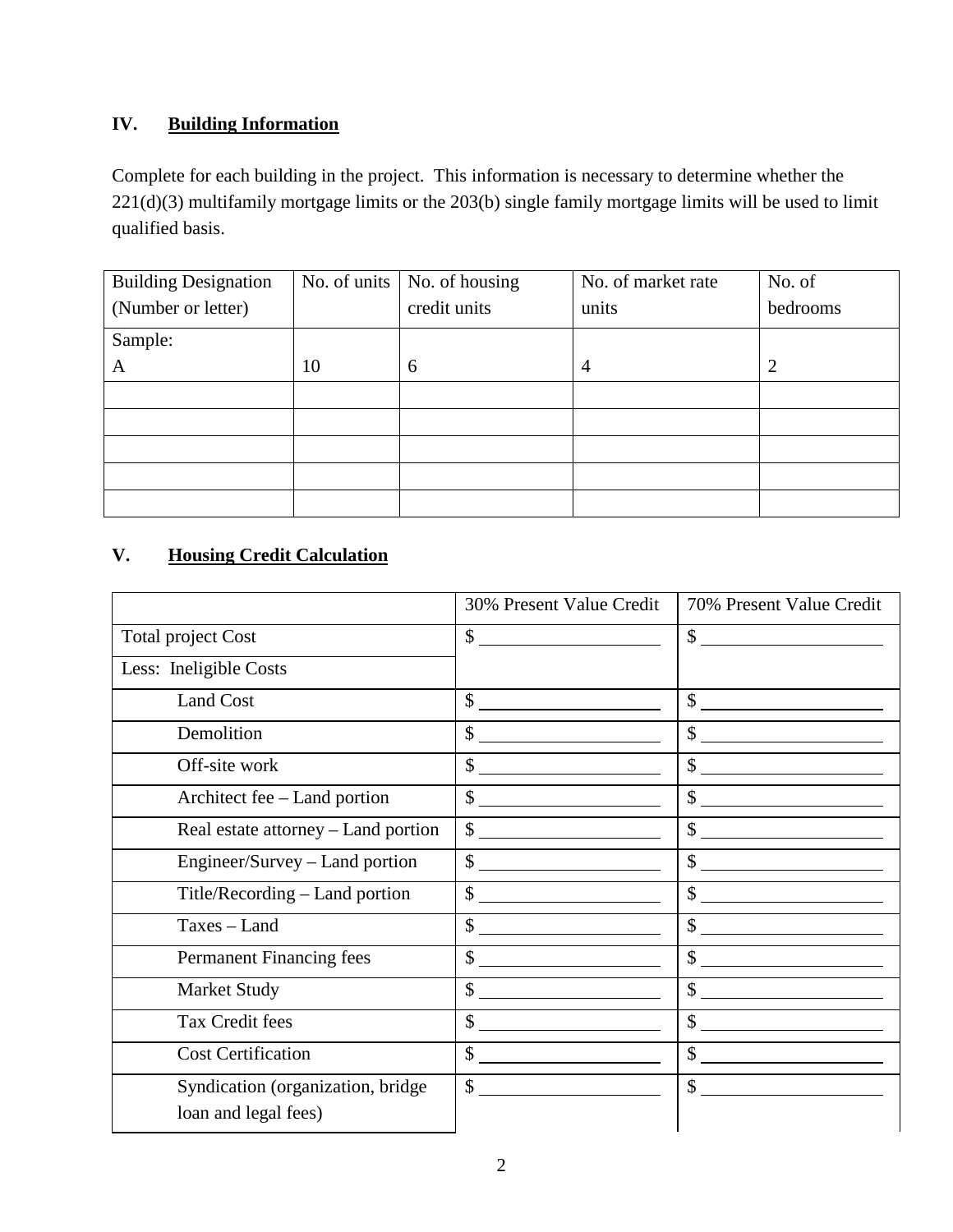| Developer Fees - attributable to            | $\mathbb{S}$             | $\mathbb{S}$             |
|---------------------------------------------|--------------------------|--------------------------|
| Land                                        |                          |                          |
| Developer Fees - attributable to            | $\sim$                   | $\sim$ $\sim$            |
| Syndication                                 |                          |                          |
| Consultant Fees - attributable to           | $\mathbb{S}$             | $\mathcal{S}$            |
| Land                                        |                          |                          |
| Consultant Fees – attributable to           | $S_{-}$                  | $\mathbb{S}$             |
| Syndication                                 |                          |                          |
| Reserves (Rent-up, operating,               | $\mathbb{S}$             | $\sim$ $\sim$            |
| replacement, and escrows)                   |                          |                          |
| Marketing                                   | $\frac{1}{2}$            | $\sim$                   |
| Less: Adjustments to Basis                  |                          |                          |
| <b>Grants</b>                               | $\overline{\text{S}}$    | $\overline{\mathcal{S}}$ |
| <b>Federal Subsidies</b>                    |                          | $\overline{\$}$          |
| Historic Rehab. Credits                     | $\frac{1}{2}$            | $\frac{1}{2}$            |
| <b>Excess Cost Units</b>                    | $\frac{1}{2}$            |                          |
| <b>Eligible Basis</b>                       | $\overline{\$}$          | $\overline{\text{S}}$    |
| QCT/DDA adjustment                          | Up to 130%               | Up to 130%               |
| See QCT/DDA list for qualified              | Only construction and    |                          |
| census tracts and difficult to              | rehabilitation costs,    |                          |
| develop areas.                              | acquisition basis cannot |                          |
|                                             | be increased.            |                          |
| <b>Adjusted Eligible Basis</b>              | $\mathbb{S}$             | $\mathbb{S}$             |
| Applicable Fraction (lower of unit fraction | $\%$                     | $\%$                     |
| or floor space fraction)                    |                          |                          |
| <b>Qualified Basis</b>                      | $\mathbb{S}^-$           | $\mathbb{S}$             |
| <b>Tax Credit Rate</b>                      | 4%                       | 9%                       |
| <b>Maximum Annual Housing Credits</b>       | $\frac{1}{2}$            | $\frac{1}{2}$            |
| Amount of Annual Housing Credits            | \$                       | $\mathsf{\$}$            |
| Requested                                   |                          |                          |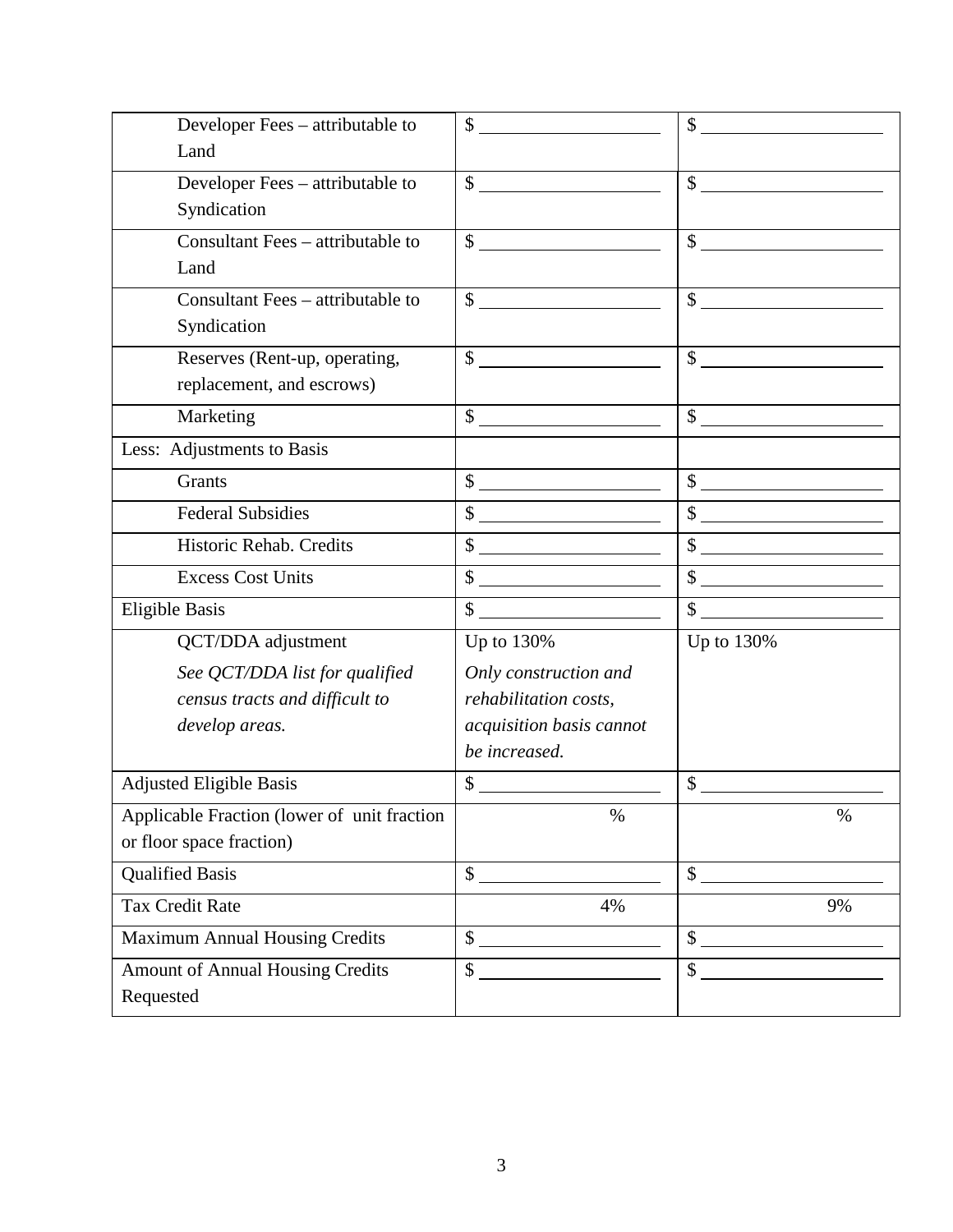# **VI. Syndication Information**

Estimated Gross Proceeds from Housing Credit syndication \_\_\_\_\_\_\_\_\_\_\_\_\_\_\_\_\_\_\_\_\_\_\_\_

| Syndication Expenses<br>No. of Payments                                                       |                          |  |  |  |
|-----------------------------------------------------------------------------------------------|--------------------------|--|--|--|
| Pay-in Date                                                                                   | Amount of Pay-in         |  |  |  |
|                                                                                               |                          |  |  |  |
|                                                                                               |                          |  |  |  |
|                                                                                               |                          |  |  |  |
|                                                                                               |                          |  |  |  |
|                                                                                               |                          |  |  |  |
| Anticipated Net Proceeds from Historic Tax Credit<br>Type of Housing Credit Offering: Private | Public                   |  |  |  |
|                                                                                               |                          |  |  |  |
|                                                                                               | Zip Code                 |  |  |  |
|                                                                                               | Syndicator Name<br>State |  |  |  |

٠

Contact Name Telephone No.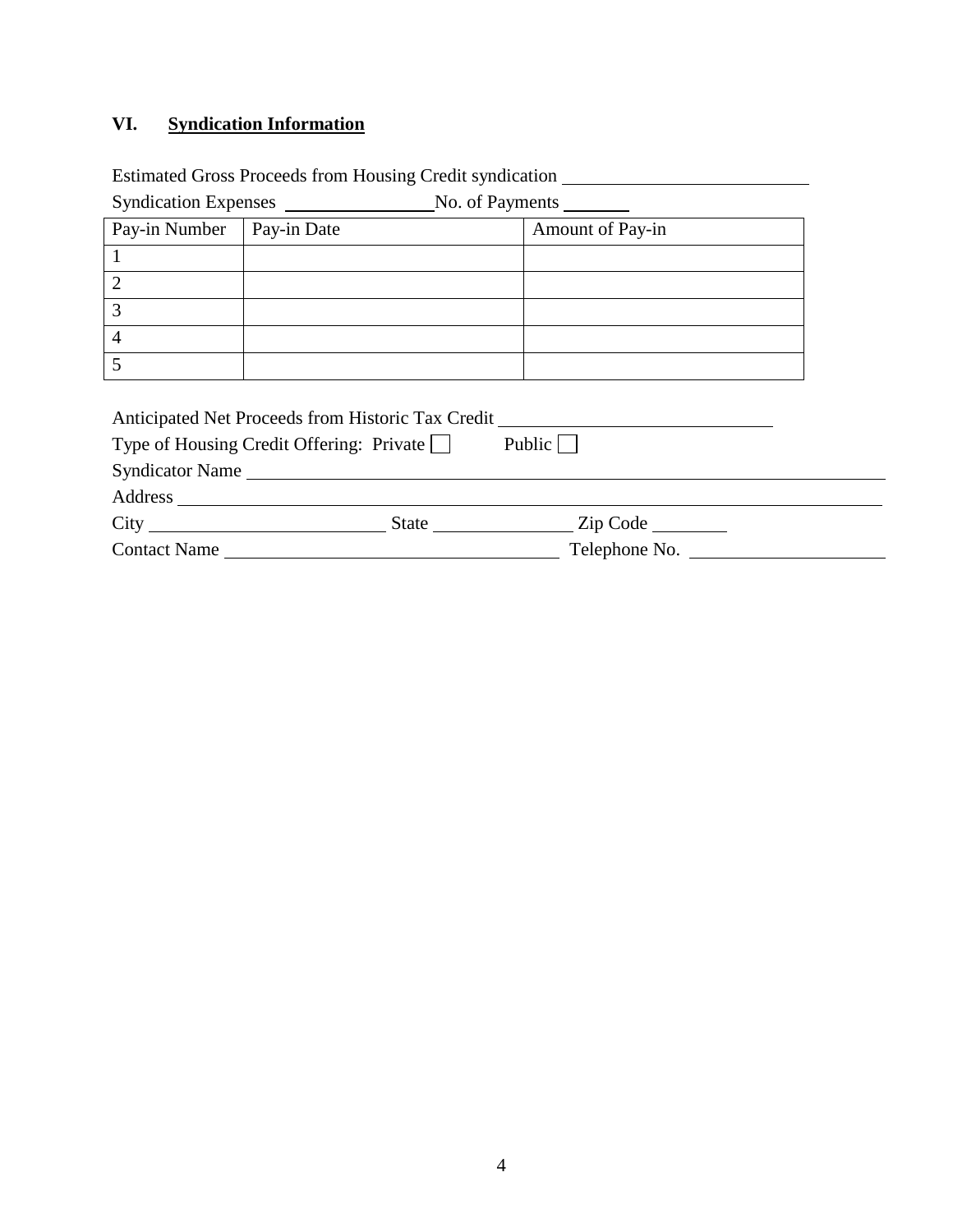### **DOCUMENTATION REQUIREMENTS CHECKLIST**

#### **I. These items must accompany the application:**

- \_\_\_\_\_ Application fee of \$500 for exclusively nonprofit projects or \$750 for all other projects
- \_\_\_\_\_ Demonstration of site control (option, deed, purchase contract or other acceptable documentation).
- \_\_\_\_\_ Projects applying for acquisition credit must include documentation indicating eligibility.
- \_\_\_\_\_ All projects in an area subject to a plan for community or neighborhood revitalization must attach documentation showing that the project conforms with such plan.
- \_\_\_\_\_ All projects must have a letter of support from the chief executive officer (or the equivalent) of the local jurisdiction within which the project is located.
- \_\_\_\_\_ Internal Revenue Service waiver for a troubled project.
- \_\_\_\_\_ Documentation supporting minority development entity qualification.
- \_\_\_\_\_ Evidence that demonstrates energy-efficient design and construction practices will be used.
- \_\_\_\_\_ Evidence that the project involves construction or rehabilitation of rental units within a designated Renaissance Kentucky area (Gold or Silver). Must include documentation substantiating the location.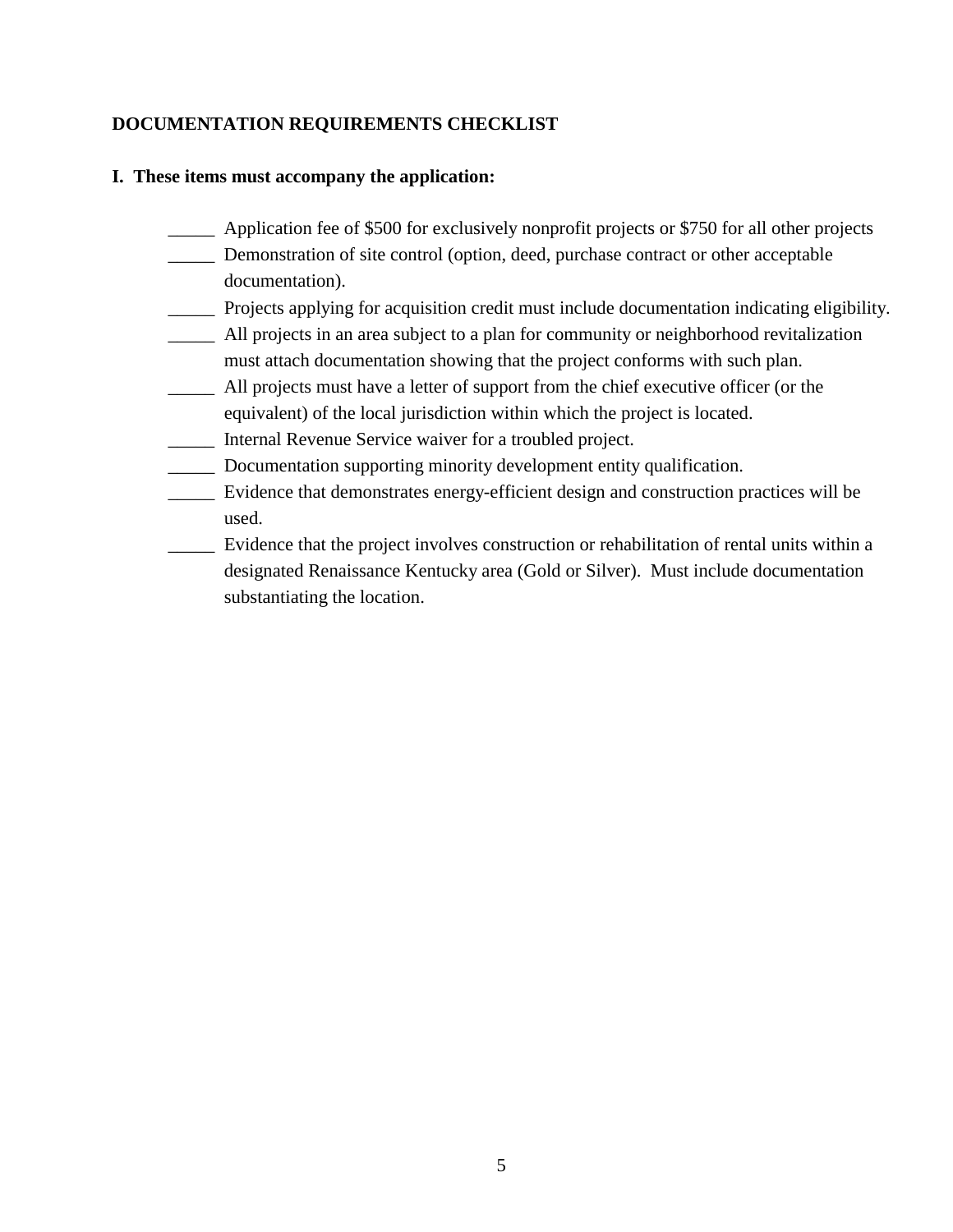# **EXHIBITS**

# Housing Assistance Forms

- Home Funds
- Risk Sharing Funds
- Project-Based Section 8

# Certification Form – HUD Form 205

• All funding source

# Certification of Financial Management

• HOME Funds

# Construction Cost Breakdown (Schedule of Values)

• Optional

# Lead-Based Paint Form

- Home Funds
- Risk Sharing Funds
- Project-Based Section 8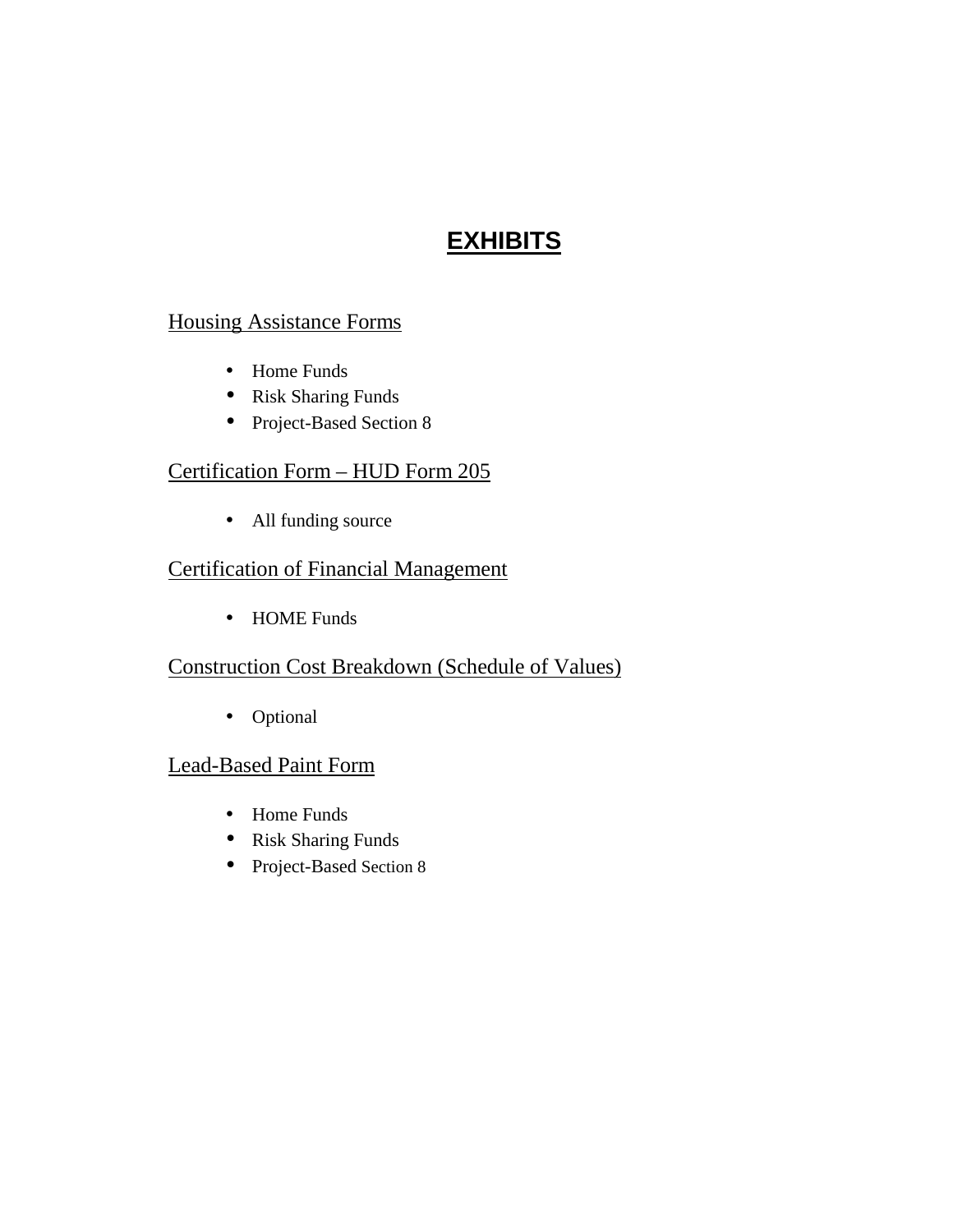# **EXHIBIT A HOUSING ASSISTANCE FORM**

## **KENTUCKY INTERGOVERNMENTAL REVIEW PROCESS HOUSING ASSISTANCE FORM**

| 1. Project Title:                                                                                                               | State Application Identifier Number (SAI#)       |  |  |
|---------------------------------------------------------------------------------------------------------------------------------|--------------------------------------------------|--|--|
|                                                                                                                                 |                                                  |  |  |
| 2. Applicant:                                                                                                                   | (Previously Submitted SAI#)                      |  |  |
| 3. Applicant's Address:                                                                                                         |                                                  |  |  |
| 4. Name of the person to be contacted on matters involving this application.<br>Name:<br>Street:<br>City & State:<br>Telephone: |                                                  |  |  |
| 5. Impacted City (ies):                                                                                                         |                                                  |  |  |
| 6. Impacted County (ies):                                                                                                       |                                                  |  |  |
| 7. Project Description (Nature, Purpose, Location, including adjacent Street Names):                                            |                                                  |  |  |
| 8. Type of Assistance:                                                                                                          |                                                  |  |  |
| Grant (Amount) \$                                                                                                               | Rent Subsidy<br>Mortgage Insurance               |  |  |
| Loan (Amount) \$                                                                                                                | Loan Guarantee<br>Other (Specify)                |  |  |
| 9. Federal Program Name and Number (From Catalog of Federal Domestic Assistance (CFDA):                                         |                                                  |  |  |
| (a) Name: HOME Investment Partnerships Program<br>(b) Number: 14.239                                                            |                                                  |  |  |
| 10a. Project size, single-family subdivision: 10b. Project size, multi-family project:                                          |                                                  |  |  |
| Size of Subdivision:                                                                                                            | Size of Parcel (in acres): ________ Total Units: |  |  |
| Number of planned lots: ______                                                                                                  | No. of efficiency units: No. of 3 BR units:      |  |  |
| Typical lot size (in acres): ________<br>No. of 1 BR units:                                                                     | $\frac{1}{2}$ No. of 4 BR units:                 |  |  |
| Size of Parcel (in acres): _______<br>No. of 2 BR units:                                                                        | $\frac{1}{2}$ No. of 5 BR units:                 |  |  |
| 11. Local Planning Commission?                                                                                                  |                                                  |  |  |
|                                                                                                                                 |                                                  |  |  |
| Reviewed<br>Action Taken:                                                                                                       | $Yes \_\_$<br>$\mathrm{No}$ $\_\_$               |  |  |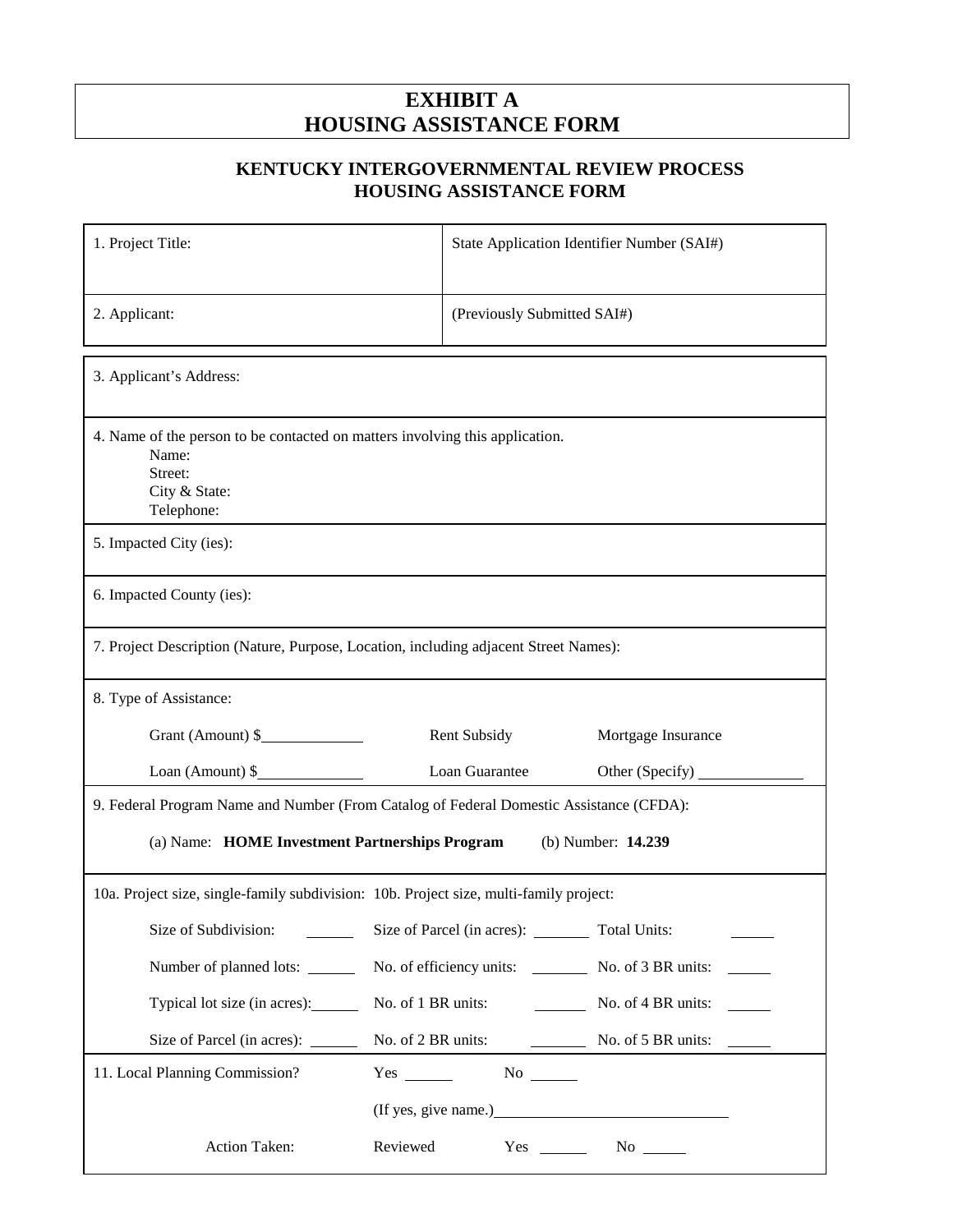# **EXHIBIT A HOUSING ASSISTANCE FORM**

| 14. How and where will the project's waste water be disposed? Some communities have more than one<br>wastewater server.<br>If by a public wastewater treatment plant (publicly owned treatment work, POTW), give name of plant and of<br>owning entity plus Kentucky Pollutant Discharge Elimination System (KPDES) permit number of treating<br>plant.<br>If by non POTW (a package sewage treatment plant), is it _____ proposed or ______ existing? If existing, give<br>LEGAL name of owner and KPDES number.<br>If by an onsite system, give local health department name and its permit number for the system.<br>NOTE:<br>Most communities are covered by a wastewater treatment facility plan (WWTFP.201 Plan). For a<br>community with a WWTFP, proposed wastewater treatment facilities must conform to the<br>WWTFP.<br>What type of water facilities will be utilized?<br>15.<br>Public:<br>Other: _____ (Explain) _____<br>Individual: (wells)<br>If a privately-owned water or wastewater system is to be developed, what is the name and telephone number of<br>16.<br>the registered professional engineer in charge of the project?<br>Where will the project's solid waste be disposed? If county landfill is to be used, please provide name of<br>17.<br>landfill, permit number, and method of transportation to landfill. Please submit a copy of the contact.<br>18<br>Are recreational facilities proposed for the project?<br>Yes<br>N <sub>0</sub><br>Are police and fire protection services available?<br>Yes<br>N <sub>0</sub><br>Are health services available, i.e., doctors and ambulances?<br>Yes<br>N <sub>0</sub><br>Have you obtained and attached all required attachments?<br>19<br>Yes<br>No<br>If no, explain.<br>Signature of authorizing official:<br>20.<br>Title: | Approved | Yes | No r |  |
|---------------------------------------------------------------------------------------------------------------------------------------------------------------------------------------------------------------------------------------------------------------------------------------------------------------------------------------------------------------------------------------------------------------------------------------------------------------------------------------------------------------------------------------------------------------------------------------------------------------------------------------------------------------------------------------------------------------------------------------------------------------------------------------------------------------------------------------------------------------------------------------------------------------------------------------------------------------------------------------------------------------------------------------------------------------------------------------------------------------------------------------------------------------------------------------------------------------------------------------------------------------------------------------------------------------------------------------------------------------------------------------------------------------------------------------------------------------------------------------------------------------------------------------------------------------------------------------------------------------------------------------------------------------------------------------------------------------------------------------------------------------------------------------------------------------|----------|-----|------|--|
|                                                                                                                                                                                                                                                                                                                                                                                                                                                                                                                                                                                                                                                                                                                                                                                                                                                                                                                                                                                                                                                                                                                                                                                                                                                                                                                                                                                                                                                                                                                                                                                                                                                                                                                                                                                                               |          |     |      |  |
|                                                                                                                                                                                                                                                                                                                                                                                                                                                                                                                                                                                                                                                                                                                                                                                                                                                                                                                                                                                                                                                                                                                                                                                                                                                                                                                                                                                                                                                                                                                                                                                                                                                                                                                                                                                                               |          |     |      |  |
|                                                                                                                                                                                                                                                                                                                                                                                                                                                                                                                                                                                                                                                                                                                                                                                                                                                                                                                                                                                                                                                                                                                                                                                                                                                                                                                                                                                                                                                                                                                                                                                                                                                                                                                                                                                                               |          |     |      |  |
|                                                                                                                                                                                                                                                                                                                                                                                                                                                                                                                                                                                                                                                                                                                                                                                                                                                                                                                                                                                                                                                                                                                                                                                                                                                                                                                                                                                                                                                                                                                                                                                                                                                                                                                                                                                                               |          |     |      |  |
|                                                                                                                                                                                                                                                                                                                                                                                                                                                                                                                                                                                                                                                                                                                                                                                                                                                                                                                                                                                                                                                                                                                                                                                                                                                                                                                                                                                                                                                                                                                                                                                                                                                                                                                                                                                                               |          |     |      |  |
|                                                                                                                                                                                                                                                                                                                                                                                                                                                                                                                                                                                                                                                                                                                                                                                                                                                                                                                                                                                                                                                                                                                                                                                                                                                                                                                                                                                                                                                                                                                                                                                                                                                                                                                                                                                                               |          |     |      |  |
|                                                                                                                                                                                                                                                                                                                                                                                                                                                                                                                                                                                                                                                                                                                                                                                                                                                                                                                                                                                                                                                                                                                                                                                                                                                                                                                                                                                                                                                                                                                                                                                                                                                                                                                                                                                                               |          |     |      |  |
|                                                                                                                                                                                                                                                                                                                                                                                                                                                                                                                                                                                                                                                                                                                                                                                                                                                                                                                                                                                                                                                                                                                                                                                                                                                                                                                                                                                                                                                                                                                                                                                                                                                                                                                                                                                                               |          |     |      |  |
|                                                                                                                                                                                                                                                                                                                                                                                                                                                                                                                                                                                                                                                                                                                                                                                                                                                                                                                                                                                                                                                                                                                                                                                                                                                                                                                                                                                                                                                                                                                                                                                                                                                                                                                                                                                                               |          |     |      |  |
|                                                                                                                                                                                                                                                                                                                                                                                                                                                                                                                                                                                                                                                                                                                                                                                                                                                                                                                                                                                                                                                                                                                                                                                                                                                                                                                                                                                                                                                                                                                                                                                                                                                                                                                                                                                                               |          |     |      |  |
|                                                                                                                                                                                                                                                                                                                                                                                                                                                                                                                                                                                                                                                                                                                                                                                                                                                                                                                                                                                                                                                                                                                                                                                                                                                                                                                                                                                                                                                                                                                                                                                                                                                                                                                                                                                                               |          |     |      |  |
|                                                                                                                                                                                                                                                                                                                                                                                                                                                                                                                                                                                                                                                                                                                                                                                                                                                                                                                                                                                                                                                                                                                                                                                                                                                                                                                                                                                                                                                                                                                                                                                                                                                                                                                                                                                                               |          |     |      |  |
|                                                                                                                                                                                                                                                                                                                                                                                                                                                                                                                                                                                                                                                                                                                                                                                                                                                                                                                                                                                                                                                                                                                                                                                                                                                                                                                                                                                                                                                                                                                                                                                                                                                                                                                                                                                                               |          |     |      |  |
|                                                                                                                                                                                                                                                                                                                                                                                                                                                                                                                                                                                                                                                                                                                                                                                                                                                                                                                                                                                                                                                                                                                                                                                                                                                                                                                                                                                                                                                                                                                                                                                                                                                                                                                                                                                                               |          |     |      |  |
|                                                                                                                                                                                                                                                                                                                                                                                                                                                                                                                                                                                                                                                                                                                                                                                                                                                                                                                                                                                                                                                                                                                                                                                                                                                                                                                                                                                                                                                                                                                                                                                                                                                                                                                                                                                                               |          |     |      |  |
|                                                                                                                                                                                                                                                                                                                                                                                                                                                                                                                                                                                                                                                                                                                                                                                                                                                                                                                                                                                                                                                                                                                                                                                                                                                                                                                                                                                                                                                                                                                                                                                                                                                                                                                                                                                                               |          |     |      |  |
|                                                                                                                                                                                                                                                                                                                                                                                                                                                                                                                                                                                                                                                                                                                                                                                                                                                                                                                                                                                                                                                                                                                                                                                                                                                                                                                                                                                                                                                                                                                                                                                                                                                                                                                                                                                                               |          |     |      |  |
| Date:                                                                                                                                                                                                                                                                                                                                                                                                                                                                                                                                                                                                                                                                                                                                                                                                                                                                                                                                                                                                                                                                                                                                                                                                                                                                                                                                                                                                                                                                                                                                                                                                                                                                                                                                                                                                         |          |     |      |  |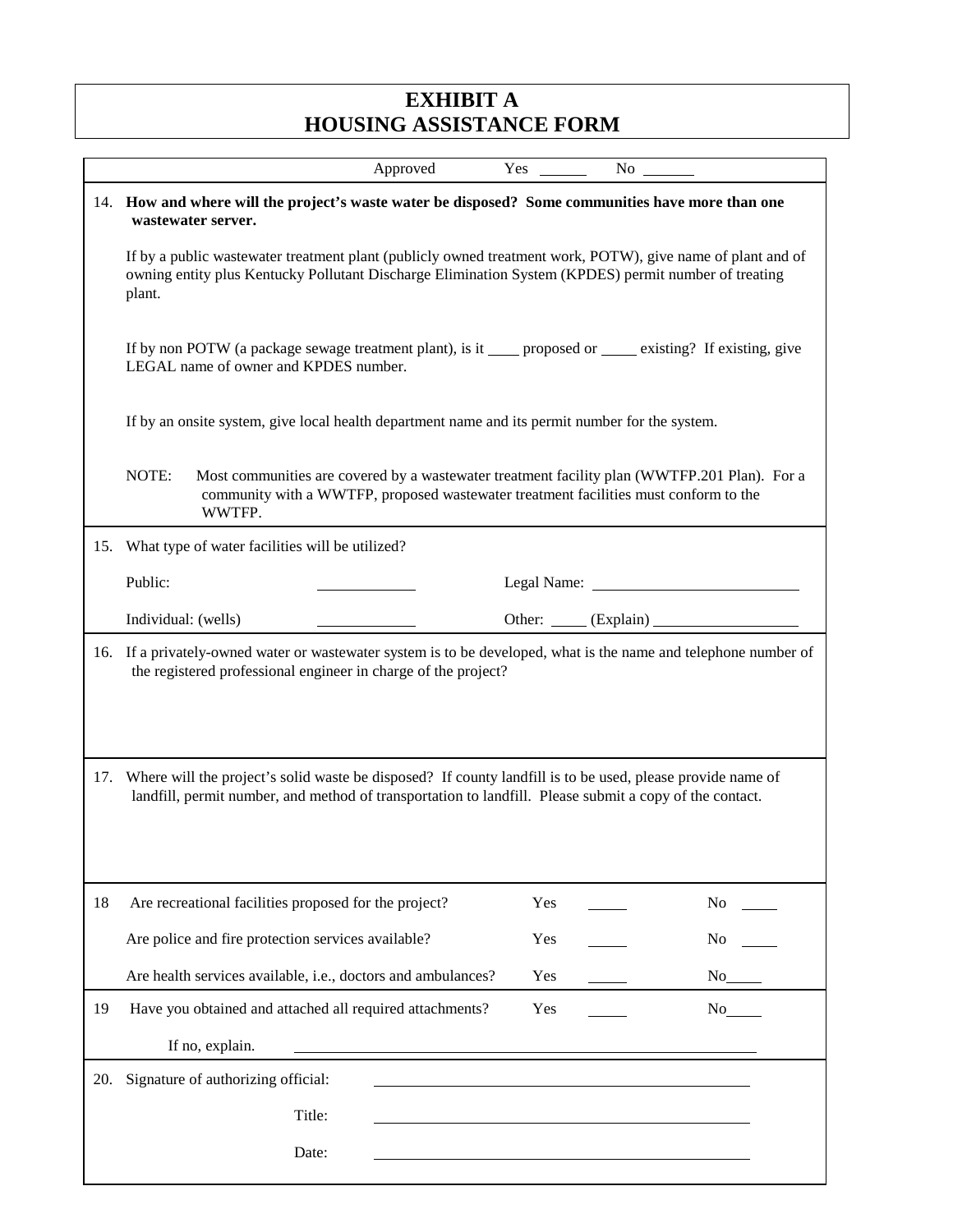Several attachments must be included with the Housing Assistance Form. These attachments have been held to a minimum and are essential for a thorough review of your project.

### **ATTACHMENTS:**

- **(A)** 7.5 minute U.S.G.S. topographical map showing site location with streams and roads clearly identified. (Note: A photo copy  $(8\frac{1}{2} \times 11)$  of a 7.5 minute (at that scale 1:24,000 do not enlarge or reduce) U.S.G.S. topographical map.)
- **(B)** Wastewater Information:
	- 1) If utilizing a public system:

Please obtain and attach a statement from the public wastewater authority which:

- -- Shows acceptance of the developer's plans for wastewater disposal into the system.
- -- Identifies the major wastewater collection lines and the facility which will be used to treat the discharge. (Some communities have more than one wastewater treatment plant; please determine serving one.)
- -- Comments on the wastewater treatment system capability to handle the proposed flow from the project.
- 2) If utilizing a proposed package sewage treatment plant, attach information describing treatment and plant capacity. The plant and discharge site must be showed on the topographical map.
- 3) If utilizing an onsite system, attach the results of the percolation test per acre conducted by a Registered Professional Engineer or Registered Land Surveyor.
- **(C)** Layout or plat of the proposed project.
- **(D)** If the project is to be served by a public water supply, obtain and attach a statement from a public water authority indicating that it will supply the quantity of water needed.

#### **IMPORTANT**

**The applicant must supply the State Clearinghouse with one original and fifteen (15) copies of the summary project description, project cost summary, signed Housing Assistance form, and each attachment listed above.**

> Kentucky State Clearinghouse Department for Local Government 1024 Capital Center Drive, Suite 340 Frankfort, Kentucky 40601-8204 Telephone: 502-573-2382 TDD: 800-573-2510 FAX: 502-573-2512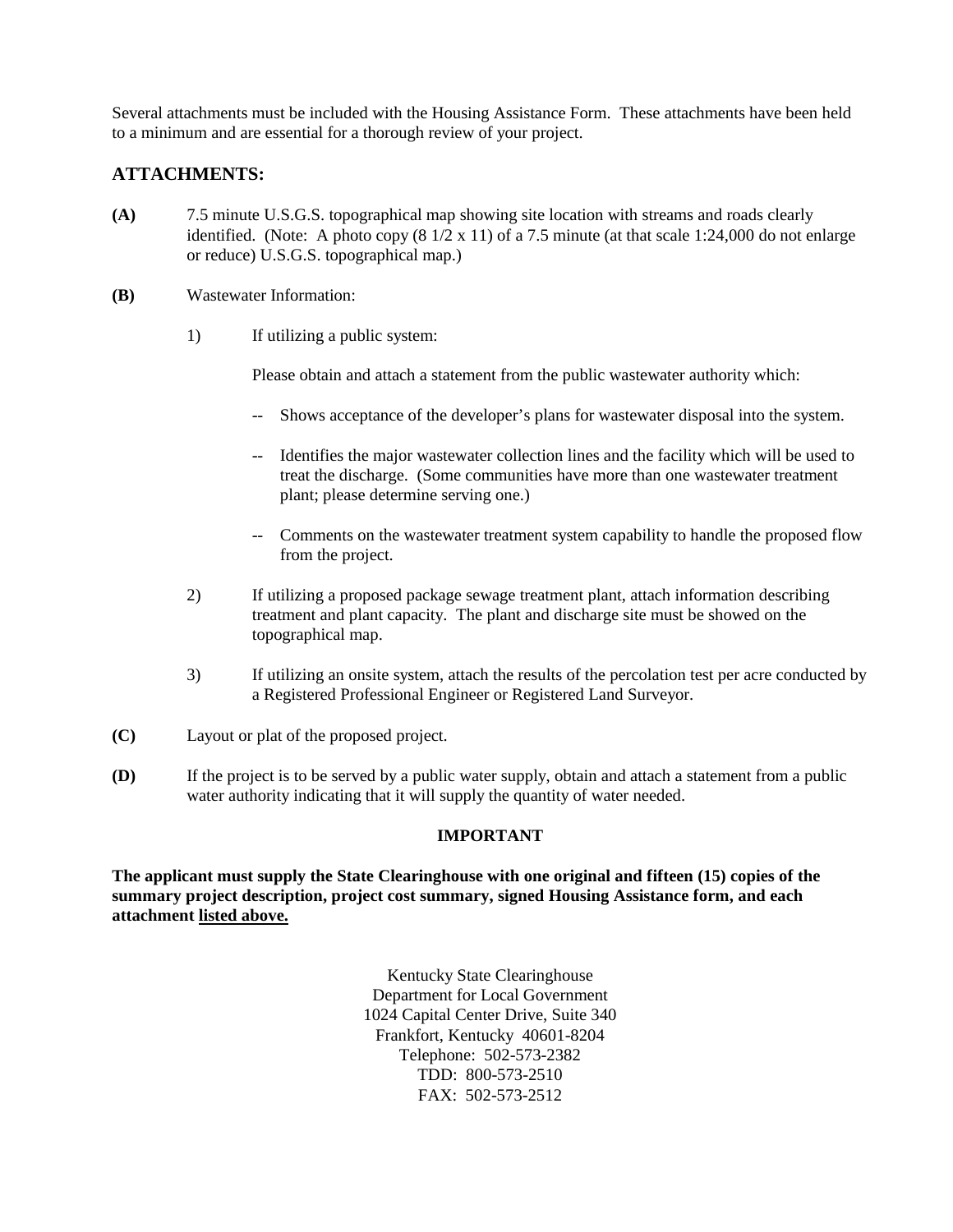# **EXHIBIT B**

## **CERTIFICATIONS**

The undersigned applicant certifies that:

- 1. Applicant is aware disclosure of certain financial information will be required by Kentucky Housing Corporation (KHC) in the course of processing an application.
- 2. Applicant has made a physical inspection of the property and is of the opinion the site plan to be submitted conveys a concept which can reasonably be followed in practice.
- 3. To the best of applicant's knowledge and belief, no information or data contained herein or in the exhibits or attachments submitted herewith are in any way false or incorrect, and they are truly descriptive of the project and property which is intended as security for the proposed mortgage loan.
- 4. Applicant gives permission for KHC to obtain a credit report. Adequate reserves and an acceptable credit rating must be evident to obtain a positive review for determining creditworthiness.

Applicant assures and agrees that neither applicant nor anyone authorized to act on applicant's behalf will decline to rent or otherwise make available any of the property or housing in the subject project of a prospective tenant because of age, race, color, religion, gender, disability, familial status or national origin; and the entities identified below will comply with federal, state and local laws and ordinances prohibiting discrimination; and failure or refusal to comply with the requirements of either shall constitute sufficient basis for KHC to reject requests for future business with the identified entity or to take other action as appropriate.

| Date: | the control of the control of the control of the control of the control of the control of |
|-------|-------------------------------------------------------------------------------------------|

**KHC Form 205**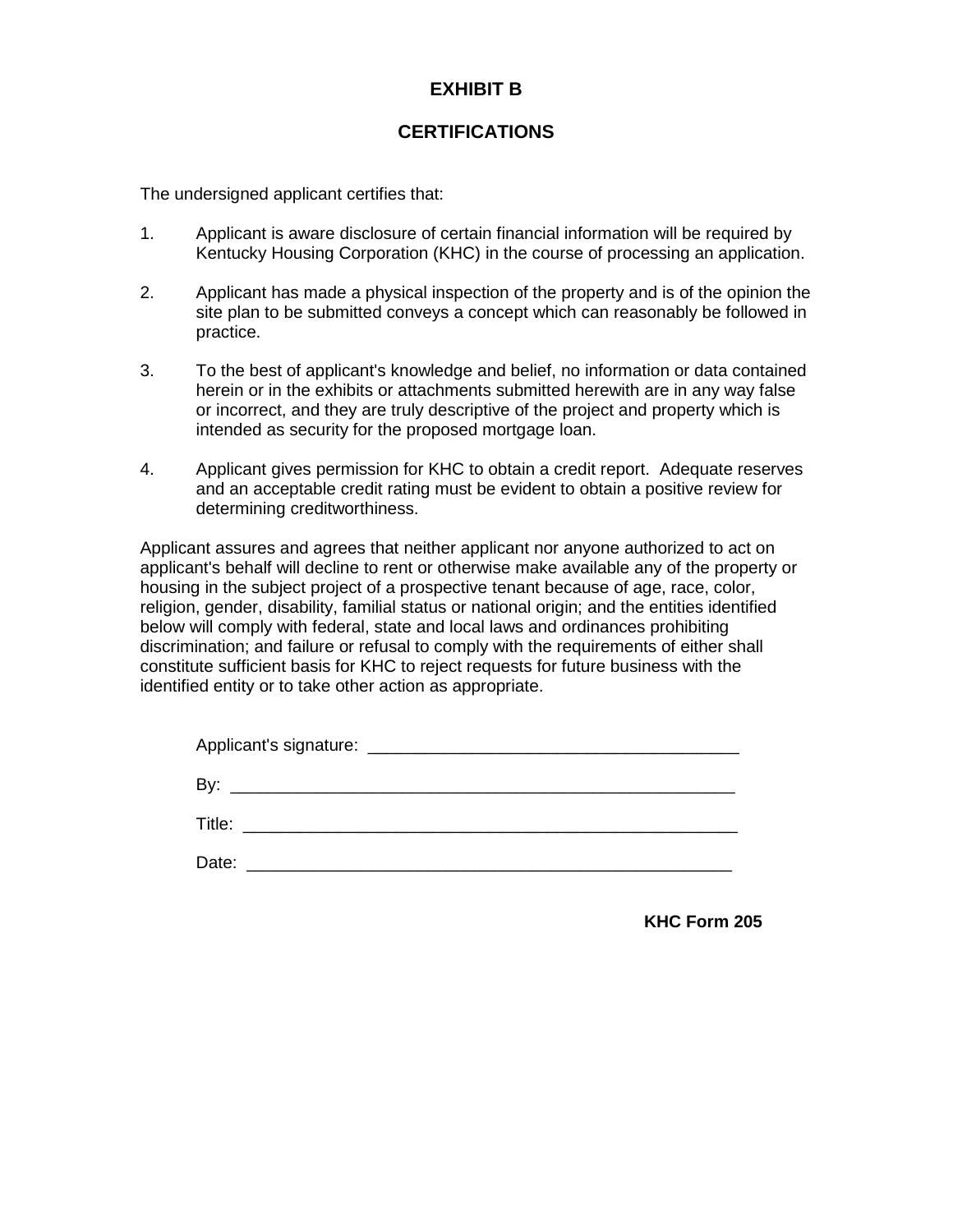#### **EXHIBIT C**

#### CERTIFICATION OF FINANCIAL MANAGEMENT SYSTEM COMPLIANCE WITH THE COMMON RULE, 24 CFR PART 84 AND 24 CFR PART 85 REQUIREMENTS

| Date                                                                                                   |
|--------------------------------------------------------------------------------------------------------|
| Phone<br><u> 1980 - Jan Barat, martin din sama sebagai pertama pertama pertama pertama pertama per</u> |
|                                                                                                        |

This certification is required prior to release of funds pursuant to the Common Rule, 24 CFR Part 84 (for nonprofit organizations) and 24 CFR Part 85 (for units of local government). The Common Rule requires that recipients of federal funds have financial systems that meet the requirements set forth under the section entitled Standards for Financial Management Systems.

#### AUDITOR CERTIFICATION

|    | Name, Address and Telephone Number of Auditor                                                                                                                                                                                                                                                                                                                                                                                                                                                                                                                                                                                                   |
|----|-------------------------------------------------------------------------------------------------------------------------------------------------------------------------------------------------------------------------------------------------------------------------------------------------------------------------------------------------------------------------------------------------------------------------------------------------------------------------------------------------------------------------------------------------------------------------------------------------------------------------------------------------|
| 1. | Does the Recipient's financial system have separate account numbers for each project activity?<br>$\frac{1}{1}$ Yes<br>$\overline{\phantom{a}}$ No                                                                                                                                                                                                                                                                                                                                                                                                                                                                                              |
| 2. | Do the separate accounts provide a way to break project costs out on a line item basis?<br>$\frac{1}{1}$ Yes<br>$\overline{\phantom{a}}$ No                                                                                                                                                                                                                                                                                                                                                                                                                                                                                                     |
| 3. | Are costs reviewed in terms of the Common Rule, 24 CFR Parts 84 and 85, prior to obligation or<br>expenditure?<br>$\frac{1}{1}$ Yes<br>$\frac{1}{\sqrt{1-\frac{1}{2}}}\text{No}$                                                                                                                                                                                                                                                                                                                                                                                                                                                                |
| 4. | Does someone compare budgeted line item costs against incurred costs in order to identify<br>spending variances on a line item basis so that adjustments can be made in a timely manner?<br>$\frac{1}{\sqrt{1-\frac{1}{2}}\sqrt{1-\frac{1}{2}}\sqrt{1-\frac{1}{2}}\sqrt{1-\frac{1}{2}}\sqrt{1-\frac{1}{2}}\sqrt{1-\frac{1}{2}}\sqrt{1-\frac{1}{2}}\sqrt{1-\frac{1}{2}}\sqrt{1-\frac{1}{2}}\sqrt{1-\frac{1}{2}}\sqrt{1-\frac{1}{2}}\sqrt{1-\frac{1}{2}}\sqrt{1-\frac{1}{2}}\sqrt{1-\frac{1}{2}}\sqrt{1-\frac{1}{2}}\sqrt{1-\frac{1}{2}}\sqrt{1-\frac{1}{2}}\sqrt{1-\frac{1}{2}}\sqrt{1-\frac{1}{2}}\sqrt{1-\frac$<br>$\overline{\phantom{a}}$ No |
| 5. | Is source documentation acquired, processed and filed prior to any disbursements?<br>$\frac{1}{1}$ Yes<br>——————— No                                                                                                                                                                                                                                                                                                                                                                                                                                                                                                                            |
| 6. | Does the financial system produce regular financial status reports?<br>$\frac{1}{1}$ Yes<br>——————— No                                                                                                                                                                                                                                                                                                                                                                                                                                                                                                                                          |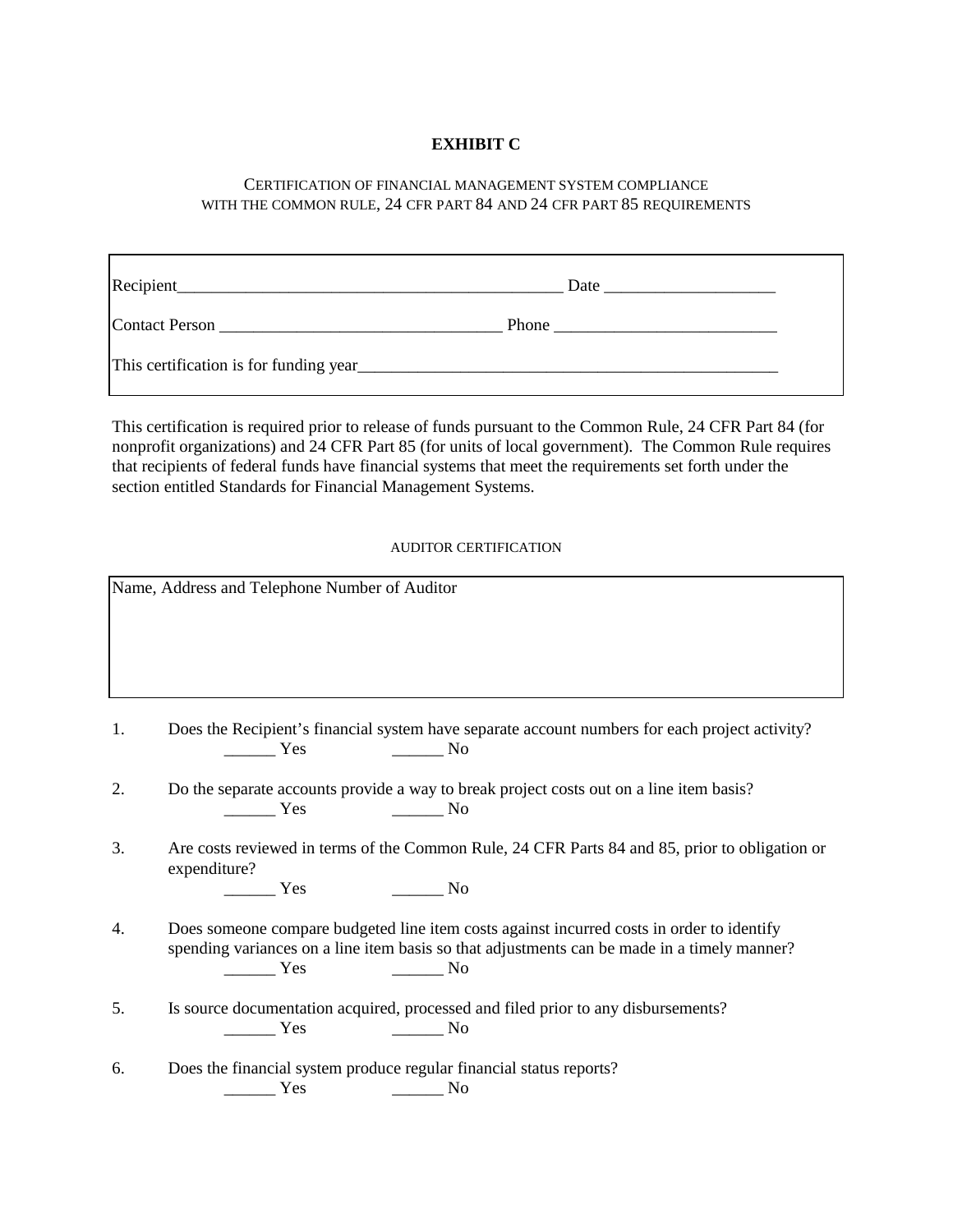| 7.  | Are appropriate controls in place to assure accountability for all funds?                                                                                                                                                                                                                                                                                                                                                                                                                                                  |
|-----|----------------------------------------------------------------------------------------------------------------------------------------------------------------------------------------------------------------------------------------------------------------------------------------------------------------------------------------------------------------------------------------------------------------------------------------------------------------------------------------------------------------------------|
|     | $\frac{1}{\sqrt{1-\frac{1}{\sqrt{1-\frac{1}{\sqrt{1-\frac{1}{\sqrt{1-\frac{1}{\sqrt{1-\frac{1}{\sqrt{1-\frac{1}{\sqrt{1-\frac{1}{\sqrt{1-\frac{1}{\sqrt{1-\frac{1}{\sqrt{1-\frac{1}{\sqrt{1-\frac{1}{\sqrt{1-\frac{1}{\sqrt{1-\frac{1}{\sqrt{1-\frac{1}{\sqrt{1-\frac{1}{\sqrt{1-\frac{1}{\sqrt{1-\frac{1}{\sqrt{1-\frac{1}{\sqrt{1-\frac{1}{\sqrt{1-\frac{1}{\sqrt{1-\frac{1}{\sqrt{1-\frac{1}{\sqrt{1-\frac{1}{\sqrt{1-\frac{1$                                                                                          |
| 8.  | Are appropriate controls in place to safeguard cash, property and other assets?                                                                                                                                                                                                                                                                                                                                                                                                                                            |
|     | $\frac{1}{1}$ Yes $\frac{1}{1}$ No                                                                                                                                                                                                                                                                                                                                                                                                                                                                                         |
| 9.  | Is the Finance Officer bonded?                                                                                                                                                                                                                                                                                                                                                                                                                                                                                             |
|     | $\frac{1}{\sqrt{1-\frac{1}{2}}}\text{No}$<br>$\frac{1}{\sqrt{1-\frac{1}{2}}\sqrt{1-\frac{1}{2}}\sqrt{1-\frac{1}{2}}\sqrt{1-\frac{1}{2}}\sqrt{1-\frac{1}{2}}\sqrt{1-\frac{1}{2}}\sqrt{1-\frac{1}{2}}\sqrt{1-\frac{1}{2}}\sqrt{1-\frac{1}{2}}\sqrt{1-\frac{1}{2}}\sqrt{1-\frac{1}{2}}\sqrt{1-\frac{1}{2}}\sqrt{1-\frac{1}{2}}\sqrt{1-\frac{1}{2}}\sqrt{1-\frac{1}{2}}\sqrt{1-\frac{1}{2}}\sqrt{1-\frac{1}{2}}\sqrt{1-\frac{1}{2}}\sqrt{1-\frac{1}{2}}\sqrt{1-\frac$                                                          |
| 10. | Has an independent auditor or agency audited the Recipient?                                                                                                                                                                                                                                                                                                                                                                                                                                                                |
|     | $\frac{1}{\sqrt{1-\frac{1}{\sqrt{1-\frac{1}{\sqrt{1-\frac{1}{\sqrt{1-\frac{1}{\sqrt{1-\frac{1}{\sqrt{1-\frac{1}{\sqrt{1-\frac{1}{\sqrt{1-\frac{1}{\sqrt{1-\frac{1}{\sqrt{1-\frac{1}{\sqrt{1-\frac{1}{\sqrt{1-\frac{1}{\sqrt{1-\frac{1}{\sqrt{1-\frac{1}{\sqrt{1-\frac{1}{\sqrt{1-\frac{1}{\sqrt{1-\frac{1}{\sqrt{1-\frac{1}{\sqrt{1-\frac{1}{\sqrt{1-\frac{1}{\sqrt{1-\frac{1}{\sqrt{1-\frac{1}{\sqrt{1-\frac{1}{\sqrt{1-\frac{1$                                                                                          |
|     | If yes, do the last two audits express an unqualified opinion?                                                                                                                                                                                                                                                                                                                                                                                                                                                             |
|     | $Yes$ No                                                                                                                                                                                                                                                                                                                                                                                                                                                                                                                   |
|     | If yes, does either of the last two audits indicate any audit exceptions or findings?<br>$\frac{1}{\sqrt{1-\frac{1}{\sqrt{1-\frac{1}{\sqrt{1-\frac{1}{\sqrt{1-\frac{1}{\sqrt{1-\frac{1}{\sqrt{1-\frac{1}{\sqrt{1-\frac{1}{\sqrt{1-\frac{1}{\sqrt{1-\frac{1}{\sqrt{1-\frac{1}{\sqrt{1-\frac{1}{\sqrt{1-\frac{1}{\sqrt{1-\frac{1}{\sqrt{1-\frac{1}{\sqrt{1-\frac{1}{\sqrt{1-\frac{1}{\sqrt{1-\frac{1}{\sqrt{1-\frac{1}{\sqrt{1-\frac{1}{\sqrt{1-\frac{1}{\sqrt{1-\frac{1}{\sqrt{1-\frac{1}{\sqrt{1-\frac{1}{\sqrt{1-\frac{1$ |
|     | If yes, please attach a copy of findings from the audited financial statements.                                                                                                                                                                                                                                                                                                                                                                                                                                            |
| 11. | In your judgment, is this Recipient capable of undertaking the financial management of HOME<br>funds?                                                                                                                                                                                                                                                                                                                                                                                                                      |
|     | $\frac{1}{\sqrt{1-\frac{1}{2}}}\text{No}$<br>$\frac{1}{1}$ Yes                                                                                                                                                                                                                                                                                                                                                                                                                                                             |

Signature of Auditor Date

\_\_\_\_\_\_\_\_\_\_\_\_\_\_\_\_\_\_\_\_\_\_\_\_\_\_\_\_\_\_\_\_\_\_\_\_\_\_\_\_\_\_\_\_\_\_\_\_

Name of Auditor (Please type or print)

If a prior year audit has not been performed, the Certification should be signed by the Recipient's Chief Executive Officer.

\_\_\_\_\_\_\_\_\_\_\_\_\_\_\_\_\_\_\_\_\_\_\_\_\_\_\_\_\_\_\_\_\_\_\_\_\_\_\_\_\_\_\_\_\_\_\_\_

\_\_\_\_\_\_\_\_\_\_\_\_\_\_\_\_\_\_\_\_\_\_\_\_\_\_\_\_\_\_\_\_\_\_\_\_\_\_\_\_\_\_\_\_

\_\_\_\_\_\_\_\_\_\_\_\_\_\_\_\_\_\_\_\_\_\_\_\_\_\_\_\_\_\_\_\_\_\_\_\_\_\_\_\_\_\_\_\_\_\_\_\_

Signature Date

Printed Name and Title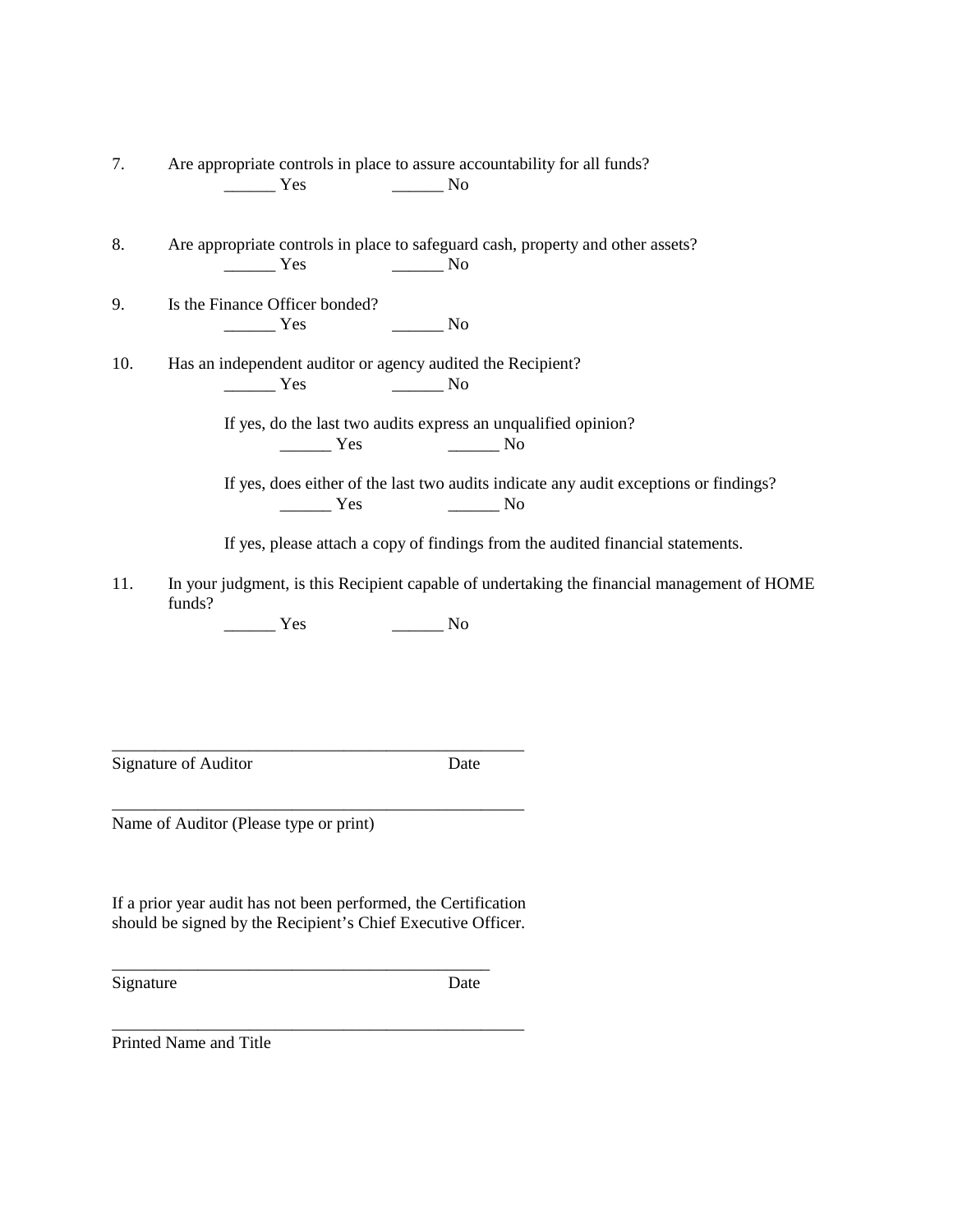# **Contractor's and/or Mortgagor's Cost Breakdown**

**(Schedule of Values)**

| <b>EXHIBIT D</b>      |                                       |      |                                   |           |                          |           |
|-----------------------|---------------------------------------|------|-----------------------------------|-----------|--------------------------|-----------|
|                       | Date:<br>Name of Project:             |      |                                   |           |                          |           |
| Location:<br>Sponsor: |                                       |      |                                   |           |                          |           |
|                       |                                       |      |                                   |           |                          |           |
| $\#$                  | <b>Trade Item</b>                     | Cost | <b>Trade Description</b>          |           |                          |           |
| $\mathbf{1}$          | Concrete                              |      |                                   |           |                          |           |
| $\overline{2}$        | Masonry                               |      |                                   |           |                          |           |
| $\overline{3}$        | Metals                                |      |                                   |           |                          |           |
| $\overline{4}$        | Rough Carpentry                       |      |                                   |           |                          |           |
| $\sqrt{5}$            | Finish Carpentry                      |      |                                   |           |                          |           |
| $\sqrt{6}$            | Waterproofing                         |      |                                   |           |                          |           |
| $\boldsymbol{7}$      | Insulation                            |      |                                   |           |                          |           |
| $\,8\,$               | Roofing                               |      |                                   |           |                          |           |
| $\mathbf{9}$          | Sheet Metal                           |      |                                   |           |                          |           |
| 10                    | Doors                                 |      |                                   |           |                          |           |
| 11                    | Windows                               |      |                                   |           |                          |           |
| 12                    | Glass                                 |      |                                   |           |                          |           |
| 13                    | Lath & Plaster                        |      |                                   |           |                          |           |
| 14                    | Drywall                               |      |                                   |           |                          |           |
| 15                    | Tile Work                             |      |                                   |           |                          |           |
| 16                    | Acoustical                            |      |                                   |           |                          |           |
| 17                    | Wood Flooring                         |      |                                   |           |                          |           |
| 18                    | <b>Resilient Flooring</b>             |      |                                   |           |                          |           |
| 19                    | Painting/Decorating                   |      |                                   |           |                          |           |
| 20                    | Specialties                           |      |                                   |           |                          |           |
| 21                    | Special Equipment                     |      |                                   |           |                          |           |
| 22                    | Cabinets                              |      |                                   |           |                          |           |
| 23                    | Appliances                            |      |                                   |           |                          |           |
| 24                    | Blinds/Shades/Artwork                 |      |                                   |           |                          |           |
| 25                    | Carpets                               |      |                                   |           |                          |           |
| 26                    | <b>Special Construction</b>           |      |                                   |           |                          |           |
| 27                    | Elevators                             |      |                                   |           |                          |           |
| 28                    | Plumbing/Hot Water                    |      |                                   |           |                          |           |
| 29                    | Heat & Ventilation                    |      |                                   |           |                          |           |
| 30                    | Air Conditioning                      |      |                                   |           |                          |           |
| 31                    | Electrical                            |      |                                   |           |                          |           |
| 32                    | <b>Subtotal</b>                       |      |                                   |           |                          |           |
| 33                    | <b>Accessory Structures</b>           |      |                                   |           |                          |           |
| 34                    | (total lines 32 and 33)               |      |                                   |           |                          |           |
| 35                    | Earth Work                            |      |                                   |           |                          |           |
| 36                    | <b>Site Utilities</b>                 |      |                                   |           |                          |           |
| 37                    | Roads & Walks                         |      |                                   |           |                          |           |
| 38                    | Site Improvements                     |      |                                   |           |                          |           |
| 39                    | Lawns & Planting                      |      |                                   |           |                          |           |
| 40                    | <b>Unusual Site Conditions</b>        |      | Nonresidential and Special        |           | Off site Costs           |           |
| 41                    | <b>Total Land Imprvt.</b>             |      | <b>Exterior Land Improvements</b> |           | (costs not in breakdown) |           |
| 42                    | Tot. Sturct. & Land Imprvt.           |      | Description                       | Est. Cost | Description              | Est. Cost |
| 43                    | <b>General Requirements</b>           |      |                                   |           |                          |           |
| 44                    | Subtotal (lines $42 \& 43$ )          |      |                                   |           |                          |           |
| 45                    | <b>Builder's Overhead</b>             |      |                                   |           |                          |           |
| 46                    | Builder's Profit                      |      | Total \$                          |           | Total \$                 |           |
| 47                    | Subtotal (lines 44 thru 46)           |      | <b>Other Fees</b>                 |           | Demolition               |           |
| 48                    |                                       |      |                                   |           | (costs not in breakdown) |           |
| 49                    | <b>Other Fees</b>                     |      |                                   |           |                          |           |
| 50                    | <b>Bond Premium</b>                   |      |                                   |           |                          |           |
| 51                    | <b>Total for all improvements</b>     |      |                                   |           |                          |           |
| 52                    | Builders profit paid by means         |      |                                   |           |                          |           |
|                       | other than cash                       |      |                                   |           |                          |           |
| 53                    | <b>Total for all improvement less</b> |      |                                   |           |                          |           |
|                       | line 52                               |      | Total \$                          |           | Total \$                 |           |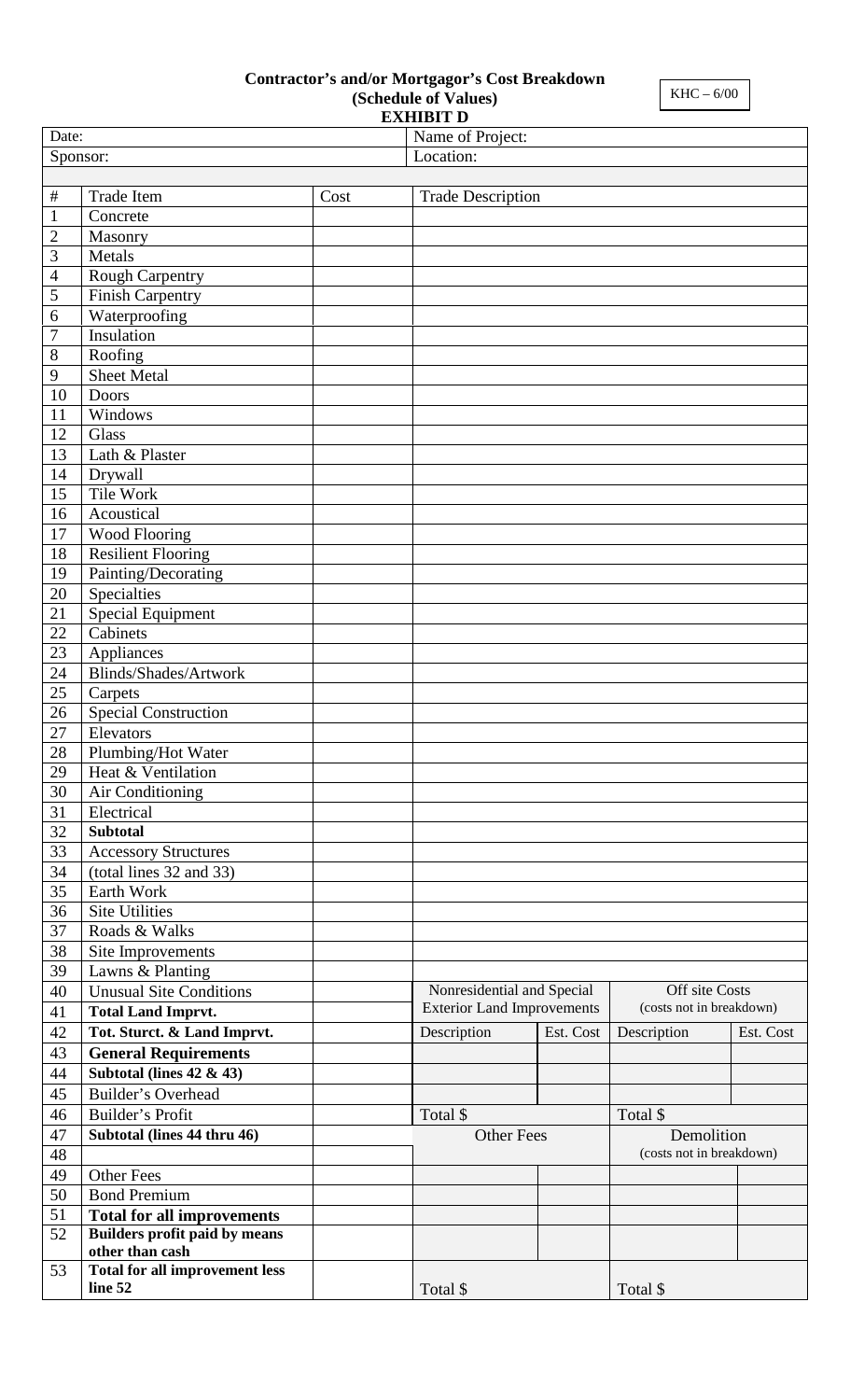| Mortgagor:            | Bv  | Date |
|-----------------------|-----|------|
| Contractor:           | Bv. | Date |
| <b>KHC</b> Inspector: | Rv  | Date |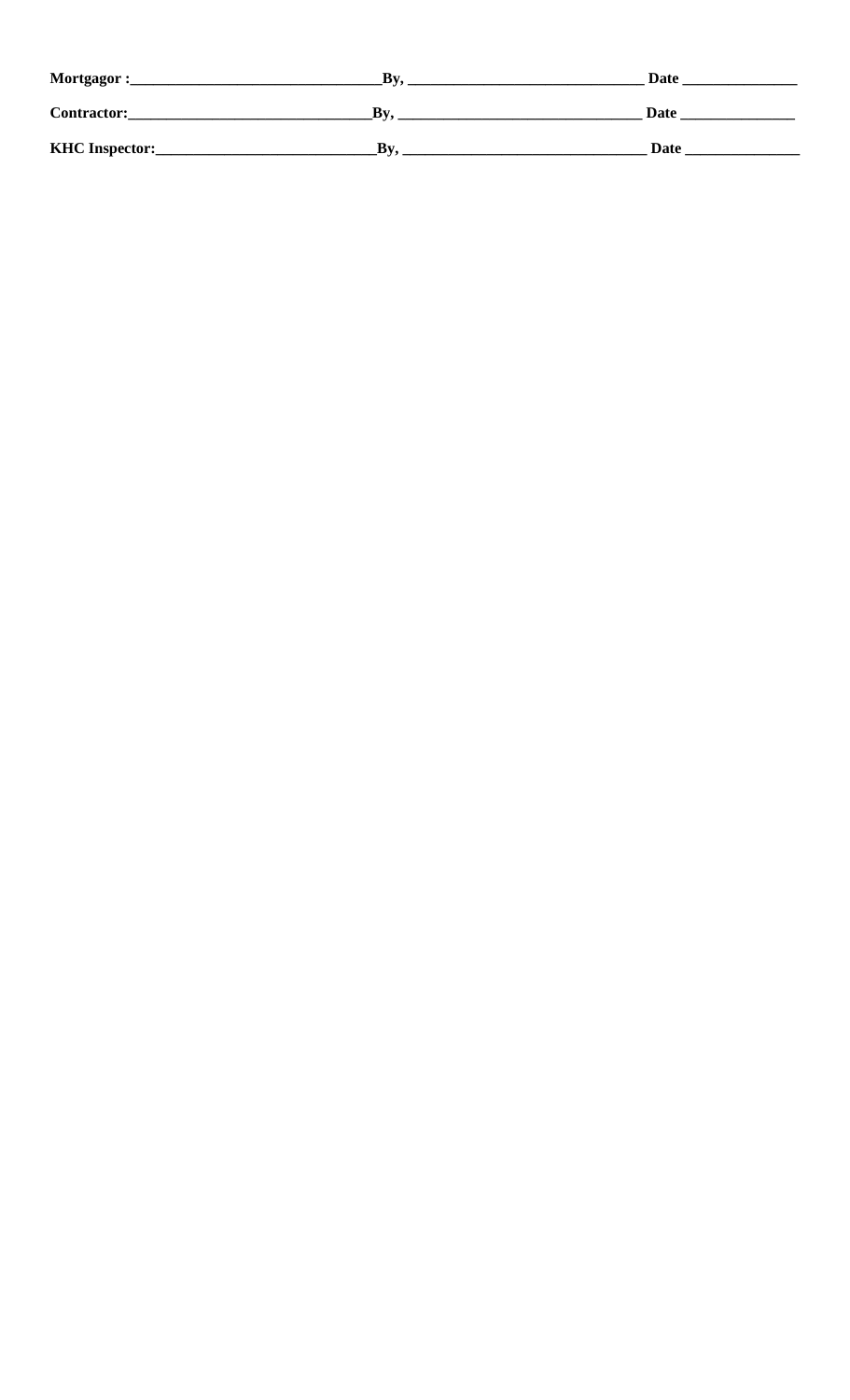# **EXHIBIT E**

# **LEAD-BASED PAINT**

Projects receiving HUD funds, this includes HOME, Project Based assistance, and the Risk Sharing Program, will be subject to the new lead-based paint regulations of 24 CFR 35. Questions about this section should be directed to Michael Dant at (502) 564-7630, extension 394.

1. Will the project receive HUD funding?

Yes No

If no, you may skip the remainder of this section. If yes, please continue.

- 2. Several exemptions exist which may apply to rental funding. These exemptions are:
- Structures that were built on or after January 1, 1978.
- $\Box$  Facilities that are designated exclusively for the elderly or persons with disabilities, unless a child under the age of six is expected to reside there.
- Zero bedroom dwellings, including efficiency apartments, single-room occupancy housing, dormitories, or military barracks.
- Property that has been found to be free of lead-based paint by a certified inspector.
- Property where all lead-based paint has been removed, and clearance has been achieved.
- $\Box$  Unoccupied housing that will remain vacant until it is demolished.
- Non-residential property such as business or industrial property (common areas and exterior surfaces shared by residential and non-residential uses are considered residential).
- Rehabilitation projects that do not disturb a painted surface. (The new regulations still apply if the project involves project-based assistance or risk sharing. Also, the new regulations apply if the project uses HOME and involves acquisition or operations).
- Projects involving an application for multifamily mortgage insurance in connection with a refinancing transaction where an appraisal is not required under the applicable procedures established by HUD are exempted from the Multifamily Mortgage Insurance requirements of 24 CFR 35 Subpart G. If the project involves any other HUD funds, you are not exempt, you are still subject to the requirements of the other programs.

Is the project exempt under one of the above? Yes\_\_\_\_\_ No\_\_\_\_\_

If no, go to question 3.

If yes, explain below, attach supporting documentation if appropriate, and skip the remainder of this section.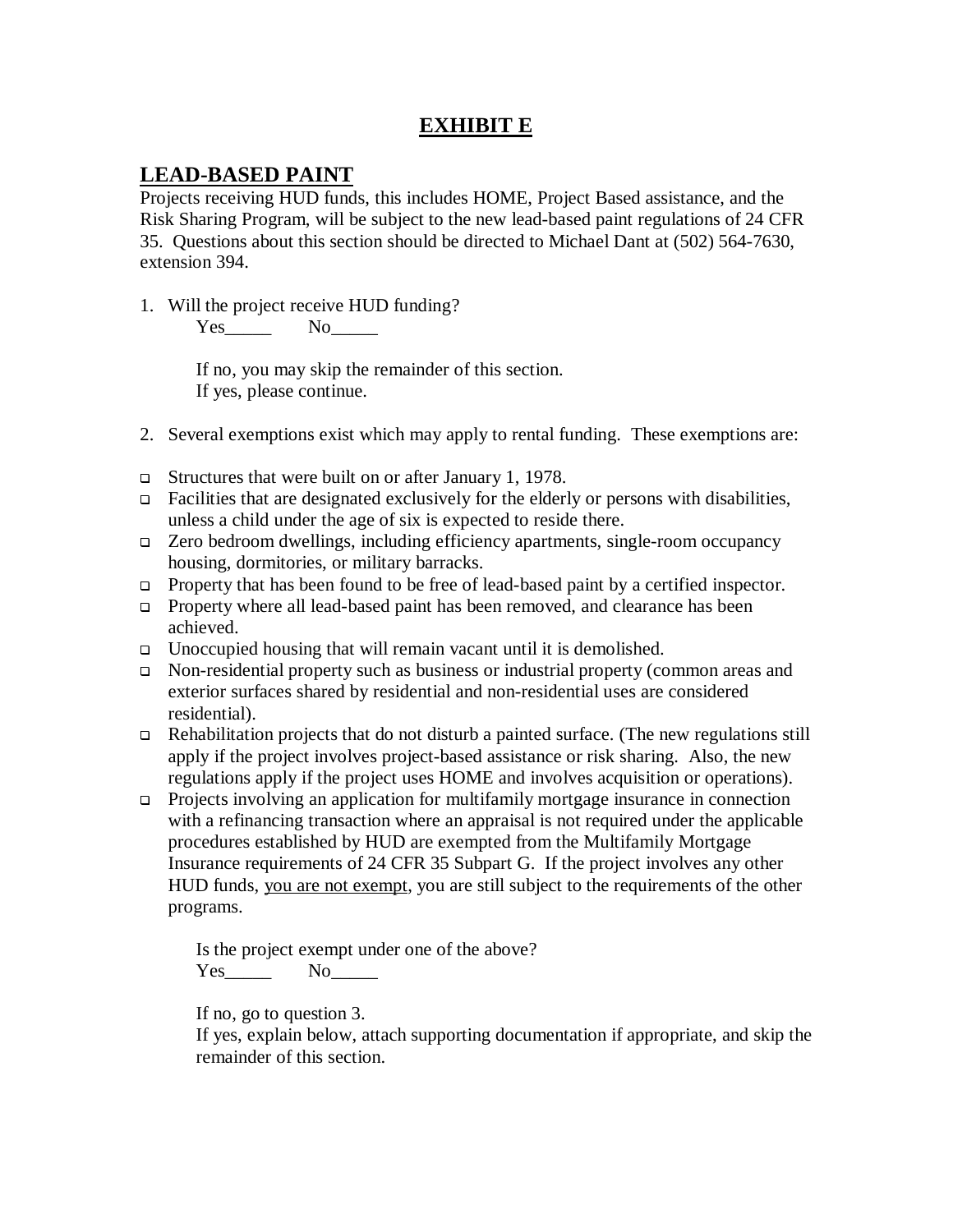3. Does the project involve rehabilitation?

Yes No

If no, go to question 4. If yes, continue with question 3a.

3a. Does the project request assistance under the Risk Sharing Program? Yes No

If no, go to question 3b.

If yes, does the project involve nonresidential property that is to be converted to residential use, or residential property that is to undergo rehabilitation that is estimated to cost more than 50 percent of the estimated replacement cost after rehabilitation.

Yes No<sub>\_\_\_\_</sub>

If no, go to question 3b. If yes, the project will require paint inspection and abatement. Go to question 4.

- 3b. Please complete attachment 1
- 4. Attachment 2, 3, and 4 are overviews of the requirements for Project Based Rental Assistance, rehabilitation, acquisition leasing and support services (ALSSO), and multifamily mortgage insurance. If your project is subject to the requirements of more than one program, you must comply with the most stringent. Please explain the steps you have taken to understand the requirements pertaining to your project and further explain how you intend to comply with these regulations. Be sure to include a discussion on the certification/training requirements.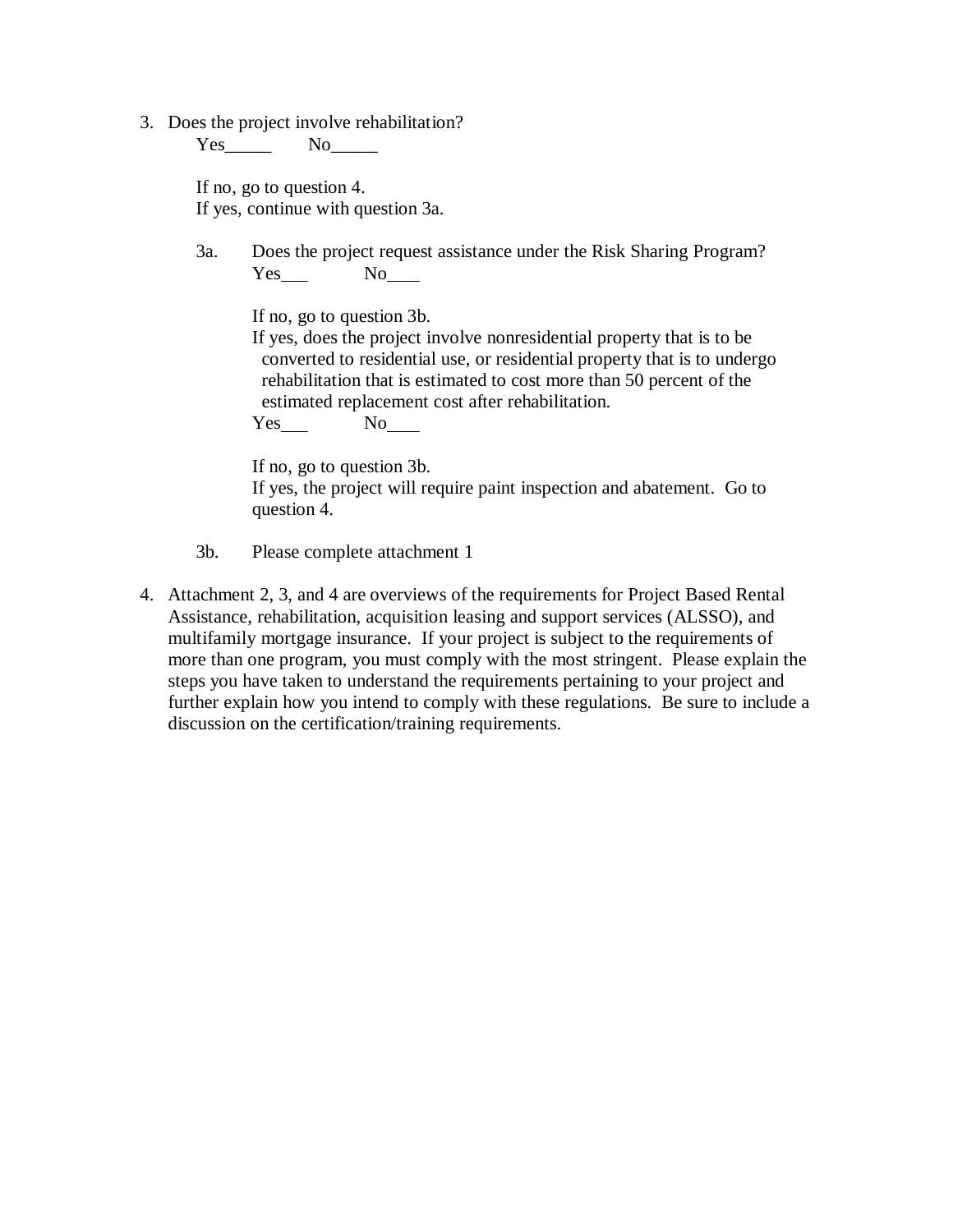5. Please explain how lead-based paint related costs were estimated. Be sure to include discussions on hard costs and soft costs such as Risk assessments and clearance reports, if applicable.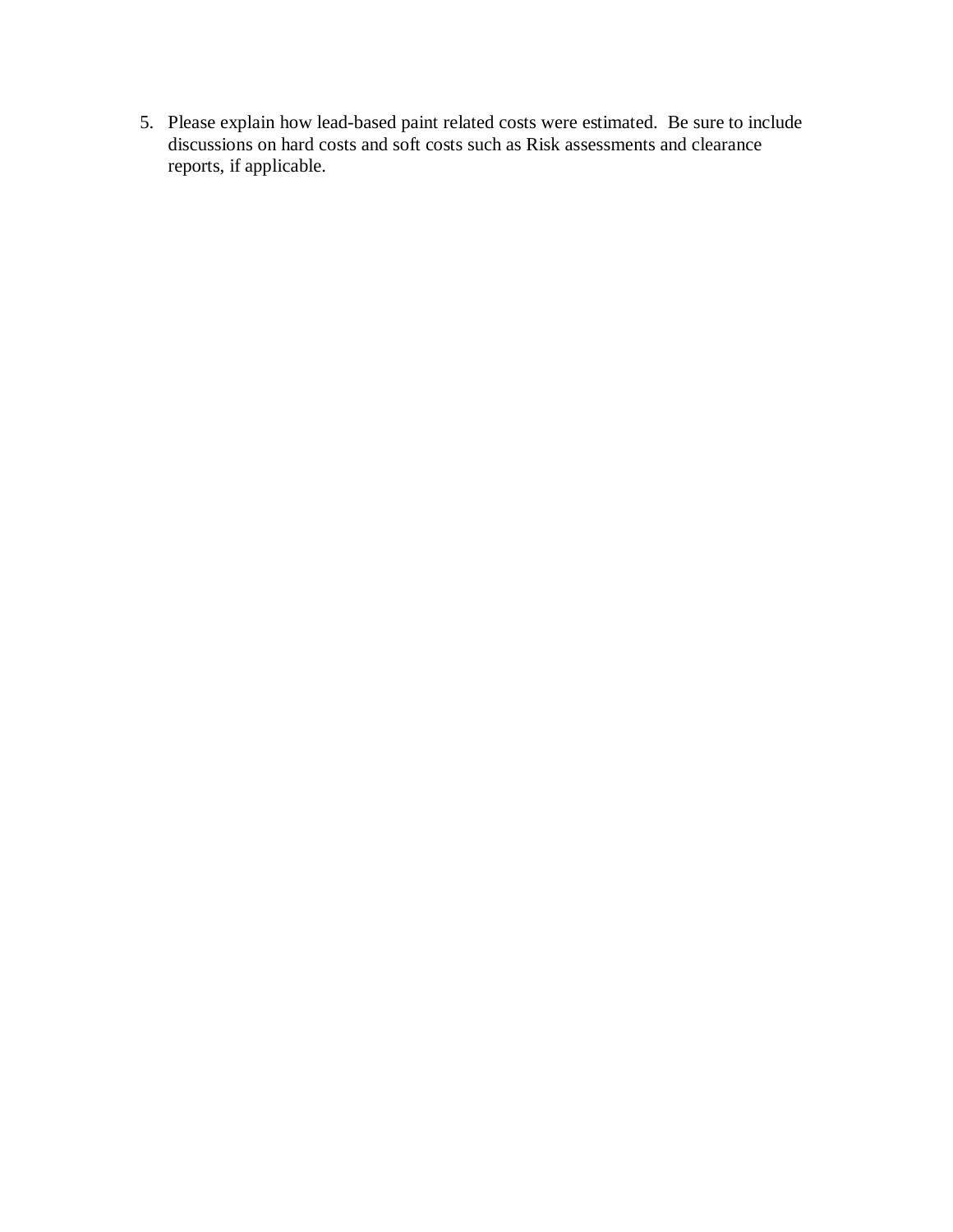| <b>ATTACHMENT 1</b>                                                                                                                   |  |  |  |  |
|---------------------------------------------------------------------------------------------------------------------------------------|--|--|--|--|
| Determination of Lead Treatment Category for Rental Rehabilitation<br><b>Projects Subject to the New Lead-Based Paint Regulations</b> |  |  |  |  |
| <b>Name and Location of Project/Unit</b>                                                                                              |  |  |  |  |
|                                                                                                                                       |  |  |  |  |
| IF ALL UNITS ARE FEDERALLY ASSISTED                                                                                                   |  |  |  |  |
| 1. Total Construction Hard Cost                                                                                                       |  |  |  |  |
| 2. Construction Hard Costs to Reduce Lead-Based Paint Hazards                                                                         |  |  |  |  |
| (attach additional sheet listing each construction item separately)                                                                   |  |  |  |  |
| 3. Line #1 minus line #2                                                                                                              |  |  |  |  |
| 4 Total Number of Units                                                                                                               |  |  |  |  |
| 5. Line #3 divided by Line #4                                                                                                         |  |  |  |  |
| 6. Total Amount of Federal Funds in Project (all funds, not just construction related)                                                |  |  |  |  |
| 7. Line #6 divided by Line #4                                                                                                         |  |  |  |  |
| 8. Enter the lesser of the two numbers found in lines #5 and #7                                                                       |  |  |  |  |
| Line #8 determines the category of lead reduction necessary.                                                                          |  |  |  |  |
| Please note that if #8 is equal to or below \$5,000 Subpart K of 24 CFR 35 must be followed.                                          |  |  |  |  |
|                                                                                                                                       |  |  |  |  |
| IF SOME UNITS IN THE PROJECT ARE NOT FEDERALLY ASSISTED                                                                               |  |  |  |  |
| 1. Total Construction Hard Cost for Assisted units only (not including ext.&com. areas)                                               |  |  |  |  |
| 2. Construction Hard Costs to Reduce Lead-Based Paint Hazards in                                                                      |  |  |  |  |
| assisted units only (attach additional sheet, list each construction item separately)                                                 |  |  |  |  |
| 3. Total Construction Hard Cost for common areas and exterior surfaces                                                                |  |  |  |  |
| 4. Construction Hard Costs to Reduce Lead-Based Paint Hazards in common                                                               |  |  |  |  |
| areas and exterior surfaces (attach additional sheet, list each construction                                                          |  |  |  |  |
| item separately).                                                                                                                     |  |  |  |  |
| 5. Line #1 minus Line #2                                                                                                              |  |  |  |  |
| 6 Line #3 minus Line # $4$                                                                                                            |  |  |  |  |
| 7. Number of Federally assisted units in the project.                                                                                 |  |  |  |  |
| 8. Total number of dwelling units in the project.                                                                                     |  |  |  |  |
| 9. Line #5 divided by line #7                                                                                                         |  |  |  |  |
| 10. Line #6 divided by Line #8.                                                                                                       |  |  |  |  |
| 11. Line #9 plus line #10 (this is the average hard cost after deductions)                                                            |  |  |  |  |
| 12. Total federal assistance (all federal assistance, not just hard costs)                                                            |  |  |  |  |
| 13. Line #12 divided by line #7 (this is the average federal assistance)                                                              |  |  |  |  |
| 14. Enter the lesser of the two numbers found in lines #11 and #13                                                                    |  |  |  |  |
| Line #14 determines the category of lead reduction necessary.                                                                         |  |  |  |  |
| Please note that if #14 is equal to or below \$5,000 and the project involved acquisition, Subpart K                                  |  |  |  |  |
| of 24 CFR 35 must be followed.                                                                                                        |  |  |  |  |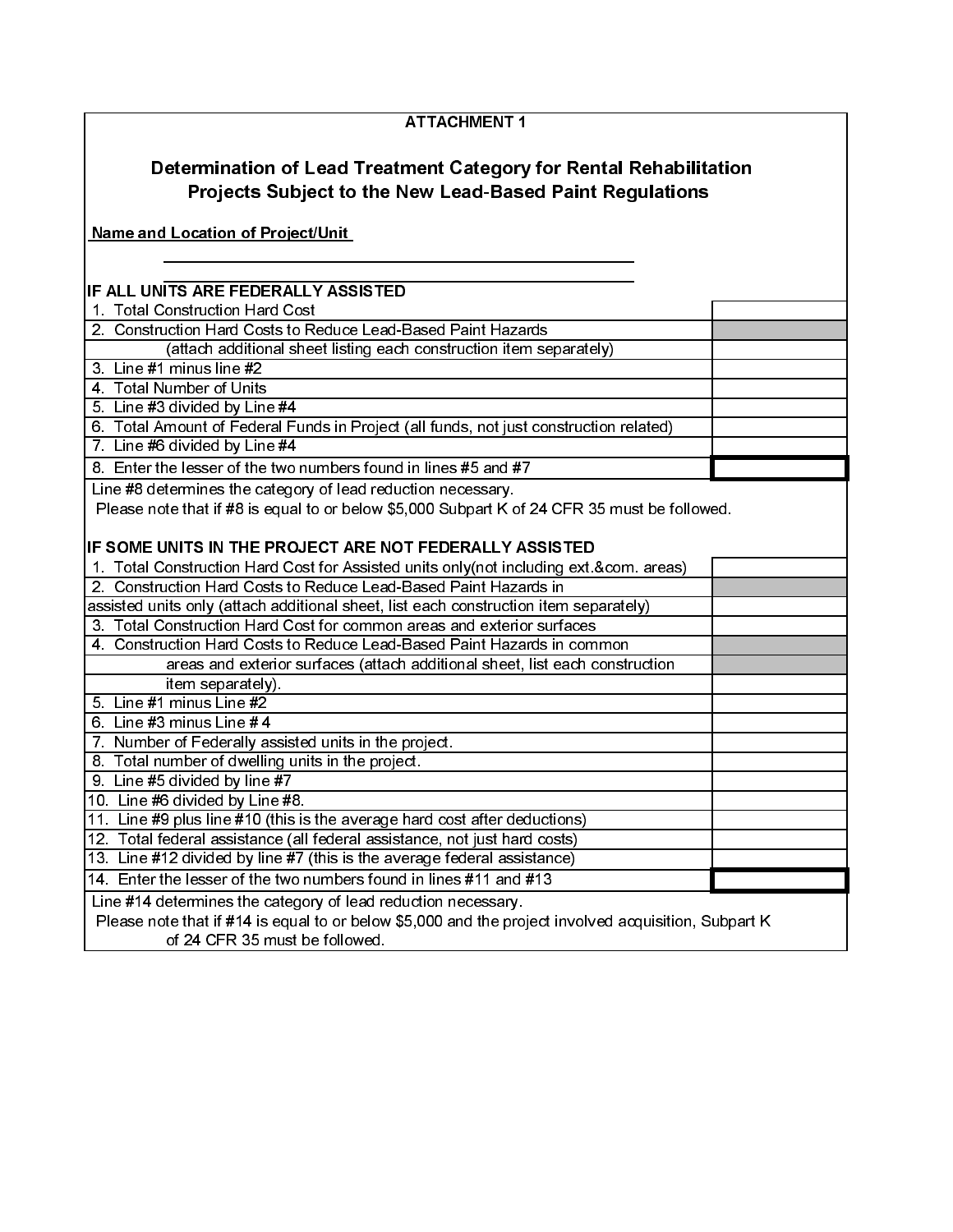| <b>ATTACHMENT 2</b><br>PROJECT-BASED RENTAL ASSISTANCE                           |                                                                                                                       |  |                                                      |  |  |
|----------------------------------------------------------------------------------|-----------------------------------------------------------------------------------------------------------------------|--|------------------------------------------------------|--|--|
|                                                                                  | Multifamily > \$5,000/unit                                                                                            |  | Multifamily <\$5,000/unit<br>And Single-Family Units |  |  |
| Notification                                                                     | All 4 Types                                                                                                           |  | All 4 Types                                          |  |  |
| <b>Lead Hazard Evaluation</b>                                                    | <b>Risk Assessment</b><br><b>Built Prior to</b><br><b>Built 1960-</b><br>1960<br>1977<br>By 9/17/2001<br>By 9/15/2003 |  | <b>Visual Assessment</b>                             |  |  |
| <b>Lead Hazard Reduction</b>                                                     | <b>Interim Controls</b>                                                                                               |  | <b>Paint Stabilization</b>                           |  |  |
| <b>Safe Work Practices</b>                                                       | Yes                                                                                                                   |  | Yes                                                  |  |  |
| Clearance                                                                        | Yes                                                                                                                   |  | Yes                                                  |  |  |
| <b>Ongoing Maintenance</b>                                                       | Yes                                                                                                                   |  | Yes                                                  |  |  |
| <b>EIBLL</b>                                                                     | Yes                                                                                                                   |  | Yes                                                  |  |  |
| <b>Category Notes</b>                                                            | Owner must perform ongoing<br>lead-based paint maintenance<br>until the risk assessment is<br>complete.               |  |                                                      |  |  |
| Most activities on this chart require specialized training and/or certification. |                                                                                                                       |  |                                                      |  |  |

Г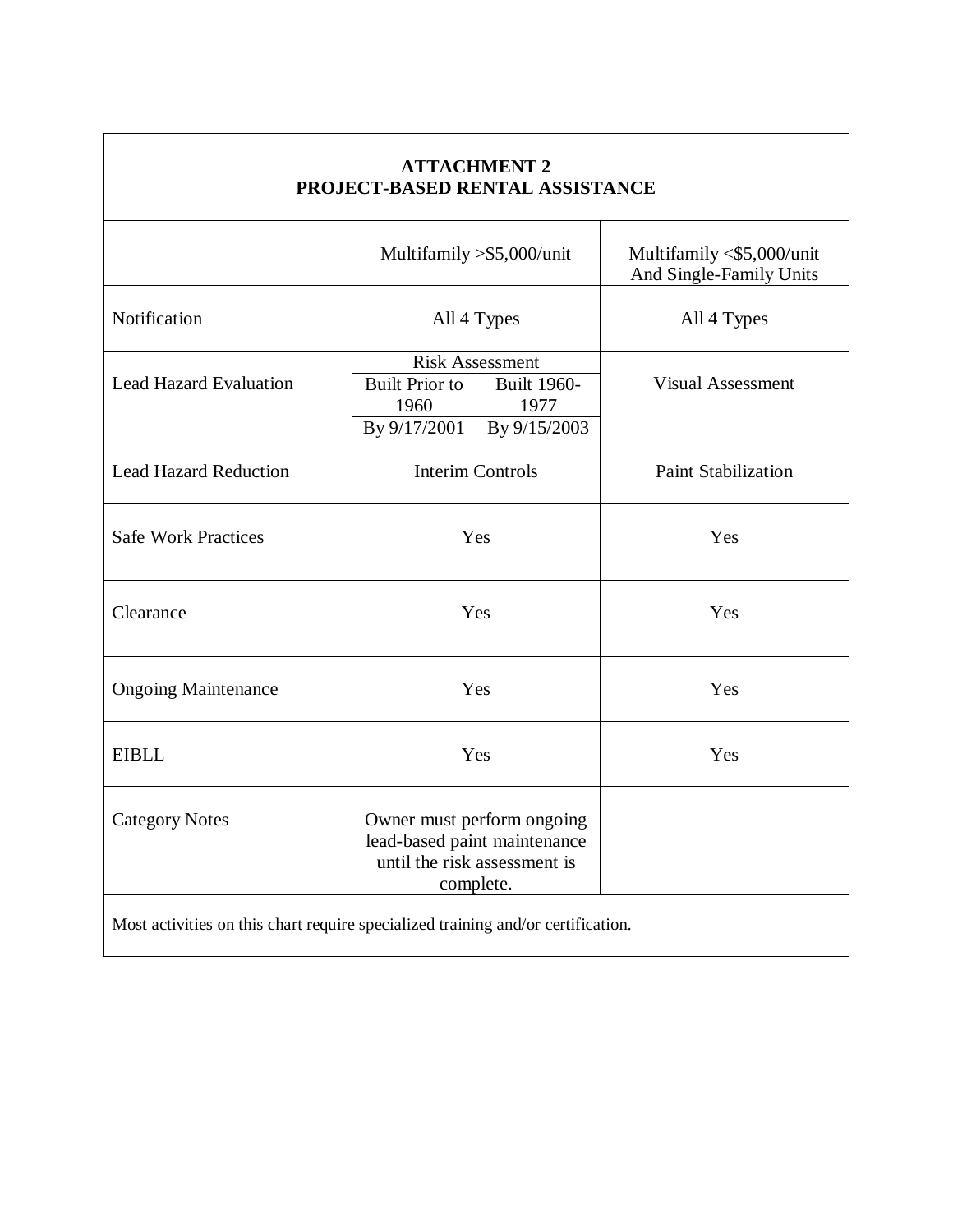#### **ATTACHMENT 3** (ICF Chart Modified by KHC) **SUMMARY OF LEAD-BASED PAINT REQUIREMENTS**

|                                                                                  |                        | Rehabilitation          |                         | <b>TBRA</b>                | A,L,SS,O                 |
|----------------------------------------------------------------------------------|------------------------|-------------------------|-------------------------|----------------------------|--------------------------|
|                                                                                  |                        | (Subpart J)             |                         | (Subpart M)                | (Subpart K)              |
|                                                                                  | $<$ \$5,000            | \$5,000-\$25,000        | $>$ \$25,000            |                            | Homebuyer                |
| Approach to Lead                                                                 | 1. Do no harm          | 3. Identify and         | 4. Identify and abate   | 2. Identify and            | 2. Identify and          |
| <b>Hazard Evaluation</b>                                                         |                        | control lead hazards    | lead hazards            | stabilize deteriorated     | stabilize deteriorated   |
| and Reduction                                                                    |                        |                         |                         | paint                      | paint                    |
| Notification                                                                     | All 4 types            | All 4 types             | All 4 types             | All 4 types                | All 4 types              |
| <b>Lead Hazard</b>                                                               | <b>Paint Testing</b>   | Paint Testing and       | Paint Testing and       | <b>Visual Assessment</b>   | <b>Visual Assessment</b> |
| Evaluation                                                                       |                        | <b>Risk Assessment</b>  | <b>Risk Assessment</b>  |                            |                          |
| Lead Hazard                                                                      | Repair surfaces        | <b>Interim Controls</b> | Abatement (Interim      | <b>Paint Stabilization</b> | Paint Stabilization      |
| Reduction                                                                        | disturbed during       |                         | controls on exterior    |                            |                          |
|                                                                                  | rehabilitation         |                         | surfaces not disturbed  |                            |                          |
|                                                                                  |                        |                         | by rehabilitation)      |                            |                          |
|                                                                                  | Safe work practices    | Safe work practices     | Safe work practices     | Safe work practices        | Safe work practices      |
| Clearance                                                                        | Clearance of work      | Clearance of unit       | Clearance of unit       | Clearance of unit          | Clearance of unit        |
|                                                                                  | site                   |                         |                         |                            |                          |
| <b>Ongoing Maintenance</b>                                                       | If HOME Rental         | If HOME Rental          | If HOME Rental          | Yes                        | Yes (if ongoing          |
|                                                                                  |                        |                         |                         |                            | relationship)            |
| <b>EIBLL Requirements</b>                                                        | N <sub>o</sub>         | N <sub>o</sub>          | N <sub>o</sub>          | Yes                        | N <sub>o</sub>           |
| Options                                                                          | Presume lead-based     | Presume lead-based      | Presume lead-based      | Test deteriorated paint    | Test deteriorated paint  |
|                                                                                  | paint, requires use of | paint and/or hazards,   | paint and/or hazards,   |                            |                          |
|                                                                                  | safe work practices on | requires use of         | requires abatement of   |                            |                          |
|                                                                                  | all surfaces.          | standard treatments.    | all applicable surfaces |                            |                          |
| A, L, SS, O - Stands for Acquisition, Leasing, Support Services and Operations   |                        |                         |                         |                            |                          |
| Most activities on this chart require specialized training and/or certification. |                        |                         |                         |                            |                          |